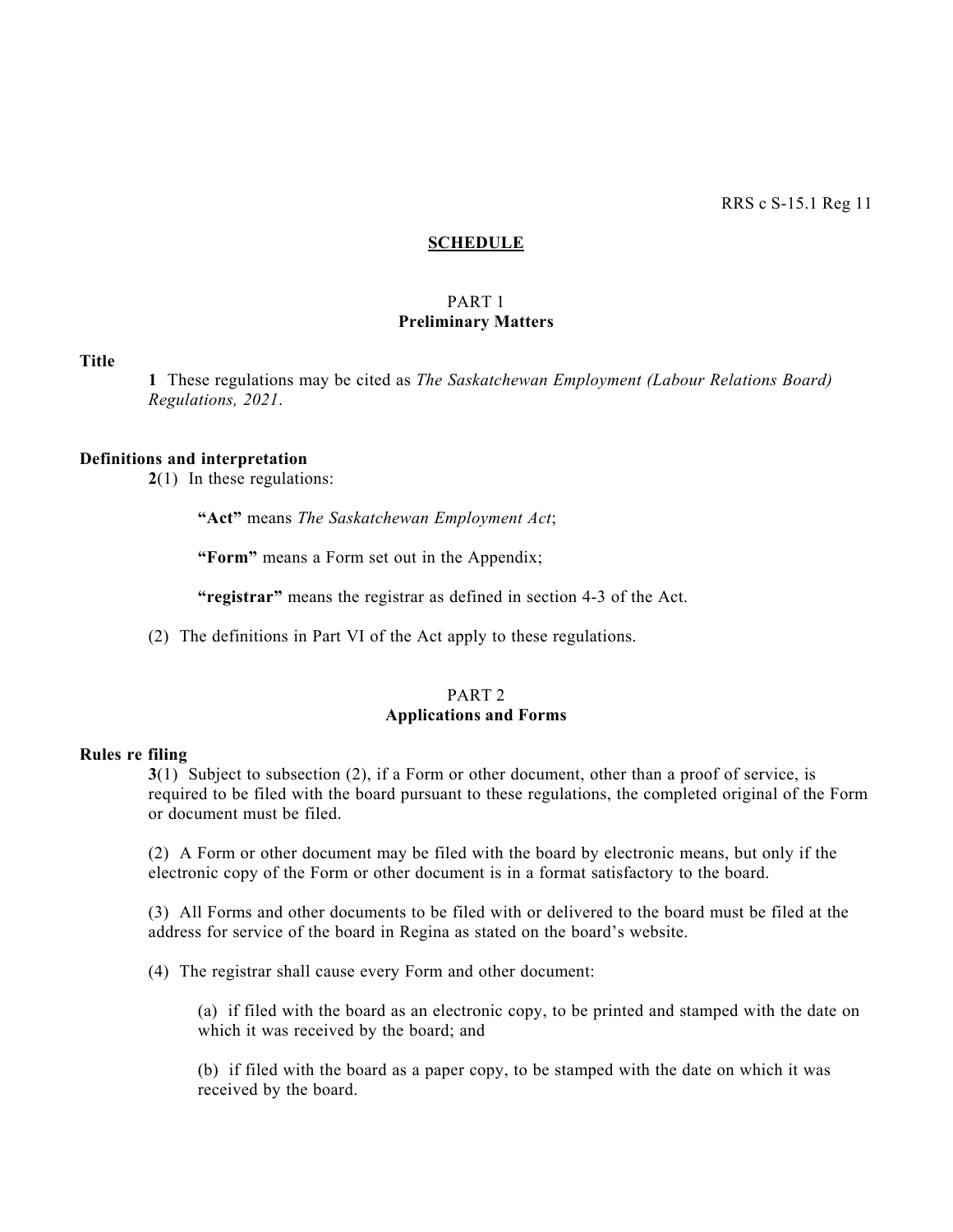(5) A Form or other document filed with the board by electronic means is deemed to have been received on the day on which the board receives the Form or document unless it is received after 5 p.m., in which case the date of filing is deemed to be the next business day.

## **Notice of appeal, re Parts II, III or V of the Act**

**4**(1) In this section **"a person who intends to appeal"** means the following persons:

(a) an employer, employee or corporate director who intends to appeal a decision of an adjudicator on an appeal or hearing pursuant to Part II of the Act;

(b) a person who intends to appeal a decision of an adjudicator on an appeal pursuant to Part III of the Act;

(c) a person who intends to appeal a decision of an adjudicator pursuant to Part V of the Act;

(d) the director of employment standards or the director of occupational health and safety who intends to appeal a decision of an adjudicator pursuant to Part II, III or V of the Act.

(2) A person who intends to appeal shall:

(a) file with the board a notice of appeal in Form 1 (Notice of Appeal);

(b) serve a copy of Form 1 on the persons mentioned in clause  $4-8(3)(b)$  or  $4-10(2)(b)$  of the Act and on the adjudicator; and

(c) file with the board proof of service of Form 1 in accordance with clause (b).

(3) On being served with a copy of Form 1 pursuant to clause (2)(b), the adjudicator shall, as soon as is reasonably possible, send to the board the record of appeal mentioned in subsection 4-8(4) or 4-10(3) of the Act.

## **Application for bargaining rights or change in union representation**

**5**(1) A union that intends to apply to the board for a certification order pursuant to section 6-9 of the Act or an amendment to a certification order pursuant to section 6-10 of the Act shall file:

(a) an application in Form 2 (Application for Bargaining Rights or Change in Union Representation);

(b) the evidence of employees' support as required by subsection 6-9(2) or 6-10(2) of the Act, as the case may be;

(c) if the union has not already filed its constitution with the board or if the constitution has been amended since the date it was last filed, a copy of its constitution certified by an officer of the union; and

(d) if the union is chartered by a national or international organization, a copy of the charter certified by an officer of the national or international organization.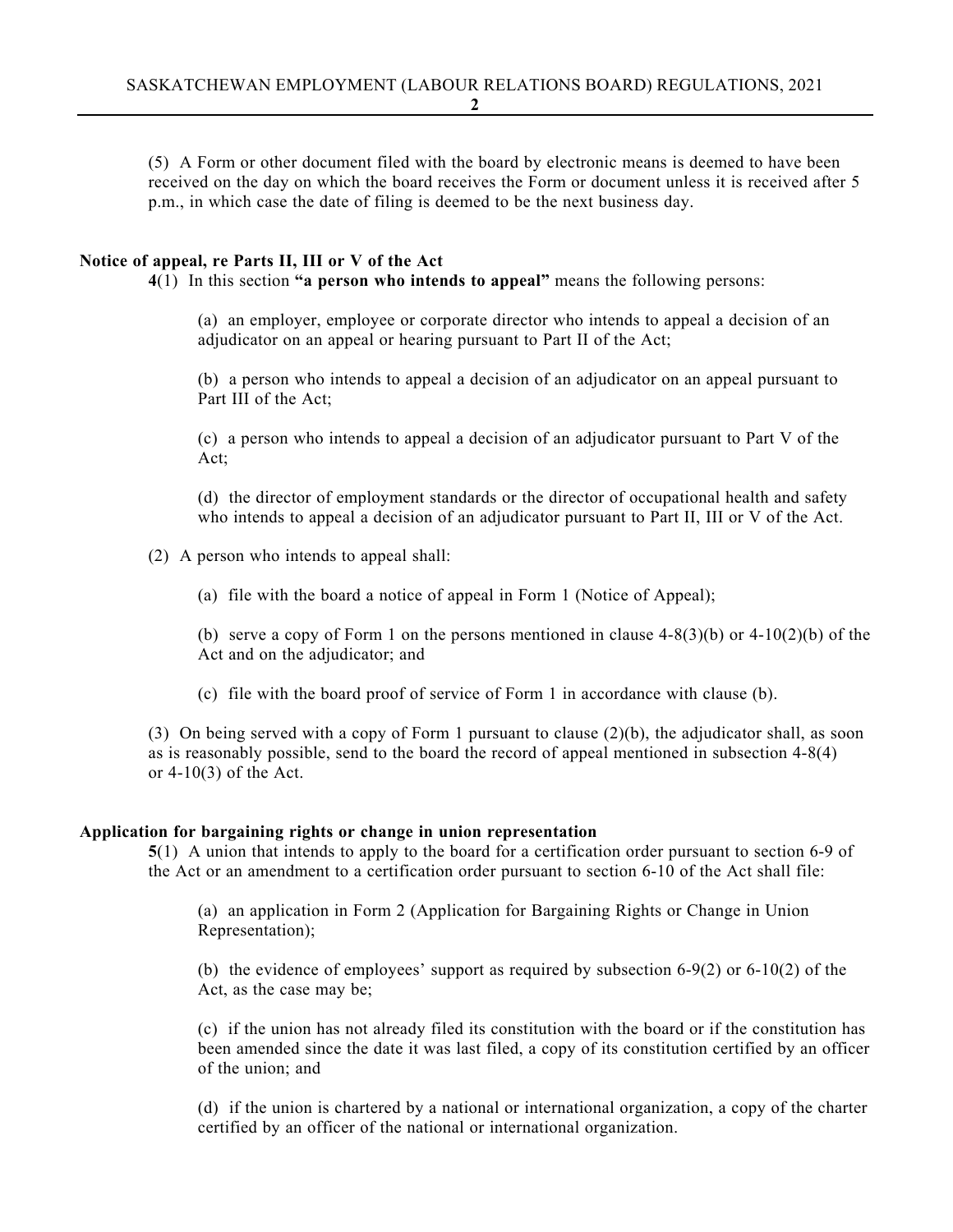(2) Notwithstanding clause  $(1)(d)$ :

(a) if the union has not received the charter mentioned in clause  $(1)(d)$ , the union shall file instead a statement signed by an officer of the national or international organization stating that the grant of a charter to the union has been approved by the organization; and

(b) if the union has previously filed the charter mentioned in clause  $(1)(d)$  or the statement mentioned in clause (a), the union is not required to refile that charter or statement.

## **Application re cancellation of certification order**

**6** An employee or employer that intends to apply to the board for an order pursuant to section 6-14, 6-15, 6-16 or 6-17 of the Act shall file:

(a) an application in Form 3 (Application to Cancel Certification Order);

(b) in the case of an application by an employee pursuant to section 6-17 of the Act, the evidence of employees' support required by that section; and

(c) a copy of the certification order that the applicant seeks to be cancelled.

#### **Application re transfer of collective bargaining obligations to successor employer**

**7**(1) A union, employer or employee that intends to apply to the board for an order pursuant to section 6-18 of the Act shall file an application in Form 4 (Application for Employer Successorship).

(2) A union, employer or employee that, in addition to the relief mentioned in subsection (1), also intends to apply for an order pursuant to clause 6-104(2)(b) of the Act to determine whether an unfair labour practice or contravention of section 6-5, 6-6, 6-62 or 6-63 of the Act has occurred shall describe the facts on which the alleged unfair labour practices or contraventions of the Act are based with reasonable particularity to permit the board and the union, employer or other person against whom the allegation is made to determine the nature and extent of the allegation, including referring to any provision of the Act that is alleged to have been contravened.

## **Application re declaration that related businesses are one employer**

**8** A union or employer that intends to apply to the board for an order pursuant to section 6-20 of the Act shall file an application in Form 5 (Common Employer Application).

## **Application re transfer of collective bargaining obligations to successor union**

**9** A successor union within the meaning of section 6-21 of the Act that intends to apply to the board for an order pursuant to section 6-104 of the Act to amend an existing order of the board shall file an application in Form 6 (Application for Union Successorship).

#### **Application re first collective agreement assistance**

**10** An employer or union that intends to apply to the board for an order pursuant to section 6-25 of the Act shall file an application in Form 7 (First Collective Agreement Application).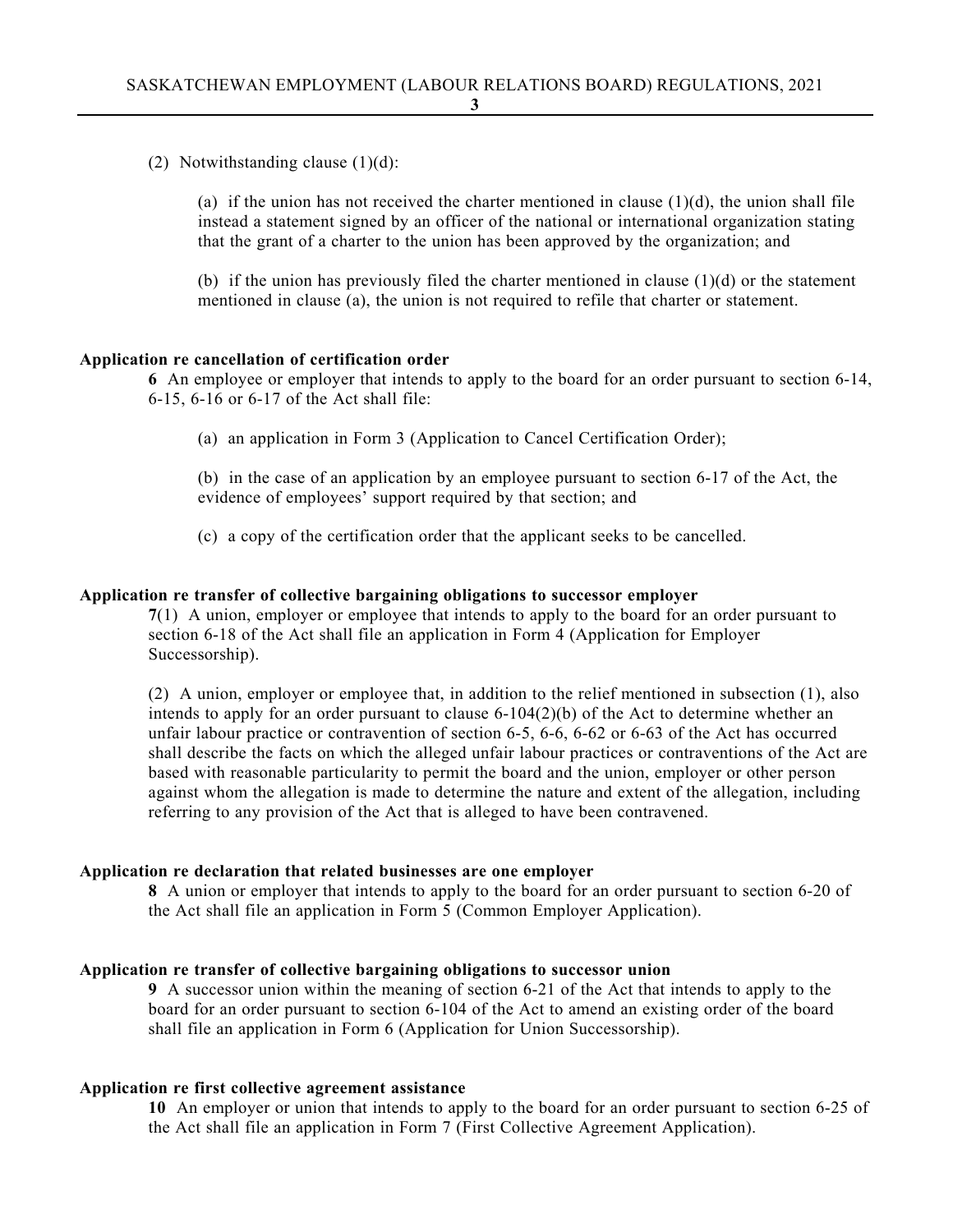#### **Application for supervised vote**

**11** A union, employer or employees that intend to apply to the board for an order pursuant to section 6-35 of the Act shall file:

(a) an application in Form 8 (Application to Conduct Vote); and

(b) in the case of an application by employees, the evidence of employees' support required by that section.

## **Application re technological change or organizational change**

**12** A union that intends to apply to the board for an order pursuant to section 6-55 of the Act shall file an application in Form 9 (Technological Change or Organizational Change Application).

#### **Application by employee re dispute with union**

**13** Any person who intends to apply to the board for an order determining whether a union has contravened section 6-4, 6-58 or 6-59 of the Act shall file an application in Form 10 (Employee-Union Disputes).

## **Application re unfair labour practice or contravention of Act**

**14**(1) An employer, union or other person shall file an application in Form 11 (Unfair Labour Practice Application) if the employer, union or other person intends to apply for all or any of the following relief from the board:

(a) an order pursuant to clause  $6-104(2)(a)$  of the Act to require an employer or union to engage in collective bargaining;

(b) an order pursuant to clause  $6-104(2)$ (b) of the Act to determine whether an unfair labour practice or a contravention of Part VI of the Act, the regulations made pursuant to Part VI of the Act or an order or decision of the board is being or has been engaged in;

(c) an order pursuant to clause  $6-104(2)(c)$  of the Act to require a person:

(i) to refrain from contravening Part VI of the Act, the regulations made pursuant to Part VI of the Act or an order or decision of the board or from engaging in any unfair labour practice; or

(ii) to do any thing for the purpose of rectifying a contravention of Part VI of the Act, the regulations made pursuant to Part VI of the Act or an order or decision of the board;

(d) an order pursuant to clause  $6-104(2)(d)$  of the Act to require an employer to reinstate an employee terminated under circumstances determined by the board to constitute an unfair labour practice, or to otherwise be in contravention of Part VI of the Act, the regulations made pursuant to Part VI of the Act or an order or decision of the board;

(e) an order pursuant to clause  $6-104(2)$ (e) of the Act: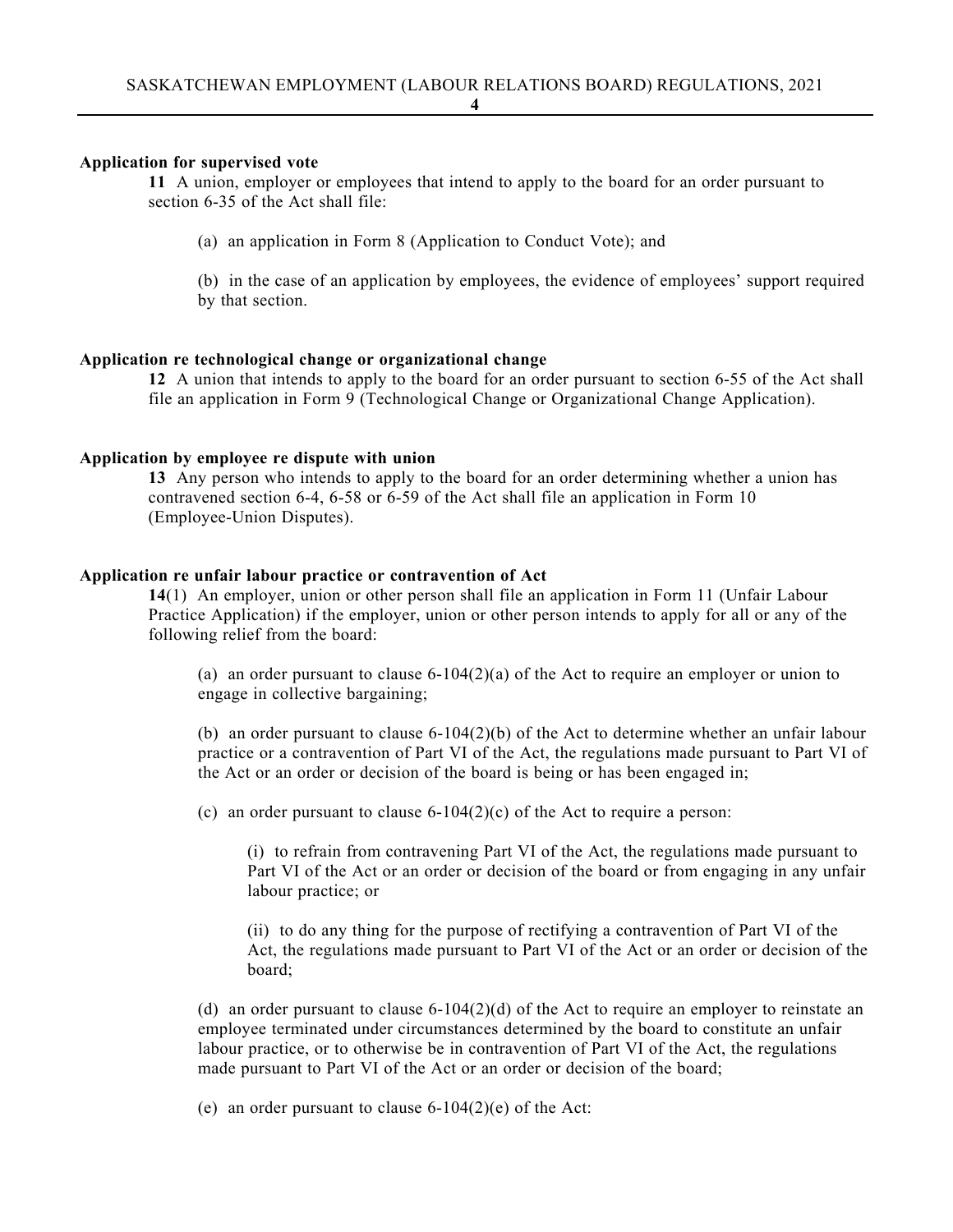(i) to fix or determine the amount of monetary loss suffered by an employee, employer or union as a result of a contravention of Part VI of the Act, the regulations made pursuant to Part VI of the Act or an order or decision of the board; and

(ii) to require payment of the amount of the monetary loss or any portion of the monetary loss that the board considers to be appropriate.

(2) For the purposes of subsection (1), the application must describe the facts on which the alleged unfair labour practice or contravention is based with reasonable particularity to permit the board and the employer, union or other person against whom the allegation is made to determine the nature and extent of the allegation, including referring to any provision of the Act, regulations or order that is alleged to have been contravened.

## **Application for an interim order**

**15**(1) An employer, union or other person that intends to apply to the board for an interim order or decision pursuant to clause 6-103(2)(d) of the Act shall file:

(a) an application in Form 12 (Application for Interim Relief);

(b) an affidavit of the applicant or other witness in which the applicant or witness identifies with reasonable particularity:

(i) the facts on which the alleged contravention of Part VI of the Act, the regulations made pursuant to Part VI of the Act or an order or decision of the board is based, including referring to any provision of the Act or regulations that is alleged to have been contravened;

(ii) the party against whom the interim relief is claimed; and

(iii) any exigent circumstances associated with the application or the granting of the interim relief;

(c) a draft of the order sought by the applicant in Form 13 (Draft Interim Order); and

(d) any other material that the applicant considers necessary for the purposes of the application.

(2) Subject to subsection (3), every affidavit filed pursuant to clause (1)(b) must be confined to those facts that the applicant or witness is able of the applicant's or witness's own knowledge to prove.

(3) If the board is satisfied that it is appropriate to do so because of special circumstances, the board may admit an affidavit that is sworn or affirmed on the basis of information known to the person swearing or affirming the affidavit and that person's belief.

(4) If an affidavit is sworn or affirmed on the basis of information and belief in accordance with subsection (3), the source of the information must be disclosed in the affidavit.

(5) Before filing an application pursuant to this section, the applicant shall contact the registrar and, on being contacted, the registrar shall set a date, time and place for the hearing.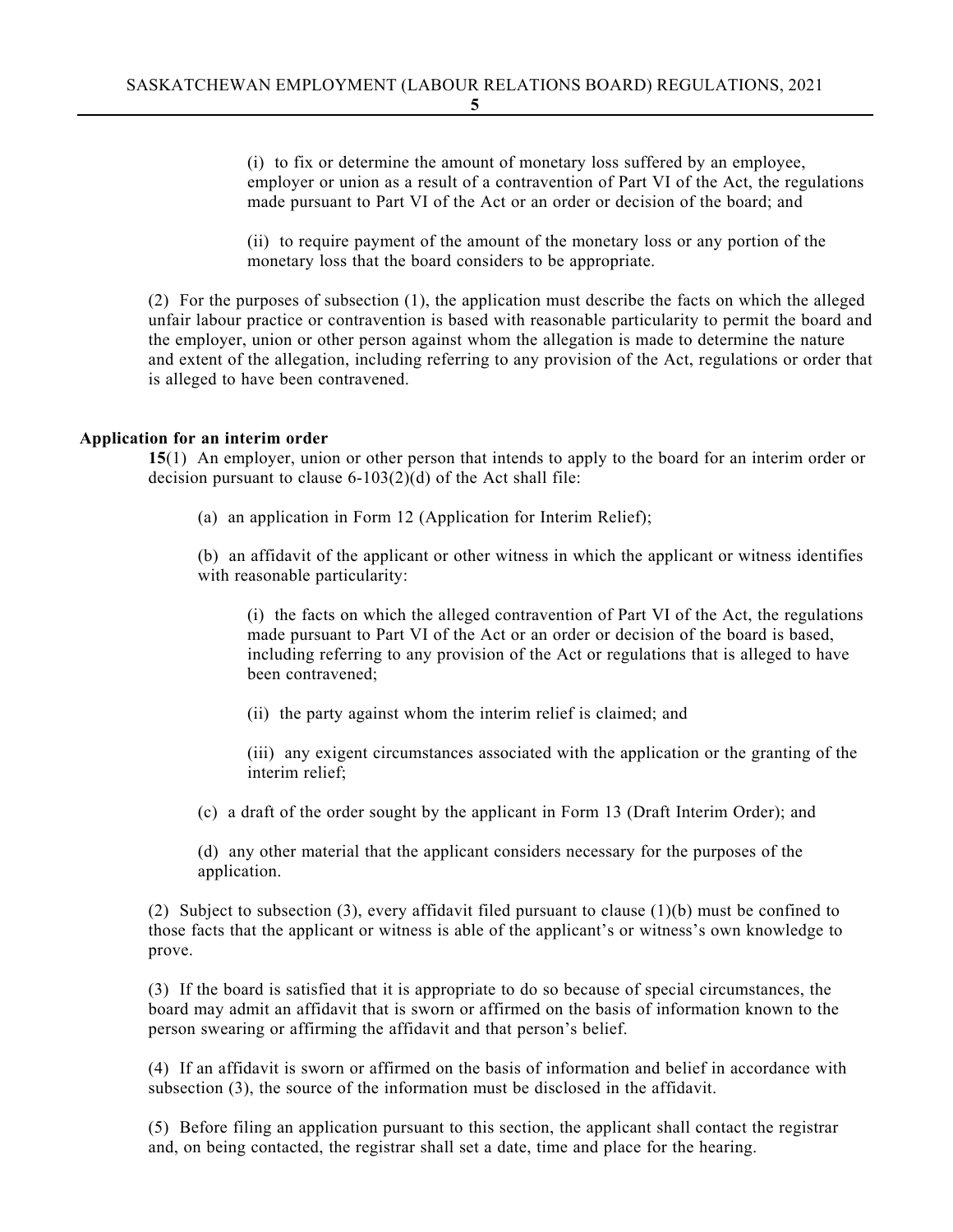(6) On being notified pursuant to subsection (5) of the date, time and place of the hearing, the applicant shall serve a copy of the application and all other material mentioned in subsection (1) on the party against whom the interim relief is claimed at least 3 business days before the date set for the hearing.

(7) Before the hearing, the applicant shall file with the board proof of service of the application and the material mentioned in subsection (1) in accordance with subsection (6).

## **Application to amend a board order**

**16**(1) An employer, union or other person that intends to apply to the board for an order pursuant to clause 6-104(2)(f), (g) or (h) of the Act to amend a board order or decision shall file:

(a) an application in Form 14 (Application to Amend); and

(b) if a collective agreement is in force between the employer and the union named in the order, a copy of the collective agreement.

(2) An employer and a union that jointly intend to apply to the board for an order to amend a board order pursuant to subclause  $6-104(2)(g)(i)$  of the Act shall file:

- (a) an application in Form 15 (Joint Application to Amend); and
- (b) a draft of the order sought.

#### **Application for exclusion on religious grounds**

**17** A person who intends to apply to the board for an order pursuant to section 6-8 of the Act excluding an employee from a bargaining unit of employees as a matter of conscience based on religious training or belief shall file an application in Form 16 (Application re Exclusion on Religious Grounds).

#### **Reference re dispute**

**18** An employer and a union that have entered into an agreement pursuant to section 6-110 of the Act to refer a dispute to the board and that intend to have the board hear and determine the dispute shall file:

- (a) an application in Form 17 (Reference of Dispute);
- (b) a copy of any written agreement entered into pursuant to section 6-110 of the Act; and

(c) if a collective agreement is in force between the employer and the union, a copy of the collective agreement.

## **Application for summary dismissal**

**19**(1) In this section:

**"application to summarily dismiss"** means an application pursuant to subsection (2);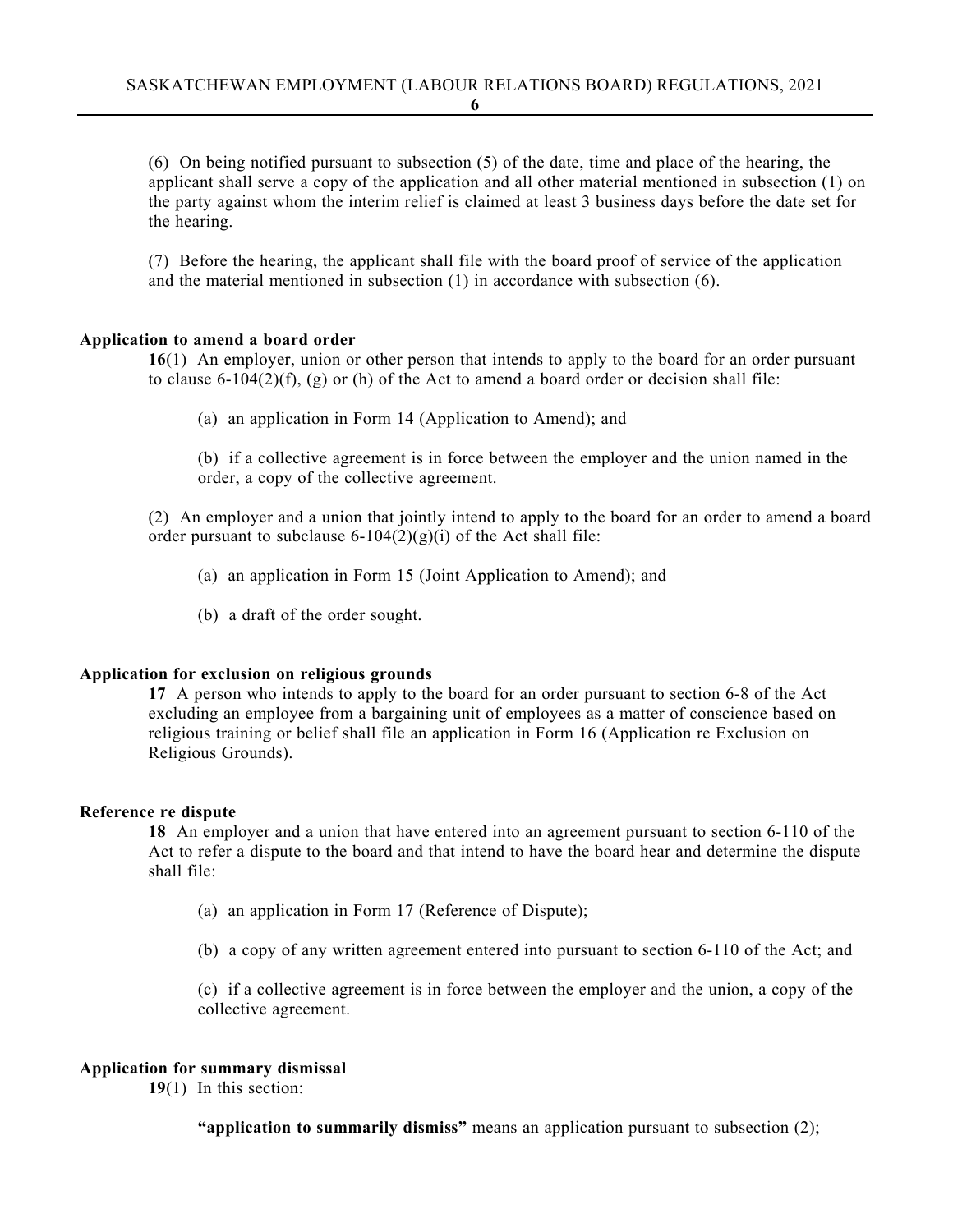**"original application"** means, with respect to an application to summarily dismiss, the application filed with the board that is the subject of the application to summarily dismiss;

**"party"** means an employer, union or other person directly affected by an original application.

- (2) A party may apply to the board for an order to summarily dismiss an original application.
- (3) An application to summarily dismiss must:
	- (a) be in Form 18 (Application for Summary Dismissal); and
	- (b) be filed and served in accordance with subsection (5).

(4) In an application to summarily dismiss, a party shall specify whether the party requests the board to consider the application with or without an oral hearing.

(5) The application to summarily dismiss must be filed, and a copy of it must be served on the party that made the original application and on all other parties to the original application, before the date for the hearing of the original application is set.

## **Application for reconsideration**

**20**(1) In this section, **"application for reconsideration"** means an application pursuant to subsection  $(2)$ .

(2) An employer, union or other person directly affected by a decision or order of the board may apply to the board to reconsider that decision or order.

- (3) An application for reconsideration must:
	- (a) be in writing; and

(b) be filed and served within 20 days after the date of the decision or order with respect to which reconsideration is sought.

(4) An application for reconsideration must contain the following information:

(a) the full name and address for service of the party making the application for reconsideration;

- (b) the file number of the decision or order with respect to which reconsideration is sought;
- (c) the reasons the applicant believes the board ought to reconsider its decision or order;
- (d) a summary of the law on which the applicant intends to rely.

(5) An application for reconsideration must be served by the applicant on any other parties named in the decision or order with respect to which reconsideration is sought.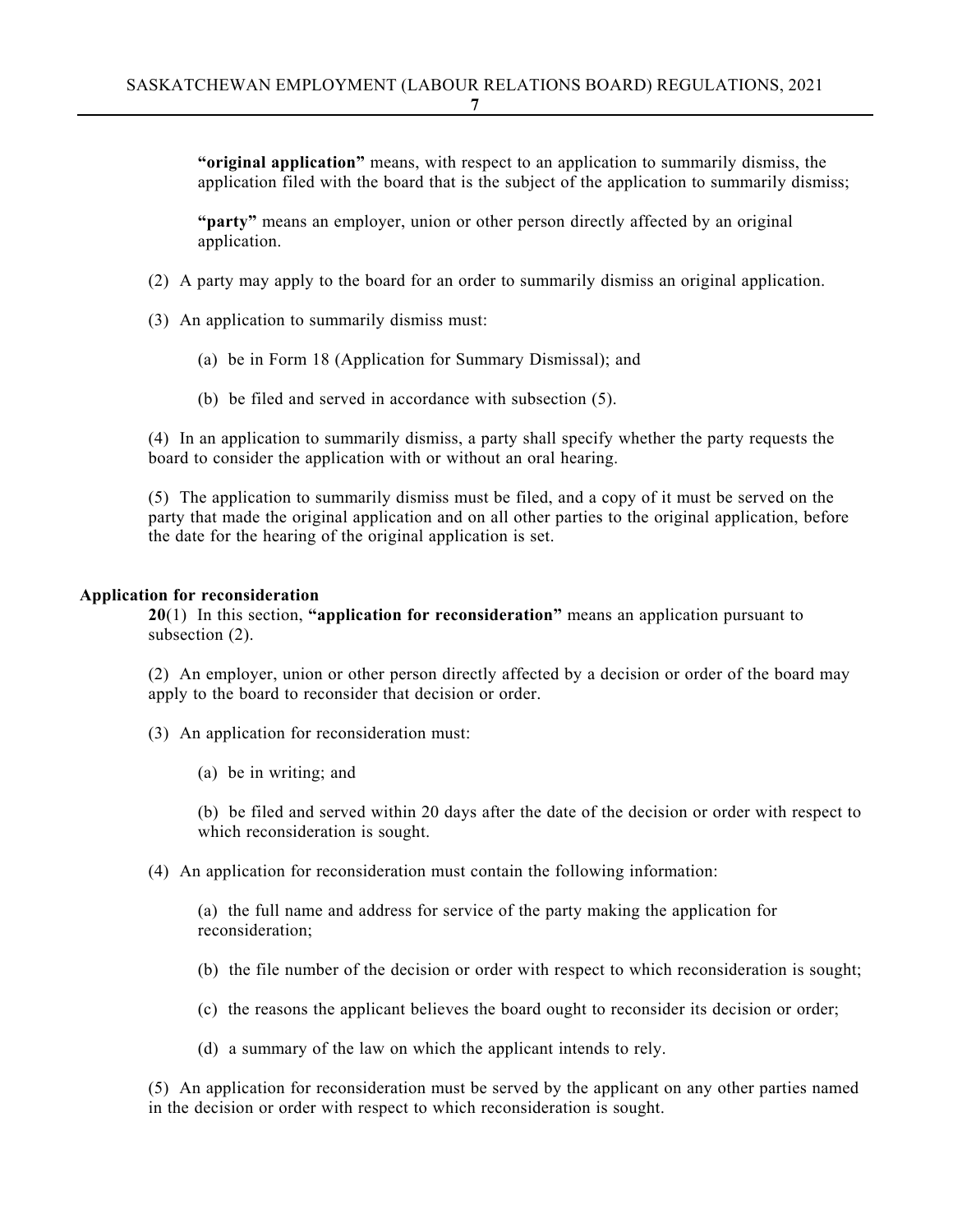## **Application re pre-hearing production**

**21**(1) In this section, **"original application"** means an application made to the board pursuant to the Act and these regulations that is the subject of an application for pre-hearing production of particulars or documents or things.

(2) An employer, union or other person that intends to apply to the board for an order for prehearing production of particulars or documents or things pursuant to section 6-111 of the Act shall:

(a) file an application in Form 19 (Application for Pre-hearing Production of Particulars or Documents or Things), including evidence that the applicant has served the respondent with a sufficiently particularized request for production and that the respondent has failed, refused or objected to comply with that request; and

(b) serve a copy of the application on all other parties to the original application, at least 20 business days before the date set for hearing the original application.

## **Application re provisional determination of employee**

**22** A person who intends to apply to the board for a provisional determination pursuant to section 6-105 of the Act shall file an application in Form 20 (Provisional Employee Determination).

#### PART 3

## **Participation, Interventions, Votes and Hearings**

#### **Registrar to provide copies of applications**

**23** On the filing of an application mentioned in Part 2, the registrar shall:

(a) make efforts that the registrar considers reasonable to determine the identity of any employer, union, labour organization and other person that is referred to in the application or has a direct interest in the application; and

(b) provide a copy of the application to the employers, unions, labour organizations and other persons identified pursuant to clause (a).

#### **Reply**

**24**(1) In this section, **"original application"** means an application made pursuant to Part 2 that is the subject of a reply.

(2) An employer, union, labour organization or other person named in an original application shall file a reply in Form 21 (Reply) within 10 business days after the date on which a copy of the application was provided to the employer, union, labour organization or other person by the registrar pursuant to section 23.

(3) The registrar shall provide a copy of every reply to:

(a) the party that filed the original application; and

(b) any person that filed a reply to the original application or an application to intervene pursuant to section 25.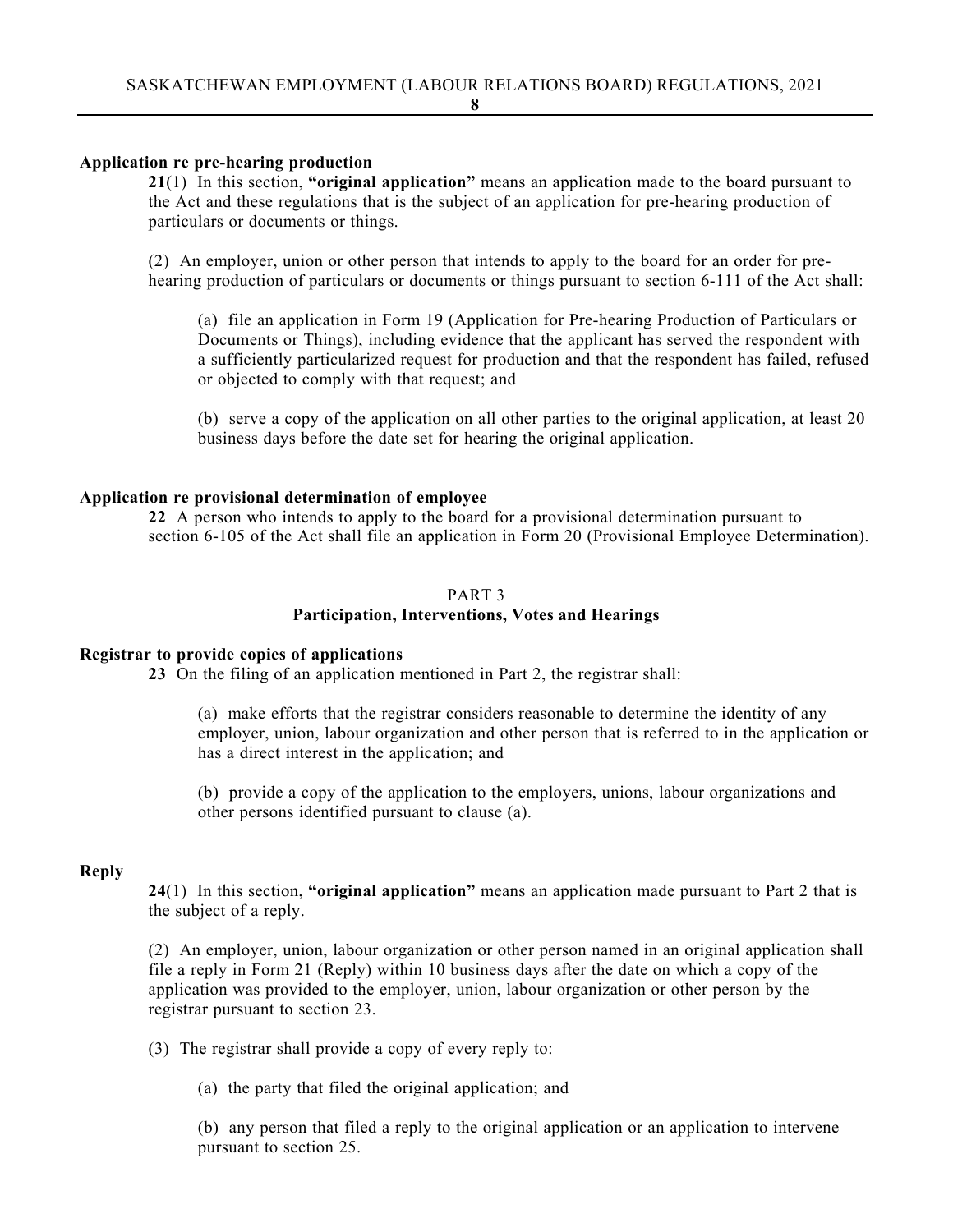## **Intervention**

**25**(1) In this section:

"**application to intervene**" means an application in Form 22 (Application to Intervene);

**"original application"** means an application made to the board pursuant to the Act and these regulations that is the subject of an application to intervene.

(2) An employer, union, labour organization or other person shall file an application to intervene if the employer, union, labour organization or other person:

- (a) is not named in that application; and
- (b) intends to apply to intervene in the proceedings before the board.

(3) All applications to intervene must be filed within 20 business days after the date on which the original application was filed with the board.

(4) The registrar shall provide a copy of every application to intervene to:

(a) the party that filed the original application;

(b) any person that filed a reply to the original application or an application to intervene; and

(c) any other employer, union, labour organization or person that is directly affected by the application to intervene.

(5) If an application to intervene is filed pursuant to subsection (2), the board has the authority to:

(a) determine if the employer, union, labour organization or other person that filed the application to intervene is a party to the proceedings before the board and what standing is to be granted; and

(b) impose terms and conditions on a party to the proceedings before the board.

#### **Required information – conduct of vote**

**26**(1) On receipt of an application respecting a matter for which the board is authorized or required by the Act to conduct a vote, the registrar may issue a written direction to an employer of employees whom the registrar considers affected by the application requiring the employer to file with the registrar the employer's payroll records respecting those employees.

(2) The payroll records mentioned in subsection (1) must identify the names, positions and classifications of employees who are employed in the unit of employees specified by the registrar in the written direction as at the date specified by the registrar in the written direction.

(3) An employer to whom a written direction pursuant to subsection (1) is issued shall also file with the registrar the following information: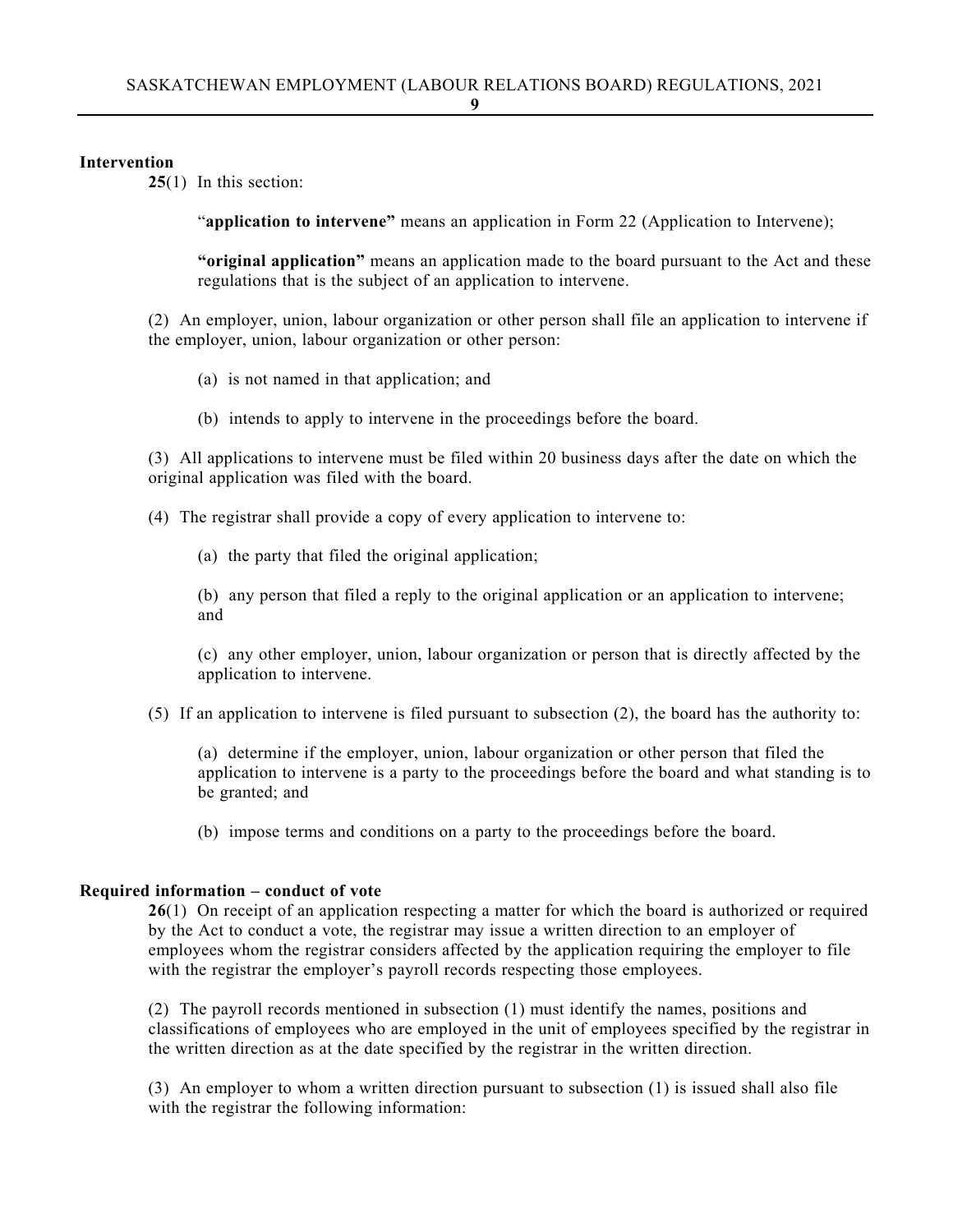(a) the location of any workplace at which the employees mentioned in subsection (1) are employed;

(b) any safety restrictions respecting access to the workplace mentioned in clause (a);

(c) the hours of work of the employees at the workplace mentioned in clause (a).

(4) An employer to whom a written direction pursuant to subsection (1) is issued shall file the payroll records required by this section and the information mentioned in subsection (3) within 3 business days after being served with the written direction.

## **Conduct of votes**

**27**(1) In this section, **"agent"** means a person appointed pursuant to subsection (3).

(2) On the filing of an application respecting a matter for which the board is authorized or required by the Act to conduct a vote, the board may:

(a) if the board considers it to be appropriate, direct that a vote of employees be conducted by secret ballot before the application is heard by the board; and

(b) provide any directions respecting the conduct of the vote that the board considers appropriate.

(3) The board may appoint the registrar or any other person who the board is satisfied is independent from the parties to the application mentioned in subsection (2) as its agent to conduct a vote required or authorized by the Act.

(4) If the registrar is appointed by the board as its agent:

(a) the registrar may delegate to one or more other persons the exercise of any of the registrar's powers, or the fulfilling of any of the registrar's duties, as agent and impose any terms and conditions on the delegation that the registrar considers appropriate; and

(b) the exercise of any powers or the fulfilling of any duties by a delegate mentioned in clause (a) is deemed to be the exercise of those powers or the fulfilling of those duties by the registrar.

(5) An agent shall:

- (a) act as the returning officer for the vote;
- (b) comply with any directions given by the board respecting the vote;
- (c) establish a list of employees who are eligible to vote;
- (d) determine the form of the ballot to be used in the vote;
- (e) determine whether the vote is to be conducted:
	- (i) at one or more polling places;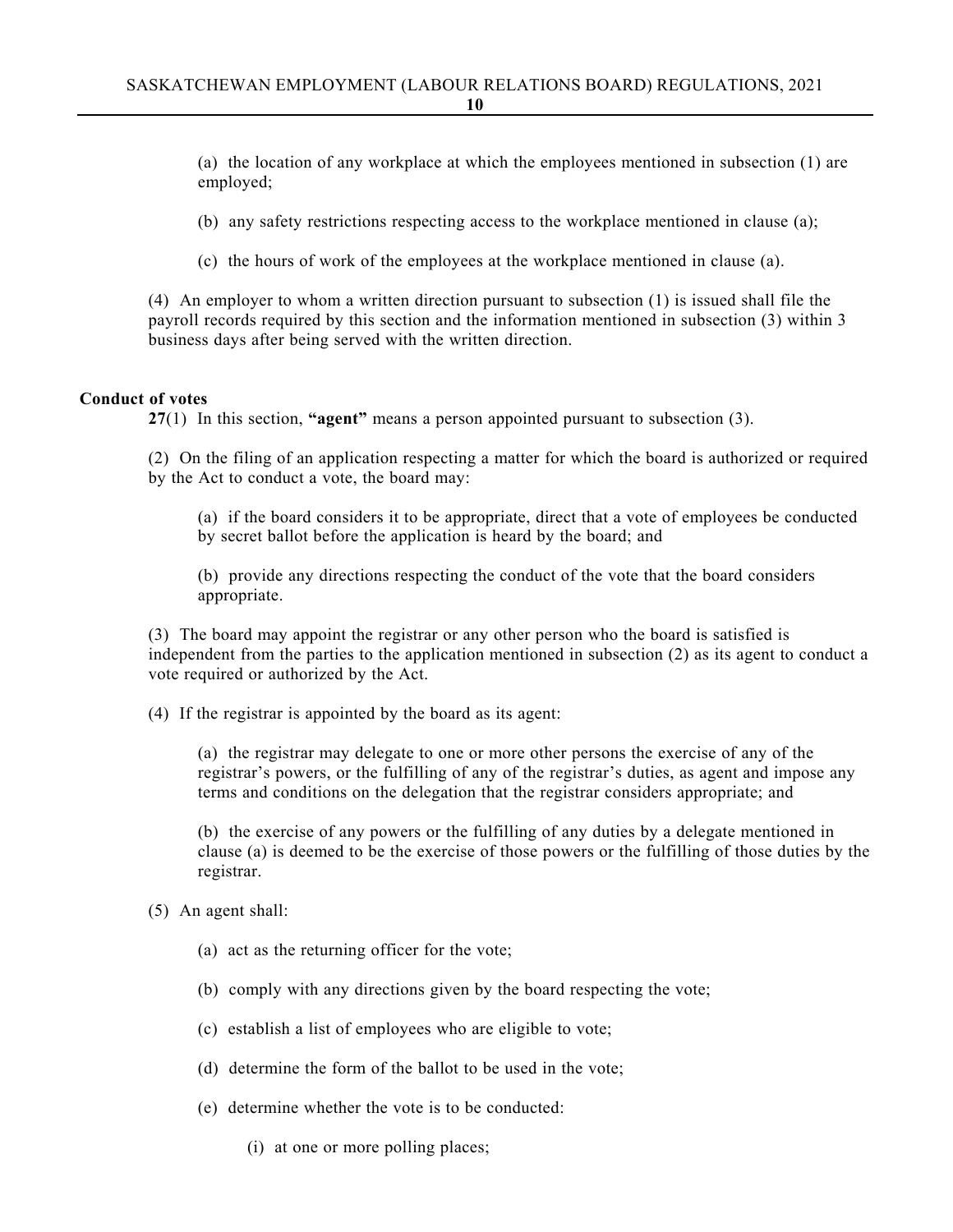- (ii) using a mail-in balloting procedure; or
- (iii) in any other manner;

(f) if the vote is to be conducted at one or more polling places, determine the place or places where the vote is to be conducted, together with the dates and hours for conducting the vote;

(g) if the vote is to be conducted using a mail-in balloting procedure or in any other manner, determine the date by which completed ballots must be returned;

(h) prepare a notice of vote in the form and manner determined by the agent and issue directions to the employer respecting posting the notice of vote;

(i) appoint any persons whom the agent considers necessary as deputy returning officers and poll clerks;

(j) if the vote is to be conducted at one or more polling places, invite the employer, the union and any other person named in the application mentioned in subsection (2) to appoint one scrutineer for each polling place established pursuant to clause (f) and allow those scrutineers to be present at the polling place during the hours the vote is conducted;

(k) if the vote is to be conducted using a mail-in balloting procedure or in any other manner, determine the place for counting of the ballots and invite the employer, the union and any other person named in the application mentioned in subsection (2) to appoint one scrutineer to be present while the ballots are counted.

(6) An agent may issue any directions or instructions that the agent considers necessary respecting the conduct of the vote.

(7) No person shall:

(a) fail to comply with any directions or instructions given by an agent respecting the conduct of the vote;

(b) interfere, or attempt to interfere, with a person who is voting;

(c) attempt to obtain information as to how a person has voted or is about to vote;

(d) canvass or solicit votes within 20 metres of a polling place while the vote is being conducted; or

(e) display, distribute or post a campaign sign, button or other similar material within 20 metres of a polling place while the vote is being conducted.

(8) In counting ballots, the agent:

(a) shall reject every ballot on which anything is written or marked that identifies the person voting or on which no vote is marked; and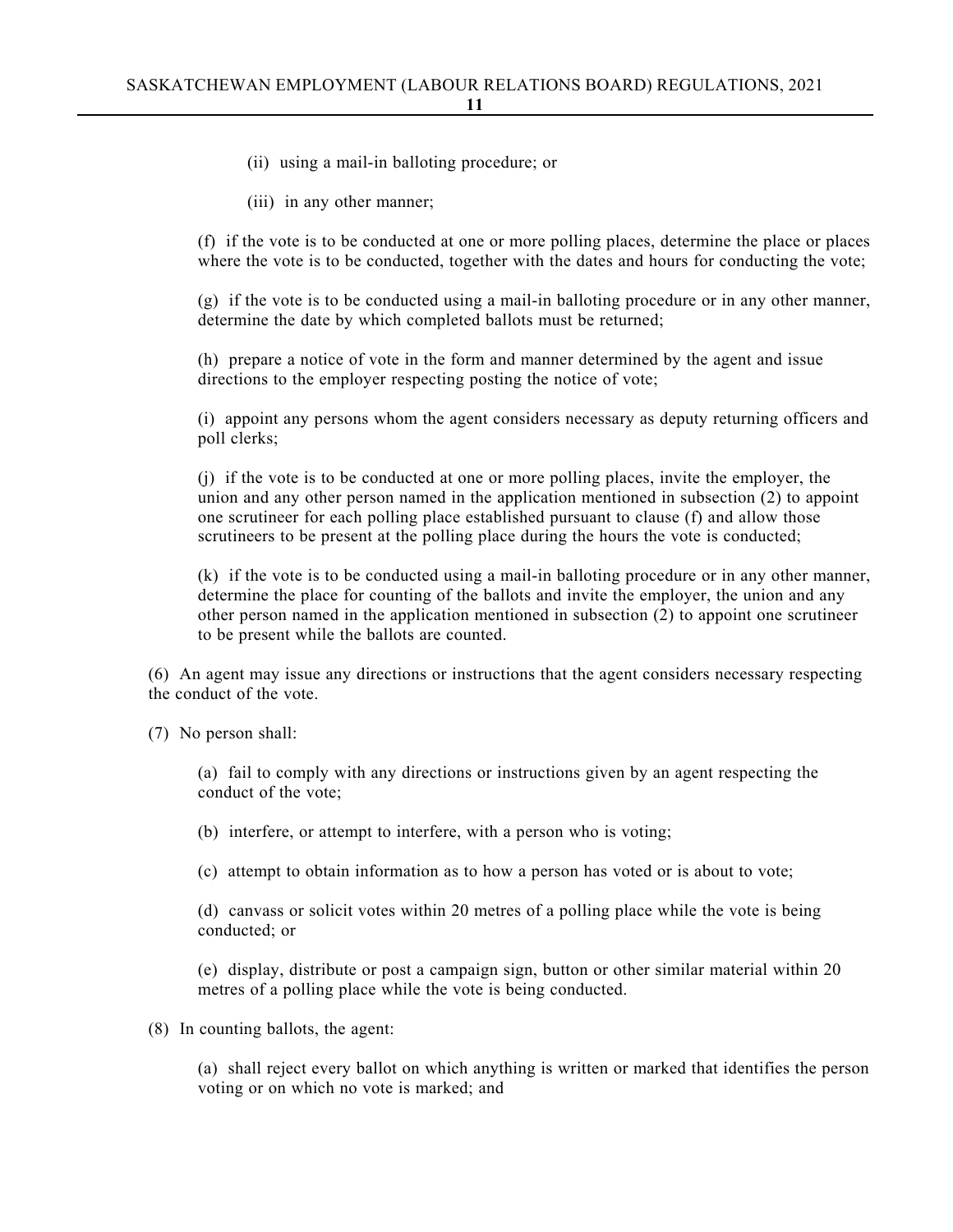(b) shall accept a ballot if the employee has marked the ballot in a manner that clearly indicates the choice of the employee and notwithstanding that the employee may have marked his or her vote out of, or partly out of, its proper space or with a mark other than an "X".

(9) On completion of the vote, if there is no direction of the board to the contrary and if there is no impediment to doing so, the agent shall promptly count the ballots and complete Form 23 (Report of Agent of the Board - Polling Station Respecting the Conduct of Vote and Counting of Ballots) or Form 24 (Report of the Agent of the Board - Non-polling Station Respecting the Conduct of Vote and Counting of Ballots).

(10) Immediately after completing Form 23 or Form 24, the agent shall file a copy of the completed Form with the registrar and the registrar shall provide a copy of the completed Form to the employer, the union and any other person named in the application mentioned in subsection (2).

(11) An employer, a union or any other person named in the application mentioned in subsection (2) that intends to object to:

(a) the conduct of the vote shall file an application in Form 25 (Objection to Conduct of Vote or Counting of Ballots) within 3 business days after the conclusion of the voting period; or

(b) the results from the counting of the ballots shall file an application in Form 25 within 3 business days after the counting of the ballots.

## **Hearings**

**28**(1) On an application being filed pursuant to the Act and these regulations, the registrar shall give the parties to the application, including any employer, union, labour organization or other person that filed a reply pursuant to section 24 or an application to intervene pursuant to subsection 25(2), notice of the date, place and time for hearing the application.

(2) If an employer, union, labour organization or other person named in the application does not file a reply pursuant to section 24:

(a) unless the employer, union, labour organization or other person has made a request to the registrar to receive notices respecting the hearing and provided an address for service, the employer, union, labour organization or other person is not entitled to any notice by the registrar respecting the hearing of the application; and

(b) the board may hear and determine the application notwithstanding that the employer, union, labour organization or other person has not filed a reply pursuant to section 24 or received any further notice respecting the hearing of the application.

## **Adjournment**

**29**(1) Before a hearing of an application filed pursuant to the Act or the regulations commences:

(a) the executive officer may adjourn the hearing by giving notice of the adjournment to the parties; and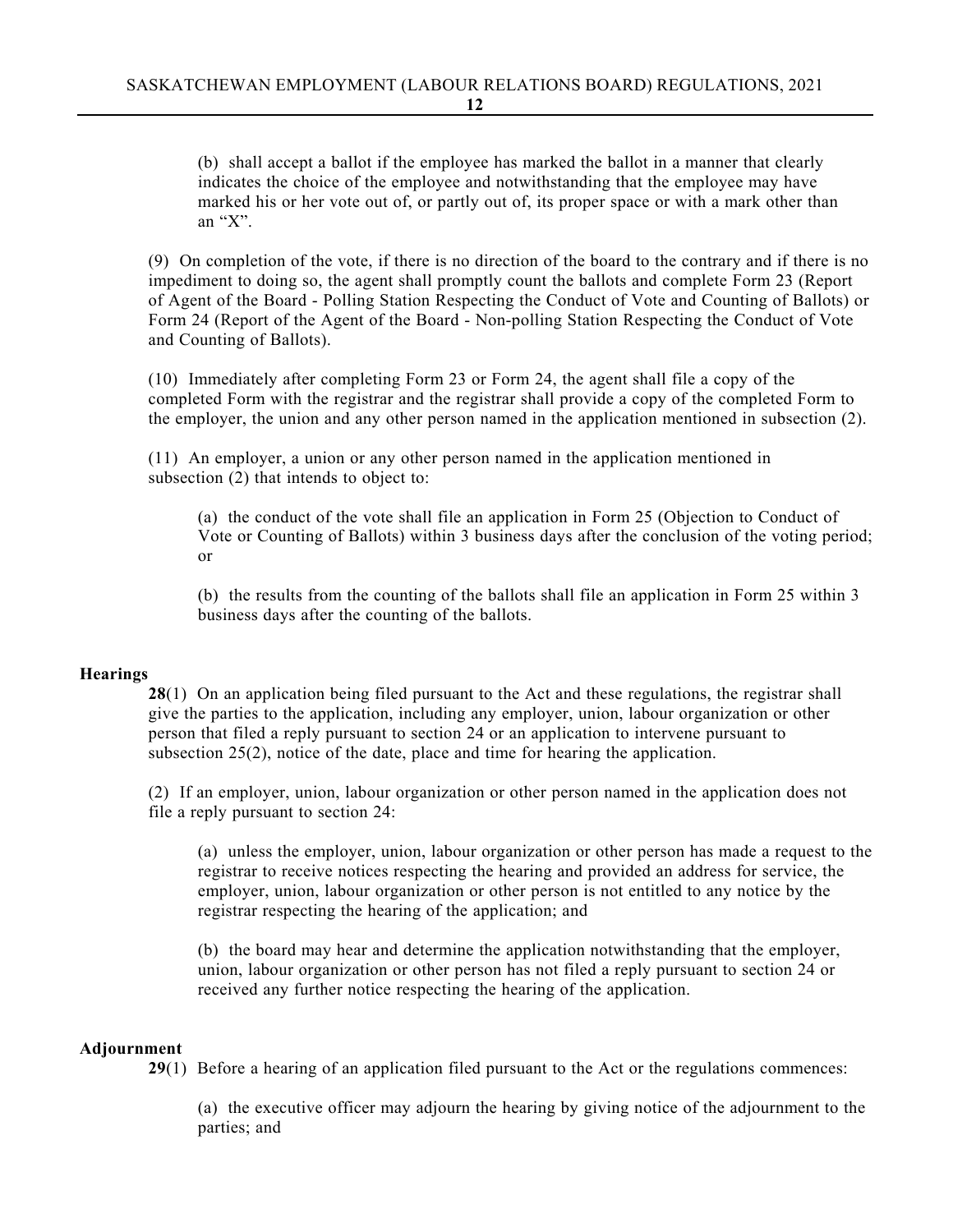(b) the registrar may adjourn the hearing not less than 5 business days before the date scheduled for the hearing with the consent of the parties.

(2) At any time before or after a hearing has commenced, the board may adjourn the hearing.

(3) If the board adjourns a hearing before the date scheduled for the hearing, the registrar shall give notice of the adjournment to the parties.

## PART 4 **General**

## **Authority to vary time**

**30**(1) On the request of any employer, union, labour organization or other person, the registrar may extend the time fixed by these regulations for filing any Form or document or doing any other thing authorized or required by these regulations, if the period at or within which the matter ought to have been done has not expired.

(2) On the request of any employer, union, labour organization or other person, the executive officer may by order set a further or other time than the time fixed by these regulations for filing any Form or document or doing any other thing authorized or required by these regulations.

(3) The executive officer may issue an order pursuant to subsection (2) whether or not the period at or within which a matter mentioned in that order ought to have been done has expired.

(4) The executive officer may impose any terms and conditions on an order issued pursuant to subsection (2) that the executive officer considers appropriate.

(5) Anything done at or within the time specified by the registrar pursuant to subsection (1) or in an order pursuant to subsection (2) is as valid as if it had been done at or within the time fixed by these regulations.

#### **Copies of filed documents**

**31** Subject to an order of the board to the contrary, the registrar may provide a copy of any filed document to any person.

#### **Subpoena**

**32** A writ of subpoena must be in either Form 26 (Subpoena) or Form 27 (Subpoena with Documents).

## **Witness fees**

**33** A witness who is required by a subpoena to appear before the board at a hearing is entitled to be paid by the party requesting the attendance of that witness:

(a) a fee of \$50 for each day or part of a day that the witness is required to travel to, attend and return from the hearing before the board; and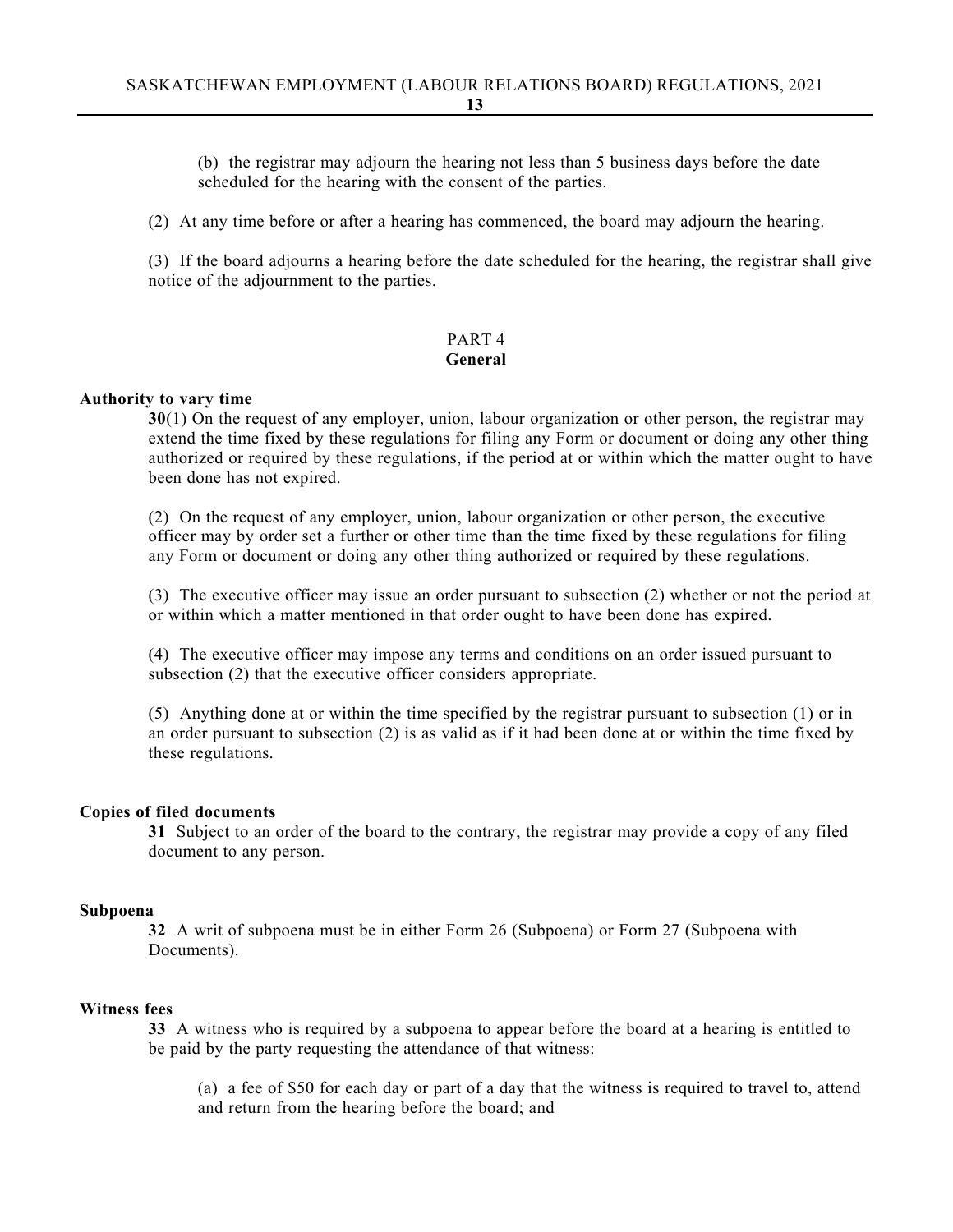(b) on submitting proper receipts to establish the claim, reimbursement, at the rates paid to members of the public service of Saskatchewan, for any necessary travel, sustenance and accommodation expenses.

#### **Service**

**34** Any Form or other document required to be given or served pursuant to these regulations is to be given or served in accordance with section 9-9 of the Act.

#### **Non-compliance**

**35** Non-compliance with these regulations does not render any proceeding void unless the board directs otherwise.

#### **Proceeding where no Form prescribed**

**36**(1) If an employer, union, labour organization or other person intends to apply to the board respecting a matter that the Act authorizes or requires to be submitted to the board and no Form is prescribed in these regulations for making the application, the employer, union, labour organization or other person shall file a written document that sets out all of the following with reasonable particularity:

(a) the nature of the application being made and the facts relied on by the applicant;

(b) the name of the applicant and of any other employer, union, labour organization or person directly affected by the application;

- (c) the relief being sought;
- (d) the provisions of the Act on which the applicant relies to make the application.

(2) If an employer, union, labour organization or other person intends to apply to the board respecting a matter that the Act authorizes or requires to be submitted to the board and more than one Form is prescribed in these regulations for making that application, the employer, union, labour organization or other person may combine the information required by those Forms into one application.

## PART 5 **Repeal, Transitional and Coming into Force**

#### **RSS c S-15.1 Reg 1 repealed**

**37** *The Saskatchewan Employment (Labour Relations Board) Regulations* are repealed.

#### **Transitional**

**38**(1) In this section, **"former regulations"** means *The Saskatchewan Employment (Labour Relations Board) Regulations* as they existed before the coming into force of these regulations.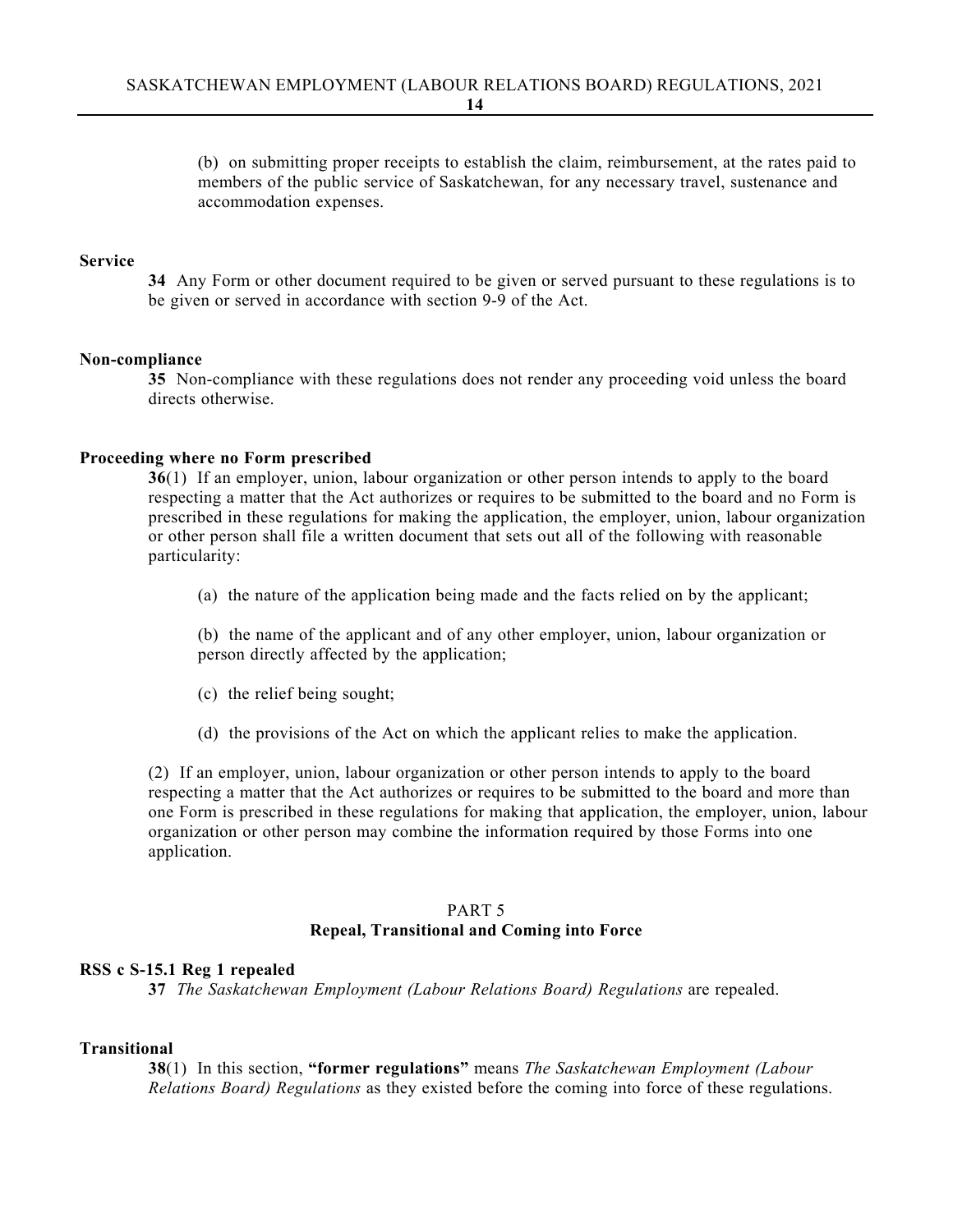(2) Any application made pursuant to the former regulations but not completed before the coming into force of these regulations is continued and is to be dealt with pursuant to these regulations as if it were made pursuant to these regulations.

## **Coming into force**

**39**(1) Subject to subsection (2), these regulations come into force on April 1, 2021.

(2) If these regulations are filed with the Registrar of Regulations after April 1, 2021, these regulations come into force on the day on which they are filed with the Registrar of Regulations.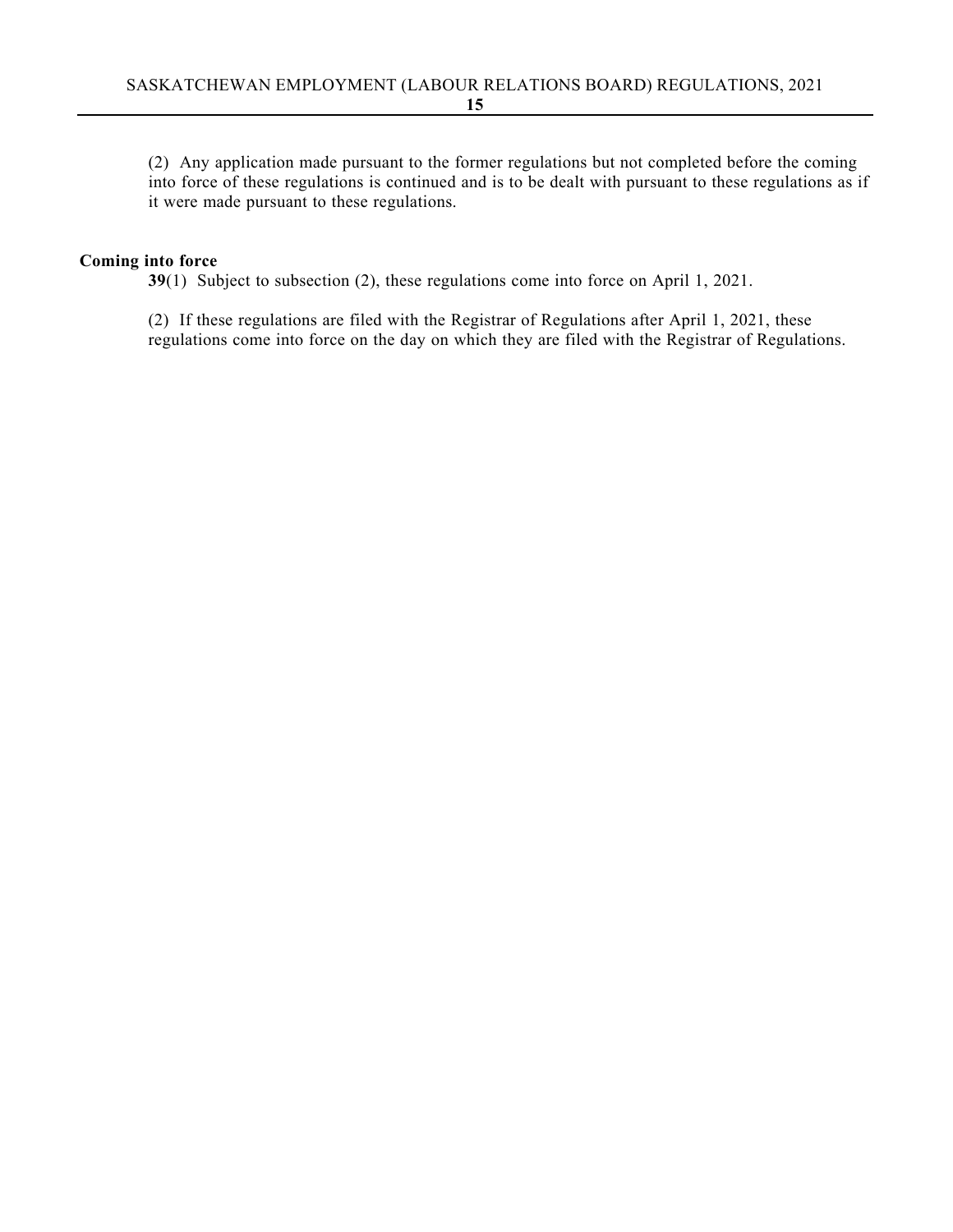# **Appendix Saskatchewan** Labour Relations Board and the community of the www.sasklabourrelationsboard.com FORM 1 [Section 4] **NOTICE OF APPEAL** APPLICATION FOR ORDER UNDER SECTION 4‐8 OR 4‐10 OF *THE SASKATCHEWAN EMPLOYMENT ACT name of applicant* of  *no. street city/town province postal code* telephone example and the contract of the contract phone number and the contract of the contract of the contract of the contract of the contract of the contract of the contract of the contract of the contract of the contra applies to the Labour Relations Board for an order appealing the decision of an adjudicator on an appeal or hearing pursuant to Part II, III or V of *The Saskatchewan Employment Act*, particulars of which are set out below. The applicant is: (*Check the appropriate box.*) An employee An employer A corporate director Other: **2.** This appeal concerns: (*Check the appropriate box.*)  $\Box$  A decision or hearing pursuant to Part II of the Act – Employment Standards  $\Box$  A decision or hearing pursuant to Part III of the Act – Occupational Health and Safety  $\Box$  A decision or hearing pursuant to Part V of the Act – Radiation Health and Safety

**3.** The name and address of the respondent are as follows:

**1.**

| Name:    |           |        |                        |          |               |
|----------|-----------|--------|------------------------|----------|---------------|
|          |           |        |                        |          |               |
| Address: |           |        |                        |          |               |
|          | no.       | street | city/town              | province | postal code   |
|          |           |        |                        |          |               |
|          | telephone |        | alternate phone number |          | email address |

**16**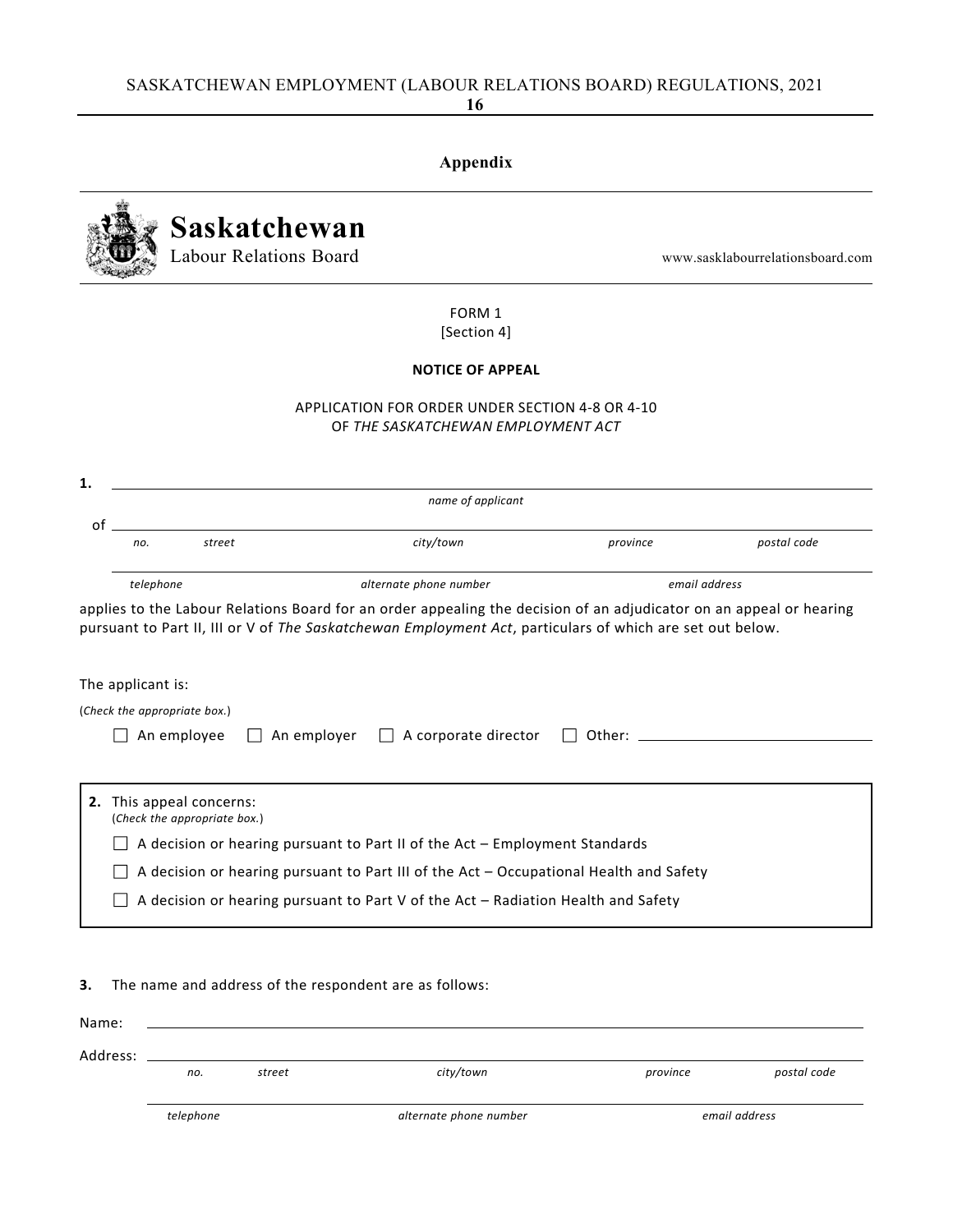## SASKATCHEWAN EMPLOYMENT (LABOUR RELATIONS BOARD) REGULATIONS, 2021

|                | day, month, year                                                                                                                                                                                                                                                                                                                                                                                           |
|----------------|------------------------------------------------------------------------------------------------------------------------------------------------------------------------------------------------------------------------------------------------------------------------------------------------------------------------------------------------------------------------------------------------------------|
|                | Identify the decision and/or order #(s) being appealed: _________________________                                                                                                                                                                                                                                                                                                                          |
| 6.             | In the space provided below, clearly state the error of law in the decision and/or order of the adjudicator that<br>you believe exists.                                                                                                                                                                                                                                                                    |
|                | (If necessary, provide additional explanation on an attachment.)                                                                                                                                                                                                                                                                                                                                           |
|                | <u> 1989 - Johann Stoff, deutscher Stoffen und der Stoffen und der Stoffen und der Stoffen und der Stoffen und de</u>                                                                                                                                                                                                                                                                                      |
|                | ,我们也不会有什么。""我们的人,我们也不会有什么?""我们的人,我们也不会有什么?""我们的人,我们也不会有什么?""我们的人,我们也不会有什么?""我们的人                                                                                                                                                                                                                                                                                                                           |
|                |                                                                                                                                                                                                                                                                                                                                                                                                            |
|                | <u> 1989 - Johann Stoff, amerikansk politiker (d. 1989)</u>                                                                                                                                                                                                                                                                                                                                                |
|                |                                                                                                                                                                                                                                                                                                                                                                                                            |
|                | Are you also requesting a stay of the decision/order, pending the result of the hearing?                                                                                                                                                                                                                                                                                                                   |
|                | $\Box$ Yes<br>$\Box$ No<br>(If yes, complete 8 and 9 below.)                                                                                                                                                                                                                                                                                                                                               |
|                | Compliance Date noted on the decision/order: $\frac{1}{\sqrt{1-\frac{1}{2}}}\frac{1}{\sqrt{1-\frac{1}{2}}}\frac{1}{\sqrt{1-\frac{1}{2}}}\frac{1}{\sqrt{1-\frac{1}{2}}}\frac{1}{\sqrt{1-\frac{1}{2}}}\frac{1}{\sqrt{1-\frac{1}{2}}}\frac{1}{\sqrt{1-\frac{1}{2}}}\frac{1}{\sqrt{1-\frac{1}{2}}}\frac{1}{\sqrt{1-\frac{1}{2}}}\frac{1}{\sqrt{1-\frac{1}{2}}}\frac{1}{\sqrt{1-\frac{1}{2$<br>day, month, year |
|                | If you are requesting a stay, clearly indicate why you believe the decision/order should be suspended pending<br>the results of your appeal.                                                                                                                                                                                                                                                               |
|                | (If necessary, provide additional explanation on an attachment.)                                                                                                                                                                                                                                                                                                                                           |
|                |                                                                                                                                                                                                                                                                                                                                                                                                            |
|                |                                                                                                                                                                                                                                                                                                                                                                                                            |
| 7.<br>8.<br>9. |                                                                                                                                                                                                                                                                                                                                                                                                            |

**17**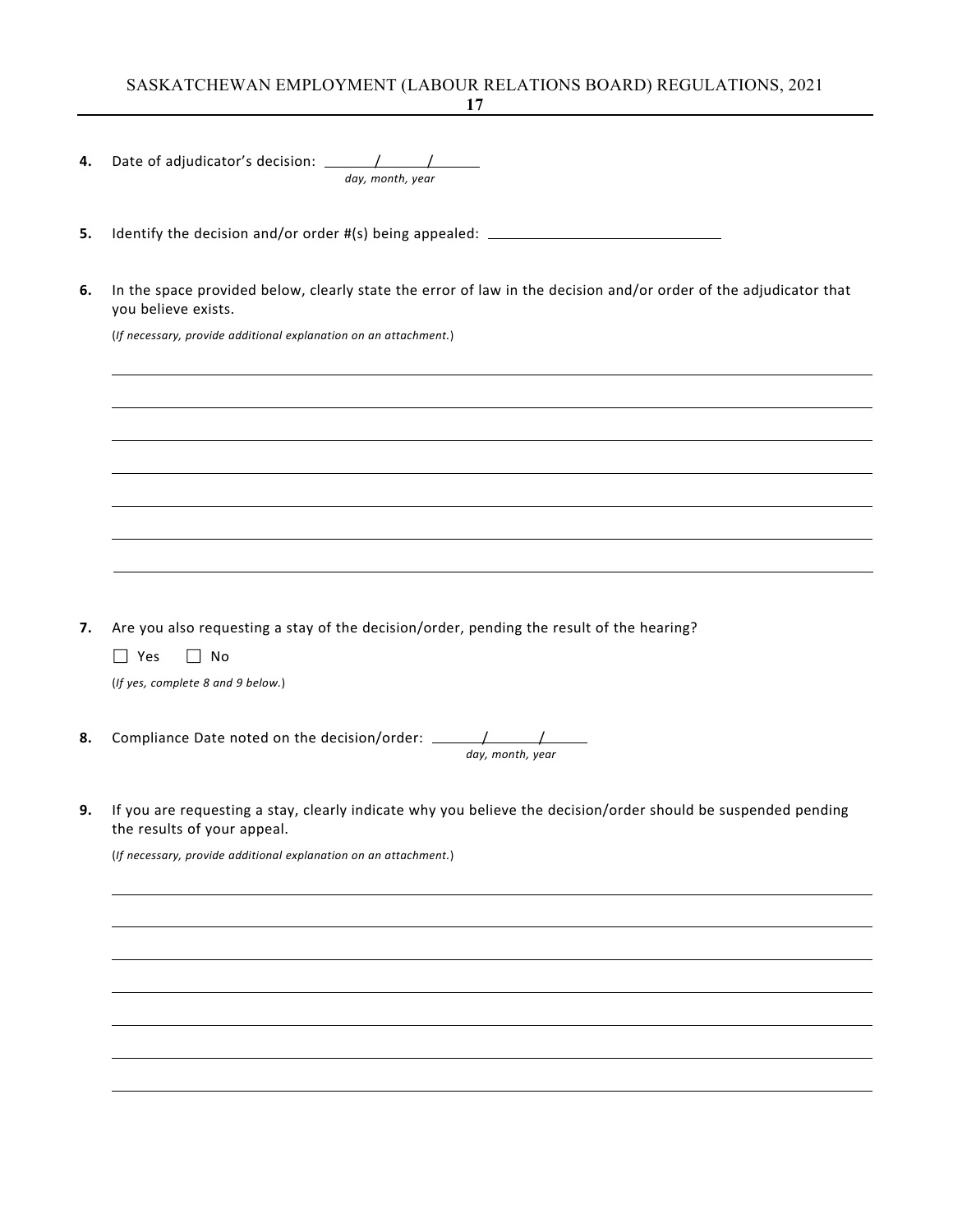- **10.** The following items must be attached to this Notice of Appeal:
	- A copy of the written decision/order of the adjudicator

I, the undersigned, swear (or affirm) that the submissions set forth above are, in so far as they are matters of fact, true and complete to the best of my knowledge and, in so far as they are matters of opinion, are reasonably and honestly believed by me.

| SWORN (OR AFFIRMED) BEFORE ME                            |  |           |
|----------------------------------------------------------|--|-----------|
|                                                          |  |           |
|                                                          |  |           |
| $20$ $\qquad$                                            |  | signature |
| Notary Public or Commissioner for Oaths for Saskatchewan |  |           |
|                                                          |  |           |

#### **NOTICE TO ADJUDICATOR**

You are required by The Saskatchewan Employment (Labour Relations Board) Regulations, 2021 to deliver to the registrar of the Saskatchewan Labour Relations Board at 1600 ‐ 1920 Broad Street, Regina, Saskatchewan, S4P 3V2 the record of appeal in these proceedings.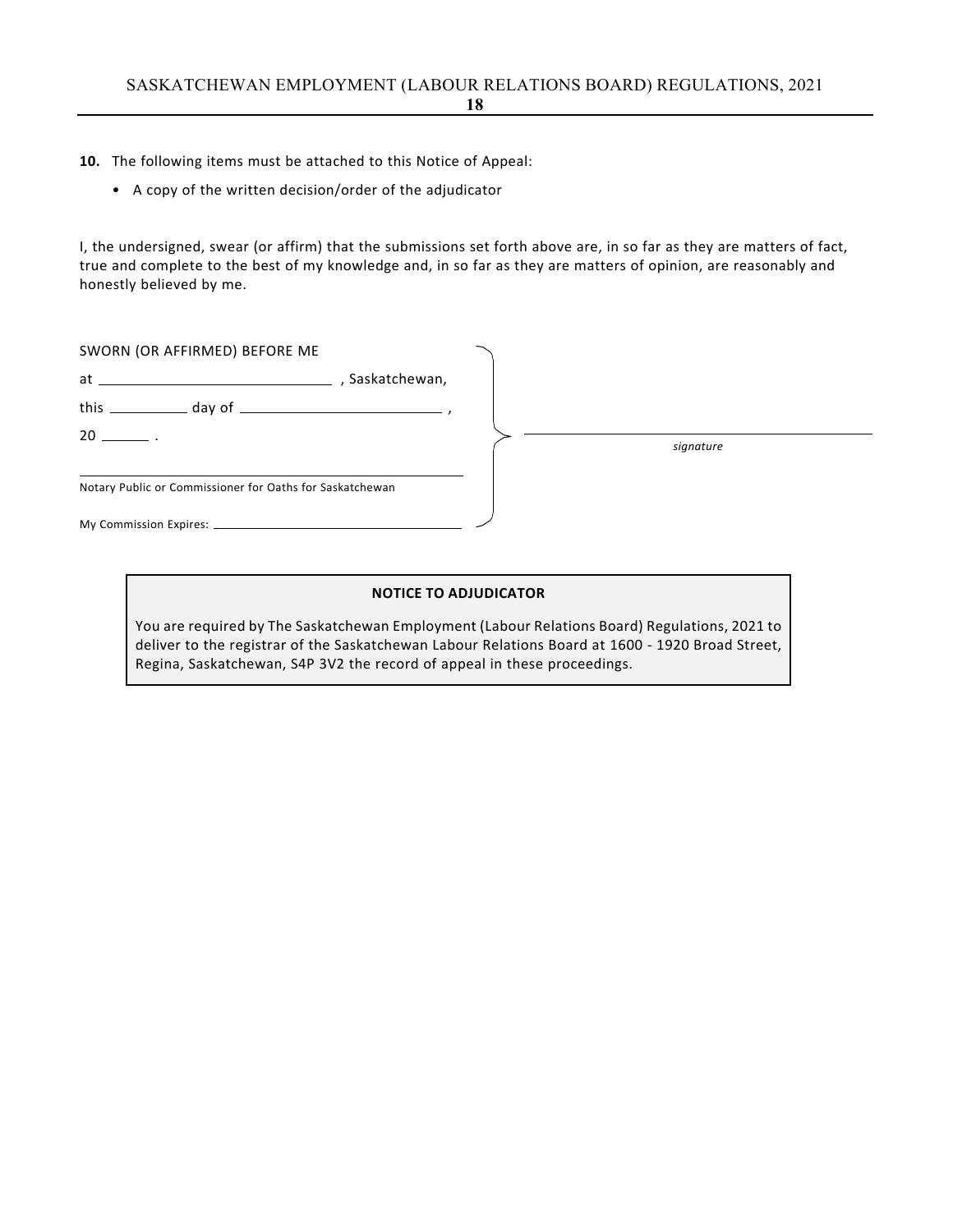#### CONTACT INFORMATION AND ADDRESS FOR SERVICE

If the applicant is not an individual, indicate the name, address and contact information of the individual swearing or affirming the document.

| Name:          |     |        |           |          |             |
|----------------|-----|--------|-----------|----------|-------------|
| Position Held: |     |        |           |          |             |
| Address:       |     |        |           |          |             |
|                | no. | street | city/town | province | postal code |
| Telephone:     |     |        |           |          |             |
| Email address: |     |        |           |          |             |

If the applicant is represented by legal counsel, also indicate the name and address for service of the applicant's lawyer.

| Lawyer:        |     |        |           |          |             |
|----------------|-----|--------|-----------|----------|-------------|
| Address:       |     |        |           |          |             |
|                | no. | street | city/town | province | postal code |
| Telephone:     |     |        |           |          |             |
| Email address: |     |        |           |          |             |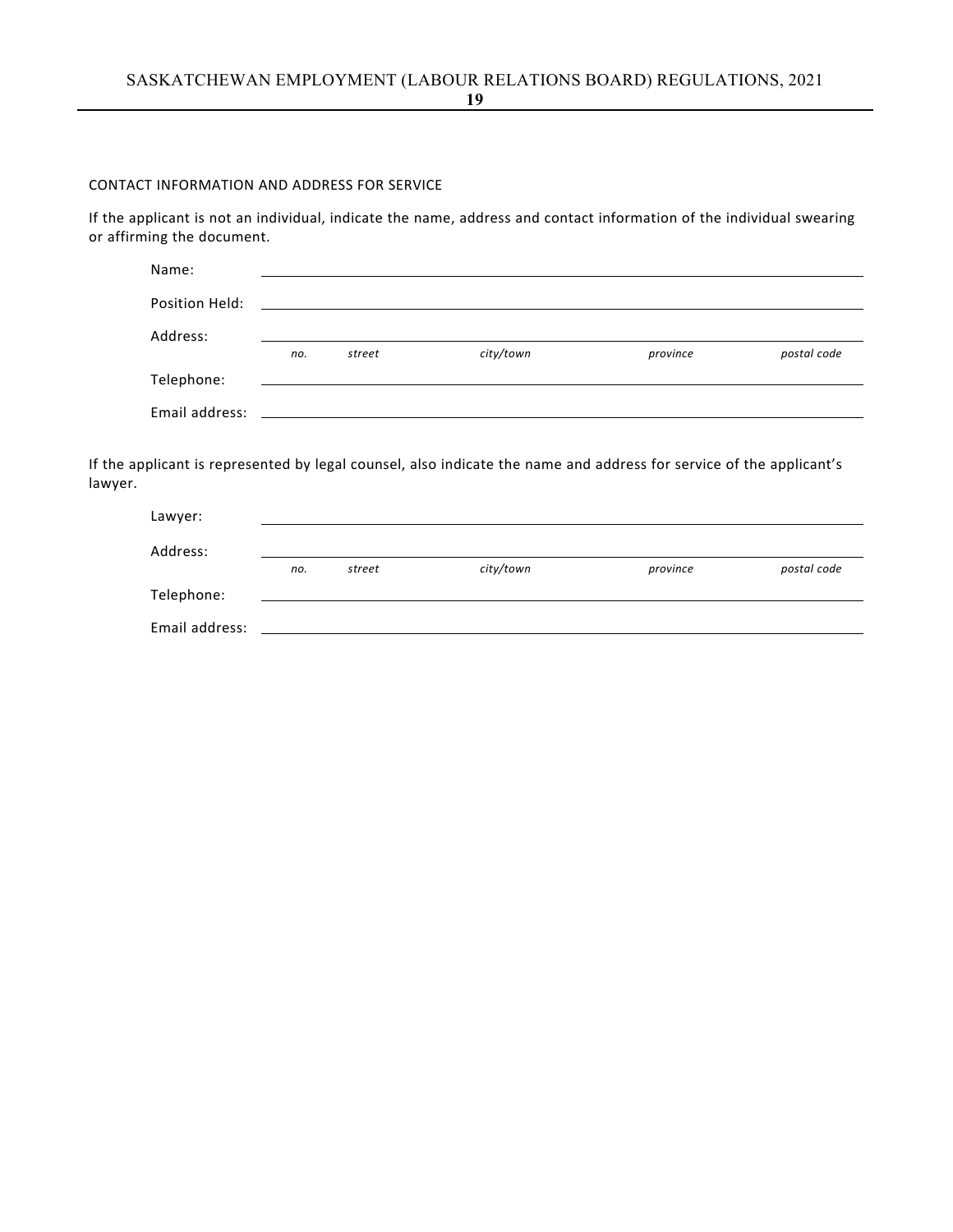

FORM 2 [*Section 5*]

## **APPLICATION FOR BARGAINING RIGHTS OR CHANGE IN UNION REPRESENTATION**

APPLICATION PURSUANT TO SECTION 6‐9 OR 6‐10 OF *THE SASKATCHEWAN EMPLOYMENT ACT*

**1.** The

*full legal name of union*

applies to the Labour Relations Board for an order determining that the unit of employees described in paragraph 3 of this application is an appropriate unit of employees for the purpose of bargaining collectively, determining that the applicant union represents a majority of the employees in the unit and requiring the employer designated in paragraph 2 of this application to bargain collectively with the applicant union.

**2.** The name and address and the general nature of the business of the employer concerned are as follows:

| Name:    |               |  |                        |          |               |  |  |
|----------|---------------|--|------------------------|----------|---------------|--|--|
| Address: |               |  |                        |          |               |  |  |
|          | street<br>no. |  | city/town              | province | postal code   |  |  |
|          | telephone     |  | alternate phone number |          | email address |  |  |

**3.** The applicant union submits that the following unit of employees is appropriate for the purpose of bargaining collectively:

(In the space above give a detailed and accurate description of the unit of employees which you consider to be appropriate for the purpose of bargaining collectively. State specifically the occupational classifications that you think should be excluded or included. Example: "All employees of the A.B. Company, except the general manager, office manager, plant superintendent and forepersons." Example of a craft unit: *"All carpenters and carpenter apprentices employed by the C.D. Company."*)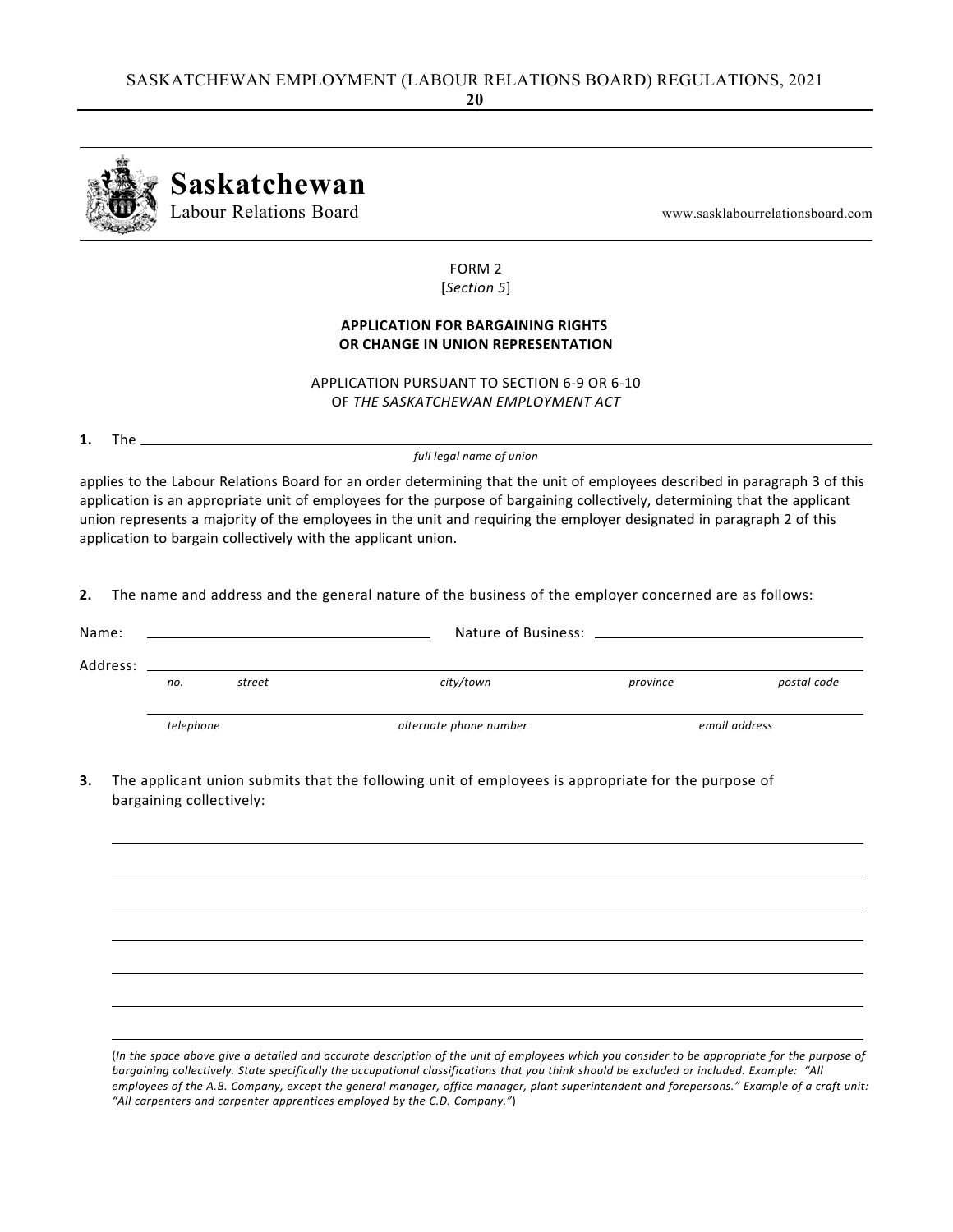**4.** Is this application being made pursuant to Division 13 of Part VI of *The Saskatchewan Employment Act?*

 $\Box$  Yes  $\Box$  No

**5.** (a) There are approximately \_\_\_\_\_\_\_\_\_\_\_\_\_\_\_\_\_\_\_\_\_\_\_ employees in the unit.

(b) Does the applicant union claim to represent a majority of these employees?

 $\Box$  Yes  $\Box$  No

(At the same time as you submit your application, also submit your membership cards or other evidence of employee support, together with a sample of the cards submitted and a list of the names, occupational classifications, addresses and dates shown on the cards. This material will be treated as strictly confidential, and the cards will be returned to you as soon as the application is disposed of.)

- **6.** (a) Does any other union or other labour organization, to the knowledge of the undersigned, claim to represent any of the employees in the unit of employees described in paragraph 3 of this application or in any part of the unit?
	- $\Box$  Yes  $\Box$  No
	- (b) If yes, list here the name and address of that union or labour organization:

|     | no.                  | street | city/town                                                                                    | province | postal code   |
|-----|----------------------|--------|----------------------------------------------------------------------------------------------|----------|---------------|
|     | telephone            |        | alternate phone number                                                                       |          | email address |
|     | Yes                  | No     | (a) Has the applicant union ever been chartered by a national or international organization? |          |               |
|     |                      |        | (b) If yes, what is the name of the national or international organization:                  |          |               |
| (c) | Yes                  | No     | Is the applicant union now in good standing with the parent organization?                    |          |               |
|     | (d) If not, explain: |        |                                                                                              |          |               |
|     |                      |        |                                                                                              |          |               |
|     |                      |        |                                                                                              |          |               |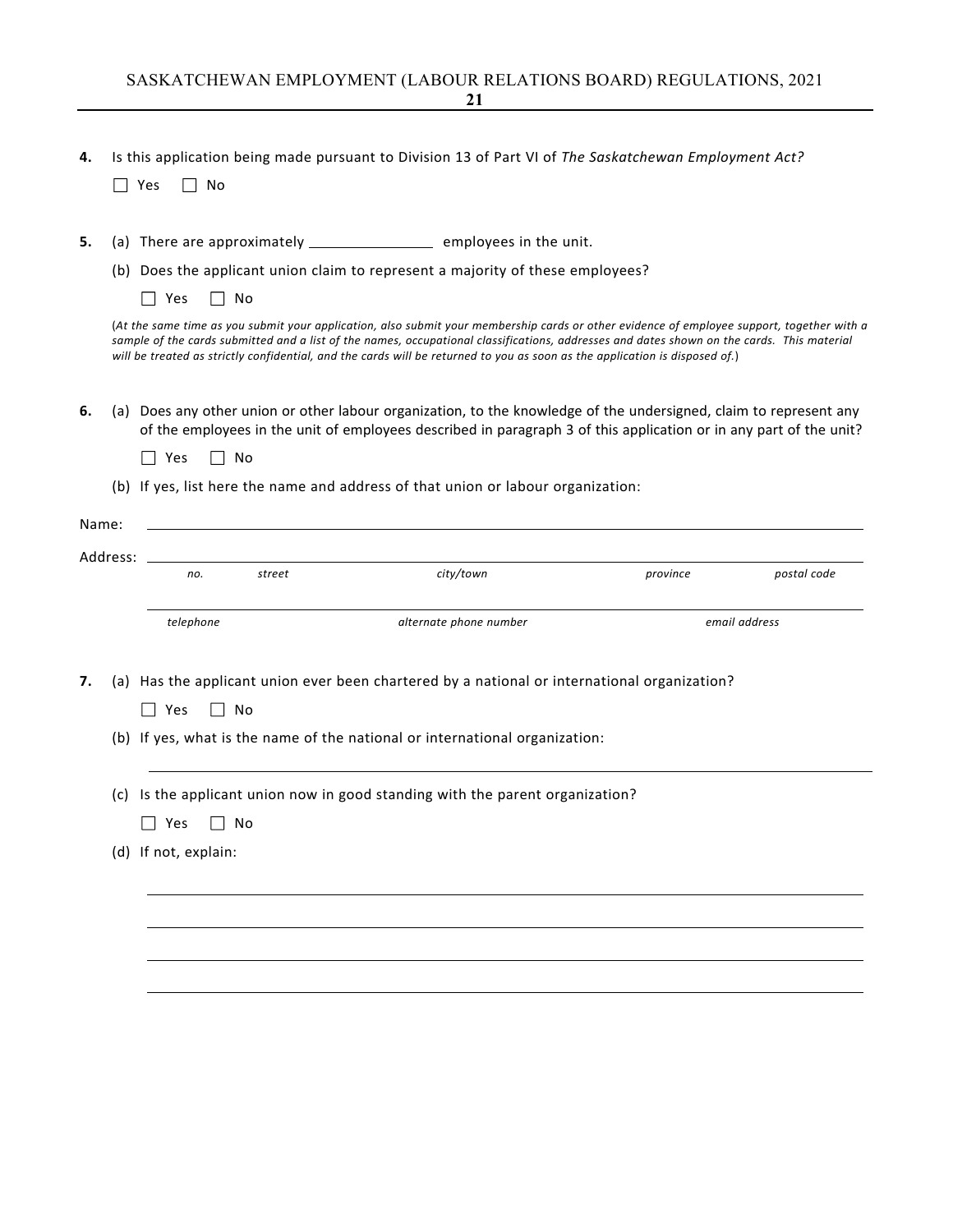I, the undersigned, swear (or affirm) that the submissions set forth above are, in so far as they are matters of fact, true and complete to the best of my knowledge and, in so far as they are matters of opinion, are reasonably and honestly believed by me.

| SWORN (OR AFFIRMED) BEFORE ME                            |               |  |           |
|----------------------------------------------------------|---------------|--|-----------|
| $at \underline{\hspace{1cm}}$                            | Saskatchewan, |  |           |
| this $\_\_$ day of $\_\_$                                |               |  |           |
|                                                          |               |  | signature |
| Notary Public or Commissioner for Oaths for Saskatchewan |               |  |           |
|                                                          |               |  |           |

#### CONTACT INFORMATION AND ADDRESS FOR SERVICE

Indicate the name, address and contact information of the individual swearing or affirming the document.

| Name:          |     |        |           |          |             |
|----------------|-----|--------|-----------|----------|-------------|
| Position Held: |     |        |           |          |             |
| Address:       |     |        |           |          |             |
|                | no. | street | city/town | province | postal code |
| Telephone:     |     |        |           |          |             |
| Email address: |     |        |           |          |             |

If the applicant is represented by legal counsel, also indicate the name and address for service of the applicant's lawyer.

| Lawyer:        |     |        |           |          |             |
|----------------|-----|--------|-----------|----------|-------------|
|                |     |        |           |          |             |
| Address:       |     |        |           |          |             |
|                | no. | street | city/town | province | postal code |
| Telephone:     |     |        |           |          |             |
|                |     |        |           |          |             |
| Email address: |     |        |           |          |             |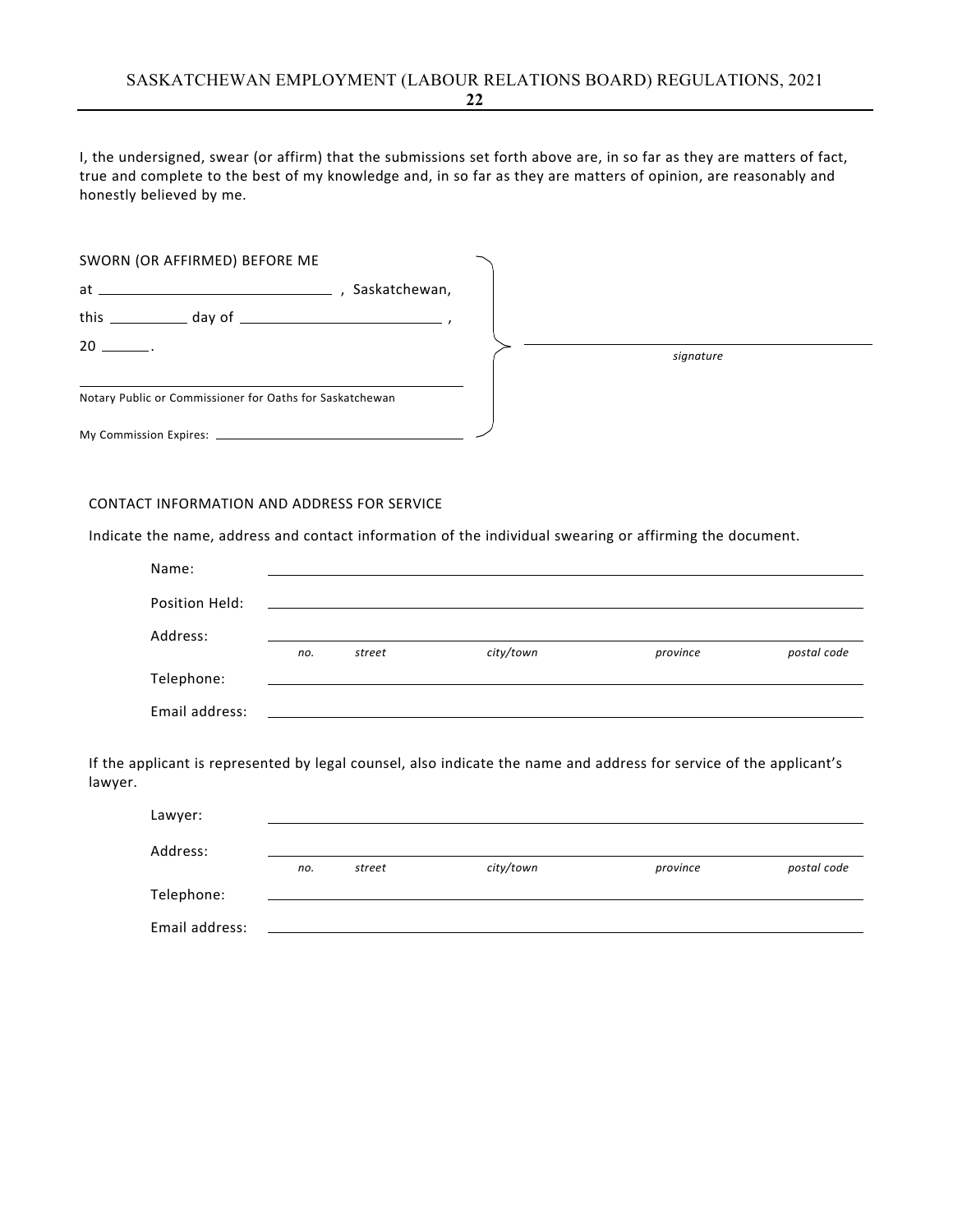

#### FORM 3 [*Section 6*]

## **APPLICATION TO CANCEL CERTIFICATION ORDER**

APPLICATION FOR ORDER UNDER SECTION 6‐14, 6‐15, 6‐16 OR 6‐17 OF *THE SASKATCHEWAN EMPLOYMENT ACT*

|       |           |                                           | name of applicant                                                                                                                                                                                                                           |          |               |               |
|-------|-----------|-------------------------------------------|---------------------------------------------------------------------------------------------------------------------------------------------------------------------------------------------------------------------------------------------|----------|---------------|---------------|
|       |           | $\circ$ f                                 |                                                                                                                                                                                                                                             |          |               |               |
|       | no.       | street                                    | city/town                                                                                                                                                                                                                                   | province |               | postal code   |
|       | telephone |                                           | alternate phone number                                                                                                                                                                                                                      |          | email address |               |
|       |           |                                           | applies to the Labour Relations Board for an order rescinding an order of the Labour Relations Board pursuant to                                                                                                                            |          |               |               |
|       |           |                                           |                                                                                                                                                                                                                                             |          |               |               |
|       |           |                                           |                                                                                                                                                                                                                                             |          |               |               |
|       |           |                                           |                                                                                                                                                                                                                                             |          |               |               |
|       |           |                                           |                                                                                                                                                                                                                                             |          |               |               |
|       |           |                                           | The name and address of the union certified in the existing order are:                                                                                                                                                                      |          |               |               |
|       |           |                                           |                                                                                                                                                                                                                                             |          |               |               |
| Name: |           |                                           |                                                                                                                                                                                                                                             |          |               |               |
|       | no.       | street                                    | Address: the contract of the contract of the contract of the contract of the contract of the contract of the contract of the contract of the contract of the contract of the contract of the contract of the contract of the c<br>city/town |          | province      | postal code   |
|       |           |                                           |                                                                                                                                                                                                                                             |          |               |               |
|       | telephone |                                           | alternate phone number                                                                                                                                                                                                                      |          |               | email address |
|       |           |                                           |                                                                                                                                                                                                                                             |          |               |               |
|       |           | The name and address of the employer are: |                                                                                                                                                                                                                                             |          |               |               |
|       |           |                                           | <u> 1980 - Johann Stoff, deutscher Stoff, der Stoff, der Stoff, der Stoff, der Stoff, der Stoff, der Stoff, der S</u>                                                                                                                       |          |               |               |
| Name: |           |                                           | Address: Address: Address: Address: Address: Address: Address: Address: Address: Address: Address: A                                                                                                                                        |          |               |               |

 *telephone alternate phone number email address*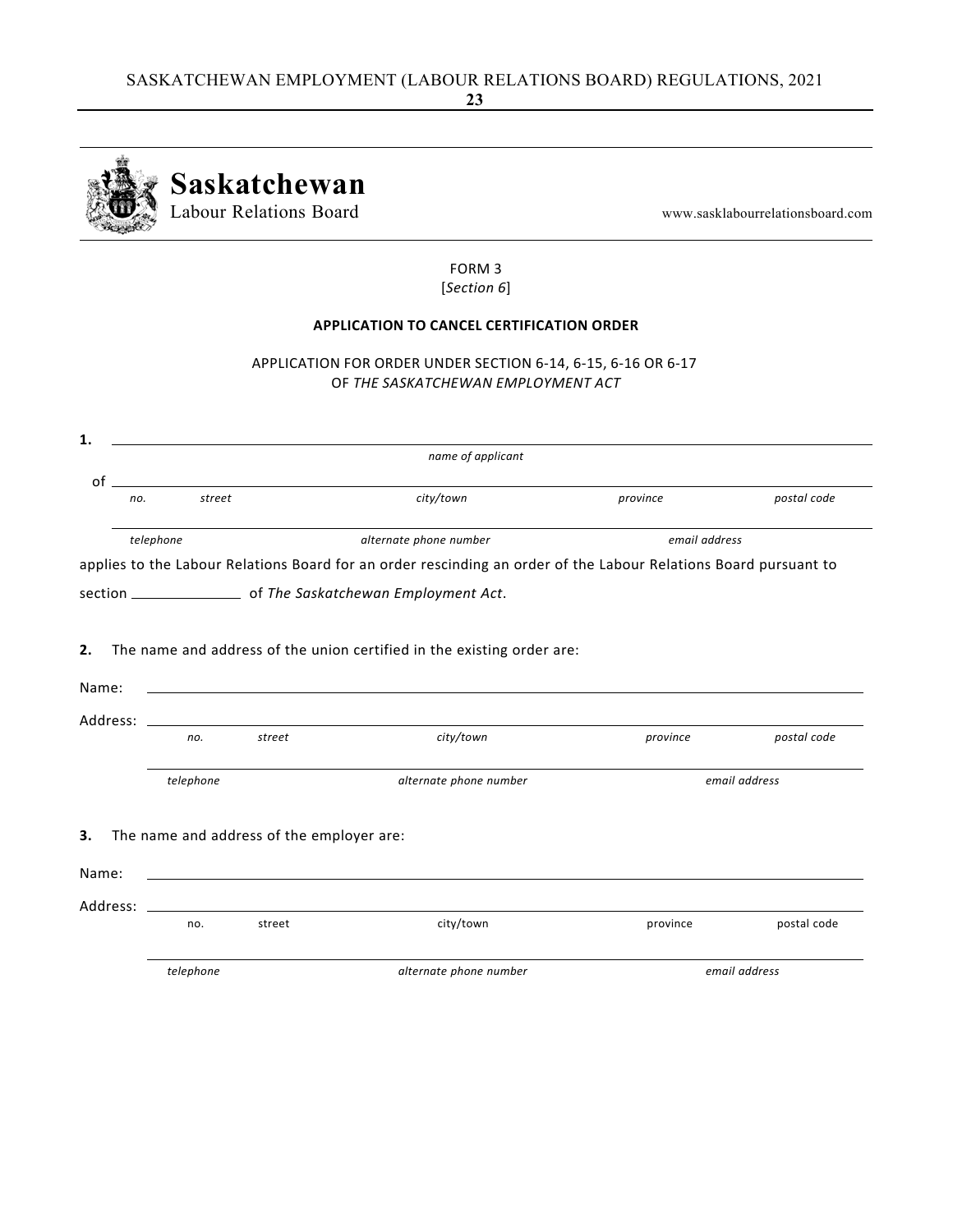SASKATCHEWAN EMPLOYMENT (LABOUR RELATIONS BOARD) REGULATIONS, 2021 **24**

**4.** The order applied to be rescinded was made by the board on  $\qquad$ 

*date of order*

|  |  |  |  | and a copy is attached. |
|--|--|--|--|-------------------------|
|--|--|--|--|-------------------------|

**5.** The reasons why the applicant submits that the order ought to be rescinded are as follows:

(Outline fully the material facts on which the applicant relies in requesting this order, including the section of the Act pursuant to which the *application is made. If necessary, include additional reasons as an attachment*.)

I, the undersigned, swear (or affirm) that the submissions set forth above are, in so far as they are matters of fact, true and complete to the best of my knowledge and, in so far as they are matters of opinion, are reasonably and honestly believed by me.

| SWORN (OR AFFIRMED) BEFORE ME                            |               |  |           |  |
|----------------------------------------------------------|---------------|--|-----------|--|
| $at \underline{\hspace{2cm}}$                            | Saskatchewan, |  |           |  |
|                                                          |               |  |           |  |
| $20$ $\qquad$ .                                          |               |  | signature |  |
| Notary Public or Commissioner for Oaths for Saskatchewan |               |  |           |  |
|                                                          |               |  |           |  |

#### CONTACT INFORMATION AND ADDRESS FOR SERVICE

If the applicant is not an individual, indicate the name, address and contact information of the individual swearing or affirming the document.

| Name:          |     |        |           |          |             |
|----------------|-----|--------|-----------|----------|-------------|
| Position Held: |     |        |           |          |             |
| Address:       |     |        |           |          |             |
|                | no. | street | city/town | province | postal code |
| Telephone:     |     |        |           |          |             |
|                |     |        |           |          |             |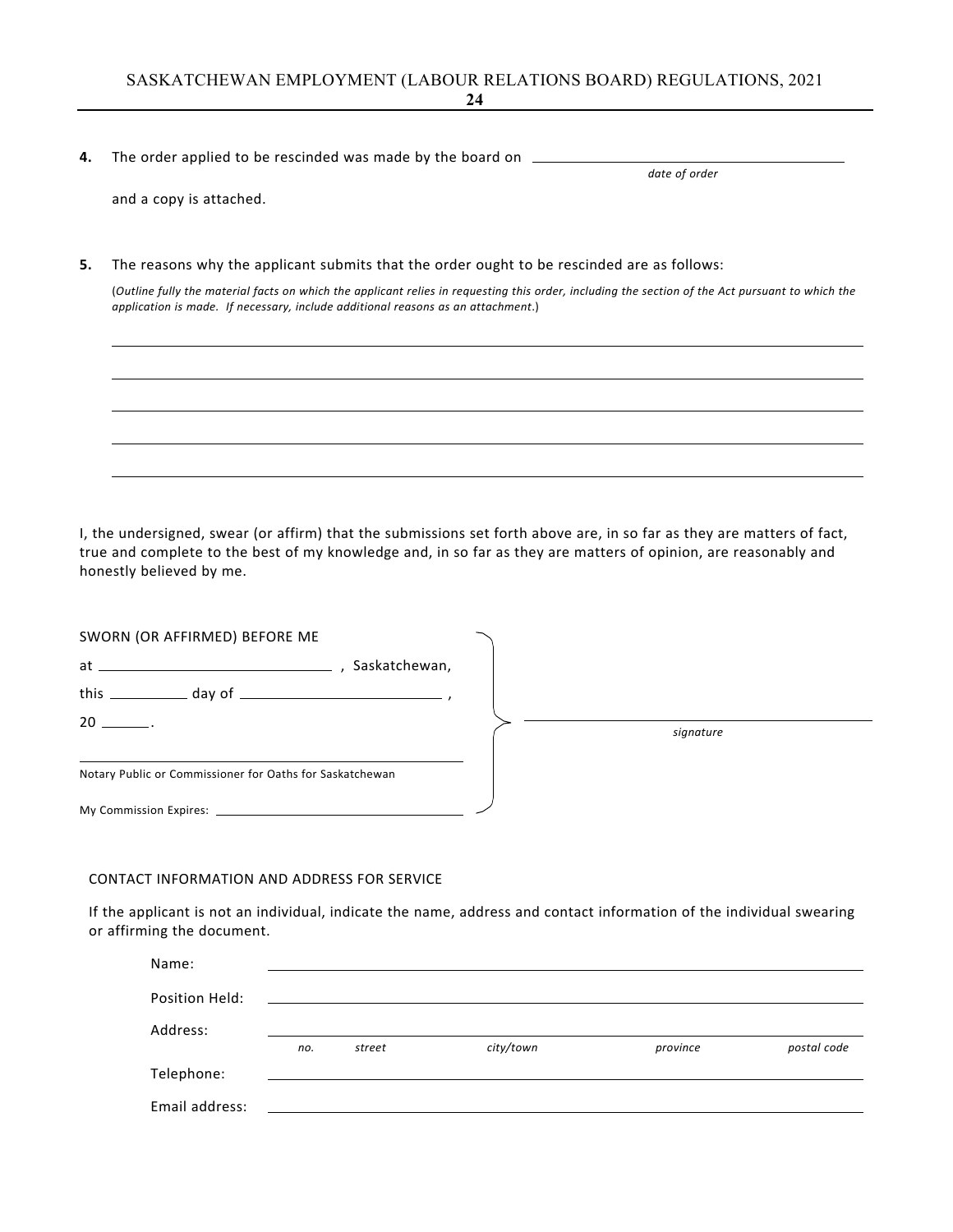If the applicant is represented by legal counsel, also indicate the name and address for service of the applicant's lawyer.

| Lawyer:        |     |        |           |          |             |
|----------------|-----|--------|-----------|----------|-------------|
| Address:       |     |        |           |          |             |
|                | no. | street | city/town | province | postal code |
| Telephone:     |     |        |           |          |             |
| Email address: |     |        |           |          |             |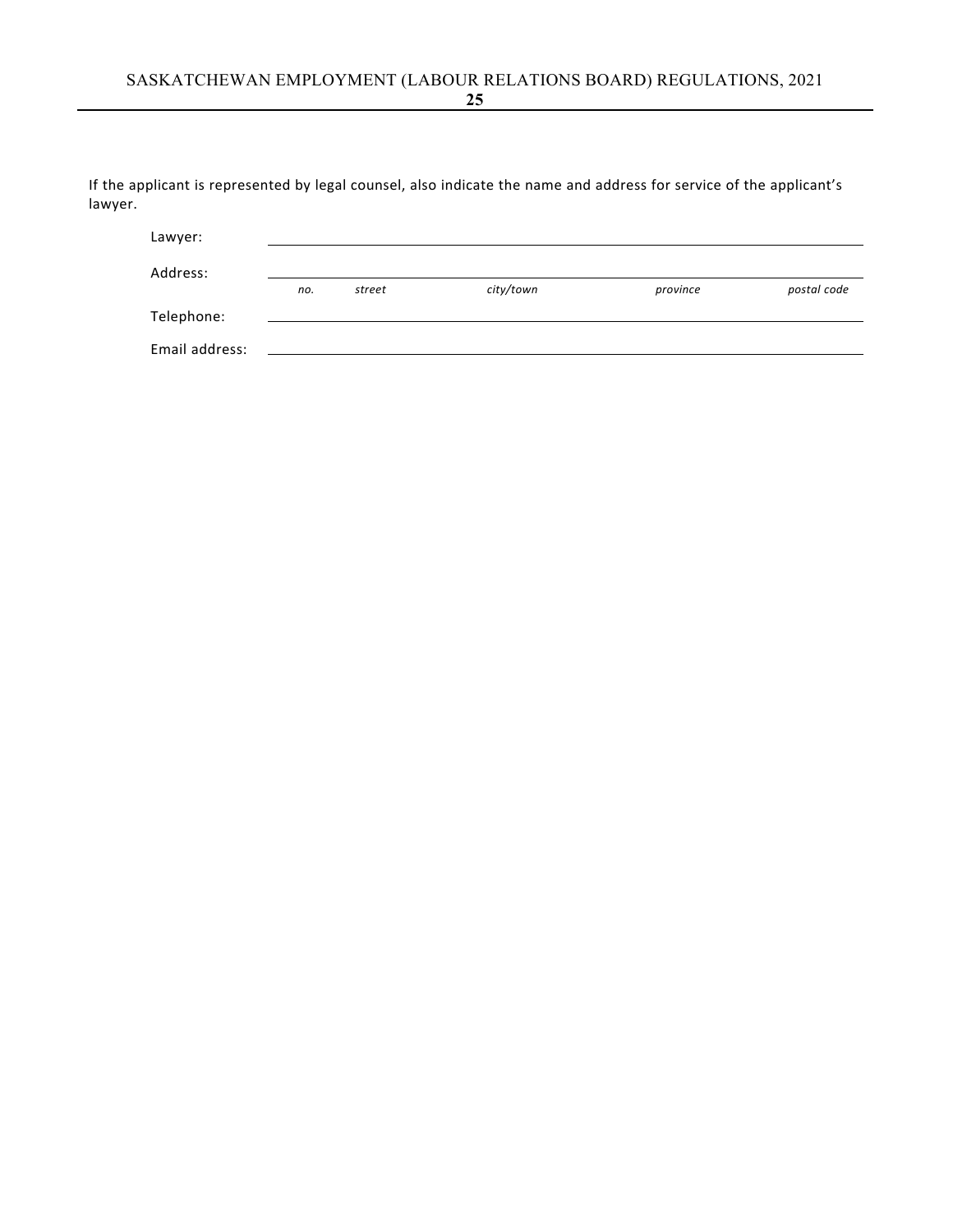

#### FORM 4 [*Section 7*]

#### **APPLICATION FOR EMPLOYER SUCCESSORSHIP**

APPLICATION FOR ORDER UNDER SECTION 6‐18 OF *THE SASKATCHEWAN EMPLOYMENT ACT*

|    | name of applicant |        |                        |               |             |  |  |  |
|----|-------------------|--------|------------------------|---------------|-------------|--|--|--|
| 01 |                   |        |                        |               |             |  |  |  |
|    | no.               | street | city/town              | province      | postal code |  |  |  |
|    |                   |        |                        |               |             |  |  |  |
|    | telephone         |        | alternate phone number | email address |             |  |  |  |

applies to the Labour Relations Board for a declaration that collective bargaining rights, privileges and/or duties of the predecessor employer have transferred to the successor employer set forth in paragraph 2 by reason of sale, lease, transfer or other disposition.

#### **2.** The name and address of the successor employer are as follows:

(Where more than one employer is affected by the application, attach names, contact information and certification details.)

| Name:    |           |        |                        |          |               |
|----------|-----------|--------|------------------------|----------|---------------|
| Address: |           |        |                        |          |               |
|          | no.       | street | city/town              | province | postal code   |
|          |           |        |                        |          |               |
|          | telephone |        | alternate phone number |          | email address |
|          |           |        |                        |          |               |

**3.** The name and address of the predecessor employer certified in an existing certification order, **a copy of which is attached**, is as follows:

|          | telephone |        | alternate phone number |          | email address |
|----------|-----------|--------|------------------------|----------|---------------|
| Address: | no.       | street | city/town              | province | postal code   |
|          |           |        |                        |          |               |
| Name:    |           |        |                        |          |               |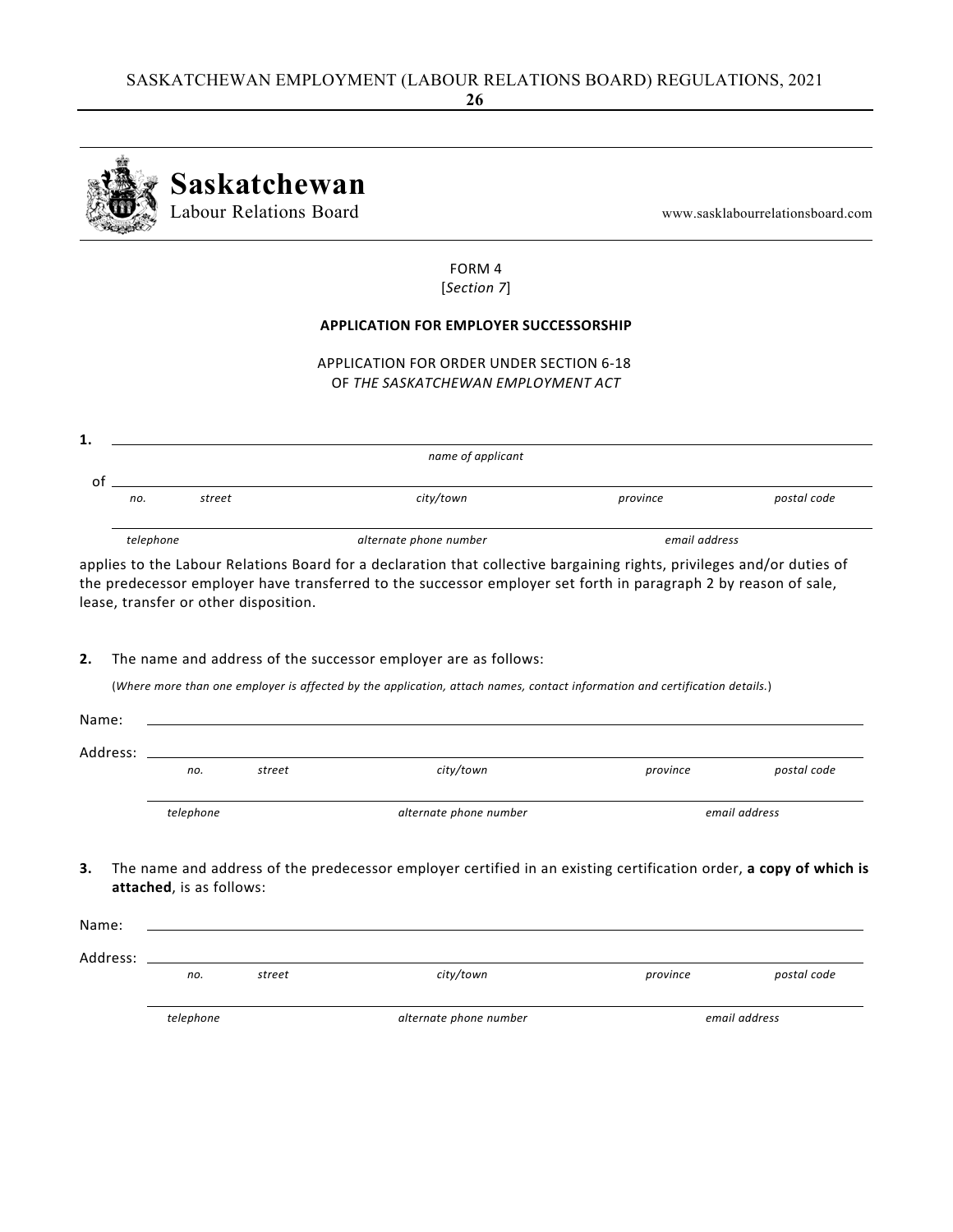**4.** Outline fully the material facts on which the applicant relies in requesting this declaration, including the manner in which the employer named in paragraph 2 became the successor employer.

(*If necessary, provide additional reasons as an attachment*.)

**5.** There are approximately \_\_\_\_\_\_\_\_\_\_\_\_\_\_\_\_\_\_\_\_ employees in the bargaining unit.

**6.** When did the transfer of collective bargaining rights, privileges and/or duties take place?

 $\overline{\phantom{a}}$  /  $\overline{\phantom{a}}$ *day, month, year*

**7.** (a) Is it alleged that the successor employer has committed or is committing unfair labour practices or contraventions of the Act?

 $\Box$  Yes  $\Box$  No

(b) If yes, describe clearly and concisely the nature of the alleged unfair labour practices or contraventions of the Act, including a statement of all of the relevant facts and the provision(s) of the Act on which the applicant intends to rely.

(*If necessary, provide additional facts as an attachment*.)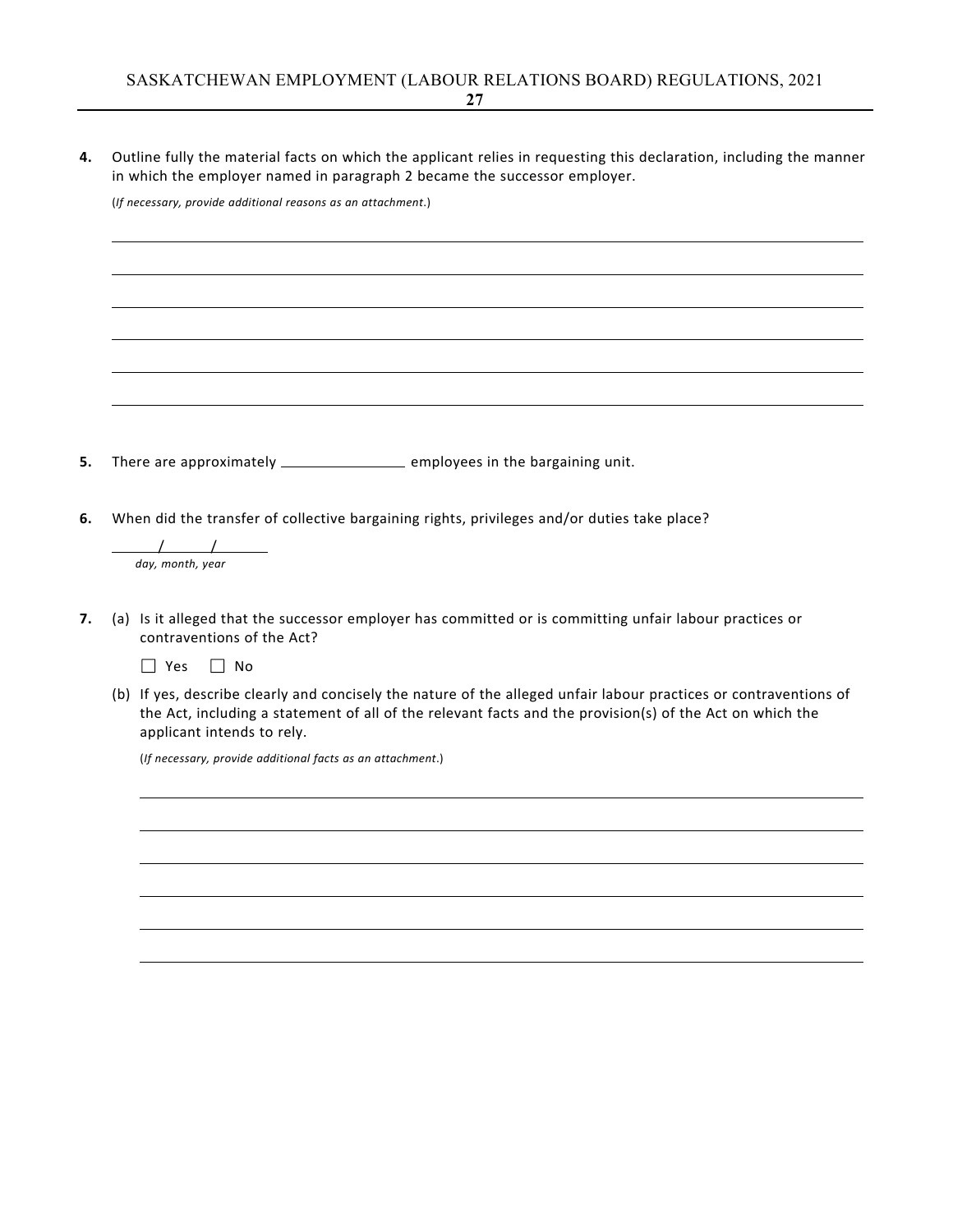I, the undersigned, swear (or affirm) that the submissions set forth above are, in so far as they are matters of fact, true and complete to the best of my knowledge and, in so far as they are matters of opinion, are reasonably and honestly believed by me.

| SWORN (OR AFFIRMED) BEFORE ME                            |               |  |           |  |
|----------------------------------------------------------|---------------|--|-----------|--|
|                                                          | Saskatchewan, |  |           |  |
|                                                          |               |  |           |  |
|                                                          |               |  | signature |  |
| Notary Public or Commissioner for Oaths for Saskatchewan |               |  |           |  |
|                                                          |               |  |           |  |

#### CONTACT INFORMATION AND ADDRESS FOR SERVICE

If the applicant is not an individual, indicate the name, address and contact information of the individual swearing or affirming the document.

| Name:          |     |        |           |          |             |
|----------------|-----|--------|-----------|----------|-------------|
| Position Held: |     |        |           |          |             |
| Address:       |     |        |           |          |             |
|                | no. | street | city/town | province | postal code |
| Telephone:     |     |        |           |          |             |
|                |     |        |           |          |             |

If the applicant is represented by legal counsel, also indicate the name and address for service of the applicant's lawyer.

| Lawyer:        |     |        |           |          |             |
|----------------|-----|--------|-----------|----------|-------------|
| Address:       |     |        |           |          |             |
|                | no. | street | city/town | province | postal code |
| Telephone:     |     |        |           |          |             |
| Email address: |     |        |           |          |             |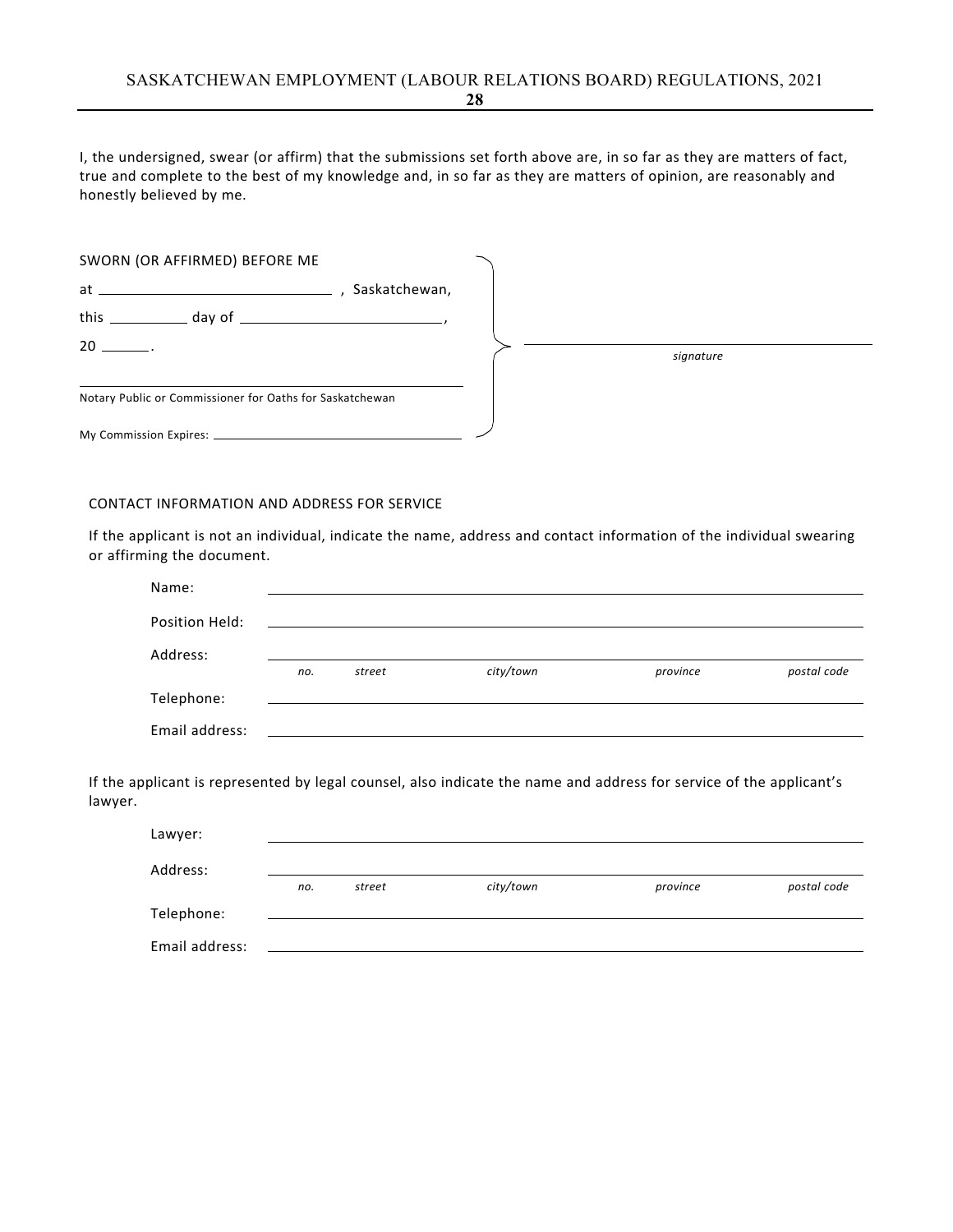

#### FORM 5 [*Section 8*]

#### **COMMON EMPLOYER APPLICATION**

APPLICATION FOR ORDER UNDER SECTION 6‐20 OF *THE SASKATCHEWAN EMPLOYMENT ACT*

|           |        | name of applicant      |               |             |
|-----------|--------|------------------------|---------------|-------------|
|           |        |                        |               |             |
| no.       | street | city/town              | province      | postal code |
|           |        |                        |               |             |
| telephone |        | alternate phone number | email address |             |

applies to the Labour Relations Board regarding associated or related businesses, undertakings or other activities that are carried on under common control or direction.

#### **2.** The name and address of the respondent are as follows:

| Name:    |           |        |                        |          |               |
|----------|-----------|--------|------------------------|----------|---------------|
| Address: |           |        |                        |          |               |
|          | no.       | street | city/town              | province | postal code   |
|          |           |        |                        |          |               |
|          | telephone |        | alternate phone number |          | email address |
|          |           |        |                        |          |               |

#### **3.** The name and address of the second respondent are as follows:

(Where more than 2 respondents may be affected by the application (and are therefore to be treated as a common employer) attach the names and contact information of all associated or related corporations, as well as information regarding how each party is affected by *the application*.)

Name:

Address:

 *no. street city/town province postal code*

 *telephone alternate phone number email address*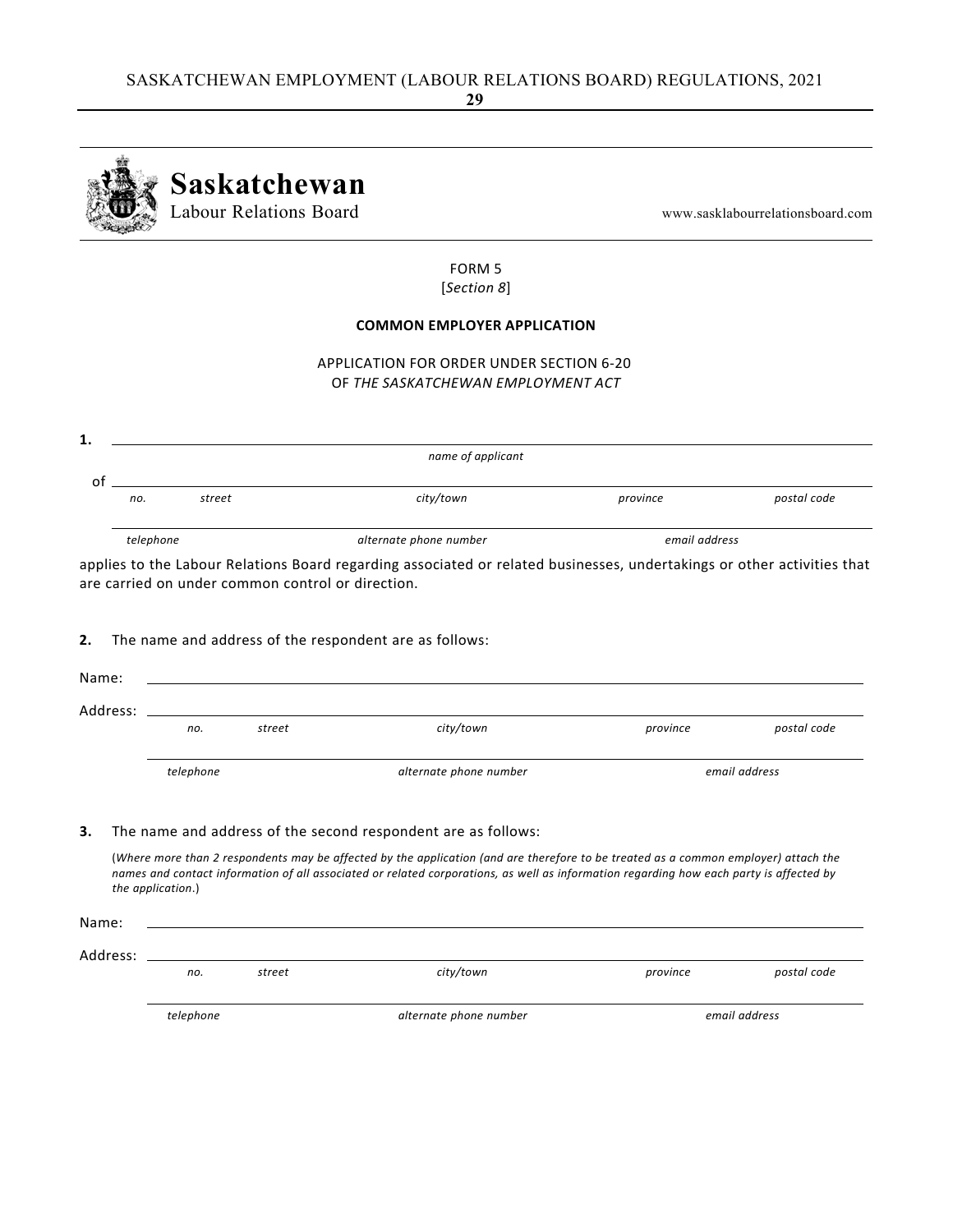**4.** Describe the extent to which the businesses, undertakings or other activities identified in the application are carried on under common direction or control. You may include details surrounding the general nature of operations, common facilities, financial control and ownership.

(*If necessary, provide additional details as an attachment*.)

**5.** Has a sale of a business taken place?

|  |  | N٥ |
|--|--|----|
|--|--|----|

- **6.** Has a change in the character of the business occurred, so that it has become substantially different from the business of the predecessor employer?
	- $\Box$  Yes  $\Box$  No
- **7.** Has an interchange of employees of one business with those of another business represented by a union taken place?

 $\Box$  Yes  $\Box$  No

**8.** Describe all material facts that the applicant relies on in making this request.

(Attach all documents on which you intend to rely, including any certifications, collective agreements and/or letters of understanding.)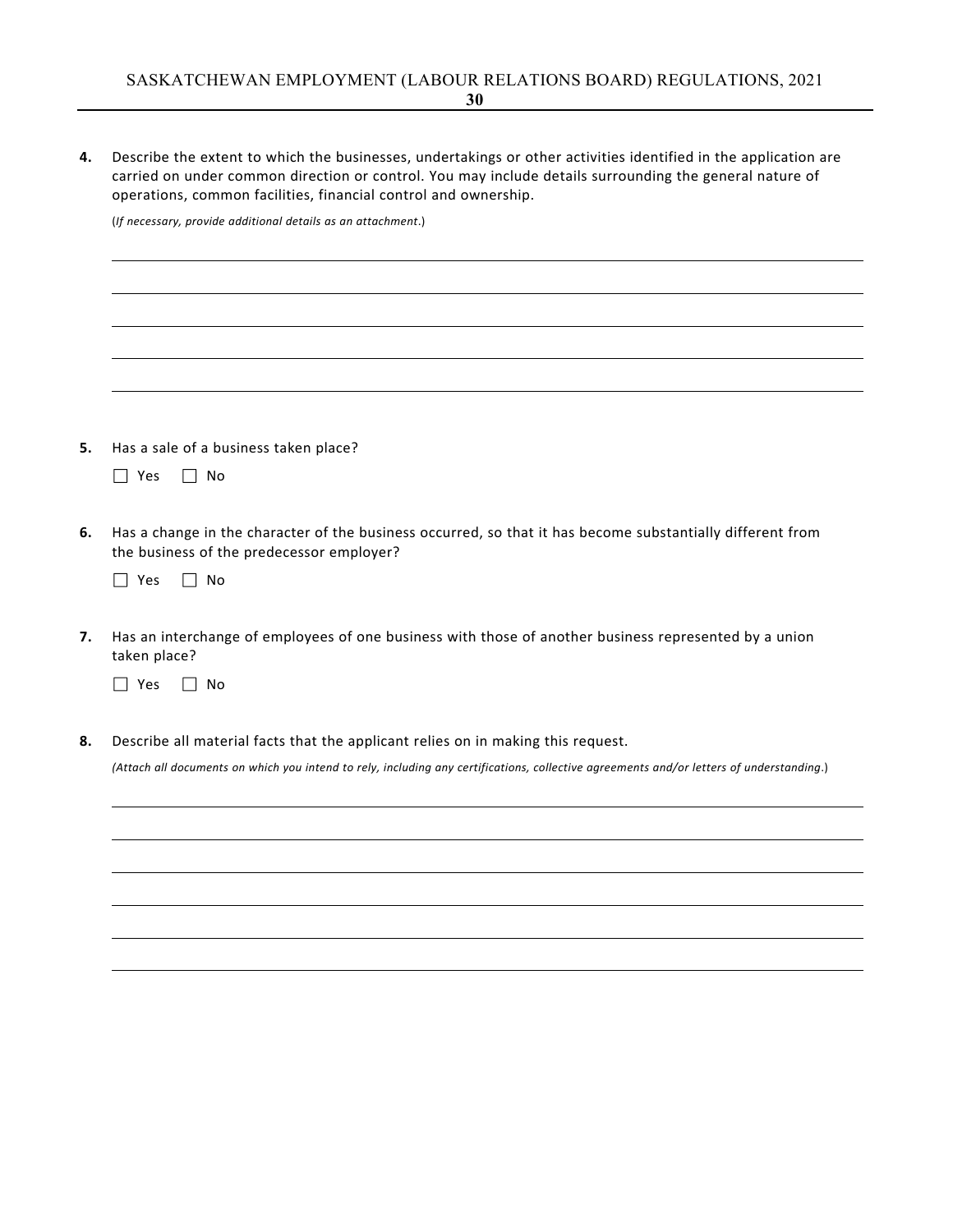**9.** Describe in detail the request of the applicant, including the outcome you ask the board to order as a result of this application:

(*If necessary, provide additional details as an attachment*.)

I, the undersigned, swear (or affirm) that the submissions set forth above are, in so far as they are matters of fact, true and complete to the best of my knowledge and, in so far as they are matters of opinion, are reasonably and honestly believed by me.

| SWORN (OR AFFIRMED) BEFORE ME                            |  |           |  |
|----------------------------------------------------------|--|-----------|--|
|                                                          |  |           |  |
|                                                          |  |           |  |
| $20 \ \_$ .                                              |  | signature |  |
| Notary Public or Commissioner for Oaths for Saskatchewan |  |           |  |
|                                                          |  |           |  |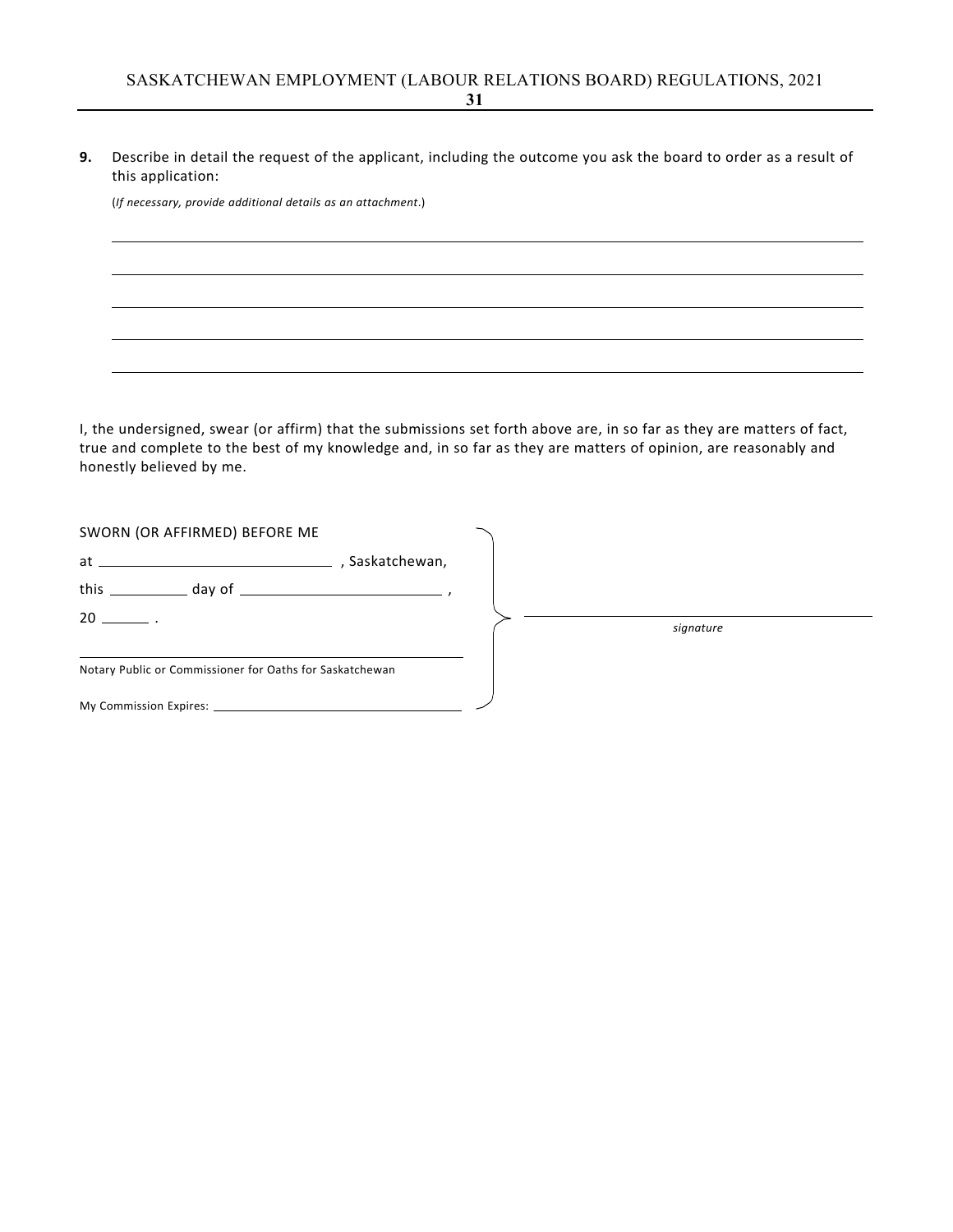#### CONTACT INFORMATION AND ADDRESS FOR SERVICE

If the applicant is not an individual, indicate the name, address and contact information of the individual swearing or affirming the document.

| Name:          |     |        |           |          |             |
|----------------|-----|--------|-----------|----------|-------------|
| Position Held: |     |        |           |          |             |
| Address:       | no. | street | city/town | province | postal code |
| Telephone:     |     |        |           |          |             |
| Email address: |     |        |           |          |             |

If the applicant is represented by legal counsel, also indicate the name and address for service of the applicant's lawyer.

| Lawyer:        |     |        |           |          |             |
|----------------|-----|--------|-----------|----------|-------------|
| Address:       |     |        |           |          |             |
|                | no. | street | city/town | province | postal code |
| Telephone:     |     |        |           |          |             |
| Email address: |     |        |           |          |             |

**32**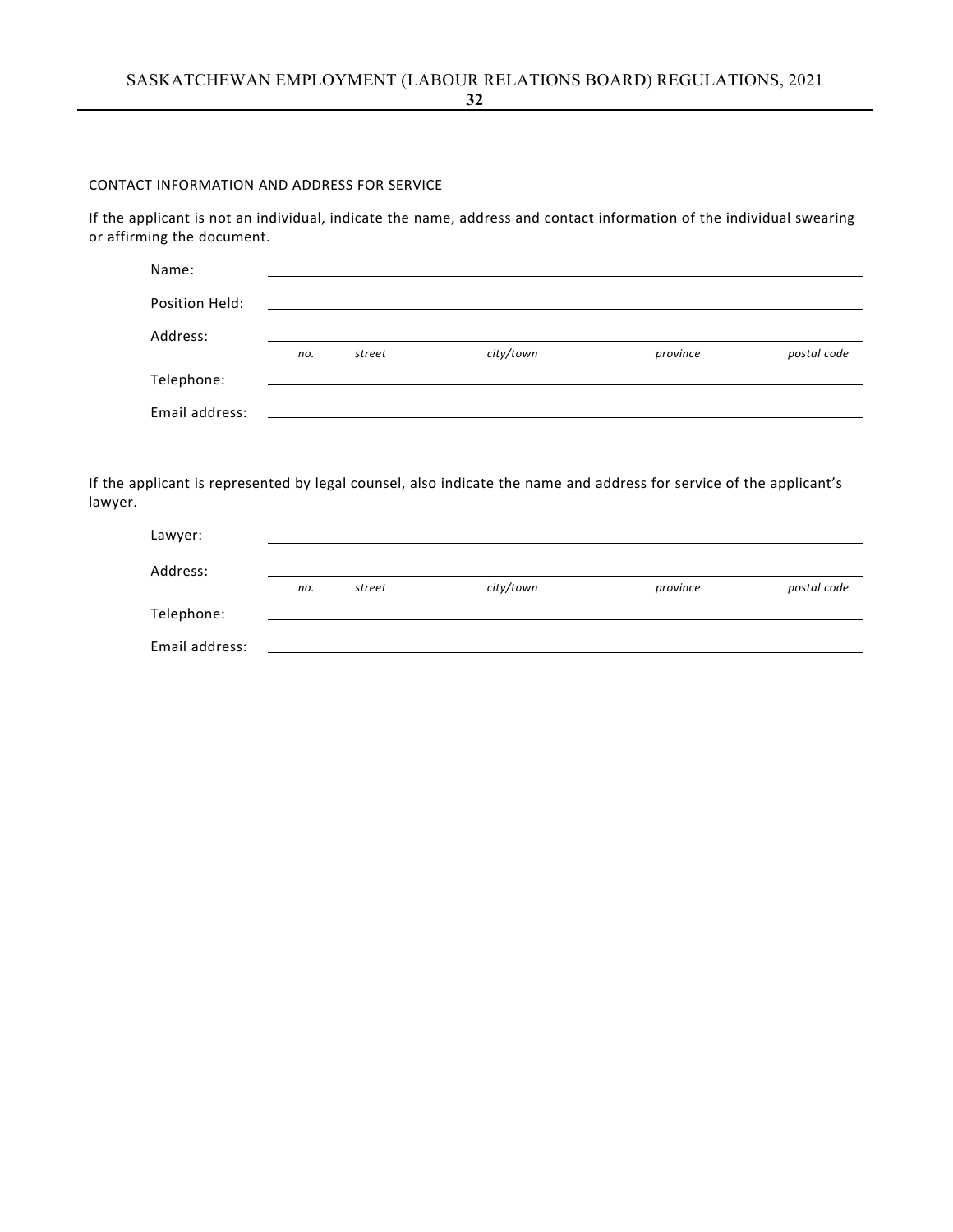

#### FORM 6 [*Section 9*]

## **APPLICATION FOR UNION SUCCESSORSHIP**

#### APPLICATION BY SUCCESSOR UNION WITHIN THE MEANING OF SECTION 6‐21 OF *THE SASKATCHEWAN EMPLOYMENT ACT*

|     |           | name of applicant union |          |               |
|-----|-----------|-------------------------|----------|---------------|
|     |           |                         |          |               |
| no. | street    | city/town               | province | postal code   |
|     |           |                         |          |               |
|     | telephone | alternate phone number  |          | email address |

applies to the Labour Relations Board for a declaration that collective bargaining rights, privileges and/or duties of the predecessor union have transferred to the applicant union by reason of change of name, amalgamation, merger, affiliation, transfer or assignment.

**2.** The name and address of the employer are as follows:

(If more than one employer is affected by the application, attach names, contact information and certification details.)

| Address: |           |                              |                                                                                                             |          |               |
|----------|-----------|------------------------------|-------------------------------------------------------------------------------------------------------------|----------|---------------|
|          | no.       | street                       | city/town                                                                                                   | province | postal code   |
|          | telephone |                              | alternate phone number                                                                                      |          | email address |
|          |           |                              |                                                                                                             |          |               |
|          |           | is attached, are as follows: | The name and address of the predecessor union certified in an existing certification order, a copy of which |          |               |
| Name:    |           |                              |                                                                                                             |          |               |
| Address: |           |                              |                                                                                                             |          |               |
|          | no.       | street                       | city/town                                                                                                   | province | postal code   |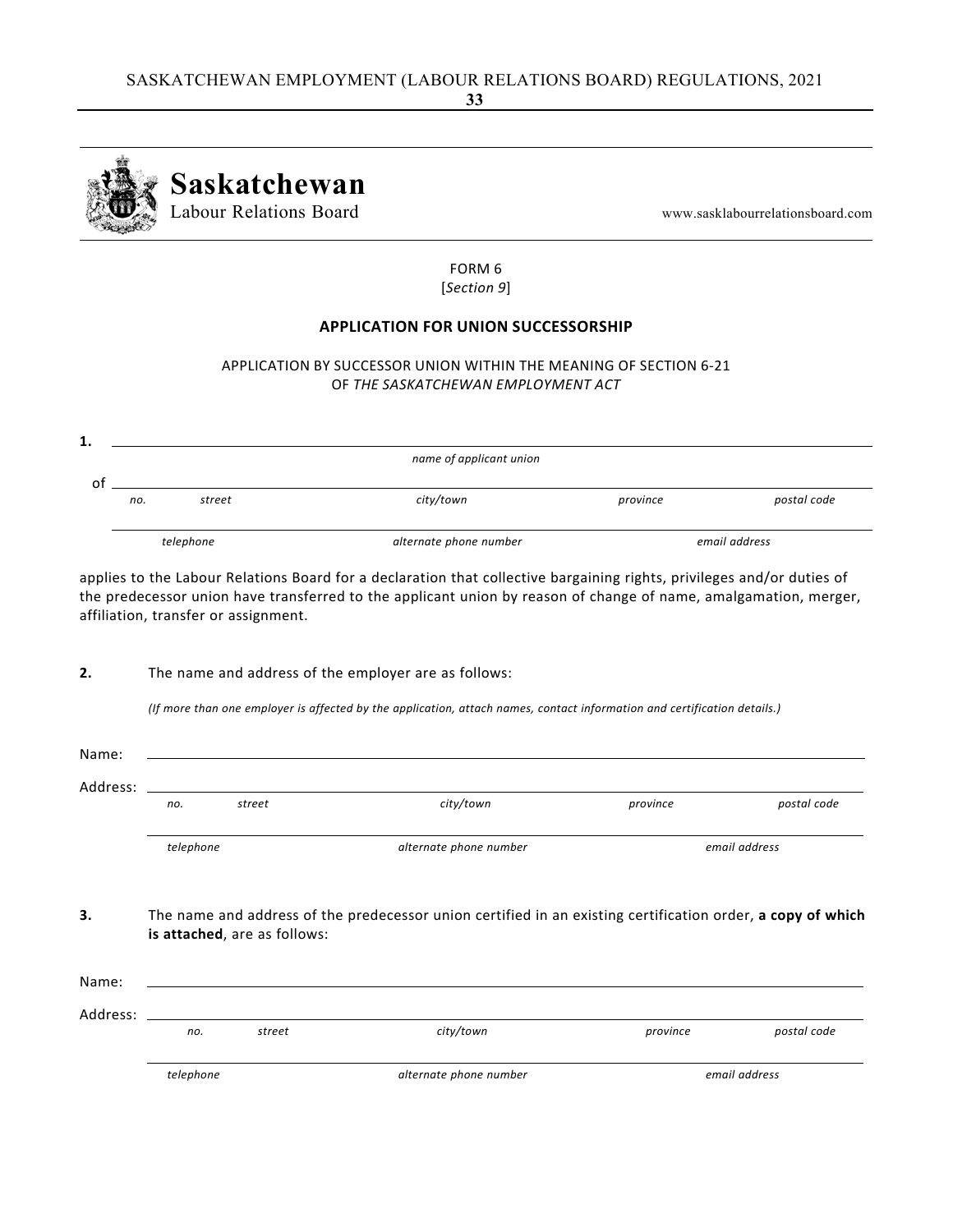| 4. | Outline fully the material facts on which the applicant relies in requesting this declaration, including the<br>manner in which the applicant became the successor union. |
|----|---------------------------------------------------------------------------------------------------------------------------------------------------------------------------|
|    | (If necessary, provide additional reasons as an attachment.)                                                                                                              |
|    |                                                                                                                                                                           |
|    |                                                                                                                                                                           |
|    |                                                                                                                                                                           |
|    |                                                                                                                                                                           |
|    |                                                                                                                                                                           |
| 5. | There are approximately ________________________ employees in the bargaining unit.                                                                                        |
| 6. | When did the transfer of collective bargaining rights, privileges and/or duties take place?                                                                               |
|    | $\frac{1}{\sqrt{2}}$<br>day, month, year                                                                                                                                  |
| 7. | (a) Has the applicant union ever been chartered by a national or international organization?                                                                              |
|    | $\Box$ Yes<br>$\square$ No                                                                                                                                                |
|    | (b) If so, what is the name of that national or international organization: ________________________                                                                      |
|    | (c) Is the applicant union now in good standing with the parent organization?<br>$\Box$ Yes<br>$\Box$ No                                                                  |
|    | (d) If not, explain:                                                                                                                                                      |
|    |                                                                                                                                                                           |
|    |                                                                                                                                                                           |
|    |                                                                                                                                                                           |
|    |                                                                                                                                                                           |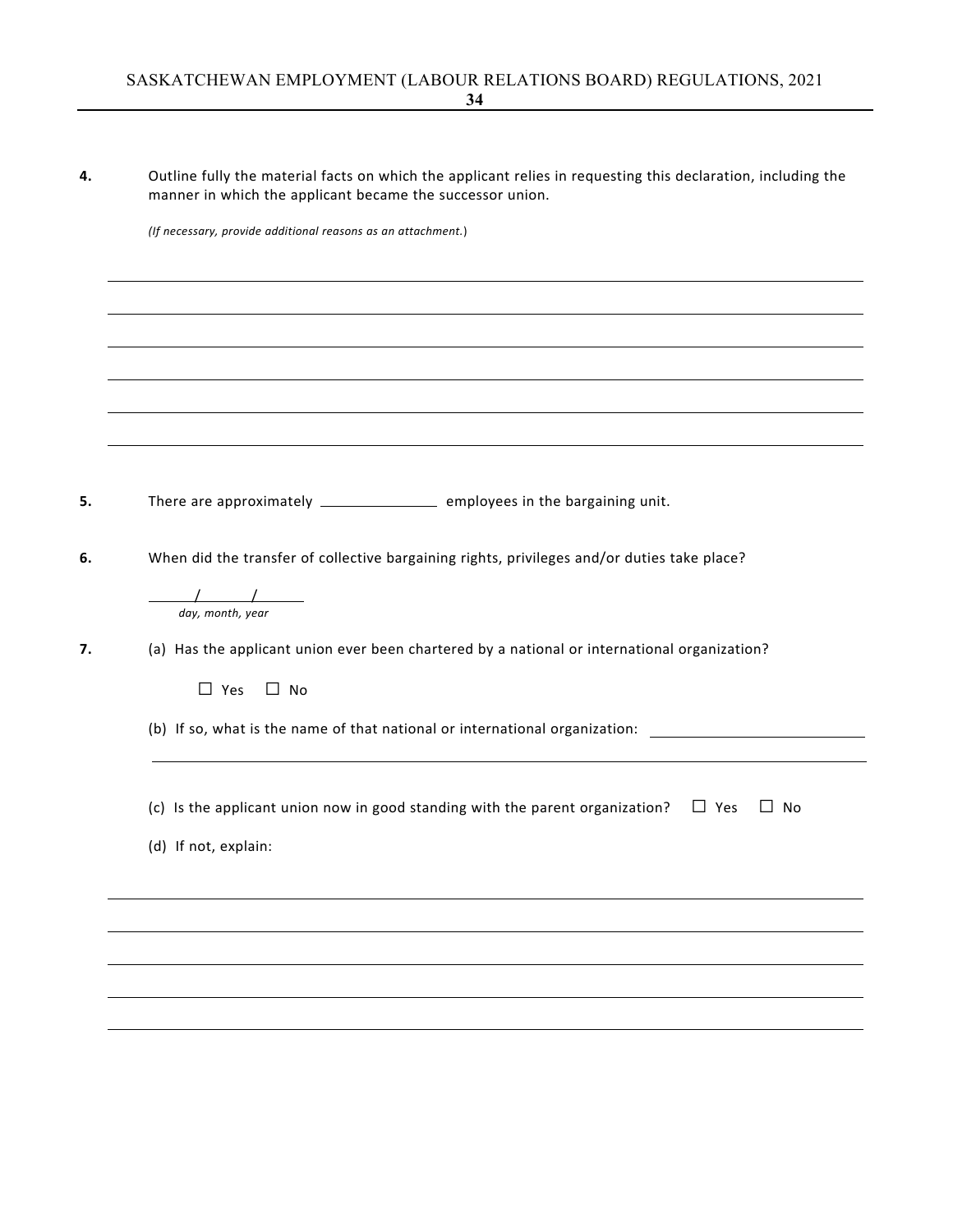I, the undersigned, swear (or affirm) that the submissions set forth above are, in so far as they are matters of fact, true and complete to the best of my knowledge and, in so far as they are matters of opinion, are reasonably and honestly believed by me.

| SWORN (OR AFFIRMED) BEFORE ME                            |  |           |
|----------------------------------------------------------|--|-----------|
|                                                          |  |           |
| this $\_\_$ day of $\_\_$                                |  |           |
| $20 \sim$                                                |  | signature |
| Notary Public or Commissioner for Oaths for Saskatchewan |  |           |
|                                                          |  |           |

#### CONTACT INFORMATION AND ADDRESS FOR SERVICE

Indicate the name, address and contact information of the individual swearing or affirming the document.

| Name:          |     |                                                                                                                       |           |          |             |
|----------------|-----|-----------------------------------------------------------------------------------------------------------------------|-----------|----------|-------------|
| Position Held: |     | <u> 1989 - Johann Stein, mars ann an t-Amhainn an t-Amhainn an t-Amhainn an t-Amhainn an t-Amhainn an t-Amhainn a</u> |           |          |             |
| Address:       |     |                                                                                                                       |           |          |             |
|                | no. | street                                                                                                                | city/town | province | postal code |
| Telephone:     |     |                                                                                                                       |           |          |             |
| Email address: |     |                                                                                                                       |           |          |             |

If the applicant is represented by legal counsel, also indicate the name and address for service of the applicant's lawyer.

| Lawyer:        |     |        |           |          |             |
|----------------|-----|--------|-----------|----------|-------------|
| Address:       |     |        |           |          |             |
|                | no. | street | city/town | province | postal code |
| Telephone:     |     |        |           |          |             |
| Email address: |     |        |           |          |             |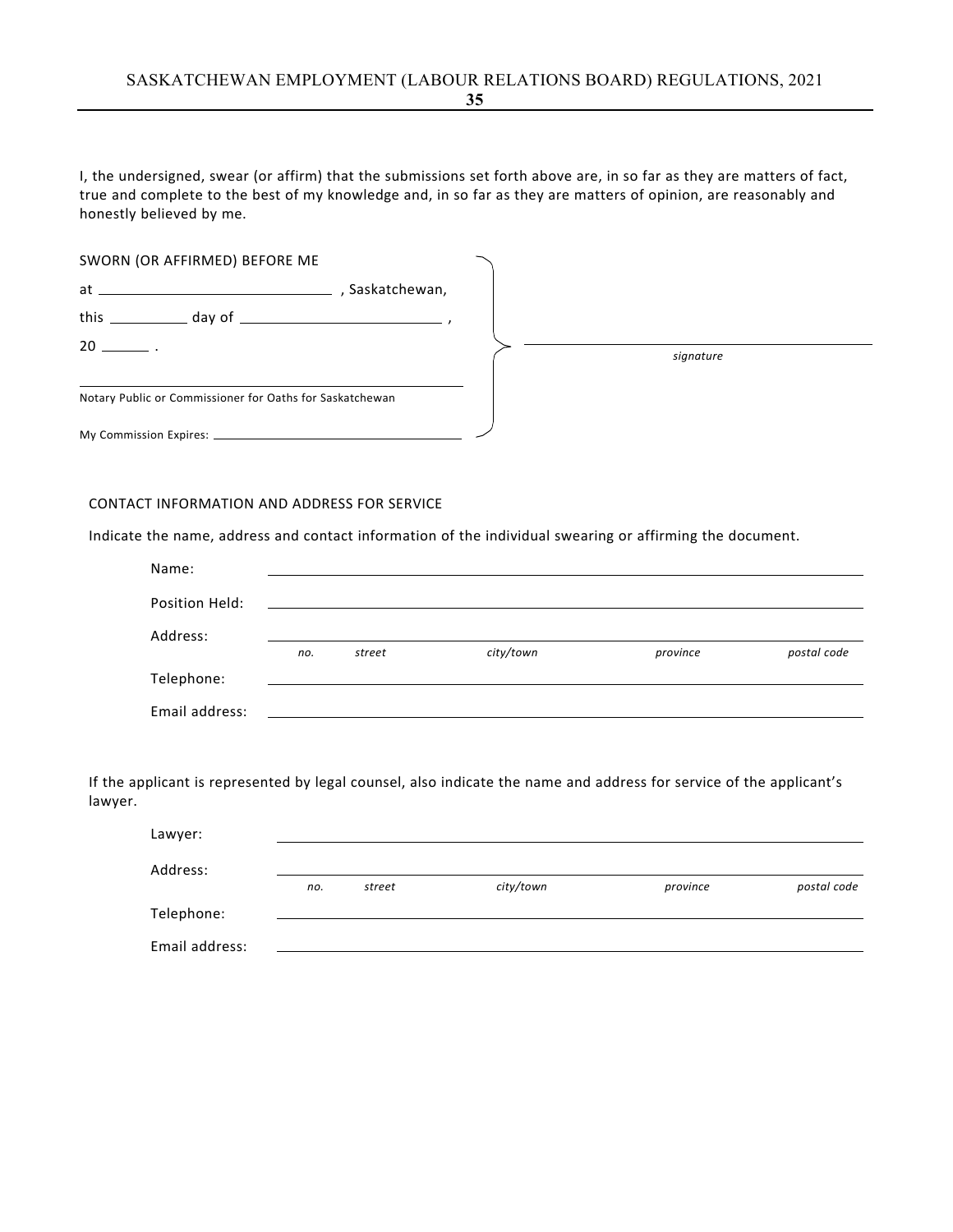|                         |                       | Saskatchewan<br>Labour Relations Board                 |                                                                                                                                                                                                                                                                    |          | www.sasklabourrelationsboard.com |
|-------------------------|-----------------------|--------------------------------------------------------|--------------------------------------------------------------------------------------------------------------------------------------------------------------------------------------------------------------------------------------------------------------------|----------|----------------------------------|
|                         |                       |                                                        | FORM 7<br>[Section 10]                                                                                                                                                                                                                                             |          |                                  |
|                         |                       |                                                        | <b>FIRST COLLECTIVE AGREEMENT APPLICATION</b>                                                                                                                                                                                                                      |          |                                  |
|                         |                       |                                                        | APPLICATION FOR ORDER UNDER SECTION 6-25<br>OF THE SASKATCHEWAN EMPLOYMENT ACT                                                                                                                                                                                     |          |                                  |
| 1.                      |                       |                                                        | name of applicant                                                                                                                                                                                                                                                  |          |                                  |
| οf<br>no.               | street                |                                                        | city/town                                                                                                                                                                                                                                                          | province | postal code                      |
| telephone               | collective agreement: |                                                        | alternate phone number<br>applies to the Labour Relations Board for assistance by one of the following, in the conclusion of a first<br>labour relations officer $\Box$ special mediator $\Box$ conciliation board $\Box$ arbitrator $\Box$ Labour Relations Board |          | email address                    |
| 2.<br>Name:<br>Address: |                       | The name and address of the respondent are as follows: |                                                                                                                                                                                                                                                                    |          |                                  |
|                         | no.                   | street                                                 | city/town                                                                                                                                                                                                                                                          | province | postal code                      |
|                         |                       |                                                        |                                                                                                                                                                                                                                                                    |          |                                  |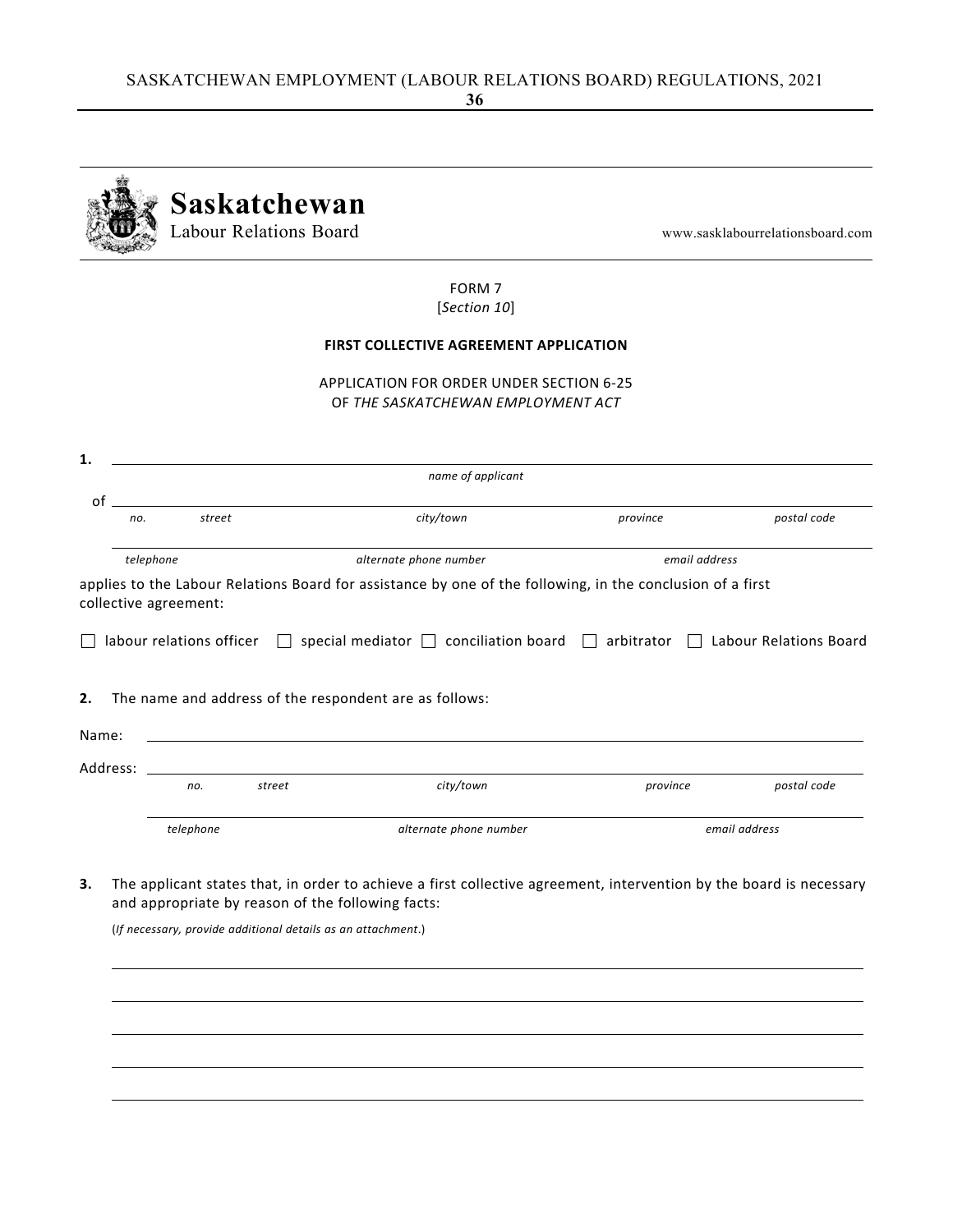- **4.** The following materials must be attached in support of this application:
	- A copy of the certification order
	- A description of the bargaining unit, including its size
	- A list of dates on which collective bargaining has occurred
	- A list of bargaining issues that have been agreed on by the parties
	- A list of issues that remain in dispute, including the applicant's position on these issues
	- The applicant's last offer on the disputed issues
	- Any additional documents or evidence on which the applicant intends to rely

I, the undersigned, swear (or affirm) that the submissions set forth above are, in so far as they are matters of fact, true and complete to the best of my knowledge and, in so far as they are matters of opinion, are reasonably and honestly believed by me.

| SWORN (OR AFFIRMED) BEFORE ME                            |           |
|----------------------------------------------------------|-----------|
| , Saskatchewan,                                          |           |
|                                                          |           |
| $20 \quad .$                                             | signature |
| Notary Public or Commissioner for Oaths for Saskatchewan |           |
|                                                          |           |

### CONTACT INFORMATION AND ADDRESS FOR SERVICE

Indicate the name, address and contact information of the individual swearing or affirming the document.

|         | Name:          |     |        |                                                                                                                     |          |             |
|---------|----------------|-----|--------|---------------------------------------------------------------------------------------------------------------------|----------|-------------|
|         | Position Held: |     |        |                                                                                                                     |          |             |
|         | Address:       |     |        |                                                                                                                     |          |             |
|         |                | no. | street | city/town                                                                                                           | province | postal code |
|         | Telephone:     |     |        |                                                                                                                     |          |             |
|         | Email address: |     |        |                                                                                                                     |          |             |
| lawyer. |                |     |        | If the applicant is represented by legal counsel, also indicate the name and address for service of the applicant's |          |             |
|         | Lawyer:        |     |        |                                                                                                                     |          |             |
|         | Address:       |     |        |                                                                                                                     |          |             |
|         |                | no. | street | city/town                                                                                                           | province | postal code |
|         | Telephone:     |     |        |                                                                                                                     |          |             |
|         | Email address: |     |        |                                                                                                                     |          |             |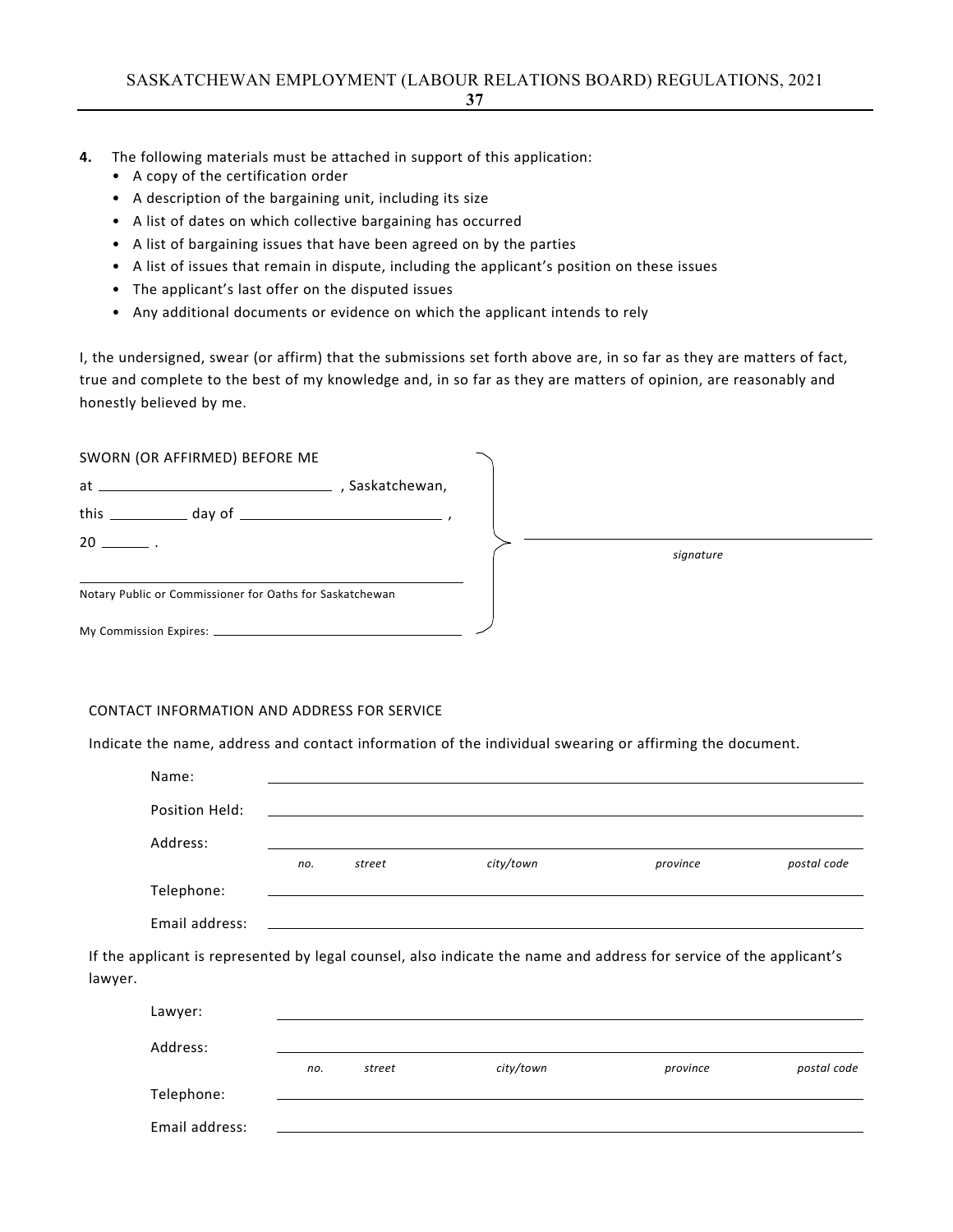|                               |           | Labour Relations Board |                                                                                                                                                                                                                                                                                                                                                                 |               | www.sasklabourrelationsboard.com |
|-------------------------------|-----------|------------------------|-----------------------------------------------------------------------------------------------------------------------------------------------------------------------------------------------------------------------------------------------------------------------------------------------------------------------------------------------------------------|---------------|----------------------------------|
|                               |           |                        | FORM <sub>8</sub>                                                                                                                                                                                                                                                                                                                                               |               |                                  |
|                               |           |                        | [Section 11]                                                                                                                                                                                                                                                                                                                                                    |               |                                  |
|                               |           |                        | <b>APPLICATION TO CONDUCT VOTE</b>                                                                                                                                                                                                                                                                                                                              |               |                                  |
|                               |           |                        | <b>APPLICATION FOR ORDER UNDER 6-35</b>                                                                                                                                                                                                                                                                                                                         |               |                                  |
|                               |           |                        | OF THE SASKATCHEWAN EMPLOYMENT ACT                                                                                                                                                                                                                                                                                                                              |               |                                  |
|                               |           |                        |                                                                                                                                                                                                                                                                                                                                                                 |               |                                  |
|                               |           |                        | name of applicant or name of representative of applicant employees                                                                                                                                                                                                                                                                                              |               |                                  |
|                               |           |                        |                                                                                                                                                                                                                                                                                                                                                                 |               |                                  |
| no.                           | street    |                        | city/town                                                                                                                                                                                                                                                                                                                                                       | province      |                                  |
| telephone                     |           |                        | alternate phone number<br>applies to the Labour Relations Board for a vote to be conducted among the employees in the bargaining unit to<br>determine whether a majority of employees voting are in favour of accepting the employer's last offer.<br>If the applicant is an employer or the applicants are employees, the name and address of the union are as | email address |                                  |
|                               |           |                        |                                                                                                                                                                                                                                                                                                                                                                 |               |                                  |
| follows:<br>Name:<br>Address: |           |                        |                                                                                                                                                                                                                                                                                                                                                                 |               |                                  |
|                               | no.       | street                 | city/town                                                                                                                                                                                                                                                                                                                                                       | province      |                                  |
|                               | telephone |                        | alternate phone number                                                                                                                                                                                                                                                                                                                                          |               | email address                    |
|                               |           |                        | If the applicant is a union or the applicants are employees, the name and address of the employer are as follows:                                                                                                                                                                                                                                               |               |                                  |
| Name:                         |           |                        |                                                                                                                                                                                                                                                                                                                                                                 |               | postal code<br>postal code       |
| Address:                      | no.       | street                 | city/town                                                                                                                                                                                                                                                                                                                                                       | province      | postal code                      |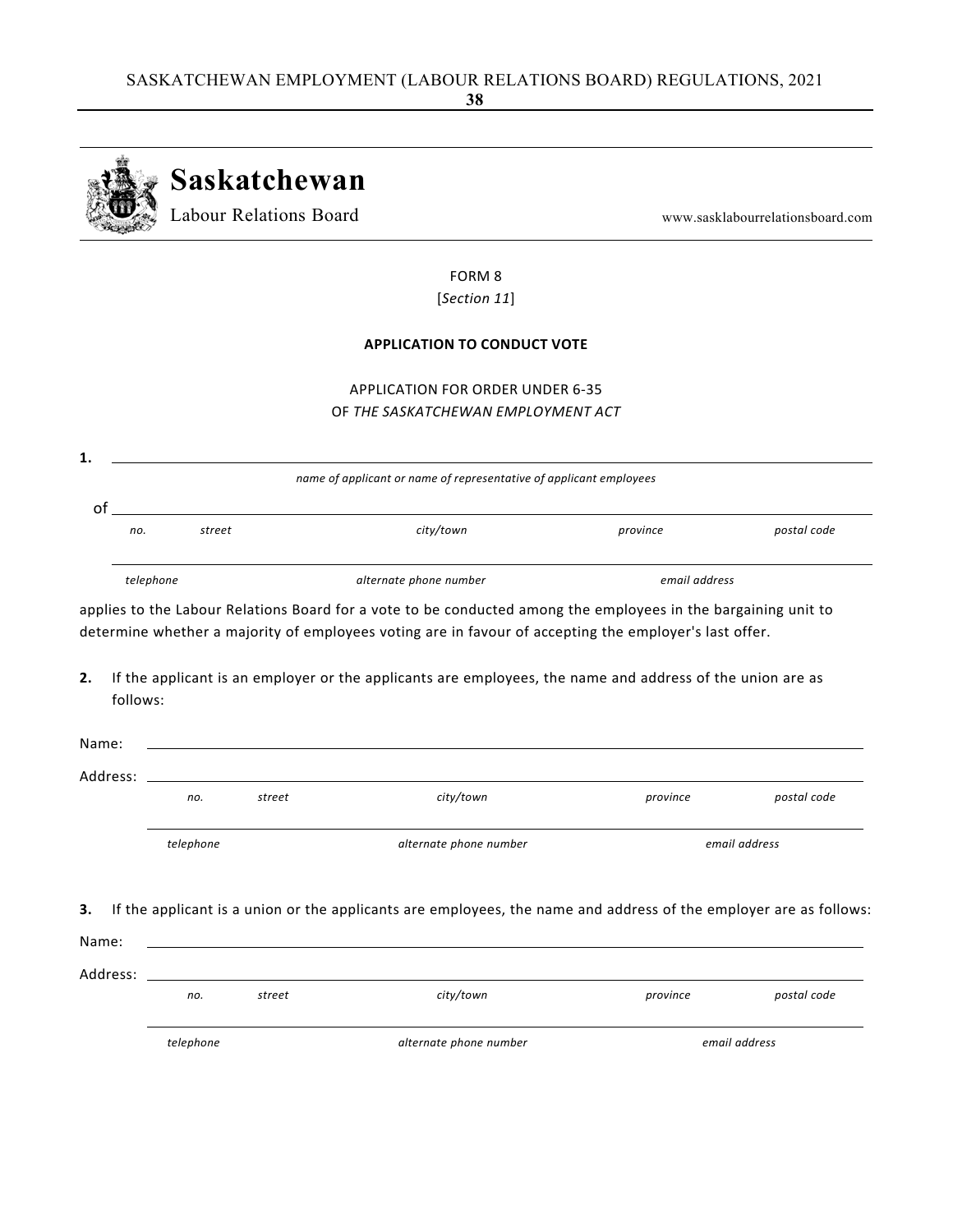**4.** The facts on which the applicant intends to rely in making this application are as follows:

(*If necessary, provide additional facts as an attachment*.)

- **5.** The following materials must be attached in support of this application:
	- A copy of the certification order
	- A copy of the employer's last offer
	- A list of the names and addresses of the employees in the bargaining unit as of the date on which the application was filed
	- If the applicants are employees, evidence that the employees represent at least 45% of the bargaining unit or 100 employees, whichever is less.

I, the undersigned, swear (or affirm) that the submissions set forth above are, in so far as they are matters of fact, true and complete to the best of my knowledge and, in so far as they are matters of opinion, are reasonably and honestly believed by me.

| SWORN (OR AFFIRMED) BEFORE ME                            |                 |           |
|----------------------------------------------------------|-----------------|-----------|
|                                                          | , Saskatchewan, |           |
|                                                          |                 |           |
| $20 \qquad \qquad .$                                     |                 | signature |
| Notary Public or Commissioner for Oaths for Saskatchewan |                 |           |
|                                                          |                 |           |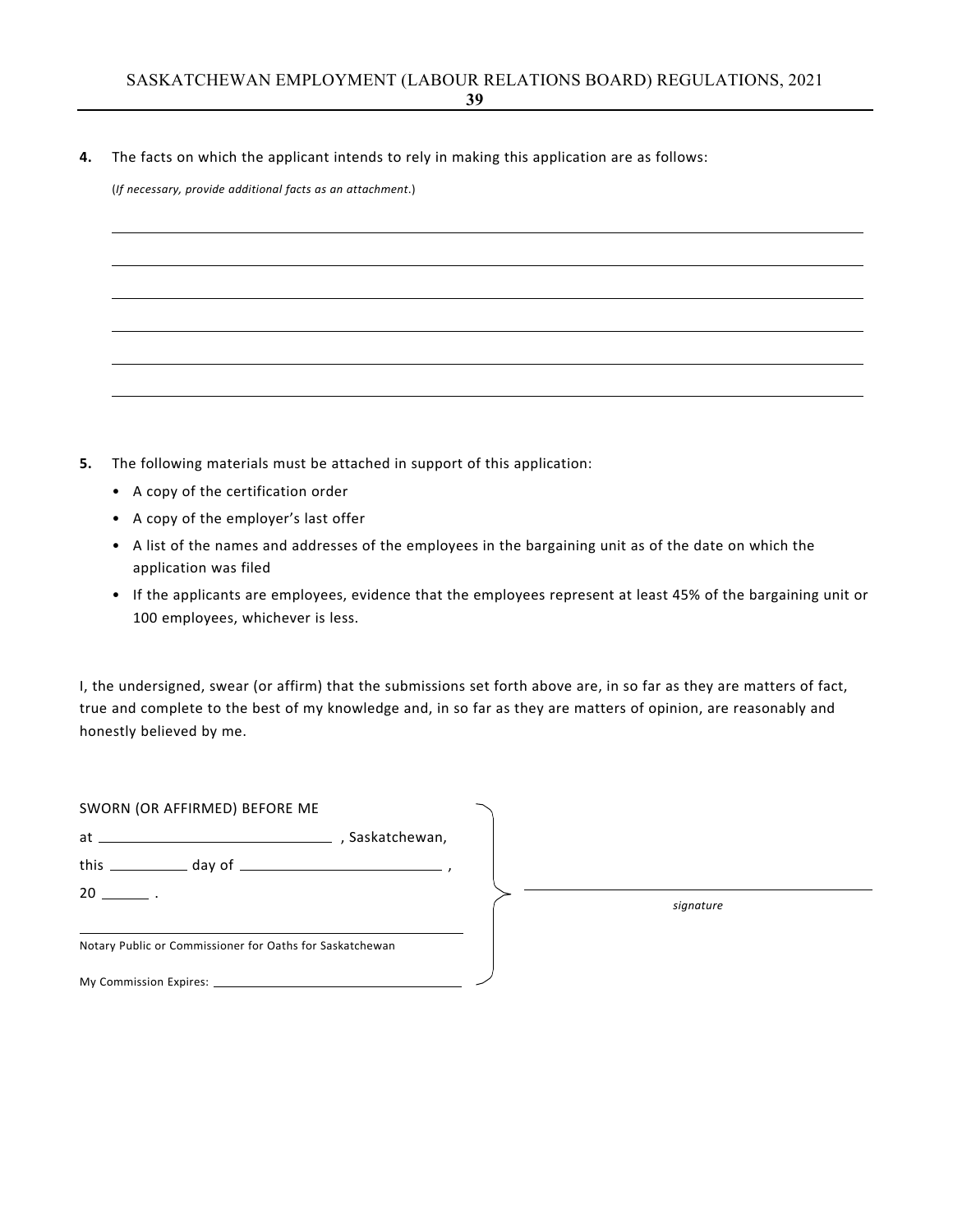# CONTACT INFORMATION AND ADDRESS FOR SERVICE

Indicate the name, address and contact information of the individual swearing or affirming the document.

| Name:          |     |        |           |          |             |
|----------------|-----|--------|-----------|----------|-------------|
| Position Held: |     |        |           |          |             |
| Address:       |     |        |           |          |             |
|                | no. | street | city/town | province | postal code |
| Telephone:     |     |        |           |          |             |
| Email address: |     |        |           |          |             |

| Lawyer:        |     |        |           |          |             |
|----------------|-----|--------|-----------|----------|-------------|
| Address:       |     |        |           |          |             |
|                | no. | street | city/town | province | postal code |
| Telephone:     |     |        |           |          |             |
| Email address: |     |        |           |          |             |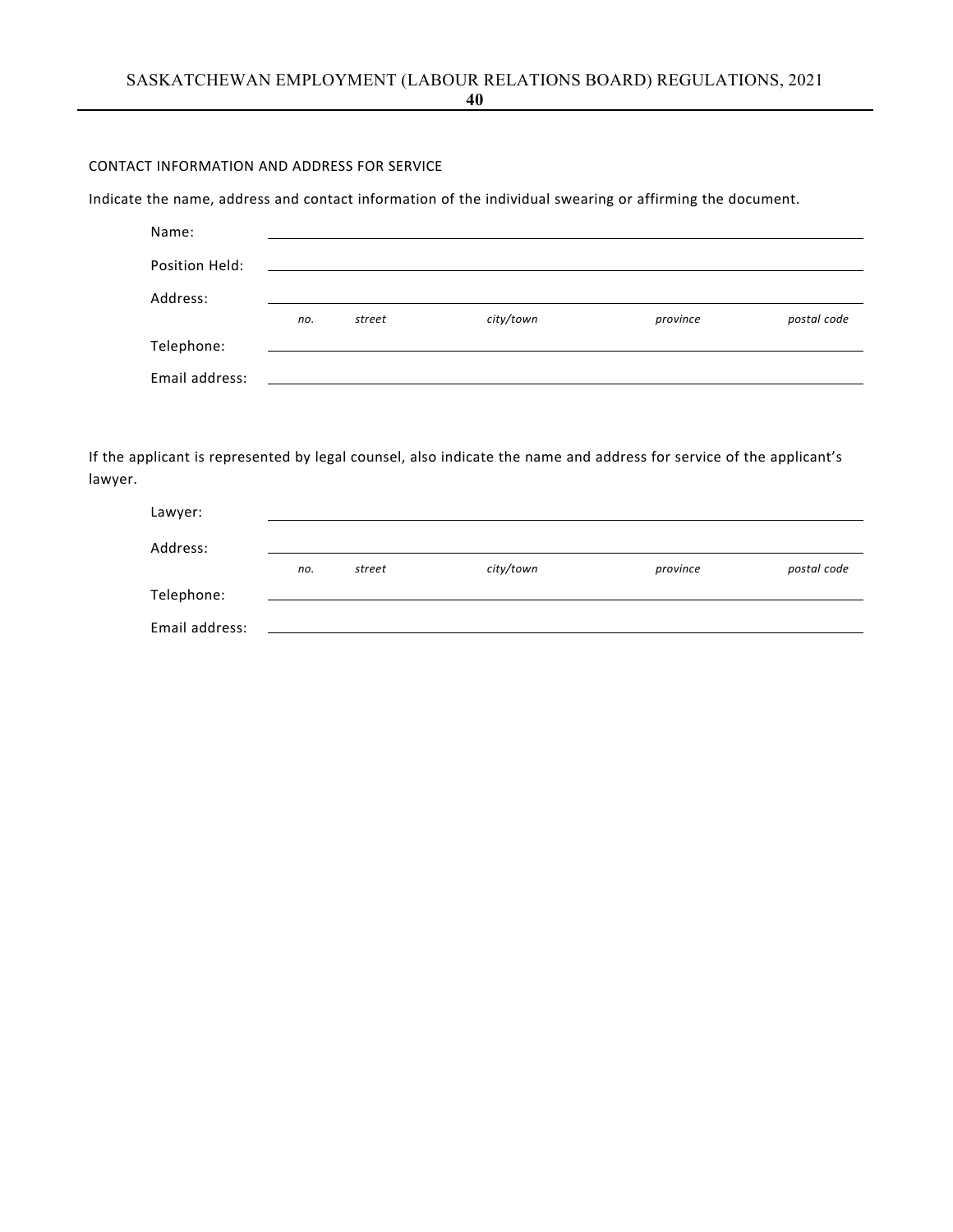

FORM 9 [*Section 12*]

# **TECHNOLOGICAL CHANGE OR ORGANIZATIONAL CHANGE APPLICATION**

| APPLICATION FOR ORDER UNDER SECTION 6-55 |
|------------------------------------------|
| OF THE SASKATCHEWAN EMPLOYMENT ACT       |

| 1. |           |        |                         |               |             |  |
|----|-----------|--------|-------------------------|---------------|-------------|--|
|    |           |        | name of applicant union |               |             |  |
|    |           |        |                         |               |             |  |
| οt |           |        |                         |               |             |  |
|    | no.       | street | city/town               | province      | postal code |  |
|    |           |        |                         |               |             |  |
|    | telephone |        | alternate phone number  | email address |             |  |
|    |           |        |                         |               |             |  |

applies to the Labour Relations Board for an order determining whether the respondent employer has failed to comply with section 6‐54 of *The Saskatchewan Employment Act*.

### **2.** The name and address of the respondent employer are as follows:

| Name:    | Nature of Business: Nature of Business: |        |                        |          |               |  |
|----------|-----------------------------------------|--------|------------------------|----------|---------------|--|
| Address: |                                         |        |                        |          |               |  |
|          | no.                                     | street | city/town              | province | postal code   |  |
|          | telephone                               |        | alternate phone number |          | email address |  |

**3.** The applicant alleges the following technological change or organizational change was implemented by the employer on:

 $\begin{array}{cccccccccccccc} & & & & & & & & \end{array}$ 

*day/month/year*

(*If necessary, provide additional facts as an attachment*.)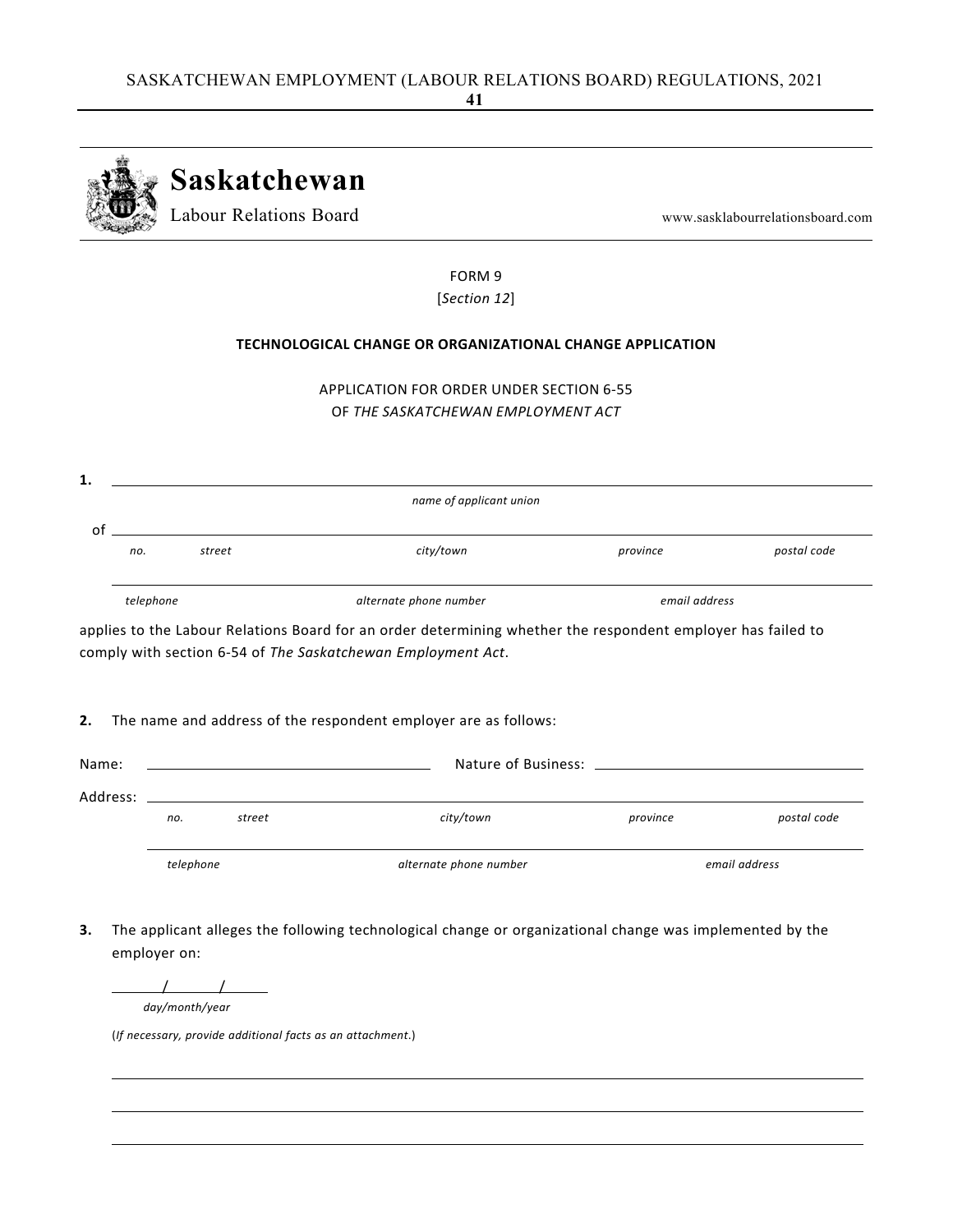| 4. | The applicant alleges that the employer has failed to comply with section 6-54 of the Act by reason of the<br>following facts: |
|----|--------------------------------------------------------------------------------------------------------------------------------|
|    | (If necessary, provide additional reasons as an attachment.)                                                                   |
|    |                                                                                                                                |

(Here state clearly and concisely all relevant facts indicating the exact nature and date(s) of the practice or contravention complained of. Additional material in the form of exhibits properly marked and attached to this sworn or affirmed application may be included. List attached *exhibits here.*)

- **5.** (a) There are approximately \_\_\_\_\_\_\_\_\_\_\_\_\_\_\_\_\_\_\_ employees in the bargaining unit.
	- (b) Out of these employees, approximately \_\_\_\_\_\_\_\_\_\_\_\_\_\_\_\_\_\_ employees are affected by the technological change or organizational change.
- **6.** In the space provided below, clearly state the outcome or remedy you are seeking from the board.

(*If necessary, include any additional details as an attachment*.)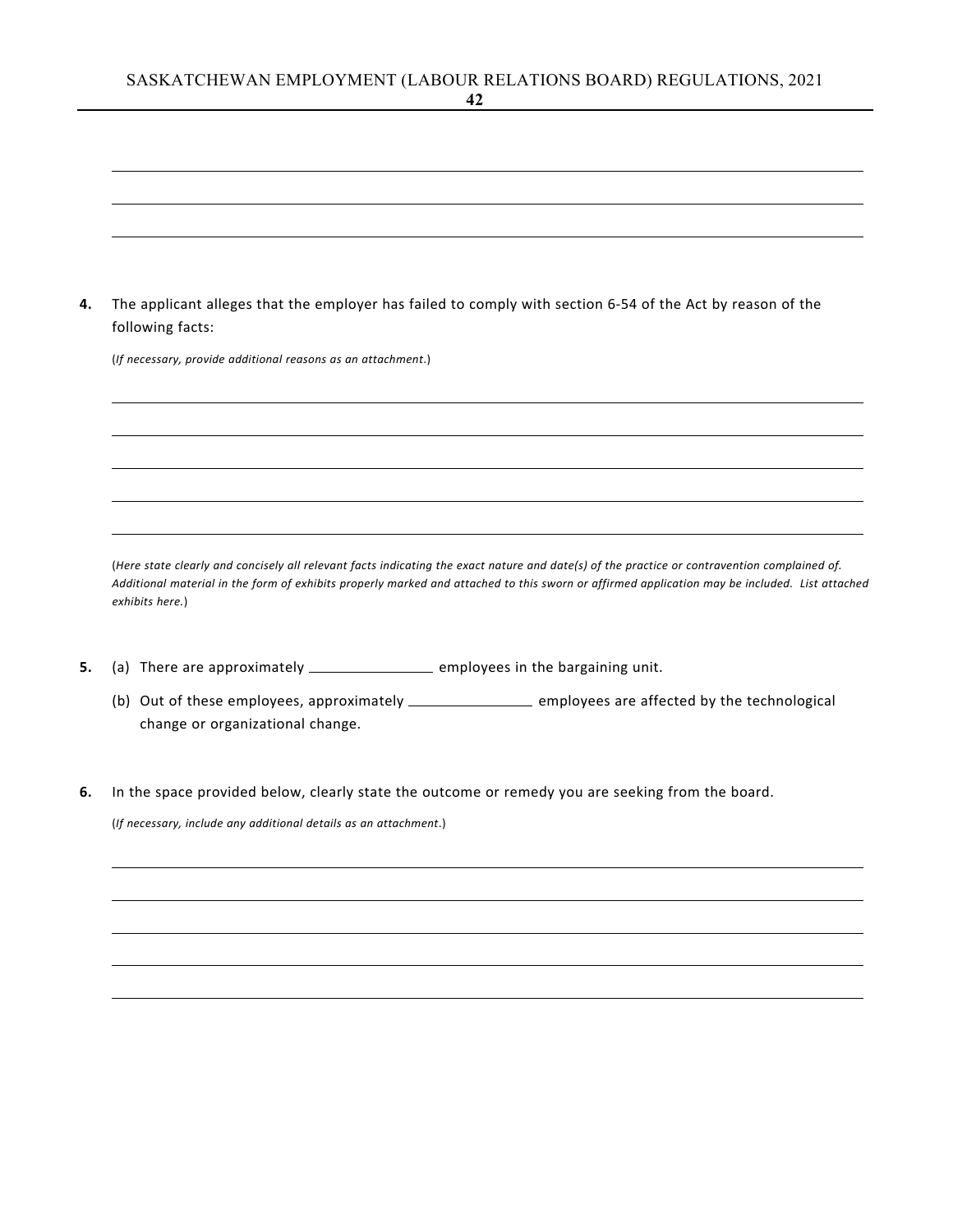I, the undersigned, swear (or affirm) that the submissions set forth above are, in so far as they are matters of fact, true and complete to the best of my knowledge and, in so far as they are matters of opinion, are reasonably and honestly believed by me.

| SWORN (OR AFFIRMED) BEFORE ME                            |                 |  |           |
|----------------------------------------------------------|-----------------|--|-----------|
|                                                          | , Saskatchewan, |  |           |
|                                                          |                 |  |           |
| $20 \qquad \qquad .$                                     |                 |  | signature |
| Notary Public or Commissioner for Oaths for Saskatchewan |                 |  |           |
|                                                          |                 |  |           |

#### CONTACT INFORMATION AND ADDRESS FOR SERVICE

Indicate the name, address and contact information of the individual swearing or affirming the document.

| Name:          |     |        |                                                                                                                       |          |             |
|----------------|-----|--------|-----------------------------------------------------------------------------------------------------------------------|----------|-------------|
| Position Held: |     |        | <u> 1989 - Jan Sterling von Berling von Berling von Berling von Berling von Berling von Berling von Berling von B</u> |          |             |
| Address:       |     |        |                                                                                                                       |          |             |
|                | no. | street | city/town                                                                                                             | province | postal code |
| Telephone:     |     |        |                                                                                                                       |          |             |
| Email address: |     |        |                                                                                                                       |          |             |

| Lawyer:        |     |        |           |          |             |
|----------------|-----|--------|-----------|----------|-------------|
| Address:       |     |        |           |          |             |
|                | no. | street | city/town | province | postal code |
| Telephone:     |     |        |           |          |             |
| Email address: |     |        |           |          |             |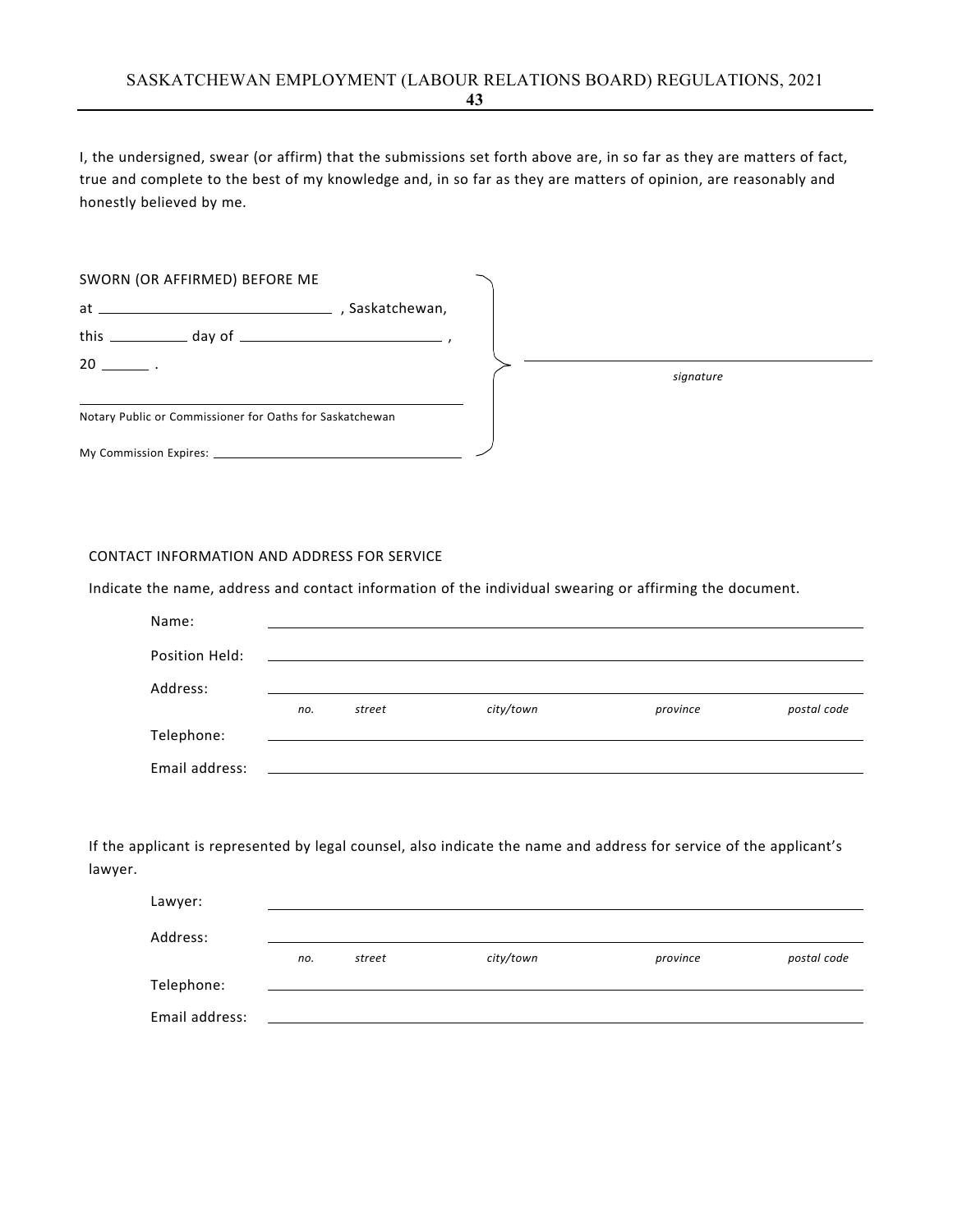

# FORM 10 [*Section 13*]

### **EMPLOYEE‐UNION DISPUTES**

# ALLEGED CONTRAVENTIONS OF SECTION 6‐4, 6‐58 OR 6‐59 OF *THE SASKATCHEWAN EMPLOYMENT ACT*

| 1. |           |        |                        |               |             |
|----|-----------|--------|------------------------|---------------|-------------|
|    |           |        | name of applicant      |               |             |
|    |           |        |                        |               |             |
|    | no.       | street | city/town              | province      | postal code |
|    | telephone |        | alternate phone number | email address |             |

applies to the Labour Relations Board for an order determining whether a contravention of *The Saskatchewan Employment Act* is being and/or has been engaged in by the union named in paragraph 2 of this application and requiring the union to refrain from engaging in the contravention of *The Saskatchewan Employment Act*, particulars of which are set out below.

# **2.** The name and address of the union concerned are as follows:

| Name:                                                                                                                                                                                                                          |           |        |                                                                                                                                                                                                                                             |                                         |               |  |  |  |  |
|--------------------------------------------------------------------------------------------------------------------------------------------------------------------------------------------------------------------------------|-----------|--------|---------------------------------------------------------------------------------------------------------------------------------------------------------------------------------------------------------------------------------------------|-----------------------------------------|---------------|--|--|--|--|
| Address: the contract of the contract of the contract of the contract of the contract of the contract of the contract of the contract of the contract of the contract of the contract of the contract of the contract of the c |           |        |                                                                                                                                                                                                                                             |                                         |               |  |  |  |  |
|                                                                                                                                                                                                                                | no.       | street | city/town                                                                                                                                                                                                                                   | province                                | postal code   |  |  |  |  |
|                                                                                                                                                                                                                                | telephone |        | alternate phone number                                                                                                                                                                                                                      |                                         | email address |  |  |  |  |
| 3.<br>Name:                                                                                                                                                                                                                    |           |        | The name and address of the employer concerned and the general nature of its business are as follows:                                                                                                                                       | Nature of Business: Nature of Business: |               |  |  |  |  |
|                                                                                                                                                                                                                                |           |        |                                                                                                                                                                                                                                             |                                         |               |  |  |  |  |
|                                                                                                                                                                                                                                | no.       | street | Address: the contract of the contract of the contract of the contract of the contract of the contract of the contract of the contract of the contract of the contract of the contract of the contract of the contract of the c<br>city/town | province                                | postal code   |  |  |  |  |
|                                                                                                                                                                                                                                | telephone |        | alternate phone number                                                                                                                                                                                                                      |                                         | email address |  |  |  |  |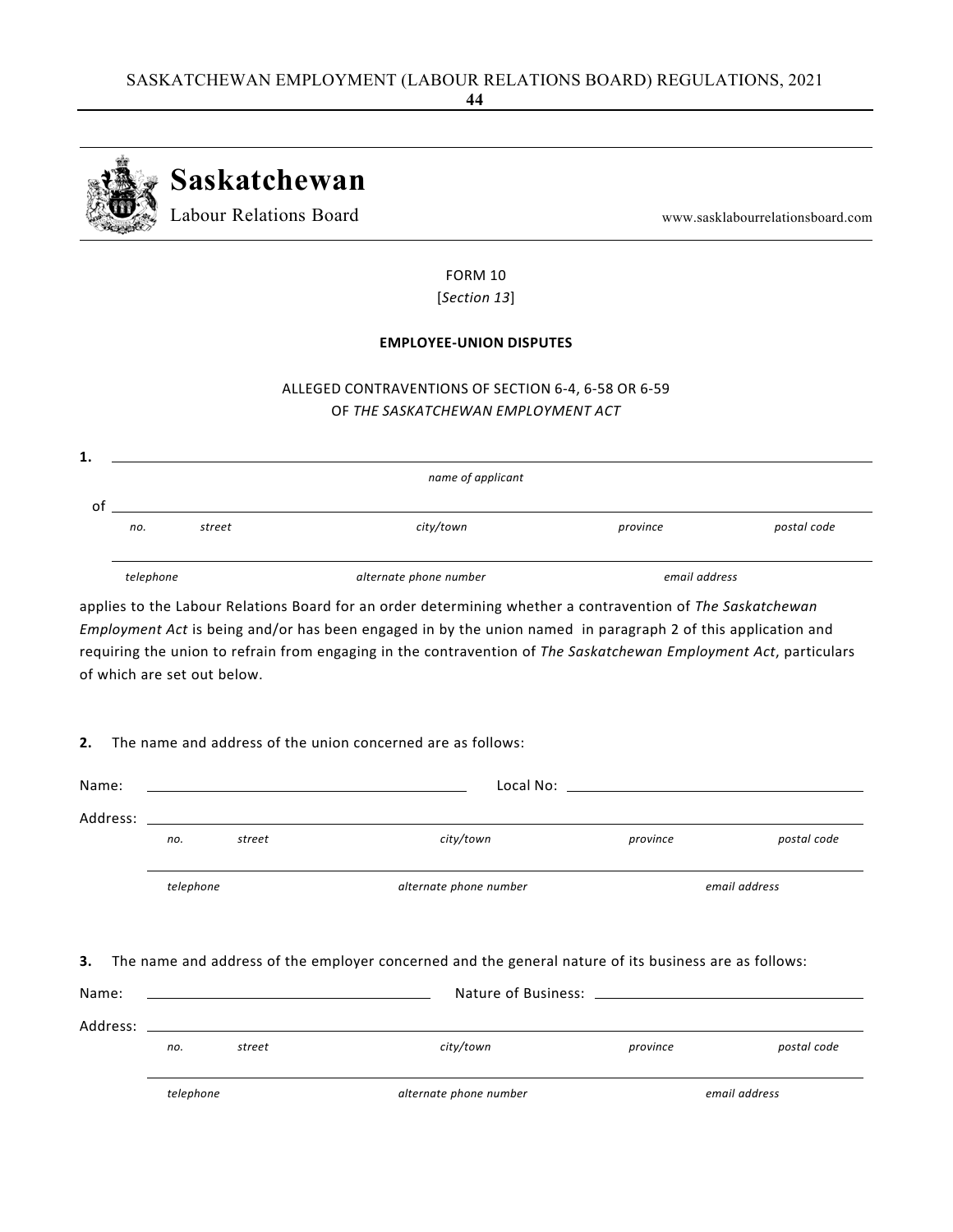**4.** The applicant alleges that a contravention of *The Saskatchewan Employment Act* has been and/or is being engaged in by the union by reason of the following facts:

(Here state clearly and concisely all relevant facts indicating the exact nature of the practice or contravention complained of. Additional material in the form of exhibits properly marked and attached to this sworn or affirmed application may also be included. List attached *exhibits here.*)

**5.** When did the action or circumstances giving rise to the alleged contravention of the Act come to your attention?

 $\begin{array}{c|c} \hline \end{array}$ *day/month/year*

**6.** If the complaint involves a grievance, what was the outcome of the grievance proceedings?

**7.** Describe any union appeal or complaint procedures available in the union's constitution, bylaws or regulations, as well as the results of your participating in those proceedings: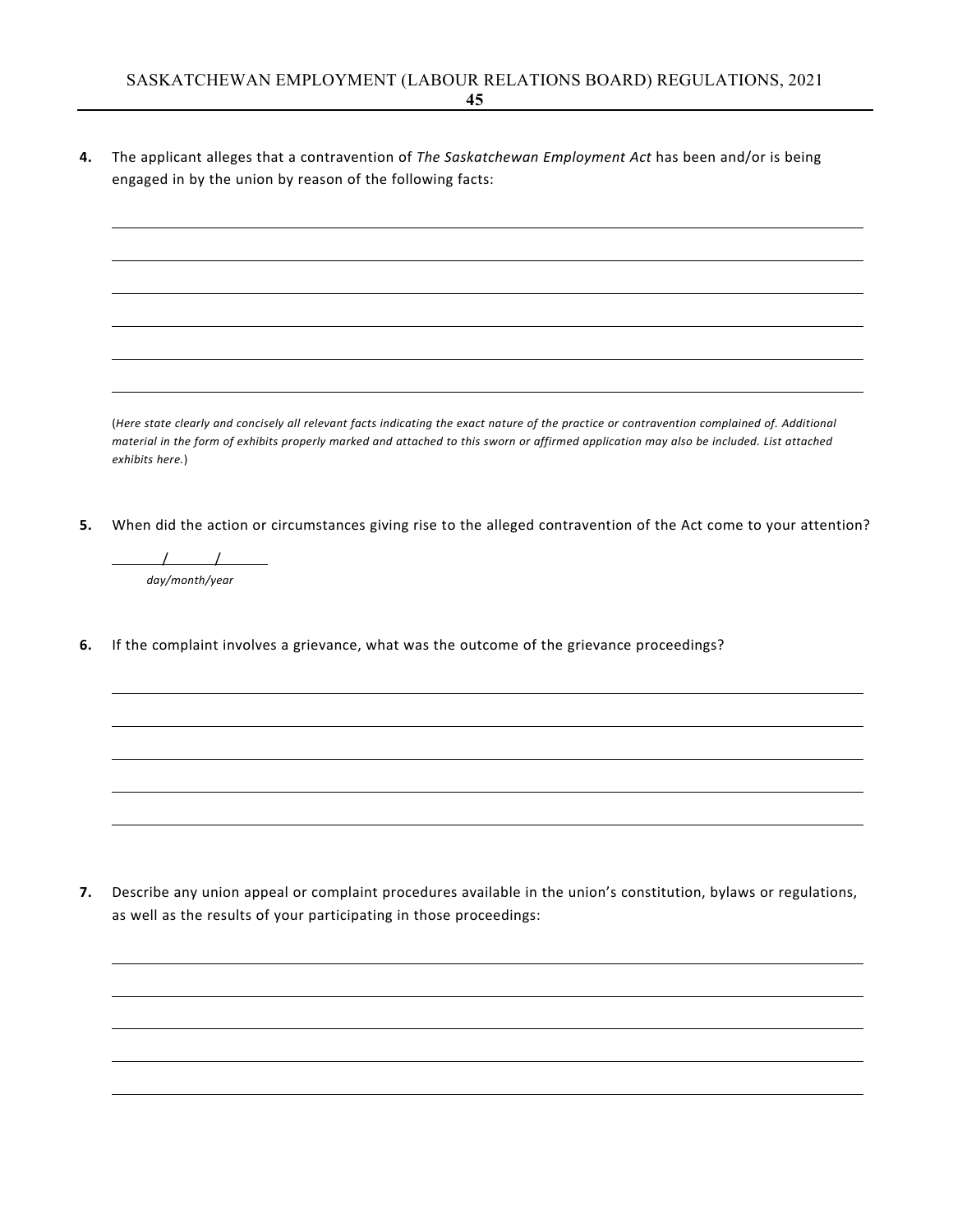- **8.** The applicant submits that, by reason of the facts set out above, the union has been or is engaging in a contravention of section of *The Saskatchewan Employment Act*. (*6‐4, 6‐58 or 6‐59*)
- **9.** In the space provided below, clearly state the outcome or remedy you are seeking from the board.

(*If necessary, include any additional details as an attachment*.)

I, the undersigned, swear (or affirm) that the submissions set forth above are, in so far as they are matters of fact, true and complete to the best of my knowledge and, in so far as they are matters of opinion, are reasonably and honestly believed by me.

| SWORN (OR AFFIRMED) BEFORE ME                            |               |           |  |
|----------------------------------------------------------|---------------|-----------|--|
| $at \underline{\hspace{2cm}}$                            | Saskatchewan, |           |  |
|                                                          |               |           |  |
| $20 \ \_ \ \_ \ .$                                       |               | signature |  |
| Notary Public or Commissioner for Oaths for Saskatchewan |               |           |  |
|                                                          |               |           |  |

#### CONTACT INFORMATION AND ADDRESS FOR SERVICE

| Lawyer:        |     |        |           |          |             |
|----------------|-----|--------|-----------|----------|-------------|
| Address:       |     |        |           |          |             |
|                | no. | street | city/town | province | postal code |
| Telephone:     |     |        |           |          |             |
| Email address: |     |        |           |          |             |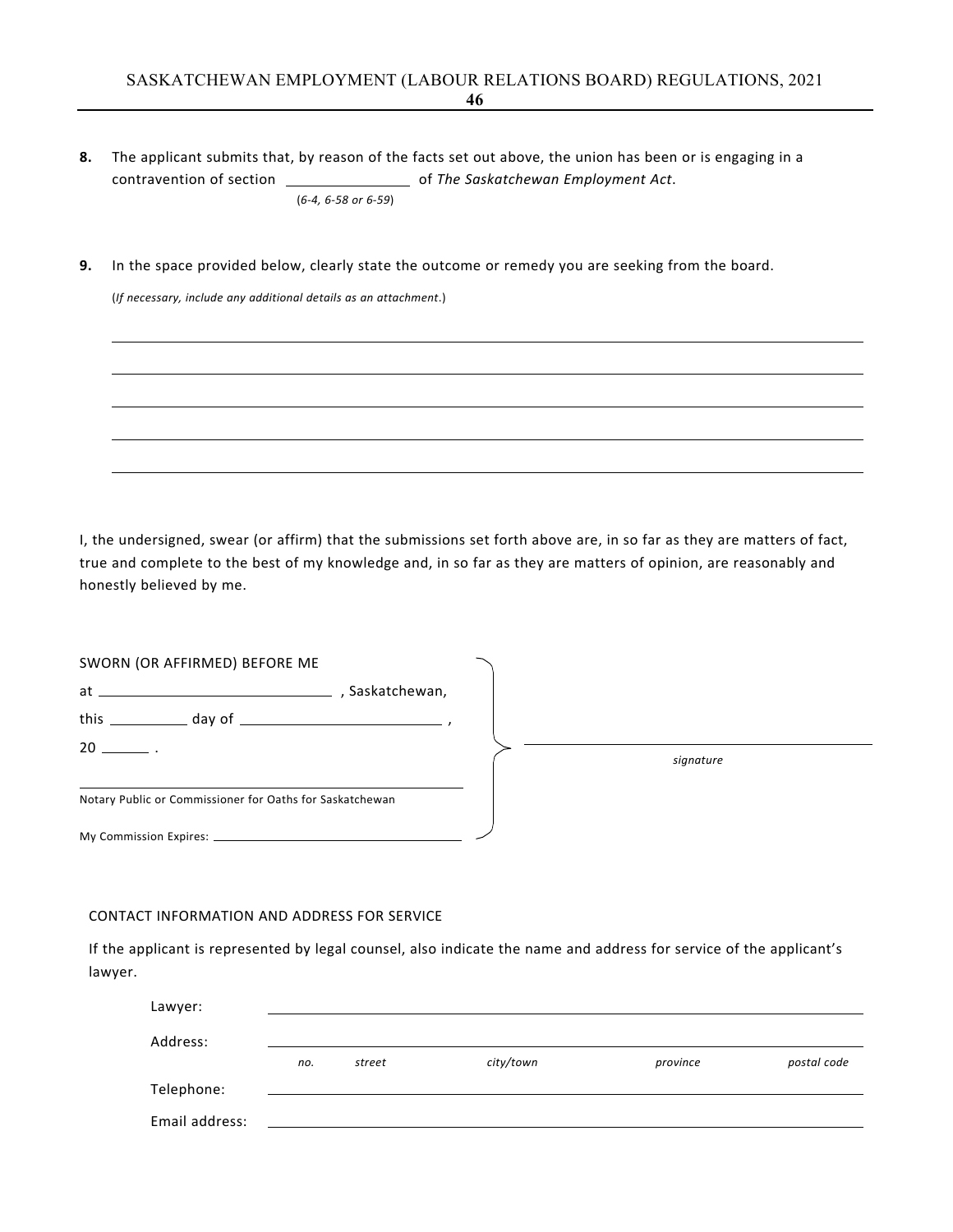

# FORM 11 [*Section 14*]

#### **UNFAIR LABOUR PRACTICE APPLICATION**

# APPLICATION FOR ORDER UNDER 6‐104 OF *THE SASKATCHEWAN EMPLOYMENT ACT*

|   |           |        | name of applicant      |               |             |
|---|-----------|--------|------------------------|---------------|-------------|
| O |           |        |                        |               |             |
|   | no.       | street | city/town              | province      | postal code |
|   |           |        |                        |               |             |
|   | telephone |        | alternate phone number | email address |             |

applies to the Labour Relations Board for an order determining whether an unfair labour practice (or a contravention of the Act, the regulations or an order or decision of the board) is being and/or has been engaged in by the party described in paragraph 2 of this application (the respondent), and requiring the respondent to refrain from engaging in the unfair labour practice (or contravention).

**2.** The name and address of the respondent concerned, and, if the respondent is an employer, the general nature of its business, are as follows:

| Name:    |           |                                                                                                     |                        |          |               |
|----------|-----------|-----------------------------------------------------------------------------------------------------|------------------------|----------|---------------|
| Address: |           | the contract of the contract of the contract of the contract of the contract of the contract of the |                        |          |               |
|          | no.       | street                                                                                              | city/town              | province | postal code   |
|          |           |                                                                                                     |                        |          |               |
|          | telephone |                                                                                                     | alternate phone number |          | email address |

**3.** The applicant alleges that an unfair labour practice (or a contravention of the Act, the regulations or an order or decision of the board) has been and/or is being engaged in by the respondent by reason of the following facts: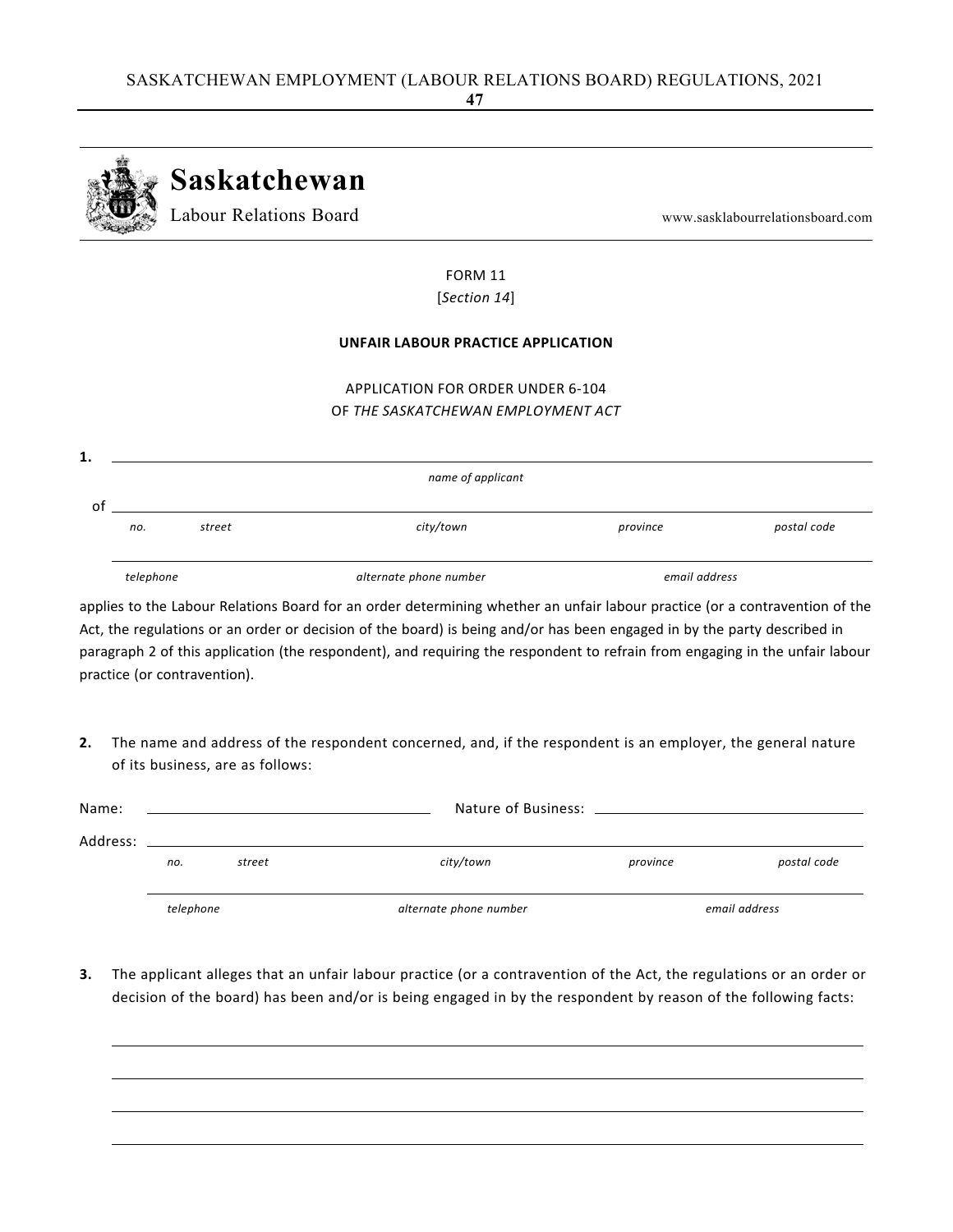(Here state clearly and concisely all relevant facts indicating the exact nature of the practice or contravention complained of. Additional material in the form of exhibits properly marked and attached to this sworn or affirmed application may be included. List attached exhibits *here.)*

- **4.** The applicant submits that by reason of the facts set out in paragraph 3 the respondent has been or is engaging in an unfair labour practice (or a contravention of the Act, the regulations or an order or decision of the board) within the meaning of section of *The Saskatchewan Employment Act*.
- **5.** In the space provided below, clearly state the outcome or remedy you are seeking from the board.

(*If necessary, include any additional details as an attachment*.)

I, the undersigned, swear (or affirm) that the submissions set forth above are, in so far as they are matters of fact, true and complete to the best of my knowledge and, in so far as they are matters of opinion, are reasonably and honestly believed by me.

| SWORN (OR AFFIRMED) BEFORE ME                            |               |  |           |  |
|----------------------------------------------------------|---------------|--|-----------|--|
| $at \underline{\hspace{1cm}}$                            | Saskatchewan, |  |           |  |
|                                                          |               |  |           |  |
| $20 \ \_ \ \_ \ .$                                       |               |  | signature |  |
| Notary Public or Commissioner for Oaths for Saskatchewan |               |  |           |  |
|                                                          |               |  |           |  |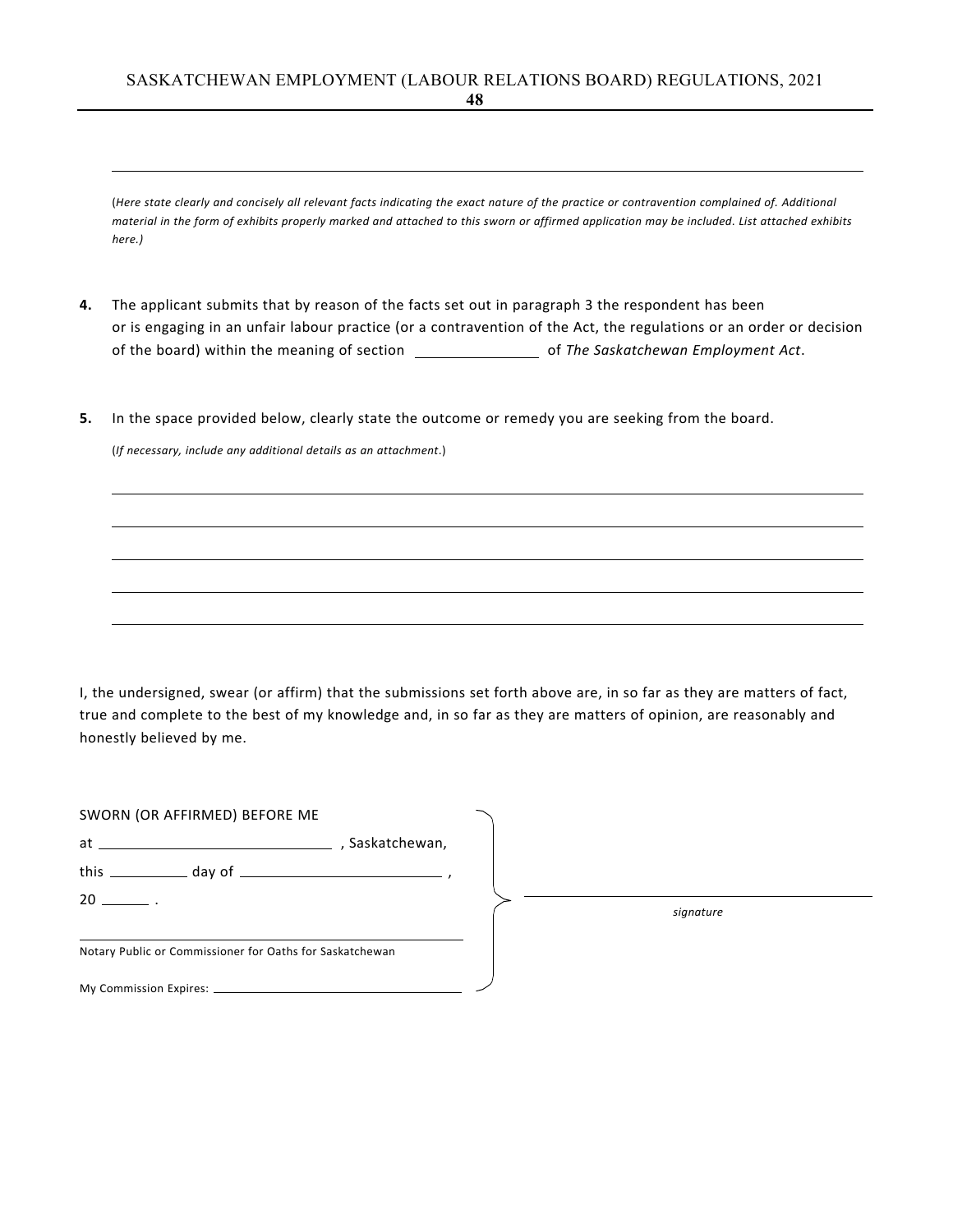CONTACT INFORMATION AND ADDRESS FOR SERVICE

If the applicant is not an individual, indicate the name, address and contact information of the individual swearing or affirming the document.

| Name:          |     |        |           |          |             |
|----------------|-----|--------|-----------|----------|-------------|
| Position Held: |     |        |           |          |             |
| Address:       |     |        |           |          |             |
|                | no. | street | city/town | province | postal code |
| Telephone:     |     |        |           |          |             |
| Email address: |     |        |           |          |             |

If the applicant is represented by legal counsel, also indicate the name and address for service of the applicant's lawyer.

| Lawyer:        |     |        |           |          |             |
|----------------|-----|--------|-----------|----------|-------------|
| Address:       |     |        |           |          |             |
|                | no. | street | city/town | province | postal code |
| Telephone:     |     |        |           |          |             |
| Email address: |     |        |           |          |             |

**49**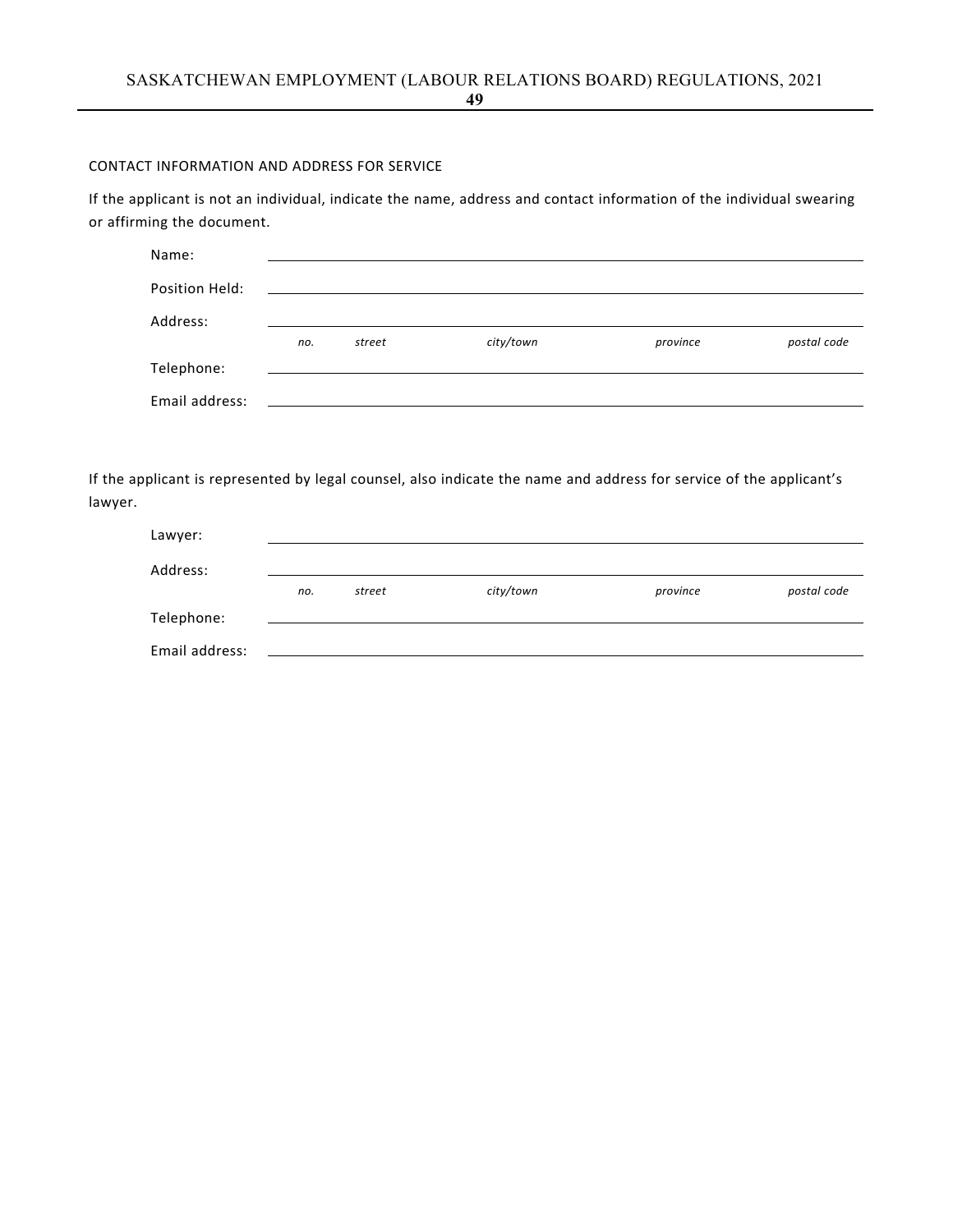

FORM 12 [*Section 15*]

### **APPLICATION FOR INTERIM RELIEF**

# APPLICATION FOR ORDER UNDER CLAUSE 6‐103 (2)(d) OF *THE SASKATCHEWAN EMPLOYMENT ACT*

TAKE NOTICE that an application will be made to the Labour Relations Board as follows:

At the Labour Relations Board Hearing Room at:

Room 1600 ‐ 1920 Broad St., Regina, Saskatchewan;

□ Room 1072 - 122, 3rd Ave. N, Saskatoon, Saskatchewan; or

Other (as directed by the board)

Date: Time:

(The date must be given to you by the Board Registrar of the Labour Relations Board. When calling the board and offering a specific date, ensure *you have at least 3 business days for service of your application for interim relief*.)

or as soon after that as a representative can be heard, for the party set out in paragraph 1, for the relief described in paragraph 3, affecting the party set out in paragraph 2.

| 1. |           |        |                        |               |             |
|----|-----------|--------|------------------------|---------------|-------------|
|    |           |        | (name of applicant)    |               |             |
| οt |           |        |                        |               |             |
|    | no.       | street | city/town              | province      | postal code |
|    |           |        |                        |               |             |
|    | telephone |        | alternate phone number | email address |             |

requests an Order for Interim Relief, as detailed in paragraph 3.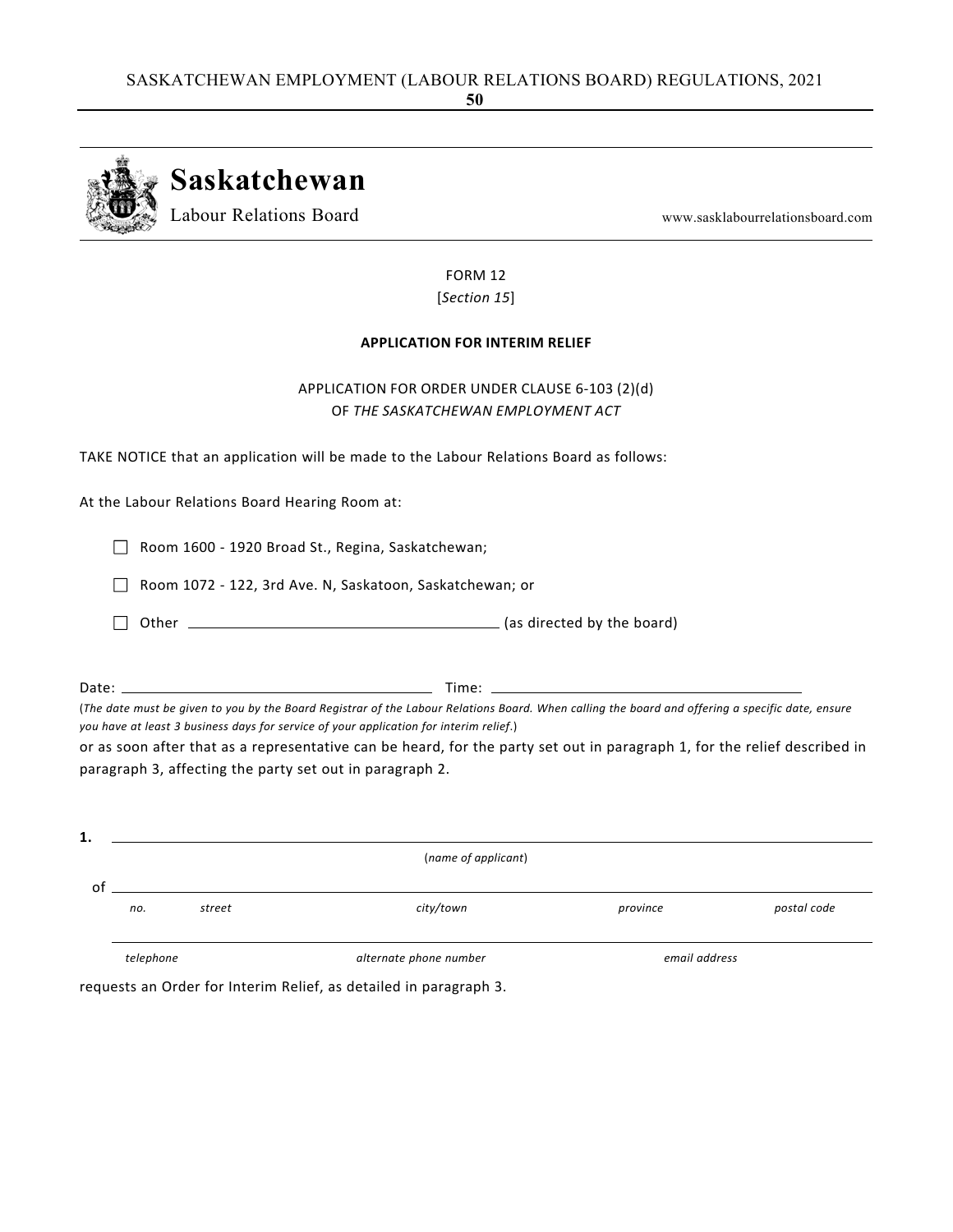**2.** The name and address of the respondent are as follows:

| Address: |           |                                                                  |                                                                      |          |               |
|----------|-----------|------------------------------------------------------------------|----------------------------------------------------------------------|----------|---------------|
|          | no.       | street                                                           | city/town                                                            | province | postal code   |
|          | telephone |                                                                  | alternate phone number                                               |          | email address |
|          |           | (If necessary, provide additional explanation as an attachment.) | The applicant applies to the board for the following interim relief: |          |               |
|          |           |                                                                  |                                                                      |          |               |
|          |           |                                                                  |                                                                      |          |               |
|          |           |                                                                  |                                                                      |          |               |
|          |           |                                                                  |                                                                      |          |               |
|          |           | The applicant relies on the following grounds:                   |                                                                      |          |               |
|          |           | (If necessary, provide additional explanation as an attachment.) |                                                                      |          |               |
|          |           |                                                                  |                                                                      |          |               |
|          |           |                                                                  |                                                                      |          |               |
|          |           |                                                                  |                                                                      |          |               |
|          |           |                                                                  |                                                                      |          |               |

- **5.** Pursuant to this application, the applicant is seeking interim relief in the proceedings in LRB File No. \_\_\_\_\_\_\_\_ pending before the board.
- **6.** A copy of the requested Draft Interim Order (Form 13) must be attached in support of this application.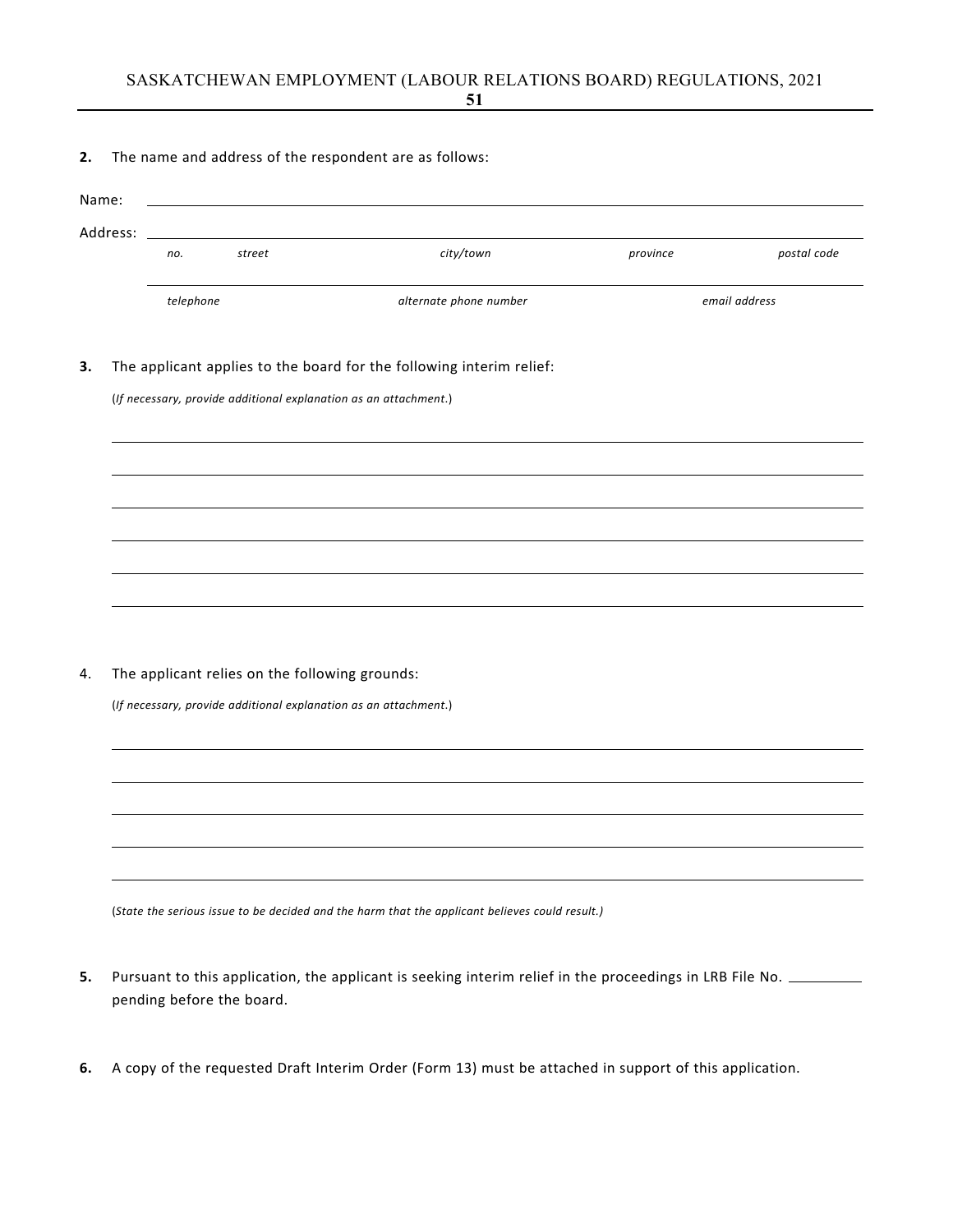AND FURTHER TAKE NOTICE that in support of this application will be read this application with proof of service, the original application in this matter filed with the Labour Relations Board, affidavit evidence to be filed and served before the hearing of this application and any further and other materials that the board may allow.

DATED this day of 20

*applicant's signature*

### CONTACT INFORMATION AND ADDRESS FOR SERVICE

If the applicant is not an individual, indicate the name, address and contact information of the individual swearing or affirming the document.

| Name:          |     |        |           |          |             |
|----------------|-----|--------|-----------|----------|-------------|
| Position Held: |     |        |           |          |             |
|                |     |        |           |          |             |
| Address:       | no. | street | city/town | province | postal code |
| Telephone:     |     |        |           |          |             |
|                |     |        |           |          |             |
| Email address: |     |        |           |          |             |

| Lawyer:        |     |        |           |          |             |
|----------------|-----|--------|-----------|----------|-------------|
| Address:       |     |        |           |          |             |
|                | no. | street | city/town | province | postal code |
| Telephone:     |     |        |           |          |             |
| Email address: |     |        |           |          |             |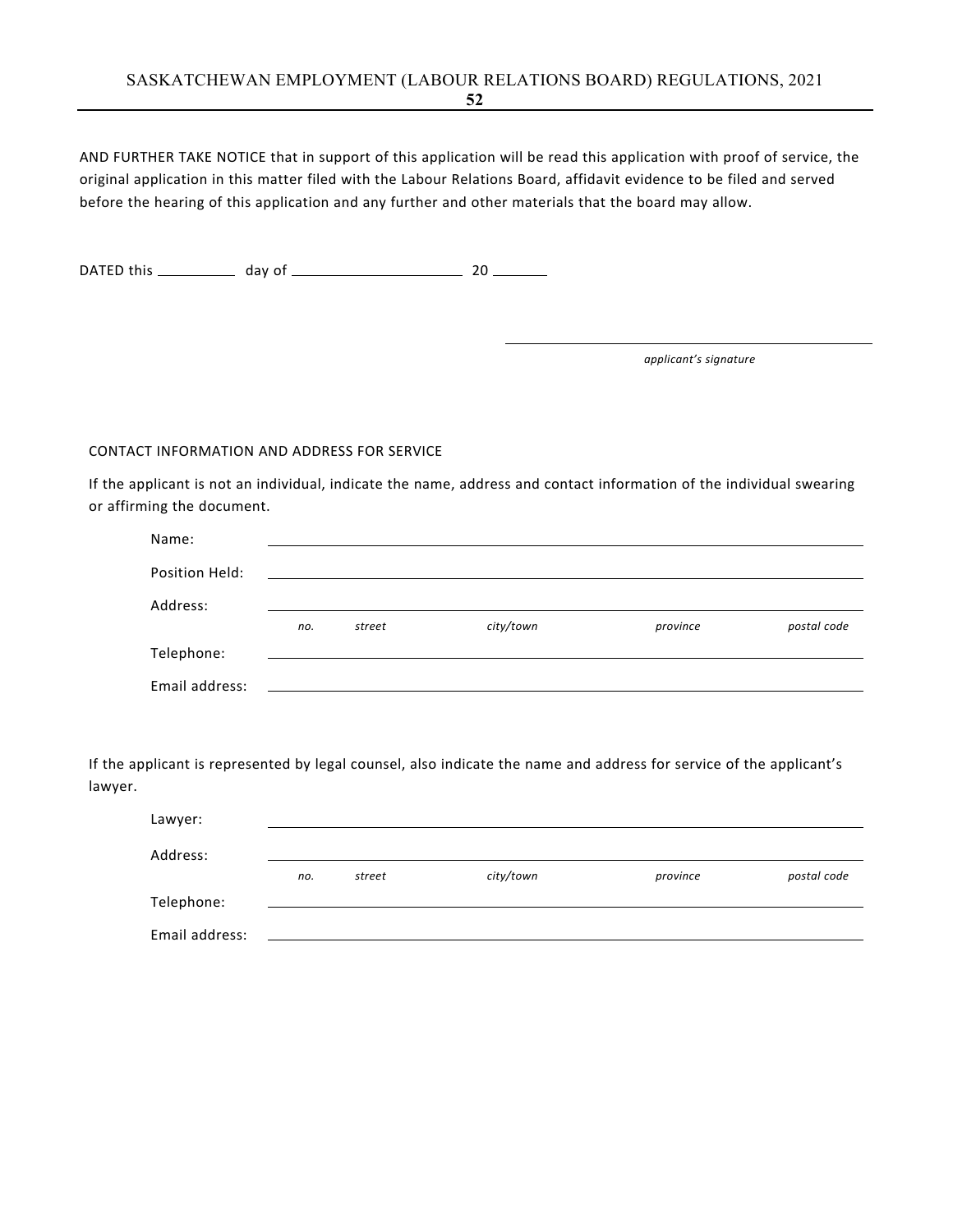**Saskatchewan** Labour Relations Board www.sasklabourrelationsboard.com

> FORM 13 [*Section 15*]

### **DRAFT INTERIM ORDER**

# **IN THE MATTER OF:**

An application for an Interim Order and/or Decision pursuant to clause 6‐103(2)(d) of *The Saskatchewan Employment Act*;

### **BETWEEN:**

**APPLICANT**

‐ and ‐

### **RESPONDENT**

### **INTERIM ORDER**

**THE LABOUR RELATIONS BOARD**, pursuant to clause 6‐103(2)(d) of *The Saskatchewan Employment Act*, **HEREBY ORDERS**:

| (a) |  |
|-----|--|
| (b) |  |
| (c) |  |

**LABOUR RELATIONS BOARD**

Chairperson / Vice‐Chairperson

**LRB File No.**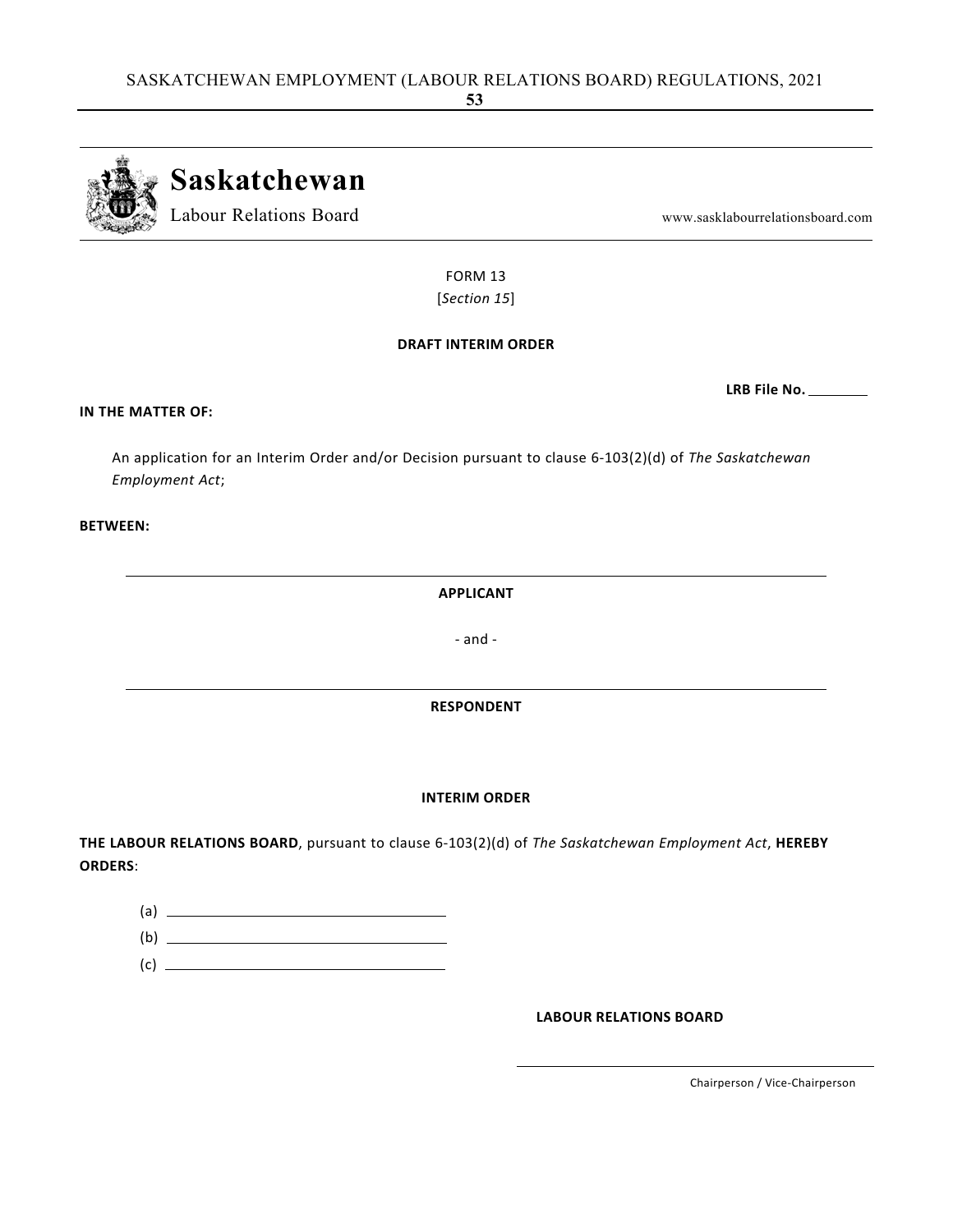

FORM 14 [*Section 16*]

## **APPLICATION TO AMEND**

# APPLICATION FOR ORDER UNDER CLAUSE 6‐104(2)(f), (g) OR (h) OF *THE SASKATCHEWAN EMPLOYMENT ACT*

| οf<br>no.<br>telephone<br>paragraph 3. | <u> 1980 - Jan Samuel Barbara, margaret e</u><br>street | city/town<br>alternate phone number<br>applies to the Labour Relations Board for an order amending the order or decision of the board described in | province<br>email address | postal code   |  |
|----------------------------------------|---------------------------------------------------------|----------------------------------------------------------------------------------------------------------------------------------------------------|---------------------------|---------------|--|
|                                        |                                                         |                                                                                                                                                    |                           |               |  |
|                                        |                                                         |                                                                                                                                                    |                           |               |  |
|                                        |                                                         |                                                                                                                                                    |                           |               |  |
|                                        |                                                         | The name and address of the respondent concerned, and, if the respondent is an employer, the general nature                                        |                           |               |  |
|                                        | of its business, are as follows:                        |                                                                                                                                                    |                           |               |  |
| Name:                                  |                                                         | <u> 1989 - Johann Stoff, amerikansk politiker (* 1908)</u>                                                                                         |                           |               |  |
| Address:                               |                                                         |                                                                                                                                                    |                           |               |  |
|                                        | street<br>no.                                           | city/town                                                                                                                                          | province                  | postal code   |  |
| telephone                              |                                                         | alternate phone number                                                                                                                             |                           | email address |  |
|                                        |                                                         |                                                                                                                                                    |                           |               |  |

in LRB File No. \_\_\_\_\_\_\_\_\_\_\_\_, and is attached.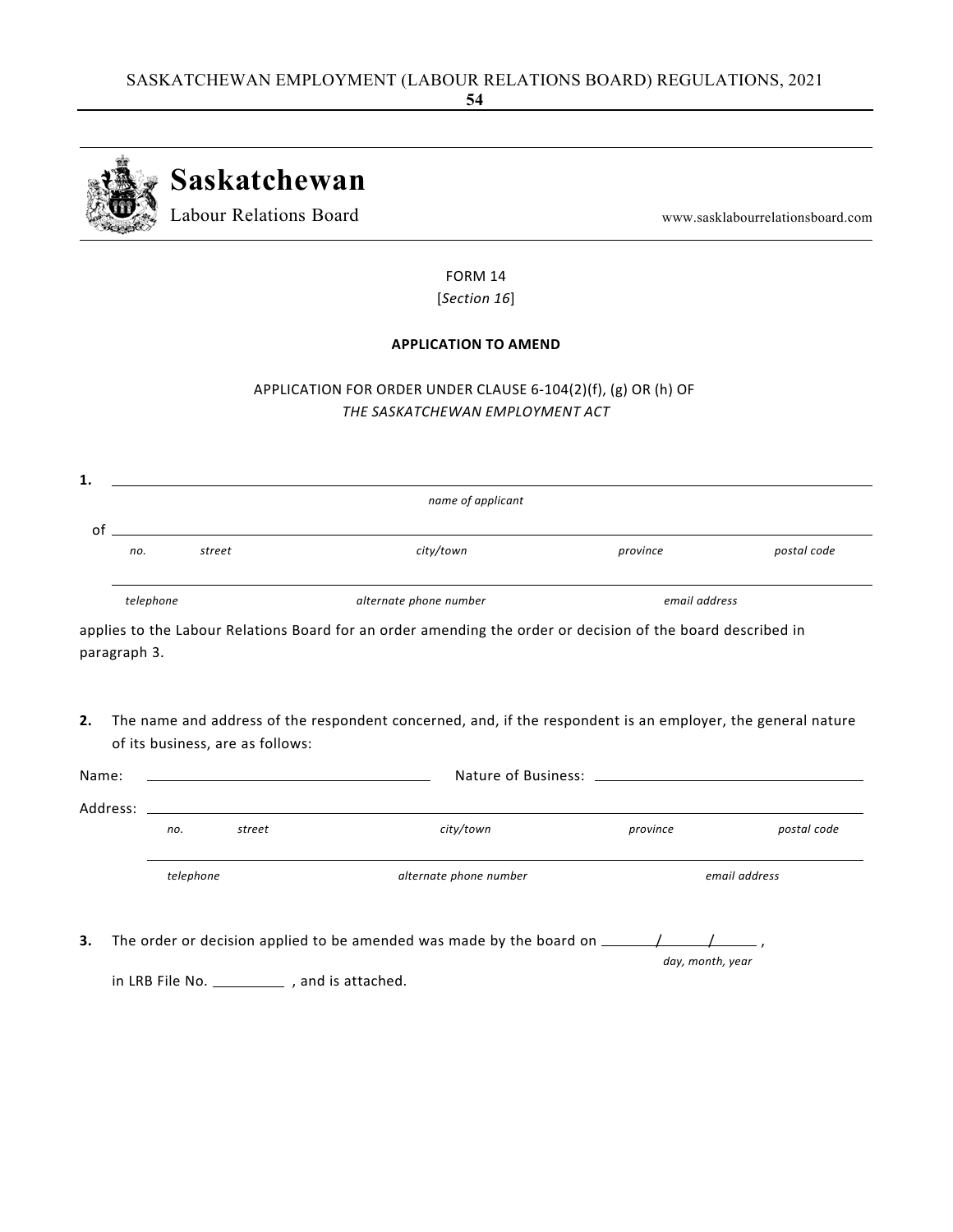**4.** The reasons why the applicant submits that the order or decision ought to be amended are as follows:

(*If necessary, include additional reasons as an attachment.*)

**5.** State here the manner in which the applicant submits the order or decision ought to be amended:

| 6. Does this application add to or remove from the bargaining unit any encumbered positions? $\Box$ Yes $\Box$ No |  |
|-------------------------------------------------------------------------------------------------------------------|--|
|-------------------------------------------------------------------------------------------------------------------|--|

I, the undersigned, swear (or affirm) that the submissions set forth above are, in so far as they are matters of fact, true and complete to the best of my knowledge and, in so far as they are matters of opinion, are reasonably and honestly believed by me.

| SWORN (OR AFFIRMED) BEFORE ME                               |  |           |
|-------------------------------------------------------------|--|-----------|
|                                                             |  |           |
| this $\frac{1}{\sqrt{2\pi}}$ day of $\frac{1}{\sqrt{2\pi}}$ |  |           |
| $20 \quad .$                                                |  | signature |
| Notary Public or Commissioner for Oaths for Saskatchewan    |  |           |
|                                                             |  |           |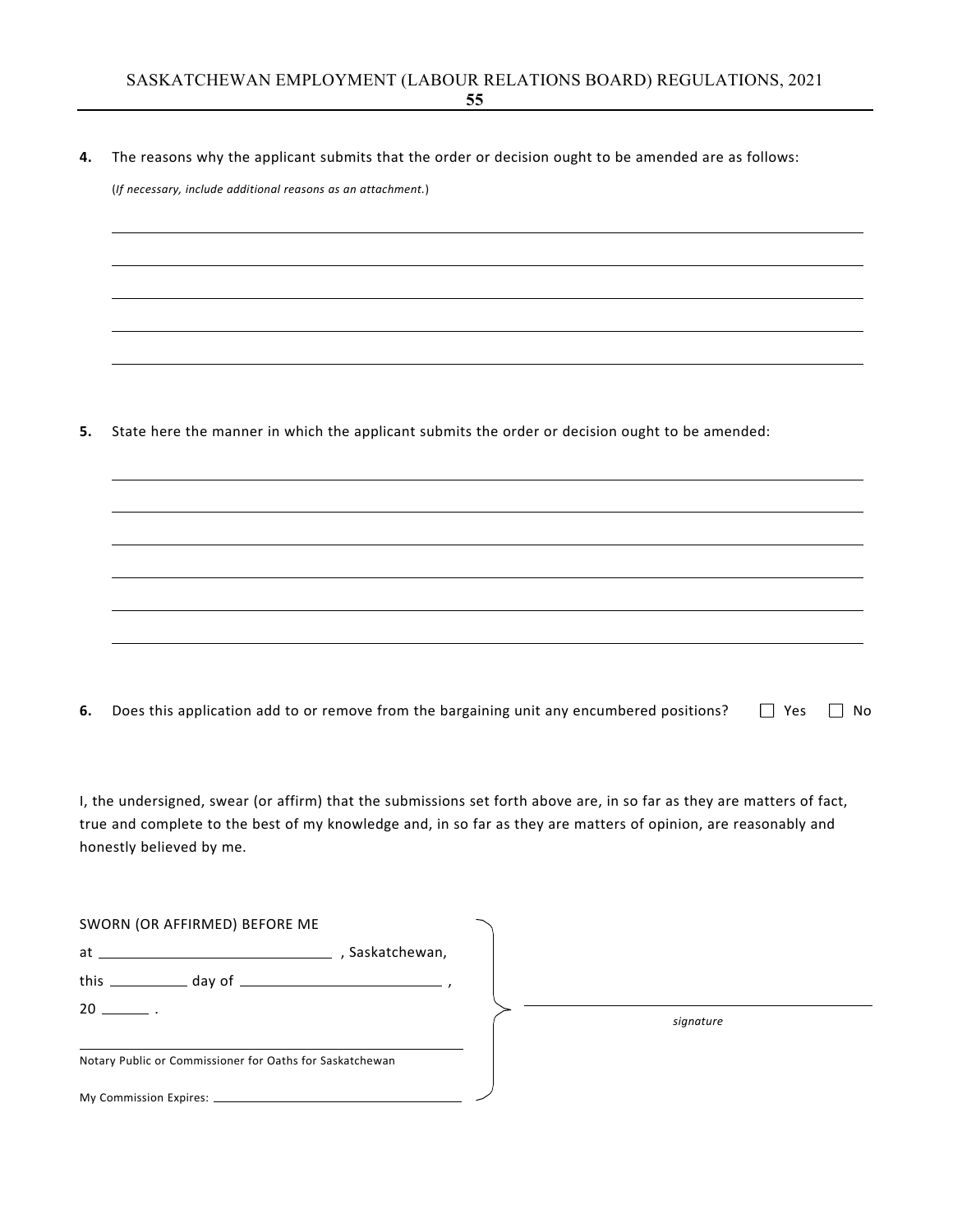### CONTACT INFORMATION AND ADDRESS FOR SERVICE

If the applicant is not an individual, indicate the name, address and contact information of the individual swearing or affirming the document.

| Name:          |     |        |           |          |             |
|----------------|-----|--------|-----------|----------|-------------|
| Position Held: |     |        |           |          |             |
| Address:       |     |        |           |          |             |
|                | no. | street | city/town | province | postal code |
| Telephone:     |     |        |           |          |             |
| Email address: |     |        |           |          |             |

| Lawyer:        |     |        |           |          |             |
|----------------|-----|--------|-----------|----------|-------------|
| Address:       |     |        |           |          |             |
|                | no. | street | city/town | province | postal code |
| Telephone:     |     |        |           |          |             |
| Email address: |     |        |           |          |             |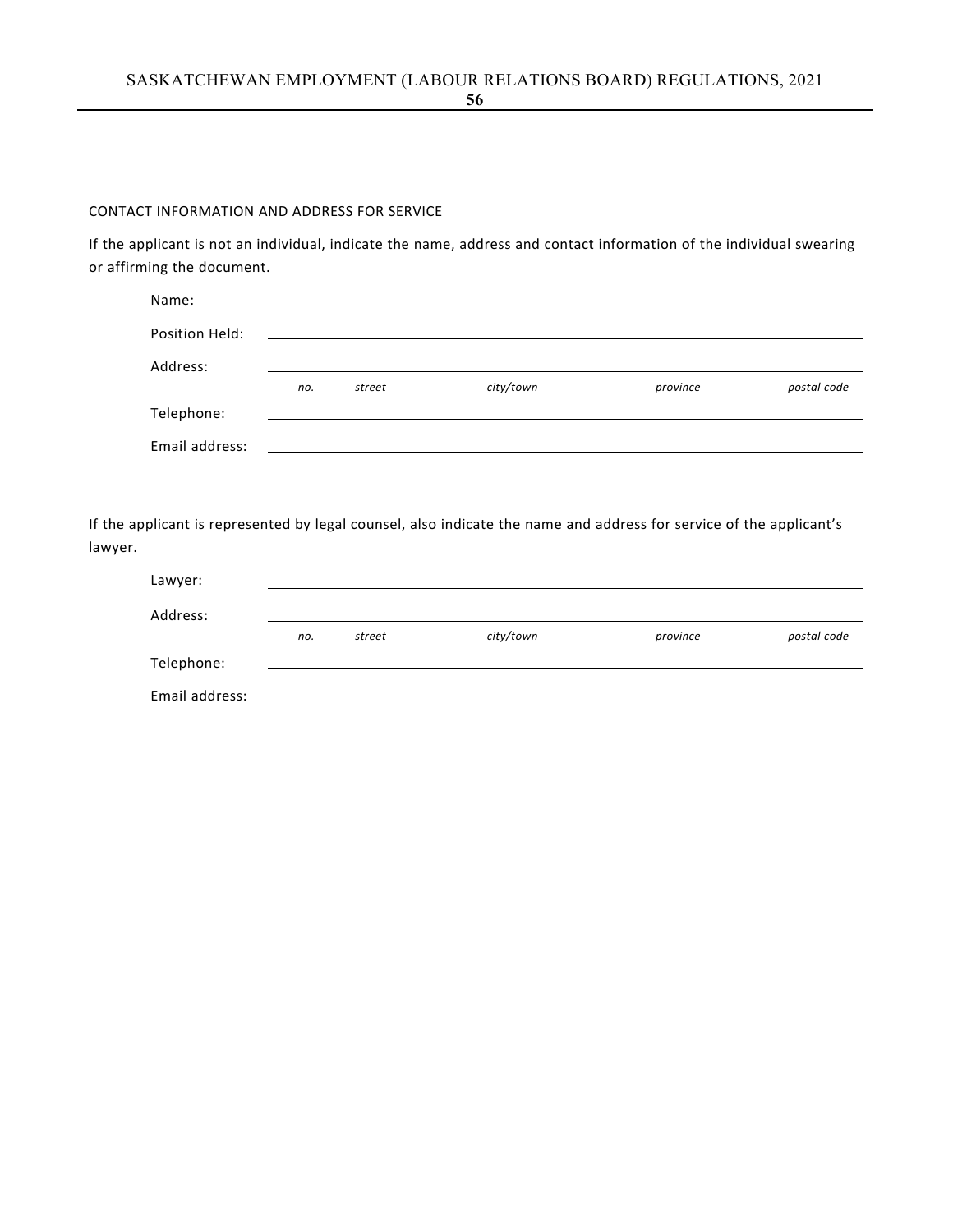

FORM 15 [*Section 16*]

### **JOINT APPLICATION TO AMEND**

# APPLICATION FOR ORDER UNDER SUBCLAUSE 6‐104 (2)(g)(i), OF *THE SASKATCHEWAN EMPLOYMENT ACT*



**2.** The order applied to be amended was made by the board on  $\frac{1}{\sqrt{1-\frac{1}{n}}$ 

in LRB File No. \_\_\_\_\_\_\_\_\_\_\_\_\_, and is attached.

*day, month, year*

**3.** The reasons why the applicants submit that the order ought to be amended are as follows:

(*If necessary, provide additional reasons as an attachment*.)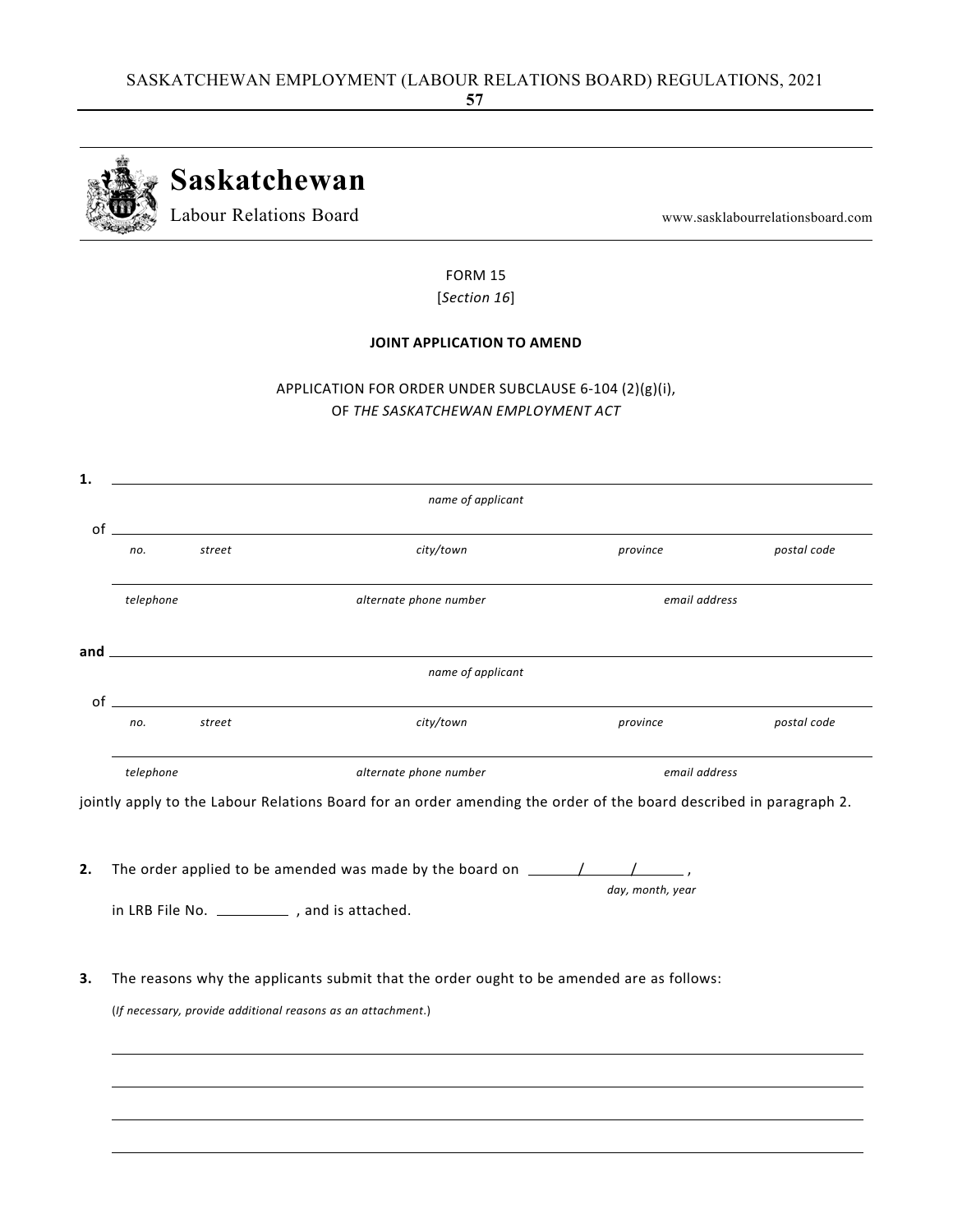**4.** State here the manner in which the applicants submit the order ought to be amended:

(*If necessary, provide additional explanation as an attachment*.)

- **5.** Does this application add to or remove from the bargaining unit any encumbered positions?  $\Box$  Yes  $\Box$  No
- **6.** A draft of the order sought from the board must be attached in support of this application.

I, the undersigned, swear (or affirm) that the submissions set forth above are, in so far as they are matters of fact, true and complete to the best of my knowledge and, in so far as they are matters of opinion, are reasonably and honestly believed by me.

| SWORN (OR AFFIRMED) BEFORE ME                            |                 |  |           |
|----------------------------------------------------------|-----------------|--|-----------|
|                                                          | , Saskatchewan, |  |           |
|                                                          |                 |  |           |
| $20 \sim$                                                |                 |  | signature |
| Notary Public or Commissioner for Oaths for Saskatchewan |                 |  |           |
|                                                          |                 |  |           |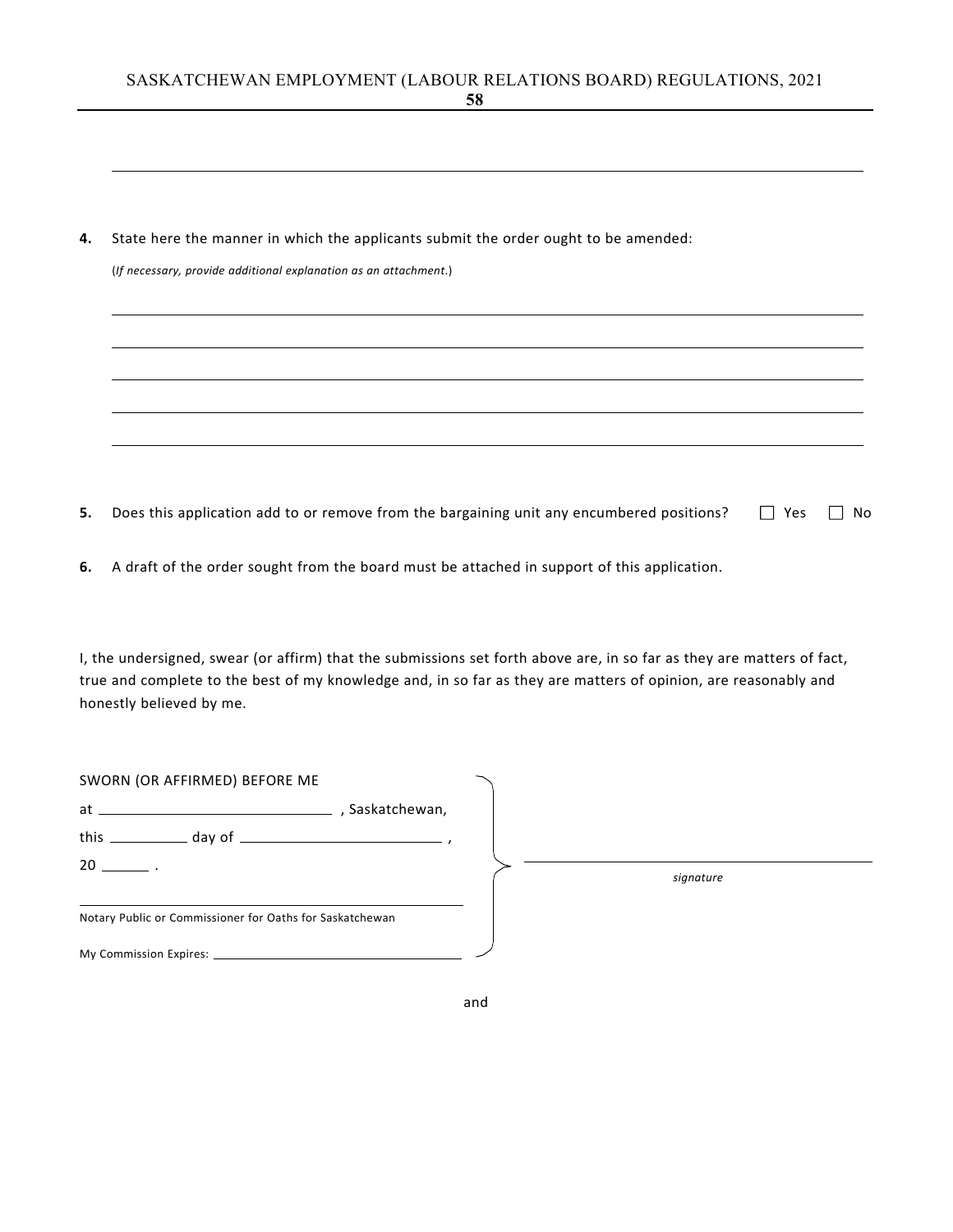I, the undersigned, swear (or affirm) that the submissions set forth above are, in so far as they are matters of fact, true and complete to the best of my knowledge and, in so far as they are matters of opinion, are reasonably and honestly believed by me.

| SWORN (OR AFFIRMED) BEFORE ME                            |           |  |
|----------------------------------------------------------|-----------|--|
| . Saskatchewan,                                          |           |  |
|                                                          |           |  |
| $20 \equiv$ .                                            | signature |  |
| Notary Public or Commissioner for Oaths for Saskatchewan |           |  |
|                                                          |           |  |

#### CONTACT INFORMATION AND ADDRESS FOR SERVICE

If the applicants are not individuals, indicate the name, address and contact information of the individual swearing or affirming the document.

| Name:          |     |        |           |          |             |
|----------------|-----|--------|-----------|----------|-------------|
| Position Held: |     |        |           |          |             |
| Address:       |     |        |           |          |             |
|                | no. | street | city/town | province | postal code |
| Telephone:     |     |        |           |          |             |
| Email address: |     |        |           |          |             |
|                |     |        |           |          |             |
|                |     |        | and       |          |             |
|                |     |        |           |          |             |
| Name:          |     |        |           |          |             |
| Position Held: |     |        |           |          |             |
| Address:       |     |        |           |          |             |
|                | no. | street | city/town | province | postal code |
| Telephone:     |     |        |           |          |             |
| Email address: |     |        |           |          |             |
|                |     |        |           |          |             |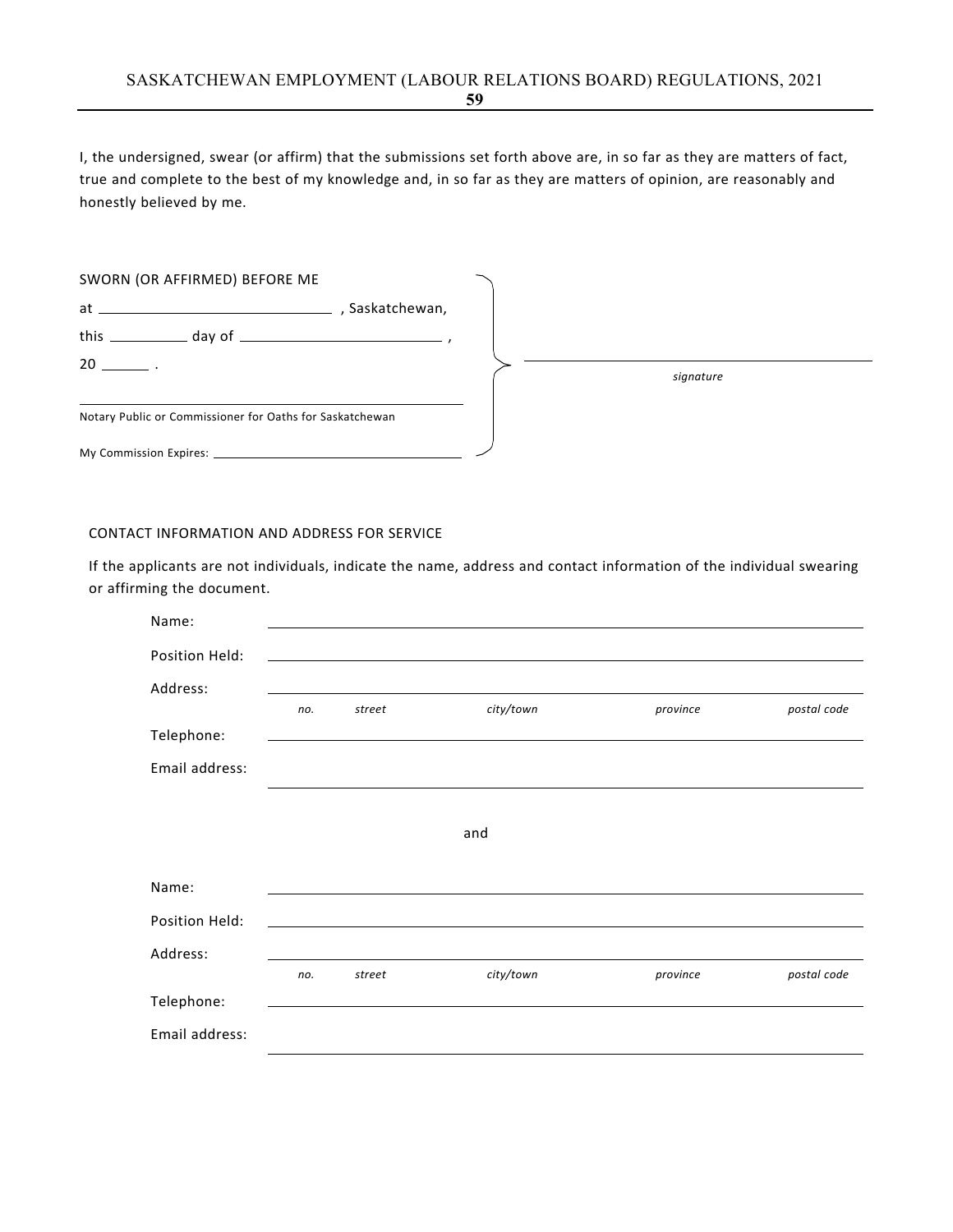| If the applicants are represented by legal counsel, indicate the name and address for service of the |  |  |  |
|------------------------------------------------------------------------------------------------------|--|--|--|
| applicants' lawyer(s).                                                                               |  |  |  |

| Lawyer:        |     |        |                                      |          |             |
|----------------|-----|--------|--------------------------------------|----------|-------------|
| Representing:  |     |        |                                      |          |             |
|                |     |        | indicate the party being represented |          |             |
| Address:       |     |        |                                      |          |             |
|                | no. | street | city/town                            | province | postal code |
| Telephone:     |     |        |                                      |          |             |
| Email address: |     |        |                                      |          |             |
|                |     |        |                                      |          |             |
|                |     |        | and                                  |          |             |
|                |     |        |                                      |          |             |
| Lawyer:        |     |        |                                      |          |             |
|                |     |        |                                      |          |             |
| Representing:  |     |        | indicate the party being represented |          |             |
| Address:       |     |        |                                      |          |             |
|                | no. | street | city/town                            | province | postal code |
| Telephone:     |     |        |                                      |          |             |
| Email address: |     |        |                                      |          |             |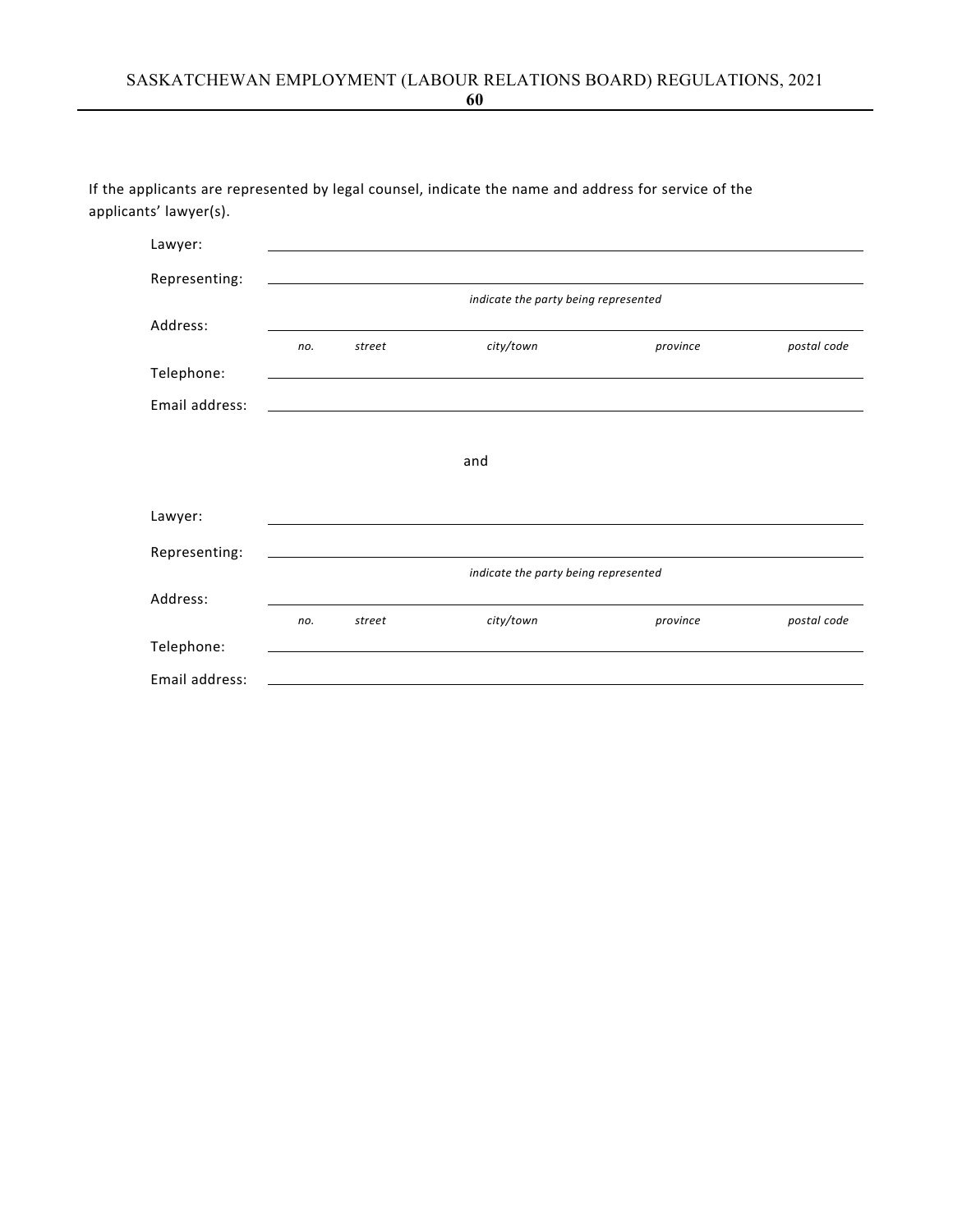

FORM 16 [*Section 17*]

### **APPLICATION RE EXCLUSION ON RELIGIOUS GROUNDS**

APPLICATION FOR ORDER UNDER SECTION 6‐8 OF *THE SASKATCHEWAN EMPLOYMENT ACT*

| no.<br>telephone | $\circ$ f<br>street | city/town<br>alternate phone number                                                                                  | province      | postal code   |
|------------------|---------------------|----------------------------------------------------------------------------------------------------------------------|---------------|---------------|
|                  |                     |                                                                                                                      |               |               |
|                  |                     |                                                                                                                      | email address |               |
| paragraph 4.     |                     | applies to the Labour Relations Board for an order to be excluded from the bargaining unit of employees described in |               |               |
| 2.               |                     | The applicant is an employee employed by the following employer:                                                     |               |               |
| Name:            |                     |                                                                                                                      |               |               |
|                  |                     |                                                                                                                      |               |               |
|                  | street<br>no.       | city/town                                                                                                            | province      | postal code   |
|                  | telephone           | alternate phone number                                                                                               |               | email address |
|                  |                     | General Nature of Business: Law March 2014 19:30 Australian Street Australian Street Australian Street Australian    |               |               |

|                      | telephone |        | alternate phone number |          | email address |
|----------------------|-----------|--------|------------------------|----------|---------------|
|                      | no.       | street | city/town              | province | postal code   |
| ivalije.<br>Address: |           |        |                        |          |               |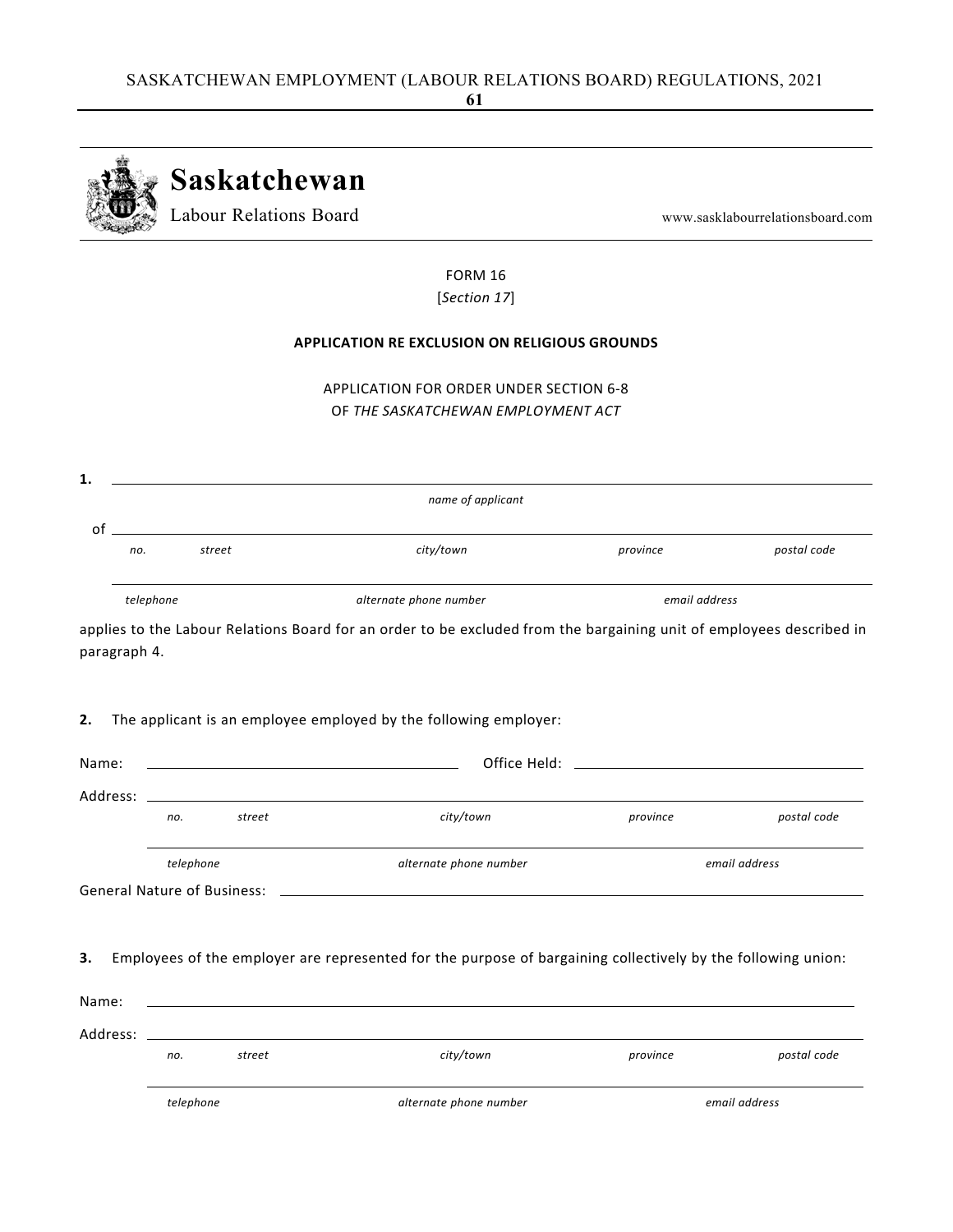**4.** The bargaining unit of employees of the employer represented by the union is as follows:

(Here set out the description of the bargaining unit applied for by the union or, if certified, attach the certification order.)

- **5.** The applicant objects:
	- (a) to joining or belonging to a union; or
	- (b) to paying dues and assessments to a union;

as a matter of conscience based on religious training or belief in the

*name of religion*

**6.** The reasons why the applicant submits that the applicant ought to be excluded from the bargaining unit of employees described in paragraph 4 are as follows:

- **7.** The applicant undertakes for the period that the applicant is excluded from the bargaining unit, to pay an amount at least equal to the amount of dues and assessments that a member of that bargaining unit is required to pay to the union with respect to that period:
	- (a) to a charity agreed on by the applicant and the union; or
	- (b) if agreement cannot be reached by the applicant and the union, to a charity designated by the board.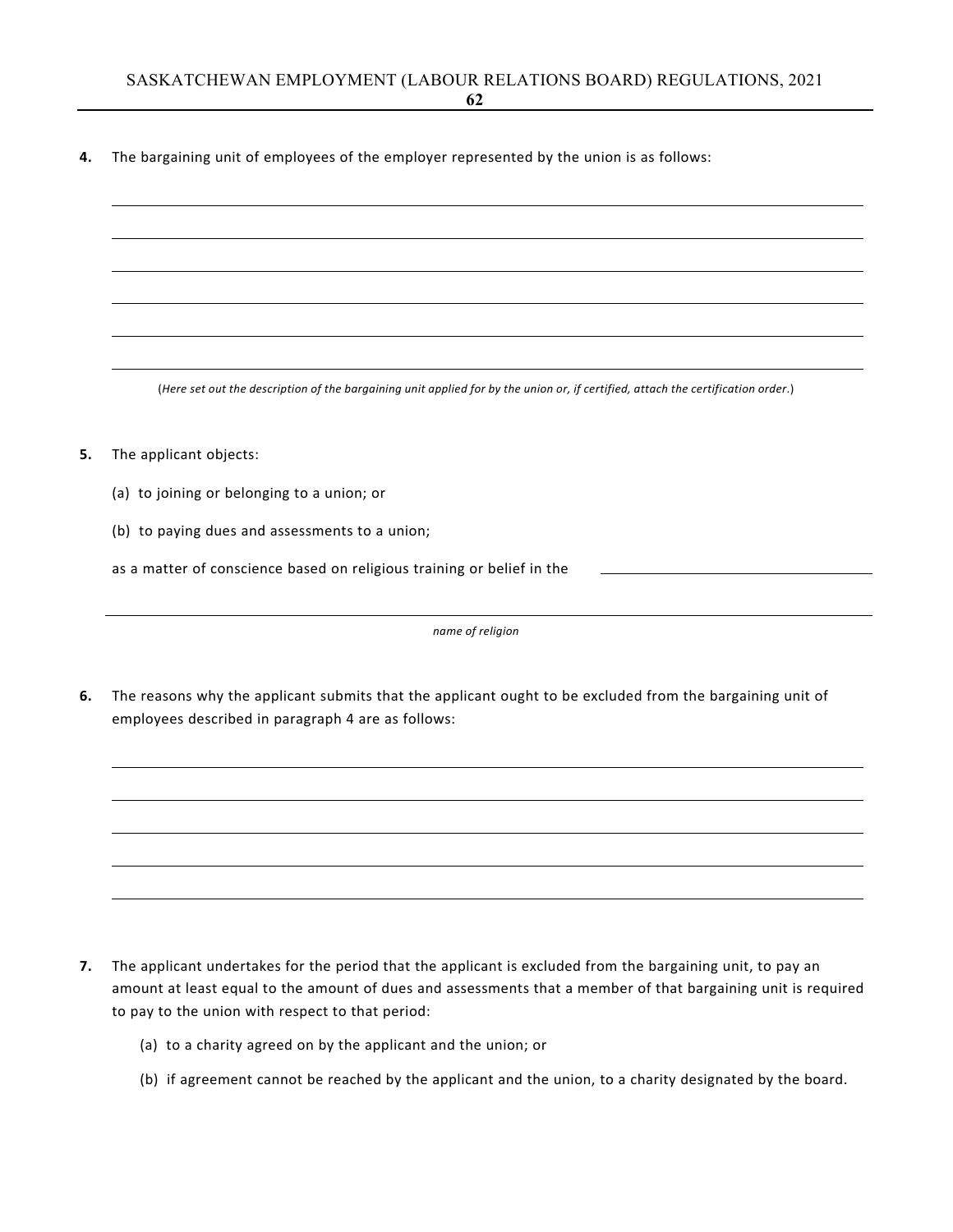I, the undersigned, swear (or affirm) that the submissions set forth above are, in so far as they are matters of fact, true and complete to the best of my knowledge and, in so far as they are matters of opinion, are reasonably and honestly believed by me.

| SWORN (OR AFFIRMED) BEFORE ME                            |               |  |           |  |
|----------------------------------------------------------|---------------|--|-----------|--|
|                                                          | Saskatchewan, |  |           |  |
|                                                          |               |  |           |  |
| $20 \qquad \qquad .$                                     |               |  | signature |  |
| Notary Public or Commissioner for Oaths for Saskatchewan |               |  |           |  |
|                                                          |               |  |           |  |

#### CONTACT INFORMATION AND ADDRESS FOR SERVICE

| Lawyer:        |     |        |           |          |             |
|----------------|-----|--------|-----------|----------|-------------|
| Address:       |     |        |           |          |             |
|                | no. | street | city/town | province | postal code |
| Telephone:     |     |        |           |          |             |
| Email address: |     |        |           |          |             |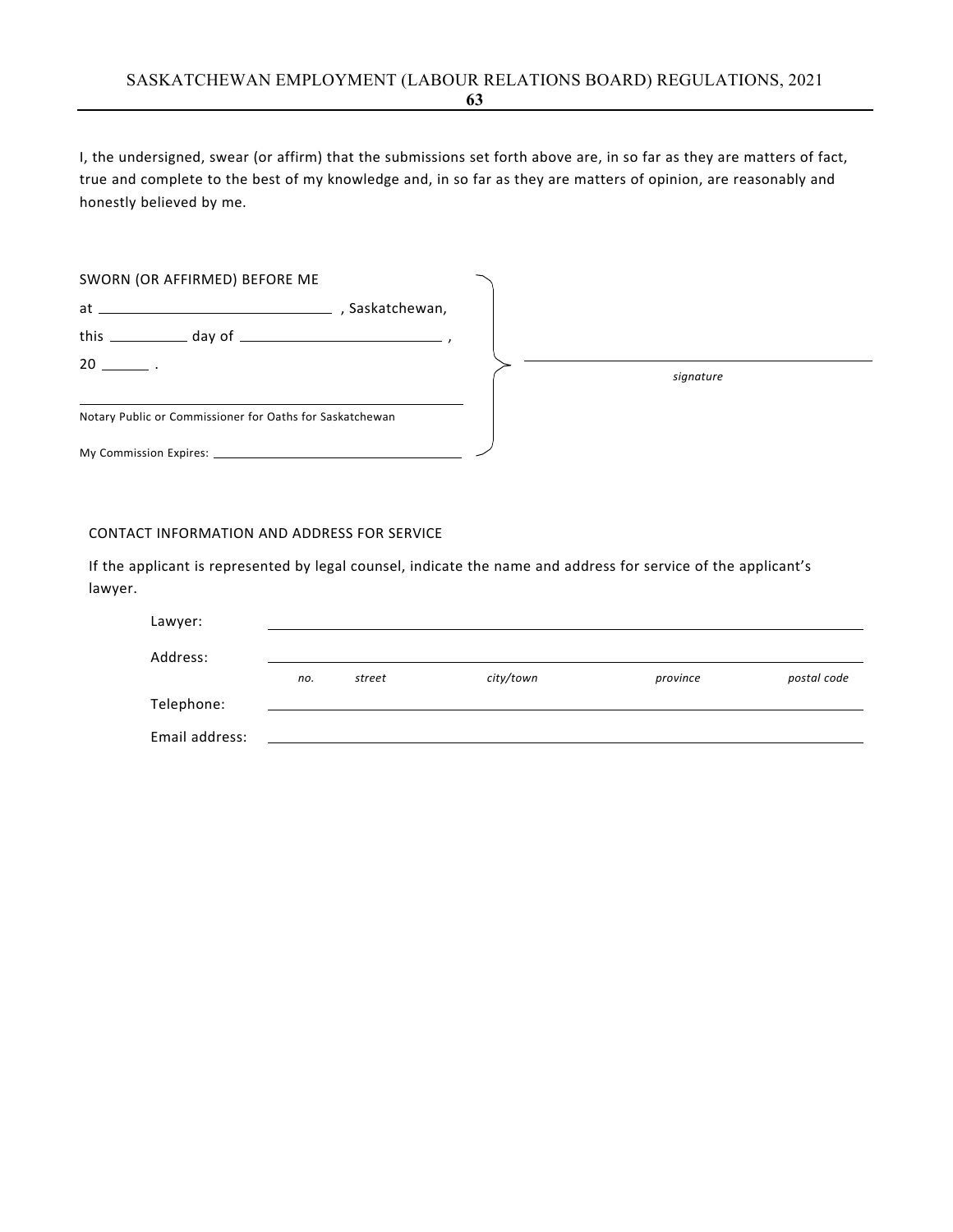

FORM 17 [*Section 18*]

### **REFERENCE OF DISPUTE**

# REFERENCE OF DISPUTE TO LABOUR RELATIONS BOARD PURSUANT TO SECTION 6‐110 OF *THE SASKATCHEWAN EMPLOYMENT ACT*

1. An agreement, dated <u>2000 Martin and the setting of the setting</u> and a dispute or category of disputes to the Labour Relations Board for hearing and determination pursuant to section 6‐110 of *The Saskatchewan Employment Act* has been entered into between:

|                                                                 |  |           |                                                                  | (a) Name of union: $\sqrt{2\pi}$ and $\sqrt{2\pi}$ and $\sqrt{2\pi}$ and $\sqrt{2\pi}$ and $\sqrt{2\pi}$ and $\sqrt{2\pi}$ and $\sqrt{2\pi}$ and $\sqrt{2\pi}$ and $\sqrt{2\pi}$ and $\sqrt{2\pi}$ and $\sqrt{2\pi}$ and $\sqrt{2\pi}$ and $\sqrt{2\pi}$ and $\sqrt{2\pi}$ and $\sqrt{2\$ |          |               |  |  |
|-----------------------------------------------------------------|--|-----------|------------------------------------------------------------------|-------------------------------------------------------------------------------------------------------------------------------------------------------------------------------------------------------------------------------------------------------------------------------------------|----------|---------------|--|--|
|                                                                 |  |           |                                                                  |                                                                                                                                                                                                                                                                                           |          |               |  |  |
|                                                                 |  | no.       | street                                                           | city/town                                                                                                                                                                                                                                                                                 | province | postal code   |  |  |
|                                                                 |  | telephone |                                                                  | alternate phone number                                                                                                                                                                                                                                                                    |          | email address |  |  |
|                                                                 |  |           |                                                                  | and                                                                                                                                                                                                                                                                                       |          |               |  |  |
|                                                                 |  |           |                                                                  |                                                                                                                                                                                                                                                                                           |          |               |  |  |
|                                                                 |  |           |                                                                  |                                                                                                                                                                                                                                                                                           |          |               |  |  |
|                                                                 |  | no.       | street                                                           | city/town                                                                                                                                                                                                                                                                                 | province | postal code   |  |  |
|                                                                 |  | telephone |                                                                  | alternate phone number                                                                                                                                                                                                                                                                    |          | email address |  |  |
|                                                                 |  |           |                                                                  |                                                                                                                                                                                                                                                                                           |          |               |  |  |
| A true copy of the agreement is annexed and marked Exhibit "A". |  |           |                                                                  |                                                                                                                                                                                                                                                                                           |          |               |  |  |
|                                                                 |  |           |                                                                  |                                                                                                                                                                                                                                                                                           |          |               |  |  |
|                                                                 |  |           |                                                                  |                                                                                                                                                                                                                                                                                           |          |               |  |  |
|                                                                 |  |           | (If necessary, provide additional explanation as an attachment.) | The essential facts of the dispute that is referred to the board are as follows:                                                                                                                                                                                                          |          |               |  |  |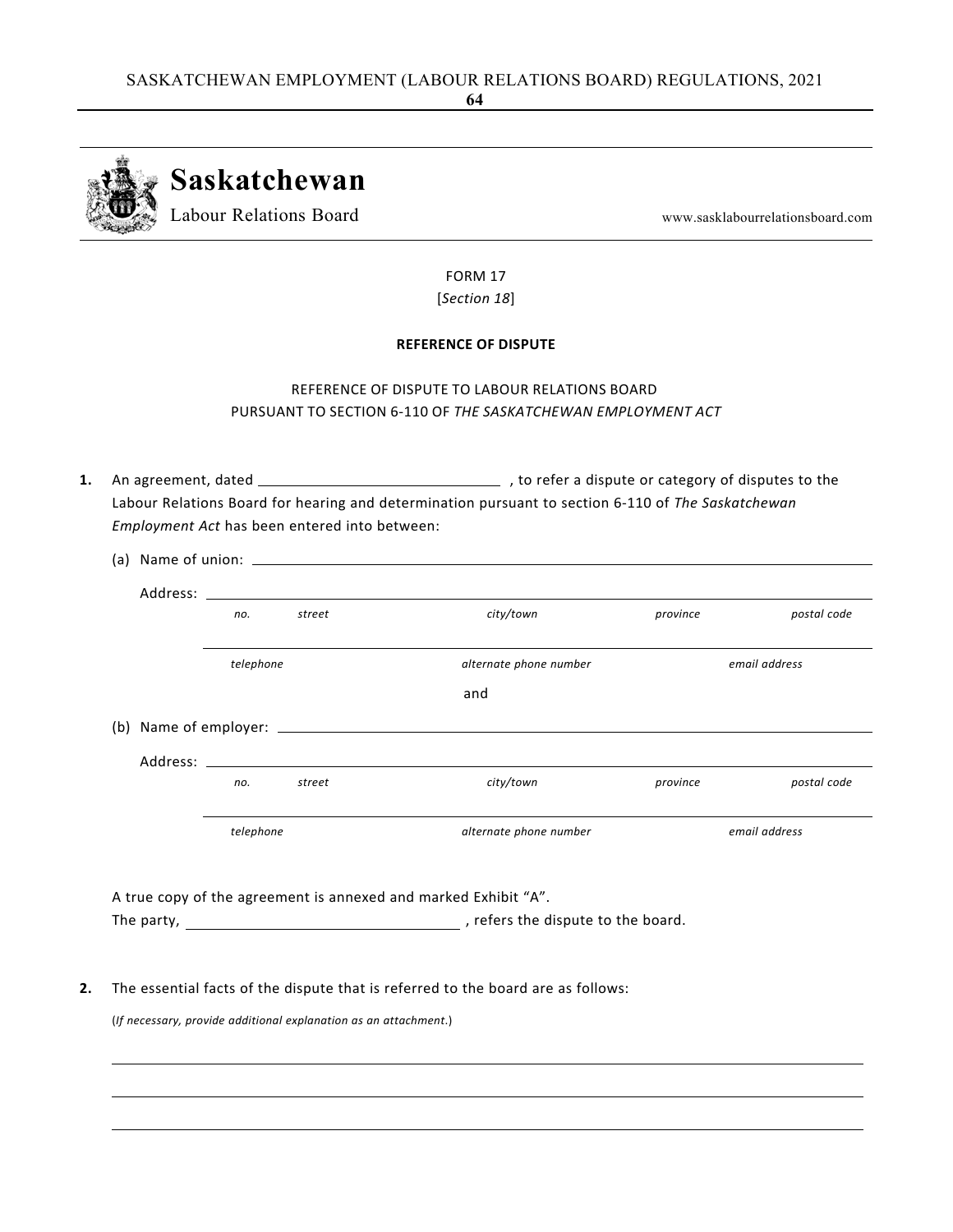**3.** The party making this reference makes the following submission with respect to the dispute:

(If necessary, provide additional explanation as an attachment.)

**4.** What is the question the parties ask the board to determine?

I, the undersigned, swear (or affirm) that the submissions set forth above are, in so far as they are matters of fact, true and complete to the best of my knowledge and, in so far as they are matters of opinion, are reasonably and honestly believed by me.

| SWORN (OR AFFIRMED) BEFORE ME |                                                          |           |
|-------------------------------|----------------------------------------------------------|-----------|
|                               | Saskatchewan,                                            |           |
|                               |                                                          |           |
| $20$ $\qquad$                 |                                                          | signature |
|                               | Notary Public or Commissioner for Oaths for Saskatchewan |           |
|                               |                                                          |           |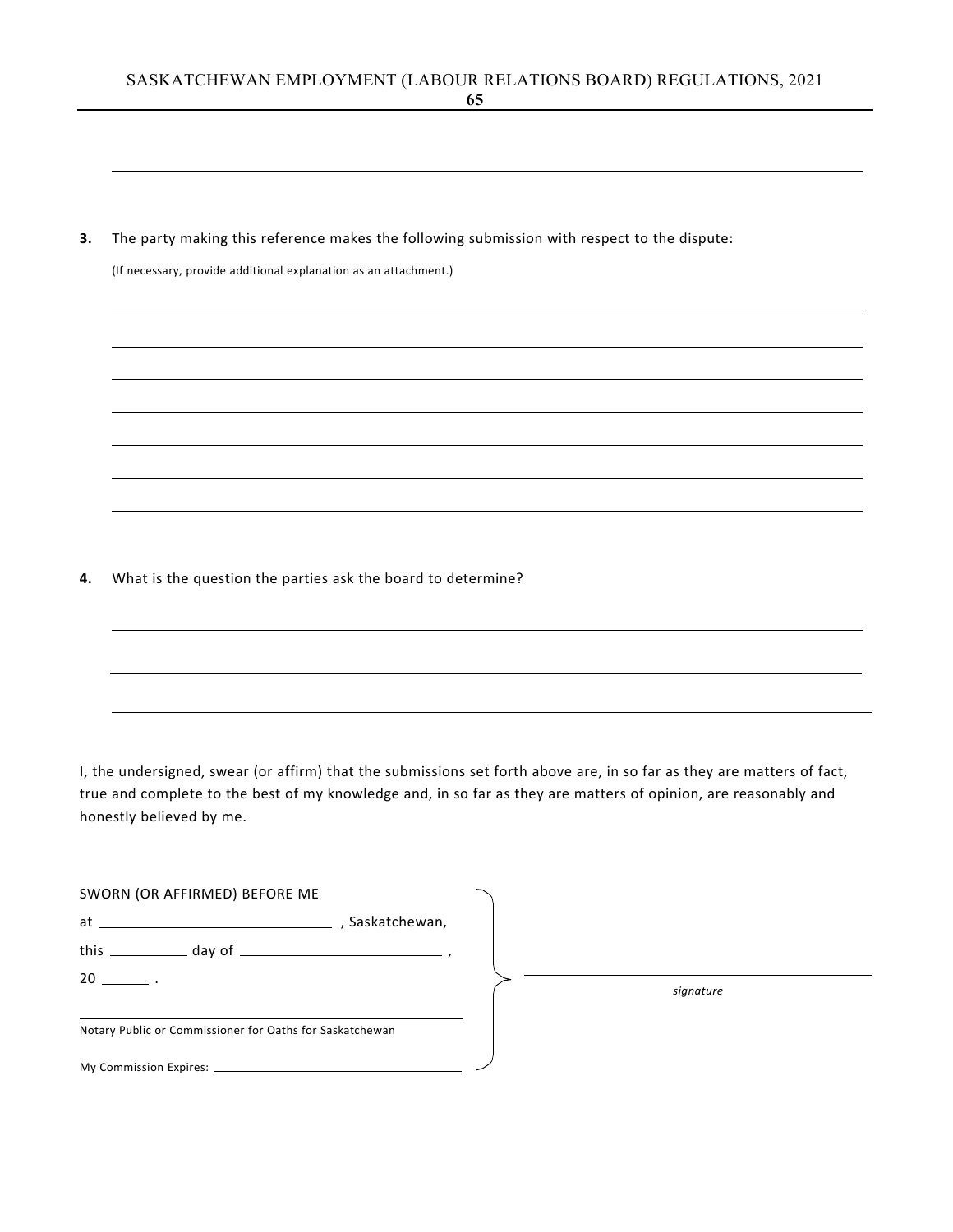# CONTACT INFORMATION AND ADDRESS FOR SERVICE

The name, address and office held by the individual swearing or affirming this document are as follows:

| Name:          |     |        |           |          |             |
|----------------|-----|--------|-----------|----------|-------------|
| Address:       |     |        |           |          |             |
|                | no. | street | city/town | province | postal code |
| Office Held:   |     |        |           |          |             |
| Telephone:     |     |        |           |          |             |
| Email address: |     |        |           |          |             |

| Lawyer:        |     |        |           |          |             |
|----------------|-----|--------|-----------|----------|-------------|
| Address:       |     |        |           |          |             |
|                | no. | street | city/town | province | postal code |
| Telephone:     |     |        |           |          |             |
| Email address: |     |        |           |          |             |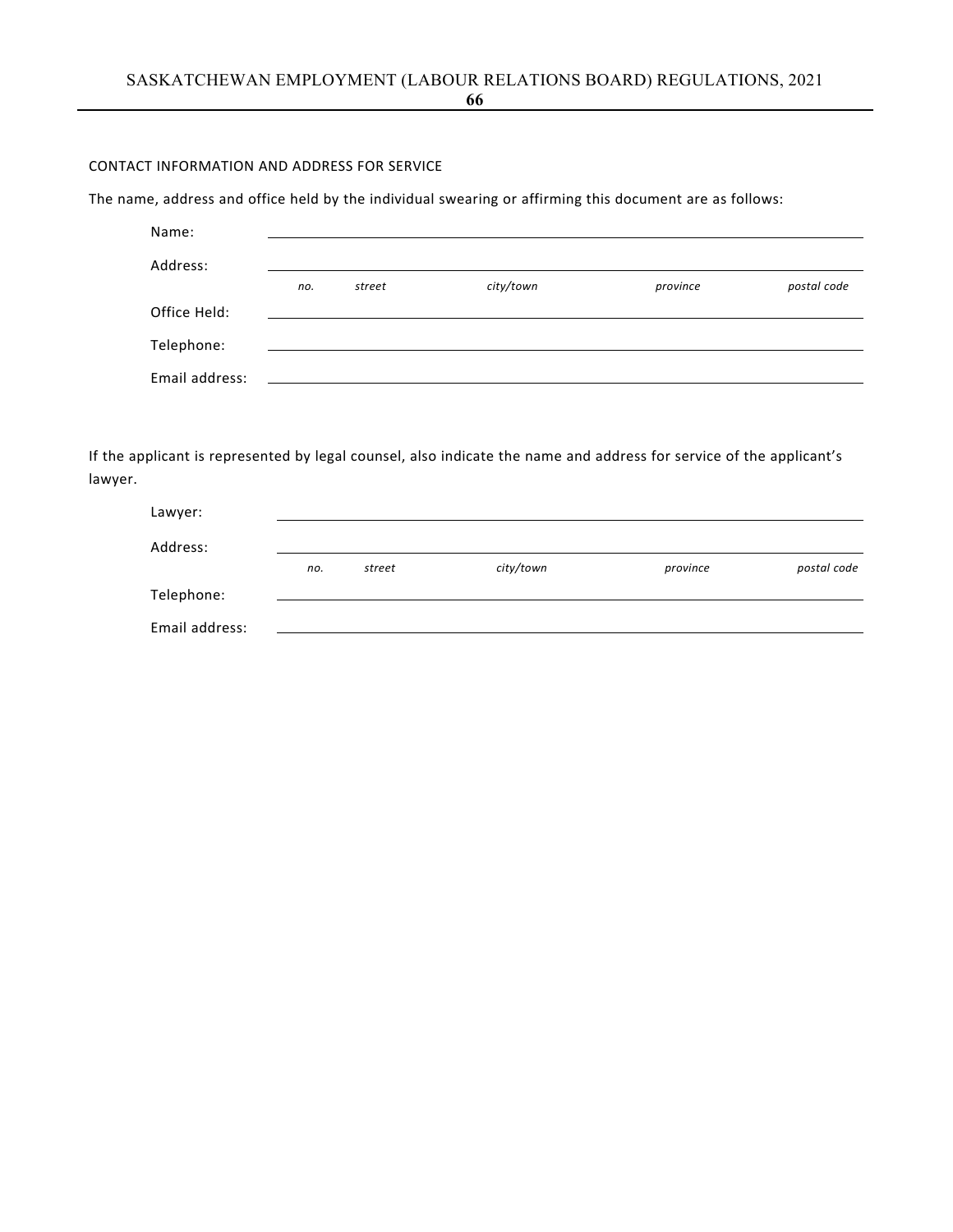

FORM 18 [*Section 19*]

### **APPLICATION FOR SUMMARY DISMISSAL**

## APPLICATION PURSUANT TO CLAUSE 6‐111(1)(p) OF *THE SASKATCHEWAN EMPLOYMENT ACT*

|           |                                                              | name of applicant                                                                          |               |               |
|-----------|--------------------------------------------------------------|--------------------------------------------------------------------------------------------|---------------|---------------|
|           |                                                              | $\circ$ of                                                                                 |               |               |
| no.       | street                                                       | city/town                                                                                  | province      | postal code   |
| telephone |                                                              | alternate phone number                                                                     | email address |               |
|           |                                                              | applies to the Labour Relations Board for an order summarily dismissing the application of |               |               |
|           |                                                              |                                                                                            |               |               |
|           |                                                              |                                                                                            |               |               |
|           |                                                              |                                                                                            |               |               |
|           |                                                              | The name and address for service of the respondent concerned are as follows:               |               |               |
| Name:     |                                                              |                                                                                            |               |               |
| Address:  |                                                              |                                                                                            |               |               |
|           | street<br>no.                                                | city/town                                                                                  | province      | postal code   |
|           | telephone                                                    | alternate phone number                                                                     |               | email address |
|           |                                                              | The facts relied on in support of summary dismissal are as follows:                        |               |               |
|           | (If necessary, provide additional details as an attachment.) |                                                                                            |               |               |
|           |                                                              |                                                                                            |               |               |
|           |                                                              |                                                                                            |               |               |
|           |                                                              |                                                                                            |               |               |
|           |                                                              |                                                                                            |               |               |
|           |                                                              |                                                                                            |               |               |
|           |                                                              |                                                                                            |               |               |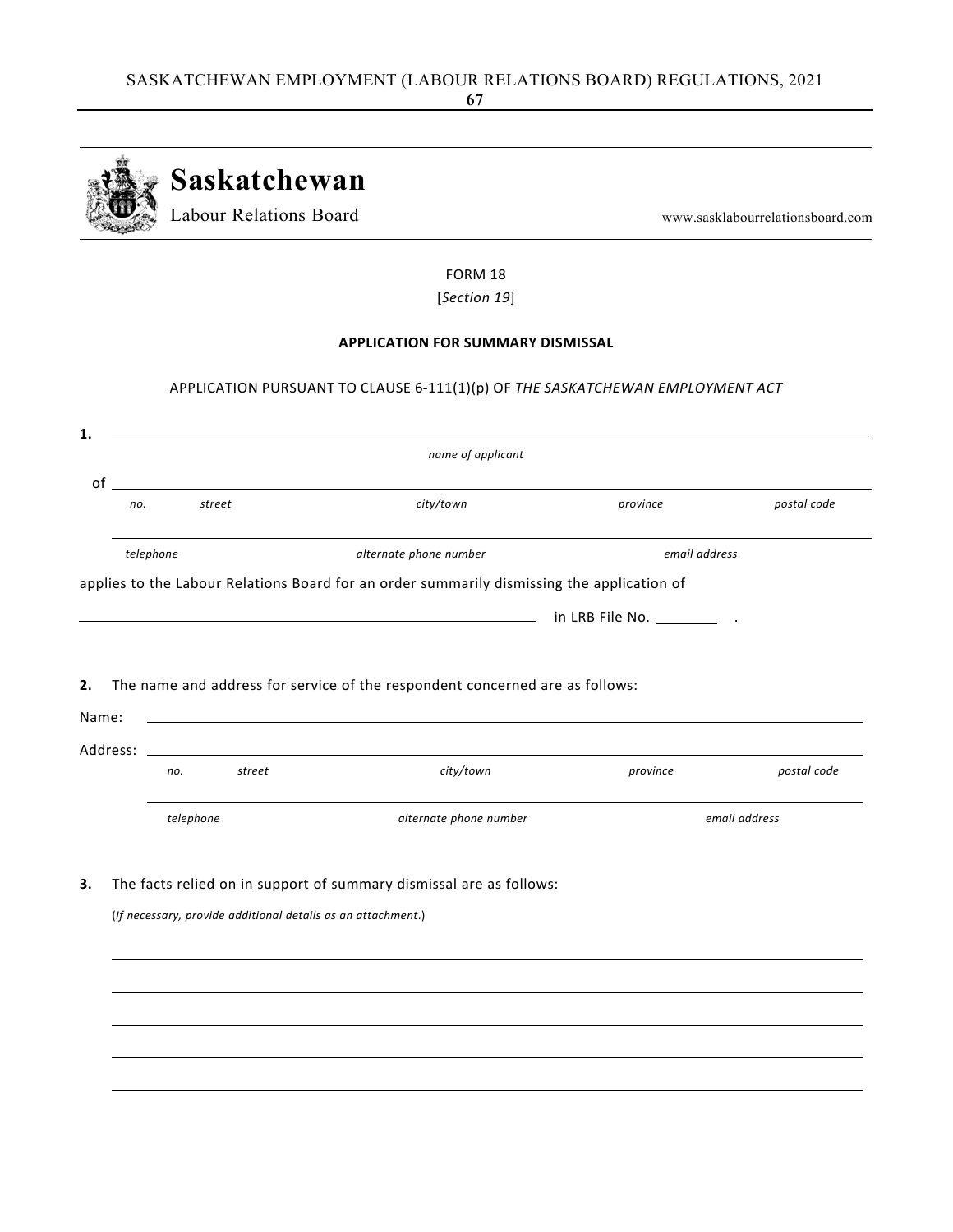| (If necessary, provide additional details as an attachment.) |     |        |                                                                                                                      |                       |             |
|--------------------------------------------------------------|-----|--------|----------------------------------------------------------------------------------------------------------------------|-----------------------|-------------|
|                                                              |     |        |                                                                                                                      |                       |             |
|                                                              |     |        |                                                                                                                      |                       |             |
|                                                              |     |        |                                                                                                                      |                       |             |
|                                                              |     |        |                                                                                                                      |                       |             |
|                                                              |     |        |                                                                                                                      |                       |             |
| The applicant is requesting that this matter be considered:  |     |        |                                                                                                                      |                       |             |
| without an oral hearing<br>$\Box$                            |     |        | with an oral hearing<br>$\perp$                                                                                      |                       |             |
|                                                              |     |        |                                                                                                                      |                       |             |
|                                                              |     |        |                                                                                                                      |                       |             |
|                                                              |     |        |                                                                                                                      |                       |             |
|                                                              |     |        |                                                                                                                      |                       |             |
|                                                              |     |        |                                                                                                                      |                       |             |
|                                                              |     |        |                                                                                                                      | applicant's signature |             |
|                                                              |     |        |                                                                                                                      |                       |             |
|                                                              |     |        |                                                                                                                      |                       |             |
| CONTACT INFORMATION AND ADDRESS FOR SERVICE                  |     |        |                                                                                                                      |                       |             |
|                                                              |     |        | If the applicant is not an individual, indicate the name, address and contact information of the individual swearing |                       |             |
| or affirming the document.<br>Name:                          |     |        |                                                                                                                      |                       |             |
|                                                              |     |        |                                                                                                                      |                       |             |
| Position Held:                                               |     |        |                                                                                                                      |                       |             |
| Address:                                                     | no. | street | city/town                                                                                                            | province              | postal code |
| Telephone:                                                   |     |        |                                                                                                                      |                       |             |
| Email address:                                               |     |        |                                                                                                                      |                       |             |
|                                                              |     |        |                                                                                                                      |                       |             |
|                                                              |     |        | If the applicant is represented by legal counsel, also indicate the name and address for service of the applicant's  |                       |             |

| Address:       |     |        |           |          |             |
|----------------|-----|--------|-----------|----------|-------------|
|                | no. | street | city/town | province | postal code |
| Telephone:     |     |        |           |          |             |
| Email address: |     |        |           |          |             |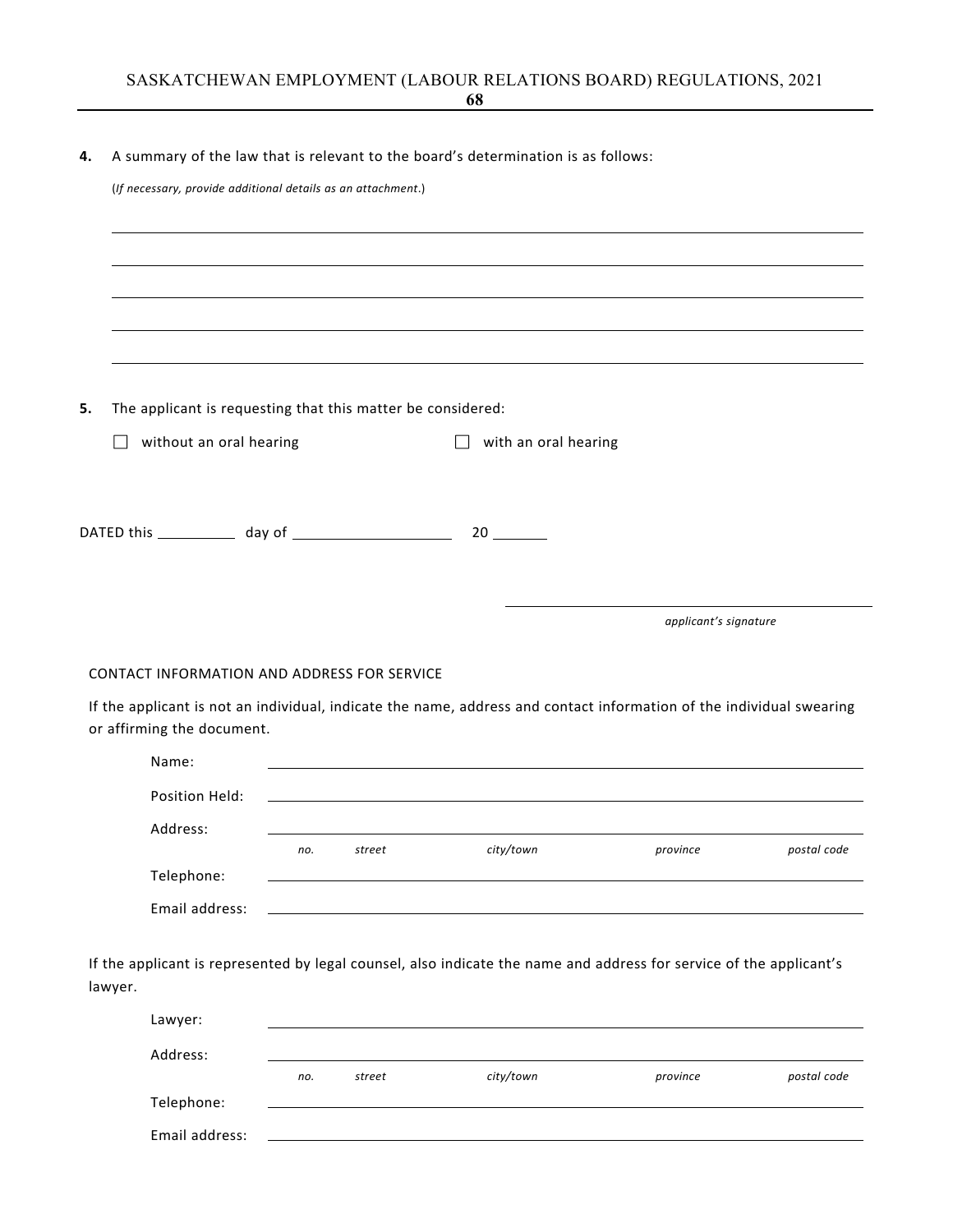

FORM 19 [*Section 21*]

## **APPLICATION FOR PRE‐HEARING PRODUCTION OF PARTICULARS OR DOCUMENTS OR THINGS**

|  | APPLICATION FOR ORDER PURSUANT TO SECTION 6-111 |  |
|--|-------------------------------------------------|--|
|  | OF THE SASKATCHEWAN EMPLOYMENT ACT              |  |

|          |                                                              | name of applicant                                                                              |          |               |  |
|----------|--------------------------------------------------------------|------------------------------------------------------------------------------------------------|----------|---------------|--|
| of       |                                                              |                                                                                                |          |               |  |
| no.      | street                                                       | city/town                                                                                      | province | postal code   |  |
|          | alternate phone number<br>telephone                          |                                                                                                |          | email address |  |
|          |                                                              | applies to the Labour Relations Board for an order with regard to LRB File No. ______________. |          |               |  |
|          |                                                              |                                                                                                |          |               |  |
|          |                                                              |                                                                                                |          |               |  |
|          |                                                              |                                                                                                |          |               |  |
|          |                                                              | The name and address of the respondent concerned are as follows:                               |          |               |  |
|          |                                                              |                                                                                                |          |               |  |
| Name:    |                                                              | ,我们也不会有一个人的人,我们也不会有一个人的人,我们也不会有一个人的人。""我们,我们也不会有一个人的人,我们也不会有一个人的人。""我们,我们也不会有一个人               |          |               |  |
|          |                                                              |                                                                                                |          |               |  |
| Address: |                                                              | <u> 1980 - Johann Stein, fransk politik (f. 1980)</u>                                          |          |               |  |
|          |                                                              |                                                                                                |          |               |  |
|          | street<br>no.                                                | city/town                                                                                      | province | postal code   |  |
|          |                                                              |                                                                                                |          |               |  |
|          |                                                              |                                                                                                |          |               |  |
|          |                                                              |                                                                                                |          |               |  |
|          | telephone                                                    | alternate phone number                                                                         |          | email address |  |
|          |                                                              |                                                                                                |          |               |  |
|          |                                                              |                                                                                                |          |               |  |
|          |                                                              |                                                                                                |          |               |  |
|          |                                                              | The order requested by the applicant is as follows:                                            |          |               |  |
|          |                                                              |                                                                                                |          |               |  |
|          | (If necessary, provide additional details as an attachment.) |                                                                                                |          |               |  |
|          |                                                              |                                                                                                |          |               |  |
|          |                                                              |                                                                                                |          |               |  |
|          |                                                              |                                                                                                |          |               |  |
|          |                                                              |                                                                                                |          |               |  |
|          |                                                              |                                                                                                |          |               |  |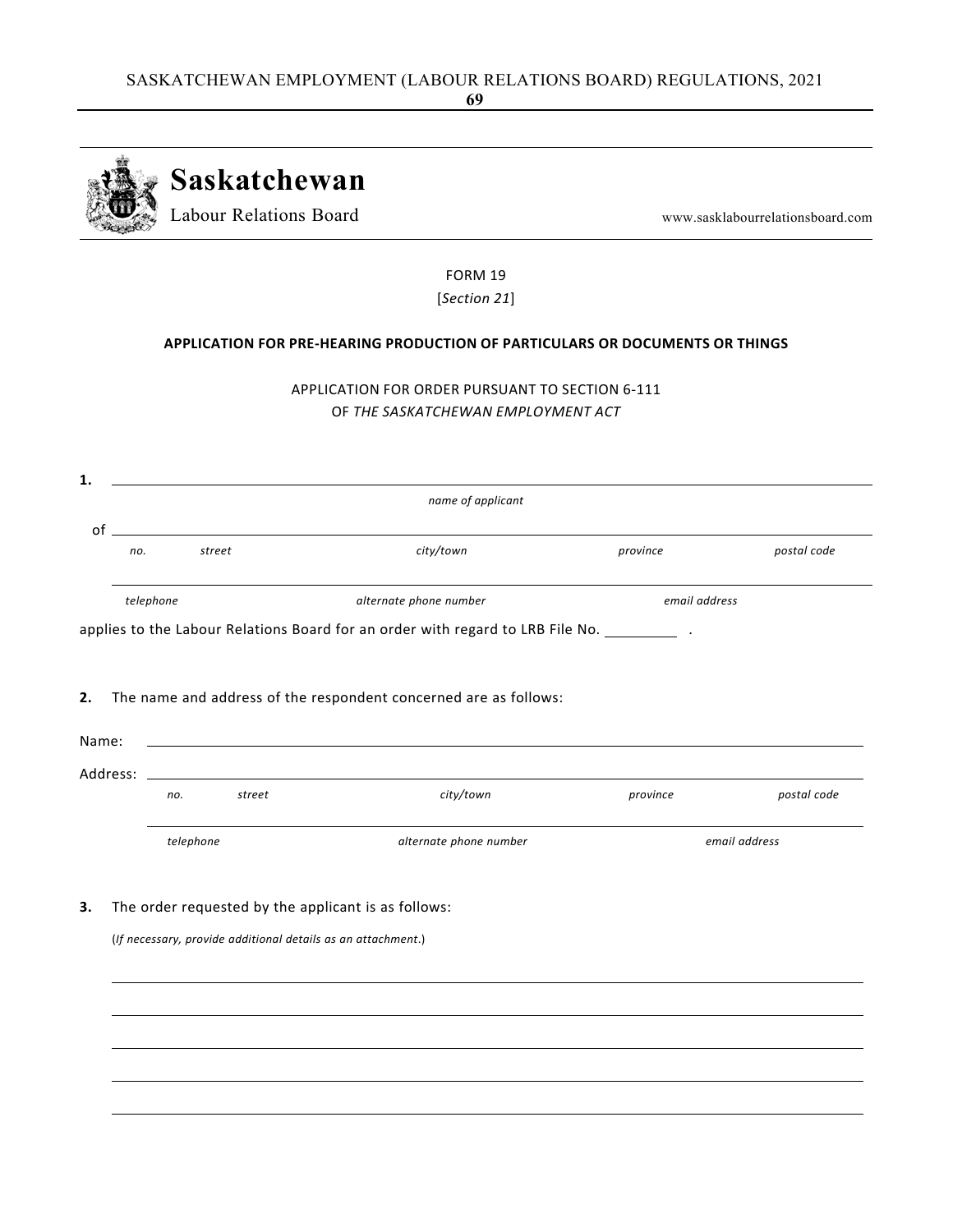### **4.** The reasons why the applicant submits that the order ought to be granted are as follows:

(*If necessary, provide additional details as an attachment*.)

I, the undersigned, swear (or affirm) that the submissions set forth above are, in so far as they are matters of fact, true and complete to the best of my knowledge and, in so far as they are matters of opinion, are reasonably and honestly believed by me.

| SWORN (OR AFFIRMED) BEFORE ME                            |               |  |           |
|----------------------------------------------------------|---------------|--|-----------|
|                                                          | Saskatchewan, |  |           |
|                                                          |               |  |           |
| $20 \sim$                                                |               |  | signature |
| Notary Public or Commissioner for Oaths for Saskatchewan |               |  |           |
|                                                          |               |  |           |

#### CONTACT INFORMATION AND ADDRESS FOR SERVICE

If the applicant is not an individual, indicate the name, address and contact information of the individual swearing or affirming the document.

| Name:          |     |        |           |          |             |
|----------------|-----|--------|-----------|----------|-------------|
| Position Held: |     |        |           |          |             |
| Address:       |     |        |           |          |             |
|                | no. | street | city/town | province | postal code |
| Telephone:     |     |        |           |          |             |
| Email address: |     |        |           |          |             |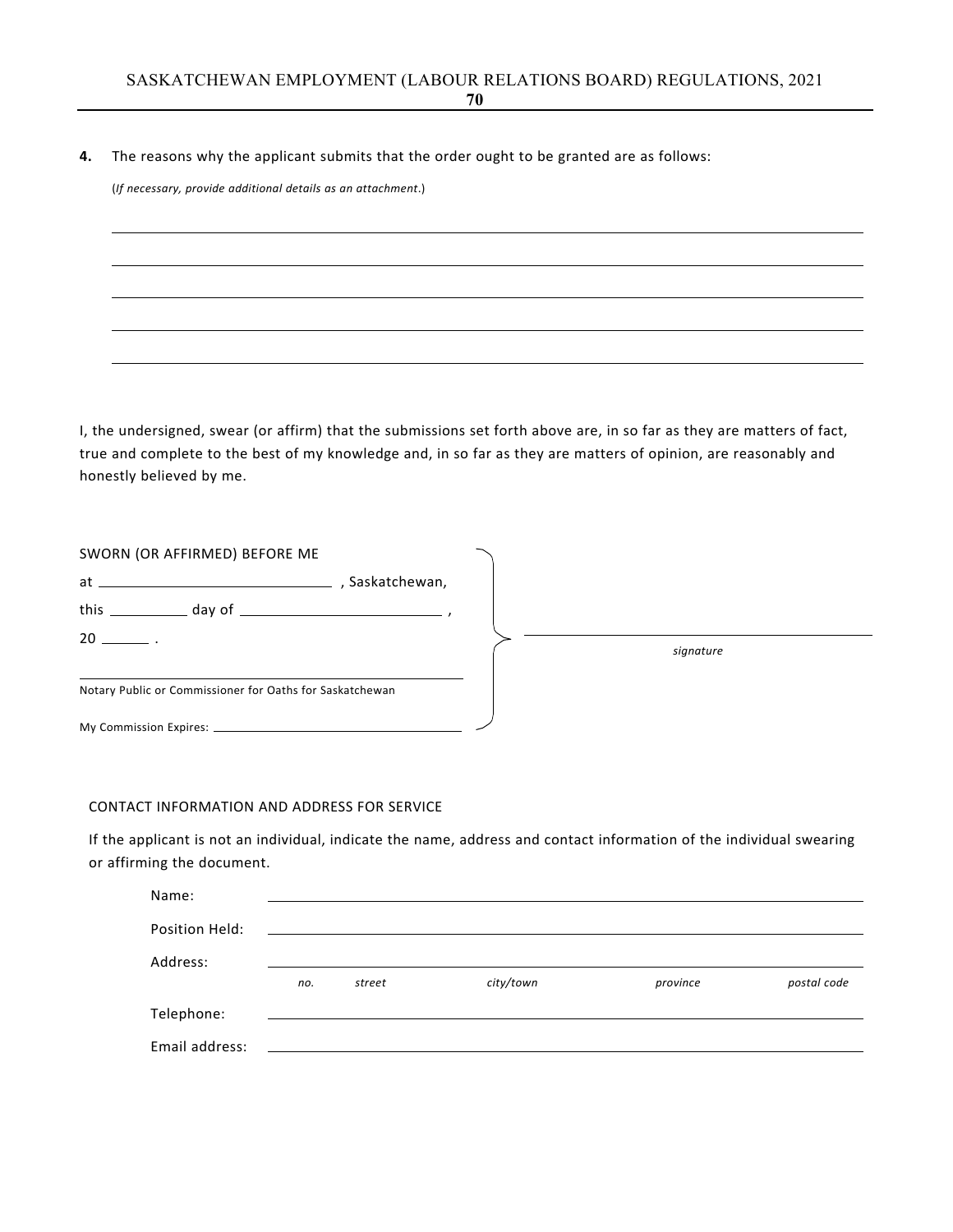| Lawyer:        |     |        |           |          |             |
|----------------|-----|--------|-----------|----------|-------------|
| Address:       |     |        |           |          |             |
|                | no. | street | city/town | province | postal code |
| Telephone:     |     |        |           |          |             |
| Email address: |     |        |           |          |             |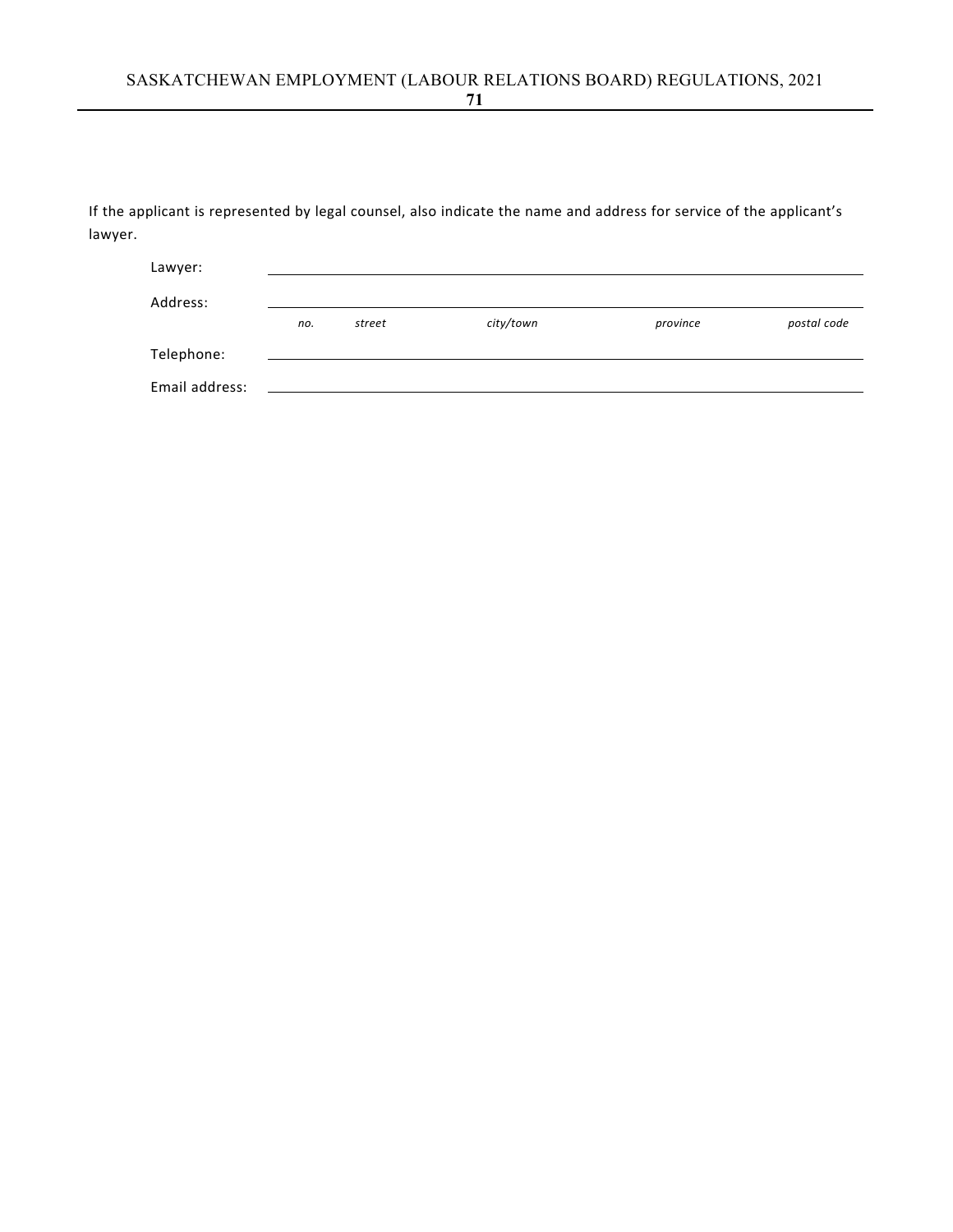

FORM 20 [*Section 22*]

# **PROVISIONAL EMPLOYEE DETERMINATION**

# APPLICATION FOR ORDER PURSUANT TO CLAUSE 6‐104(2)(i) AND SECTION 6‐105 OF *THE SASKATCHEWAN EMPLOYMENT ACT*

| 1.                   |                                   |                                                                                                                      |               |               |
|----------------------|-----------------------------------|----------------------------------------------------------------------------------------------------------------------|---------------|---------------|
|                      |                                   | name of applicant                                                                                                    |               |               |
| $of$ $\qquad$<br>no. | street                            | city/town                                                                                                            | province      | postal code   |
|                      | telephone                         | alternate phone number                                                                                               | email address |               |
|                      |                                   | applies to the Labour Relations Board for a provisional Order determining the appropriate bargaining unit for the    |               |               |
|                      |                                   |                                                                                                                      |               |               |
| 2.                   | business, are as follows:         | The name and address of the respondent concerned, and, if the respondent is an employer, the general nature of its   |               |               |
| Name:                |                                   | <u> 1989 - Johann Barbara, martin amerikan basar dan basa dan basa dan basa dalam basa dalam basa dalam basa dan</u> |               |               |
| Address:             |                                   |                                                                                                                      |               |               |
|                      | street<br>no.                     | city/town                                                                                                            | province      | postal code   |
|                      | telephone                         | alternate phone number                                                                                               |               | email address |
|                      |                                   |                                                                                                                      |               |               |
|                      |                                   |                                                                                                                      |               |               |
|                      |                                   | (union)                                                                                                              |               |               |
|                      |                                   | excluded from the bargaining unit;                                                                                   |               |               |
|                      | by reason of the following facts: |                                                                                                                      |               |               |
|                      |                                   | (If necessary, provide additional details as an attachment.)                                                         |               |               |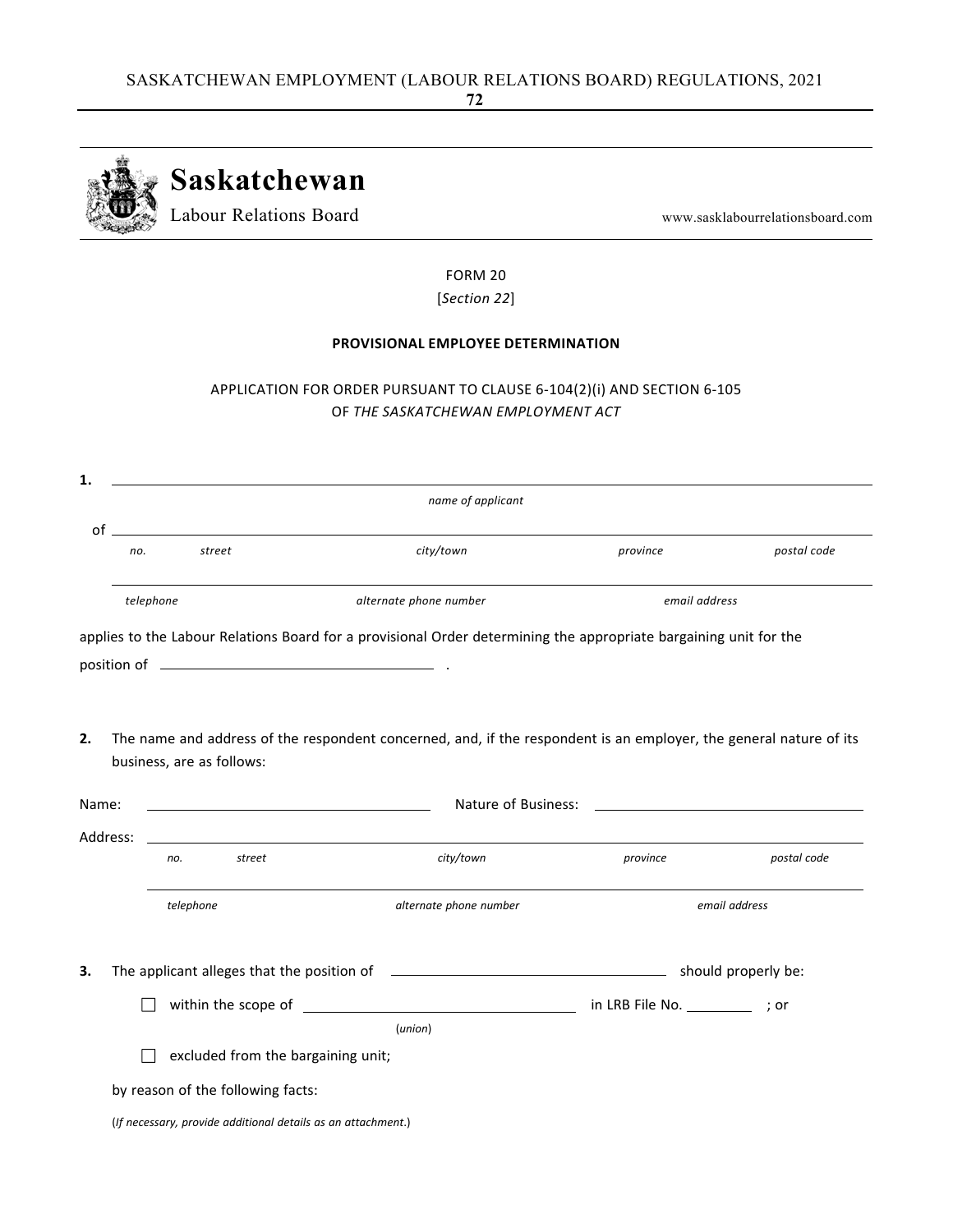**4.** The names of all unions that represent employees of the employer in the workplace of the disputed position are as follows:

I, the undersigned, swear (or affirm) that the submissions set forth above are, in so far as they are matters of fact, true and complete to the best of my knowledge and, in so far as they are matters of opinion, are reasonably and honestly believed by me.

| SWORN (OR AFFIRMED) BEFORE ME                            |               |  |           |
|----------------------------------------------------------|---------------|--|-----------|
| $at \underline{\hspace{2cm}}$                            | Saskatchewan, |  |           |
|                                                          |               |  |           |
| $20 \qquad \qquad .$                                     |               |  | signature |
| Notary Public or Commissioner for Oaths for Saskatchewan |               |  |           |
|                                                          |               |  |           |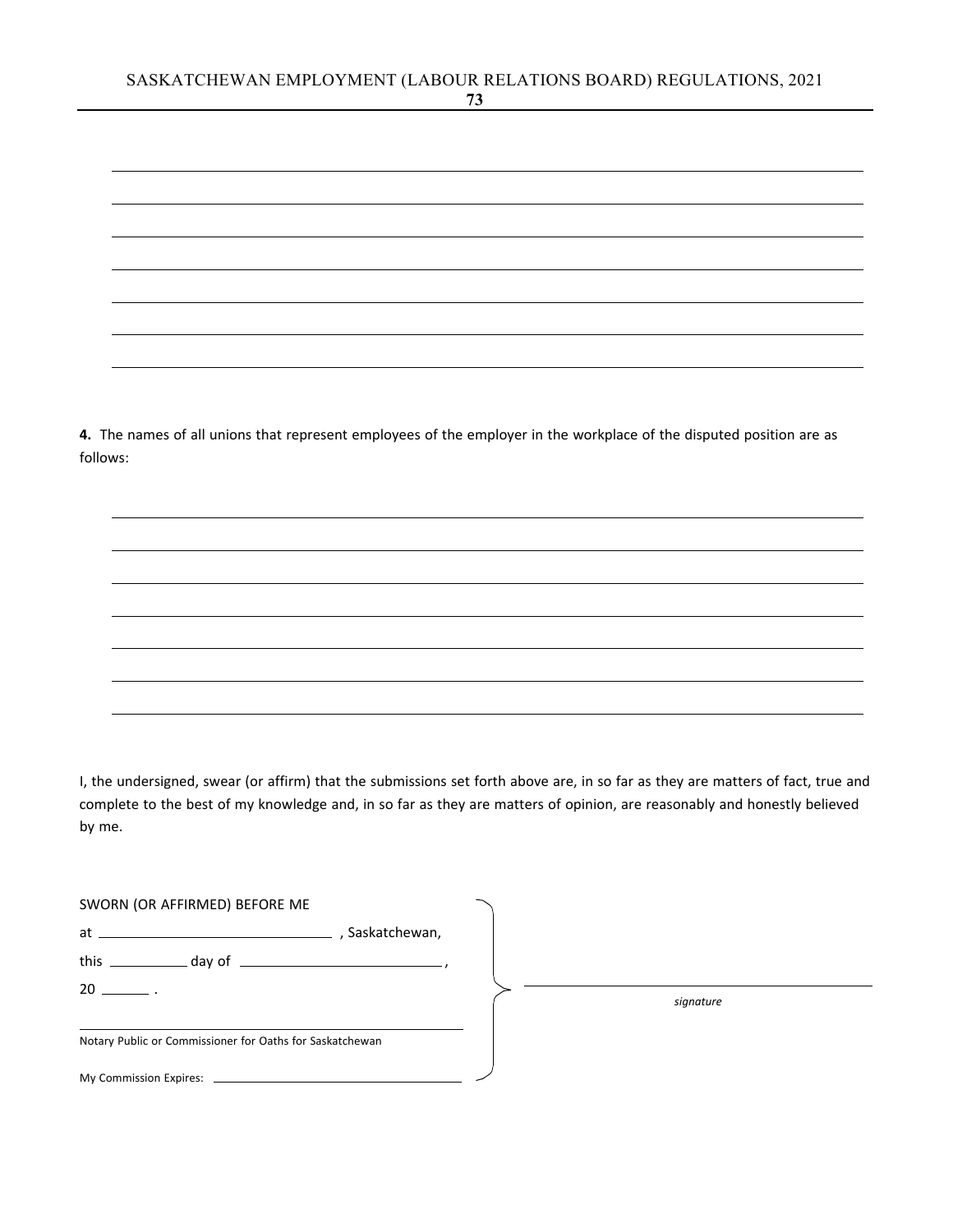# CONTACT INFORMATION AND ADDRESS FOR SERVICE

If the applicant is not an individual, indicate the name, address and contact information of the individual swearing or affirming the document.

| Name:          |     |        |           |          |             |
|----------------|-----|--------|-----------|----------|-------------|
| Position Held: |     |        |           |          |             |
| Address:       |     |        |           |          |             |
|                | no. | street | city/town | province | postal code |
| Telephone:     |     |        |           |          |             |
| Email address: |     |        |           |          |             |

If the applicant is represented by legal counsel, also indicate the name and address for service of the applicant's lawyer.

| Lawyer:        |     |        |           |          |             |
|----------------|-----|--------|-----------|----------|-------------|
| Address:       |     |        |           |          |             |
|                | no. | street | city/town | province | postal code |
| Telephone:     |     |        |           |          |             |
| Email address: |     |        |           |          |             |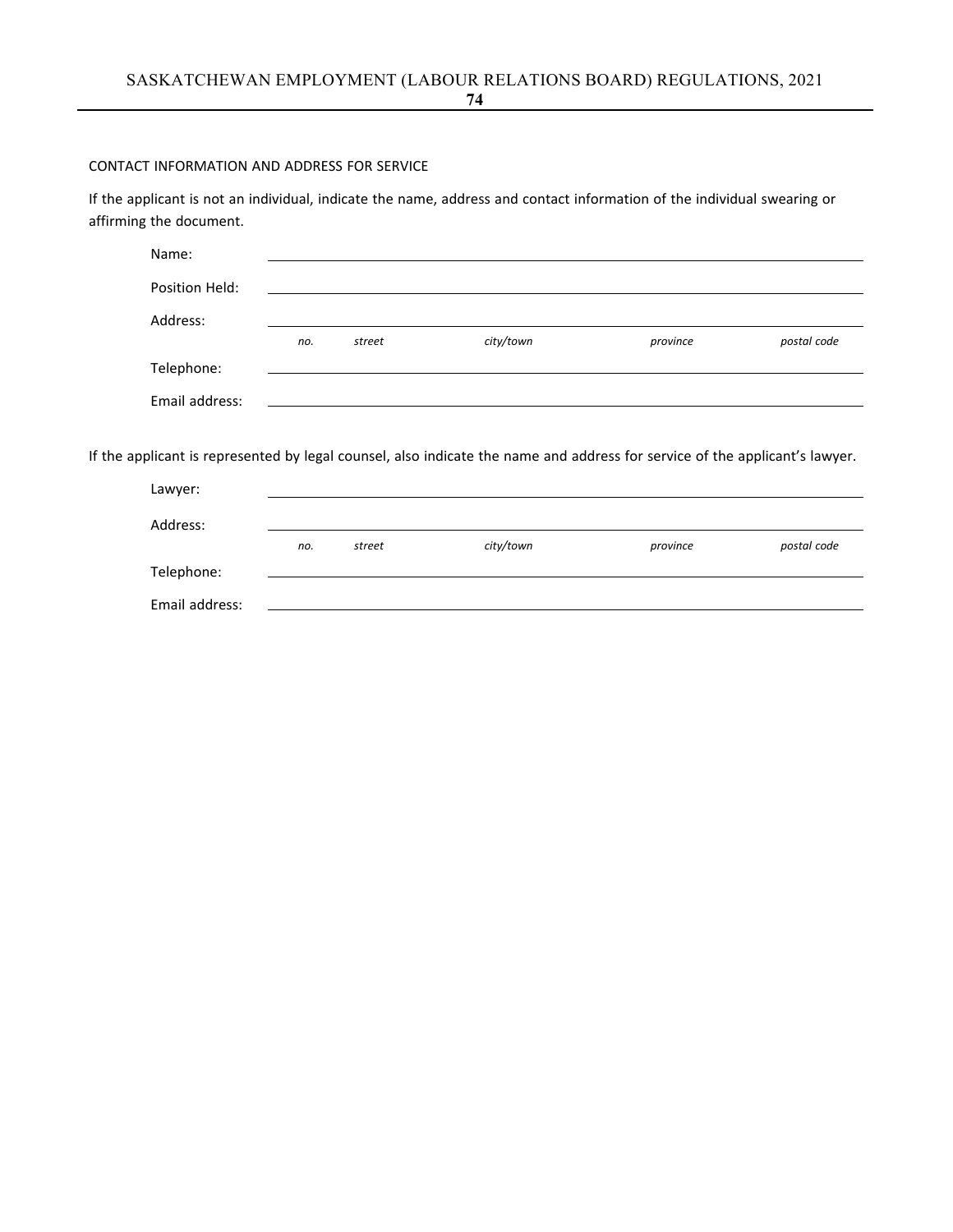|    |               | <b>Saskatchewan</b><br>Labour Relations Board                                                                        |                                                                        |               | www.sasklabourrelationsboard.com |
|----|---------------|----------------------------------------------------------------------------------------------------------------------|------------------------------------------------------------------------|---------------|----------------------------------|
|    |               |                                                                                                                      | FORM 21                                                                |               |                                  |
|    |               |                                                                                                                      | [Section 24]                                                           |               |                                  |
|    |               |                                                                                                                      | <b>REPLY</b>                                                           |               |                                  |
|    |               |                                                                                                                      |                                                                        |               |                                  |
|    |               |                                                                                                                      | (State here name of applicant.)                                        |               |                                  |
|    |               |                                                                                                                      |                                                                        |               |                                  |
|    |               |                                                                                                                      |                                                                        |               |                                  |
|    |               |                                                                                                                      | (State here briefly as to order applied for e.g. "for certification".) |               |                                  |
|    |               |                                                                                                                      |                                                                        |               |                                  |
| 1. |               |                                                                                                                      | name                                                                   |               |                                  |
|    |               | $\circ$ f $\qquad$                                                                                                   |                                                                        |               |                                  |
|    | street<br>no. |                                                                                                                      | city/town                                                              | province      | postal code                      |
|    | telephone     | alternate phone number                                                                                               |                                                                        | email address |                                  |
|    |               |                                                                                                                      |                                                                        |               |                                  |
| 2. | (a)           | With respect to the application, the following statements are specifically admitted:                                 |                                                                        |               |                                  |
|    |               |                                                                                                                      |                                                                        |               |                                  |
|    | (b)           | <u> 1980 - Johann Stoff, deutscher Stoff, der Stoff, deutscher Stoff, der Stoff, der Stoff, der Stoff, der Stoff</u> |                                                                        |               |                                  |
|    |               |                                                                                                                      |                                                                        |               |                                  |
|    | etc.          |                                                                                                                      |                                                                        |               |                                  |
| 3. |               | The following statements are specifically denied:                                                                    |                                                                        |               |                                  |
|    |               | $\left( a\right)$ $\qquad$                                                                                           |                                                                        |               |                                  |
|    |               | $\left( b\right)$ $\qquad \qquad$                                                                                    |                                                                        |               |                                  |
|    |               |                                                                                                                      |                                                                        |               |                                  |
|    |               |                                                                                                                      |                                                                        |               |                                  |
|    | etc.          |                                                                                                                      |                                                                        |               |                                  |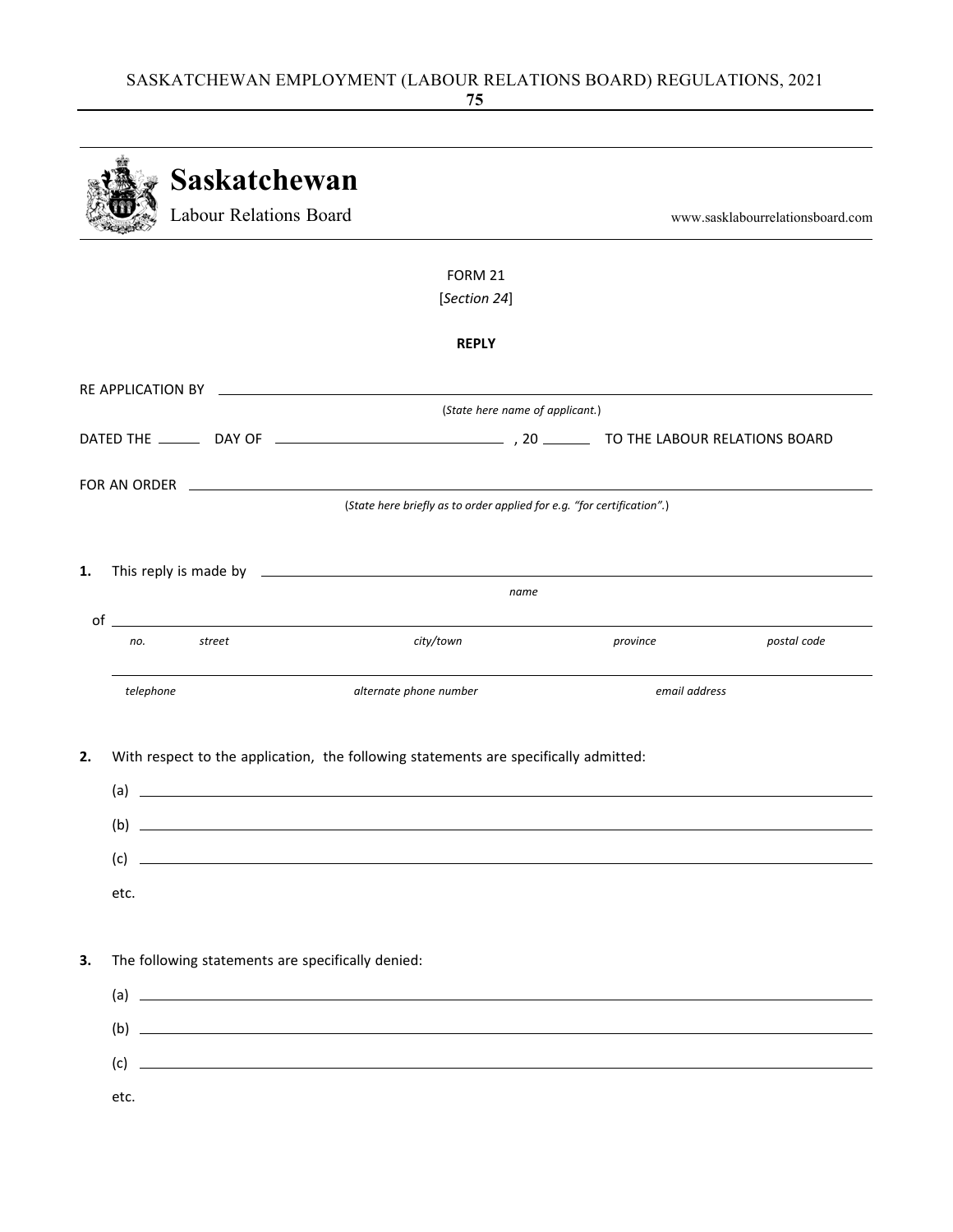**4.** The following statements are specifically commented on:

| (a) | <u> 1989 - Andrea Santa Andrea Andrea Andrea Andrea Andrea Andrea Andrea Andrea Andrea Andrea Andrea Andrea Andr</u> |
|-----|----------------------------------------------------------------------------------------------------------------------|
|     |                                                                                                                      |
|     |                                                                                                                      |
| (b) | <u> Andreas Andreas Andreas Andreas Andreas Andreas Andreas Andreas Andreas Andreas Andreas Andreas Andreas Andr</u> |
|     |                                                                                                                      |
|     |                                                                                                                      |
| (c) | <u> Alexandria de la contrada de la contrada de la contrada de la contrada de la contrada de la contrada de la c</u> |
|     | Comment: the comment of the comment of the comment of the comment of the comment of the comment of the comment       |

**5.** The following is a concise statement of the material facts which are intended to be relied on in support of this reply:

| (a)  | <u> 1999 - Johann John Stein, markin sanadi sa masa na matsayin sa markin sa markin sa markin sa markin sa markin</u> |
|------|-----------------------------------------------------------------------------------------------------------------------|
| (b)  |                                                                                                                       |
|      |                                                                                                                       |
| (c)  |                                                                                                                       |
| etc. |                                                                                                                       |

I, the undersigned, swear (or affirm) that the submissions set forth above are, in so far as they are matters of fact, true and complete to the best of my knowledge and, in so far as they are matters of opinion, are reasonably and honestly believed by me.

| SWORN (OR AFFIRMED) BEFORE ME                            |  |           |
|----------------------------------------------------------|--|-----------|
|                                                          |  |           |
| this $\_\_\_\_$ day of $\_\_\_\_\_\_\_$                  |  |           |
| $20 \quad \qquad$                                        |  | signature |
| Notary Public or Commissioner for Oaths for Saskatchewan |  |           |
|                                                          |  |           |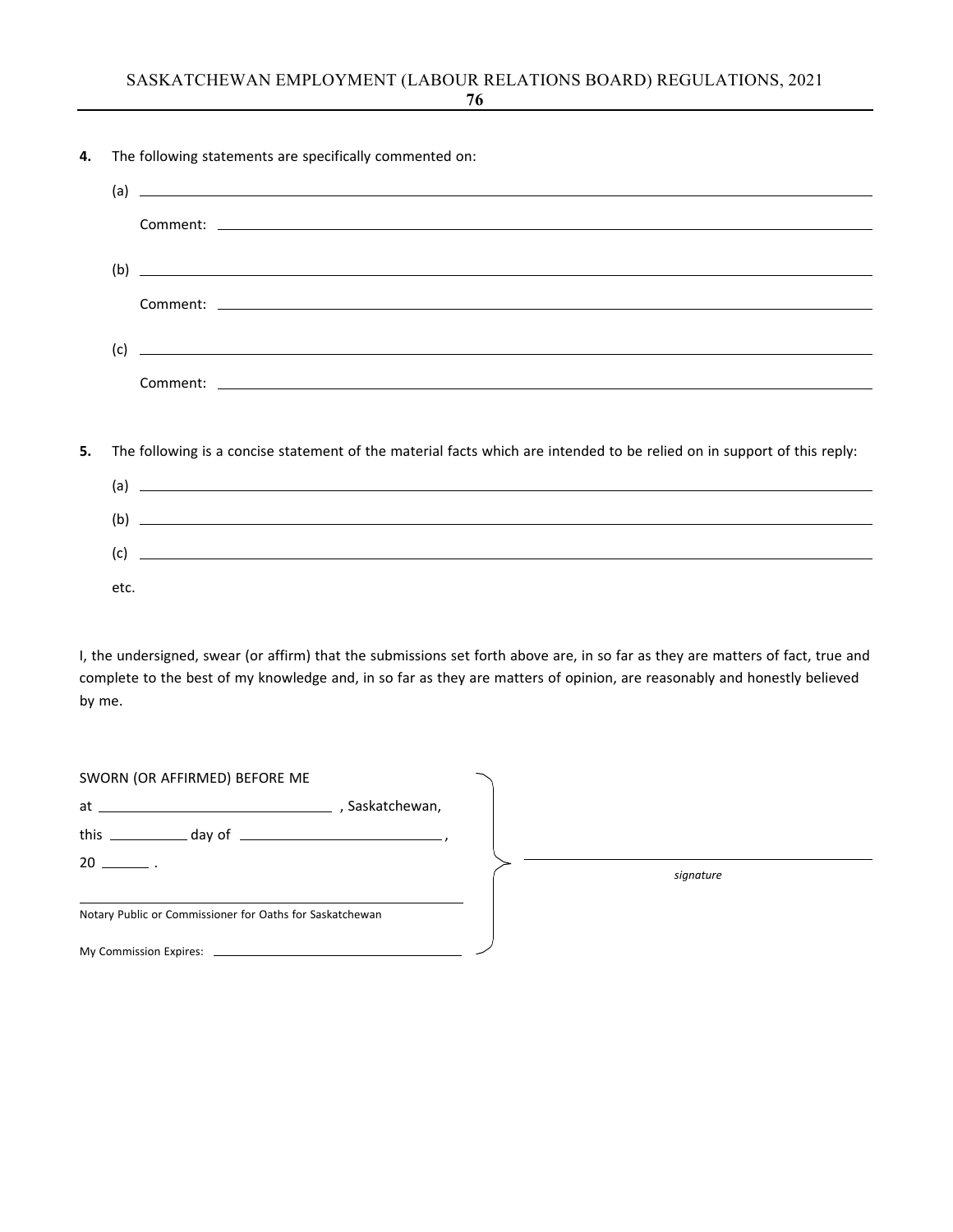### CONTACT INFORMATION AND ADDRESS FOR SERVICE

If the reply is not made by an individual, indicate the name, address and contact information of the individual swearing or affirming the document.

| Name:          |     |        |           |          |             |
|----------------|-----|--------|-----------|----------|-------------|
| Position Held: |     |        |           |          |             |
| Address:       |     |        |           |          |             |
|                | no. | street | city/town | province | postal code |
| Telephone:     |     |        |           |          |             |
| Email address: |     |        |           |          |             |

If the party filing the reply is represented by legal counsel, also indicate the name and address for service of the party's lawyer.

| Lawyer:        |     |        |           |          |             |
|----------------|-----|--------|-----------|----------|-------------|
| Address:       |     |        |           |          |             |
|                | no. | street | city/town | province | postal code |
| Telephone:     |     |        |           |          |             |
| Email address: |     |        |           |          |             |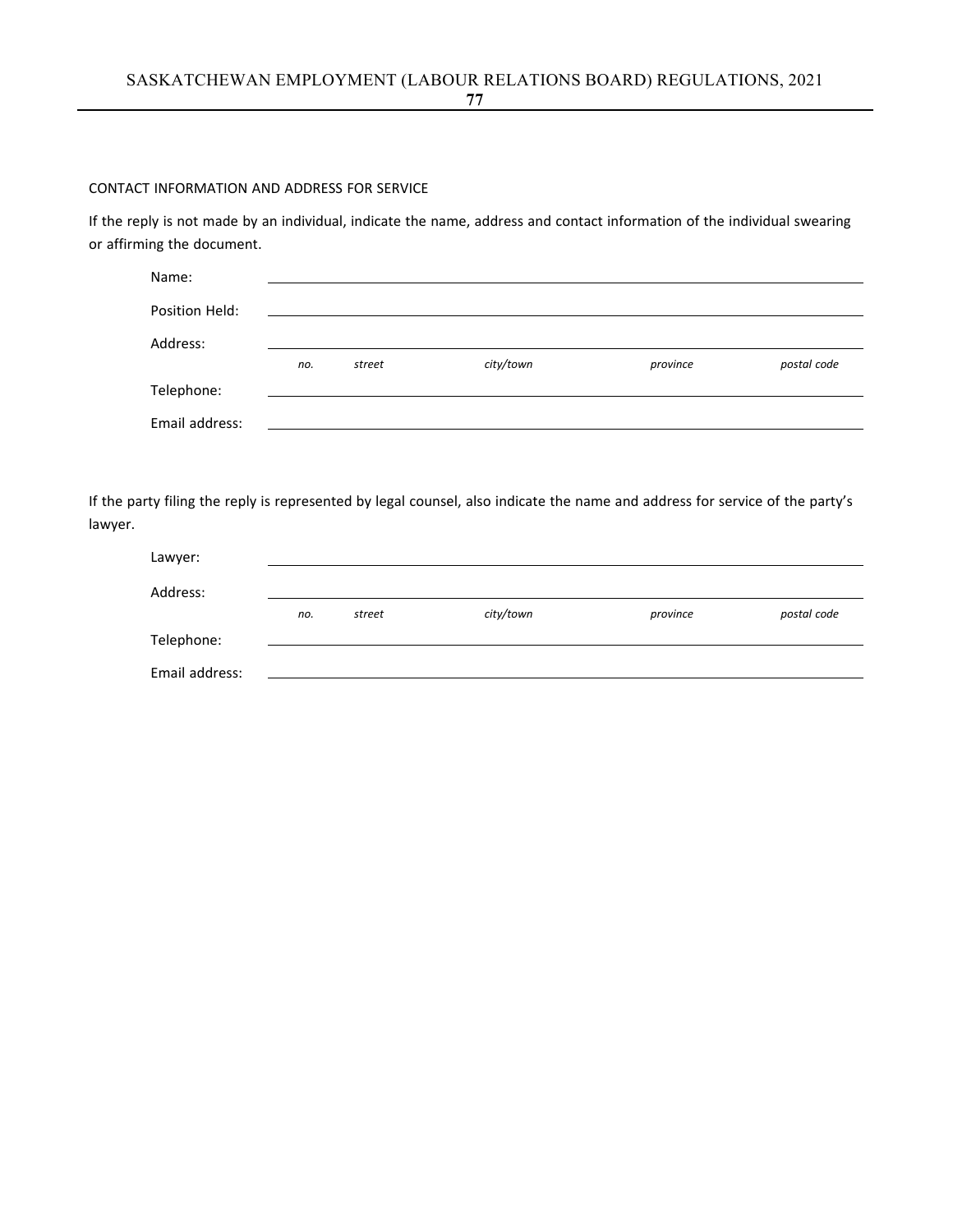|           | <b>Saskatchewan</b>           |                                                                                                                                              |                                                                                                                       |                                  |
|-----------|-------------------------------|----------------------------------------------------------------------------------------------------------------------------------------------|-----------------------------------------------------------------------------------------------------------------------|----------------------------------|
|           | <b>Labour Relations Board</b> |                                                                                                                                              |                                                                                                                       | www.sasklabourrelationsboard.com |
|           |                               | FORM 22                                                                                                                                      |                                                                                                                       |                                  |
|           |                               | [Section 25]                                                                                                                                 |                                                                                                                       |                                  |
|           |                               | <b>APPLICATION TO INTERVENE</b>                                                                                                              |                                                                                                                       |                                  |
|           |                               | name of intervening person, employer, union or labour organization                                                                           |                                                                                                                       |                                  |
| of        |                               |                                                                                                                                              |                                                                                                                       |                                  |
| no.       | street                        | city/town                                                                                                                                    | province                                                                                                              | postal code                      |
| telephone |                               | alternate phone number                                                                                                                       | email address                                                                                                         |                                  |
|           |                               |                                                                                                                                              |                                                                                                                       |                                  |
|           |                               |                                                                                                                                              | (name of person, employer, union or labour organization that<br>made the application in which intervention is sought) |                                  |
|           |                               |                                                                                                                                              |                                                                                                                       |                                  |
|           |                               |                                                                                                                                              |                                                                                                                       |                                  |
|           |                               |                                                                                                                                              |                                                                                                                       |                                  |
|           |                               | On what basis does the applicant seek to intervene in the proceedings?                                                                       |                                                                                                                       |                                  |
|           |                               | (If necessary, include additional reasons as an attachment. Indicate whether applying as direct, public interest or exceptional intervenor.) |                                                                                                                       |                                  |
|           |                               |                                                                                                                                              |                                                                                                                       |                                  |
|           |                               |                                                                                                                                              |                                                                                                                       |                                  |
|           |                               |                                                                                                                                              |                                                                                                                       |                                  |
|           |                               |                                                                                                                                              |                                                                                                                       |                                  |
|           |                               |                                                                                                                                              |                                                                                                                       |                                  |
|           |                               |                                                                                                                                              |                                                                                                                       |                                  |
|           |                               |                                                                                                                                              |                                                                                                                       |                                  |
|           |                               | On what facts does the applicant rely in seeking to intervene in the proceedings?                                                            |                                                                                                                       |                                  |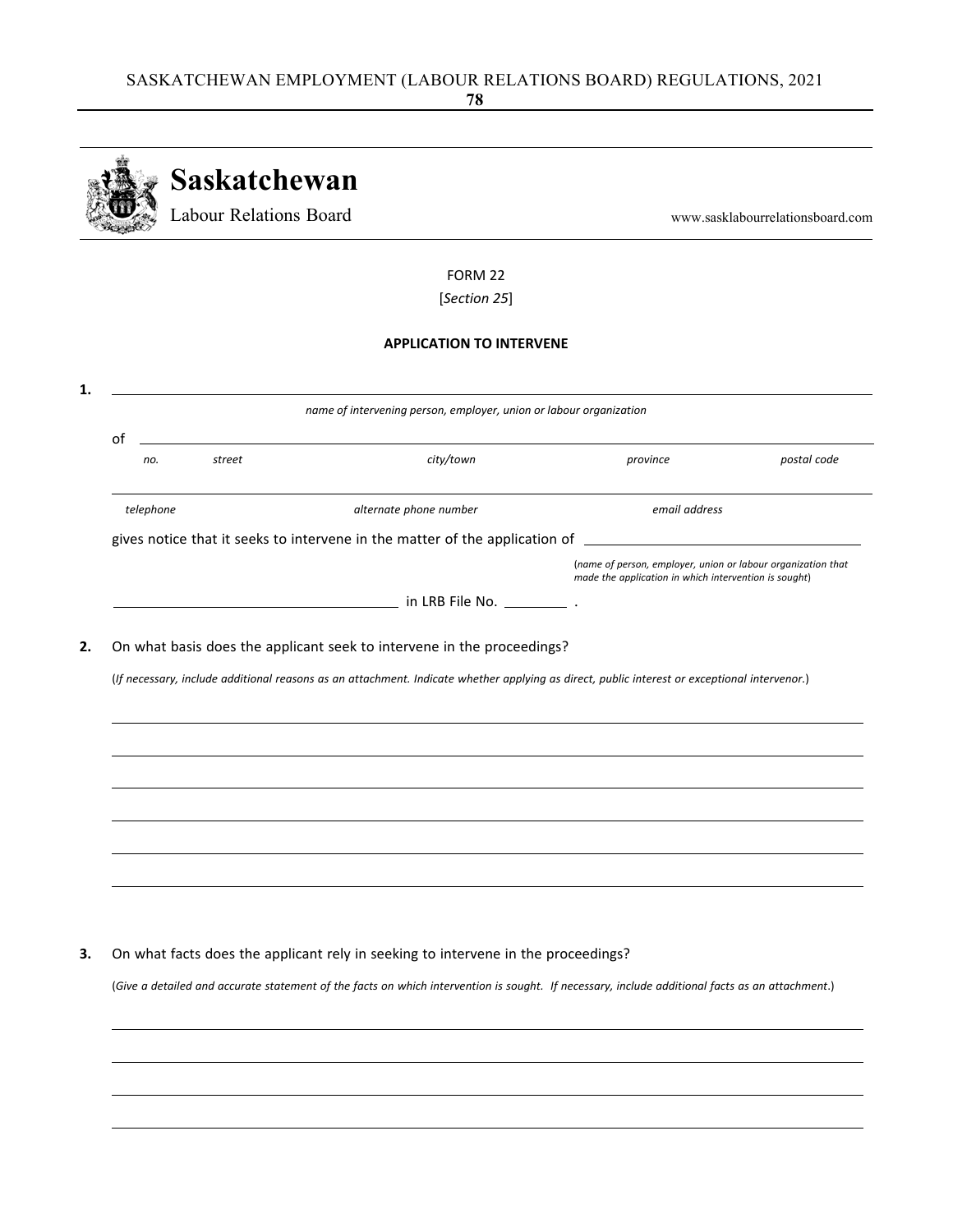**4.** Other relevant facts (if any) touching the original application and this notice are as follows:

I, the undersigned, swear (or affirm) that the submissions set forth above are, in so far as they are matters of fact, true and complete to the best of my knowledge and, in so far as they are matters of opinion, are reasonably and honestly believed by me.

| SWORN (OR AFFIRMED) BEFORE ME                            |  |           |  |
|----------------------------------------------------------|--|-----------|--|
|                                                          |  |           |  |
|                                                          |  |           |  |
| $20 \quad \qquad$                                        |  | signature |  |
| Notary Public or Commissioner for Oaths for Saskatchewan |  |           |  |
|                                                          |  |           |  |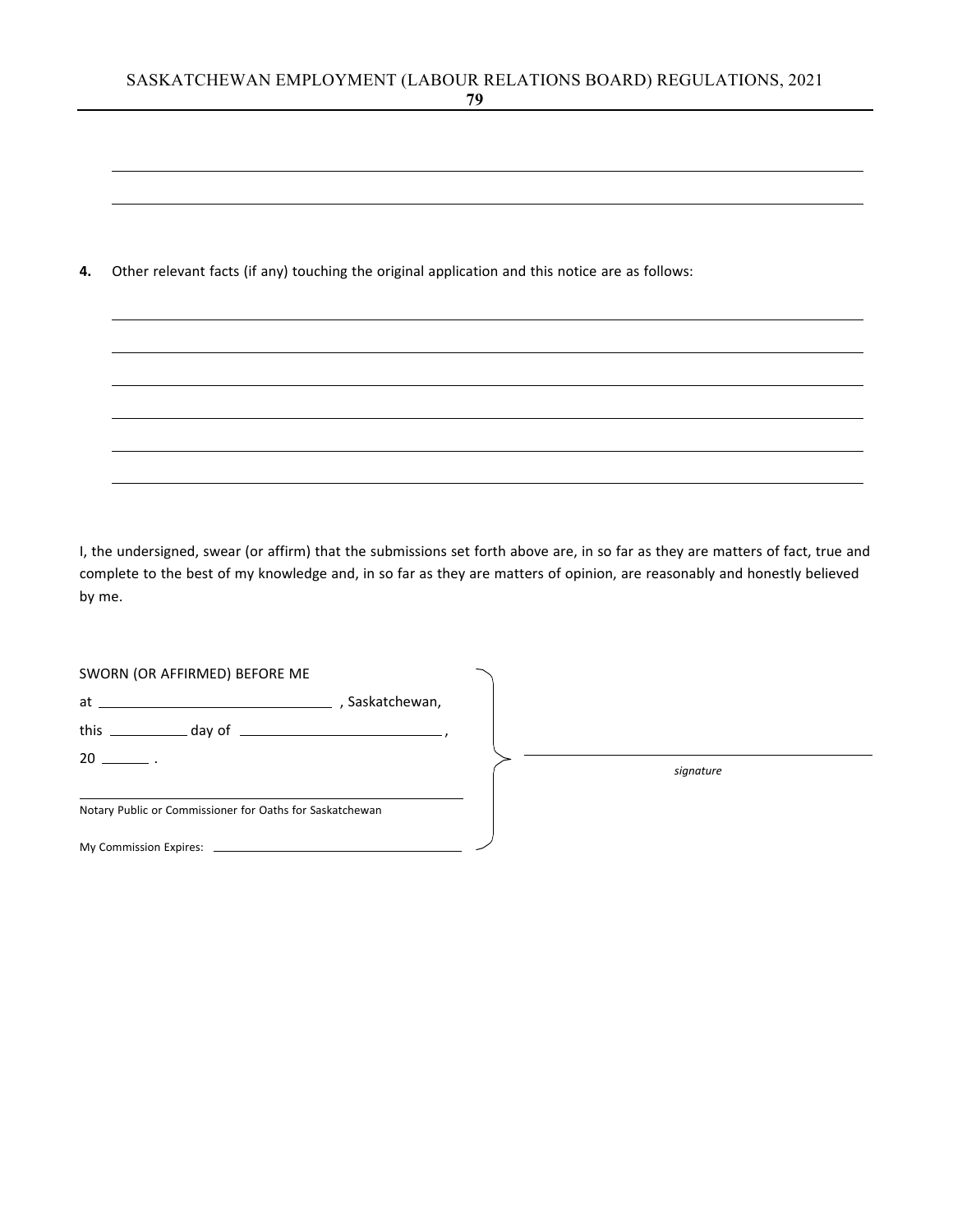### CONTACT INFORMATION AND ADDRESS FOR SERVICE

If the applicant is not an individual, indicate the name, address and contact information of the individual swearing or affirming the document.

| Name:          |     |        |           |          |             |
|----------------|-----|--------|-----------|----------|-------------|
| Position Held: |     |        |           |          |             |
| Address:       |     |        |           |          |             |
|                | no. | street | city/town | province | postal code |
| Telephone:     |     |        |           |          |             |
| Email address: |     |        |           |          |             |

If the applicant is represented by legal counsel, also indicate the name and address for service of the applicant's lawyer.

| Lawyer:        |     |        |           |          |             |
|----------------|-----|--------|-----------|----------|-------------|
| Address:       |     |        |           |          |             |
|                | no. | street | city/town | province | postal code |
| Telephone:     |     |        |           |          |             |
| Email address: |     |        |           |          |             |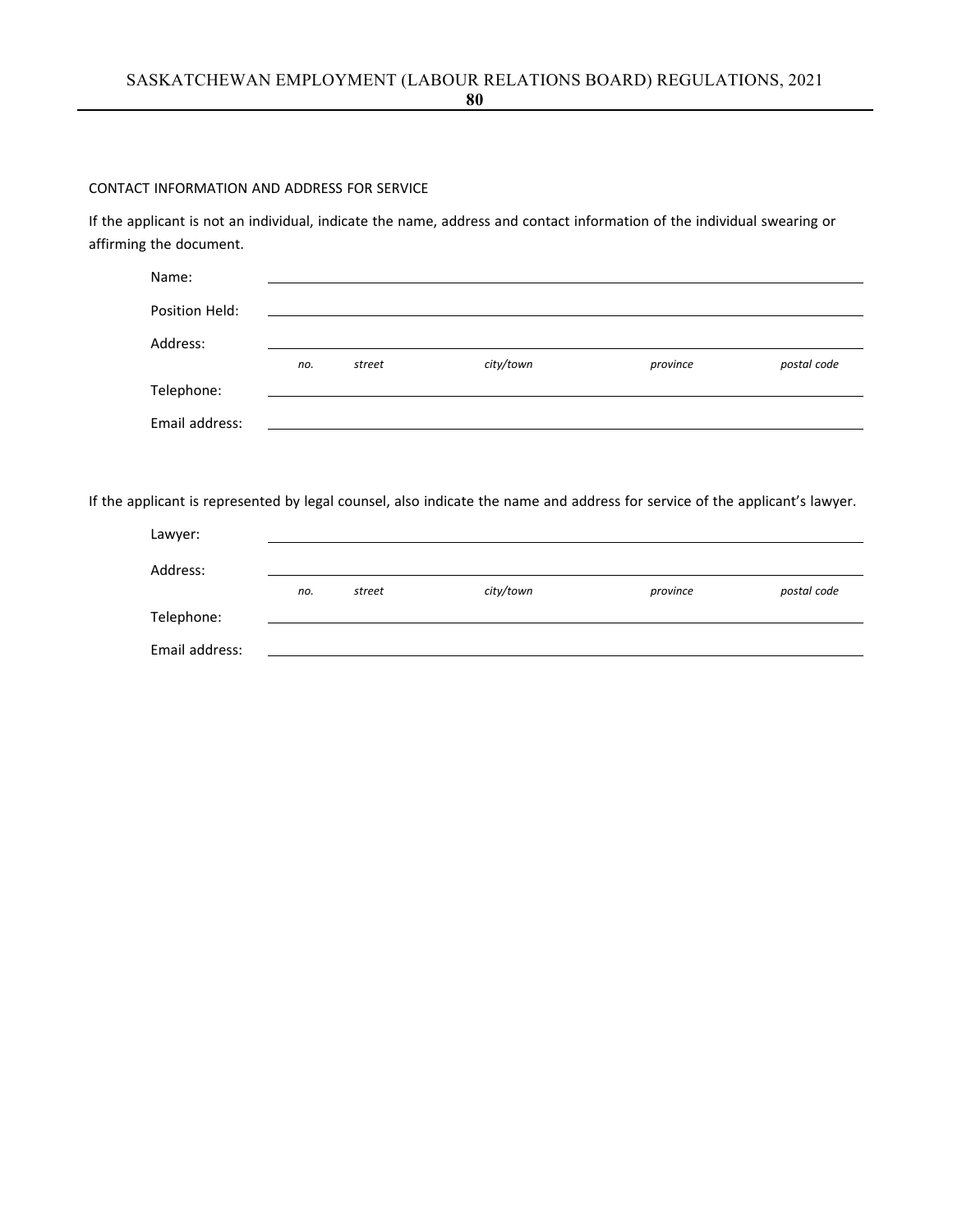|    | Saskatchewan<br><b>Labour Relations Board</b>                                                                     |                                                                                                                    | www.sasklabourrelationsboard.com |
|----|-------------------------------------------------------------------------------------------------------------------|--------------------------------------------------------------------------------------------------------------------|----------------------------------|
|    |                                                                                                                   | FORM 23                                                                                                            |                                  |
|    |                                                                                                                   | [Section 27]                                                                                                       |                                  |
|    |                                                                                                                   |                                                                                                                    | LRB File No. _____               |
|    |                                                                                                                   | <b>REPORT OF AGENT OF THE BOARD - POLLING STATION</b><br><b>RESPECTING CONDUCT OF VOTE AND COUNTING OF BALLOTS</b> |                                  |
|    | THE LABOUR RELATIONS BOARD, on the ________ day of ______________________________, pursuant to The                |                                                                                                                    |                                  |
|    | Saskatchewan Employment Act, directed that a vote among all eligible employees be conducted by secret ballot to   |                                                                                                                    |                                  |
|    | determine whether or not the employees choose to be represented by or continue to be represented by               |                                                                                                                    |                                  |
|    |                                                                                                                   | and the purpose of bargaining collectively.                                                                        |                                  |
|    | name of union                                                                                                     |                                                                                                                    |                                  |
|    | I, the undersigned agent of the board appointed to conduct the vote and to act as returning officer, report that: |                                                                                                                    |                                  |
| 1. | The vote was conducted by me in accordance with the direction of the board at ______________________              |                                                                                                                    |                                  |
|    |                                                                                                                   |                                                                                                                    |                                  |
|    |                                                                                                                   |                                                                                                                    |                                  |
| 2. | The employer was instructed by the agent of the board to post the Notice of Vote in a conspicuous place.          |                                                                                                                    |                                  |
| 3. | The employees who voted were, in all cases, properly identified as being eligible voters.                         |                                                                                                                    |                                  |
| 4. | The ballots used were in the same form as the sample ballot shown in the Direction for Vote.                      |                                                                                                                    |                                  |
|    |                                                                                                                   |                                                                                                                    |                                  |

**5.** In my opinion, the vote was conducted in a fair and proper manner.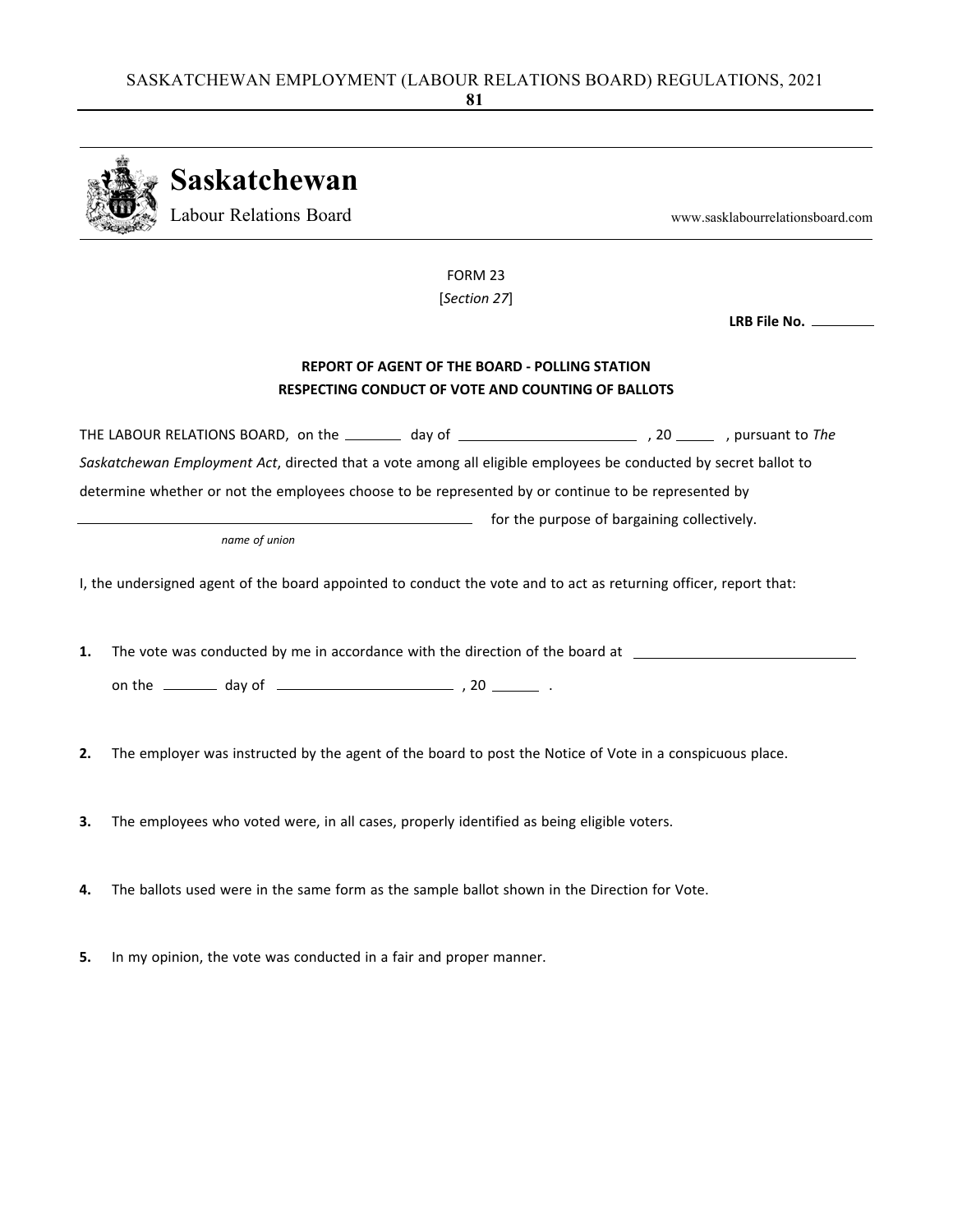| 6. | The result of the vote was as follows:                                                                                        |                                                |  |
|----|-------------------------------------------------------------------------------------------------------------------------------|------------------------------------------------|--|
|    | No. of Eligible Voters                                                                                                        |                                                |  |
|    | No. of Ballots Cast                                                                                                           |                                                |  |
|    | No. of Votes for Union                                                                                                        |                                                |  |
|    | No. of Votes against Union                                                                                                    |                                                |  |
|    | No. of Spoiled Ballots                                                                                                        |                                                |  |
|    | No. of Employees Not Voting                                                                                                   |                                                |  |
|    |                                                                                                                               |                                                |  |
| 7. | <b>Additional comments:</b>                                                                                                   |                                                |  |
|    |                                                                                                                               |                                                |  |
|    |                                                                                                                               |                                                |  |
|    |                                                                                                                               |                                                |  |
|    |                                                                                                                               |                                                |  |
|    |                                                                                                                               |                                                |  |
|    | $\overline{\phantom{a}}$ , 20 $\overline{\phantom{a}}$ .                                                                      |                                                |  |
|    |                                                                                                                               |                                                |  |
|    |                                                                                                                               | Agent of the Labour Relations Board            |  |
|    | We, the undersigned, acknowledge that we have each received a copy of the foregoing "Report of Agent of the Board", and       |                                                |  |
|    | each of us agrees that, subject to any objections that may be filed with the board by us or our principals not later than the |                                                |  |
|    |                                                                                                                               |                                                |  |
|    |                                                                                                                               |                                                |  |
|    |                                                                                                                               |                                                |  |
|    |                                                                                                                               |                                                |  |
|    | Scrutineer for Applicant                                                                                                      | Scrutineer for Certified Union (if rescission) |  |
|    |                                                                                                                               |                                                |  |
|    | Scrutineer for Employer                                                                                                       |                                                |  |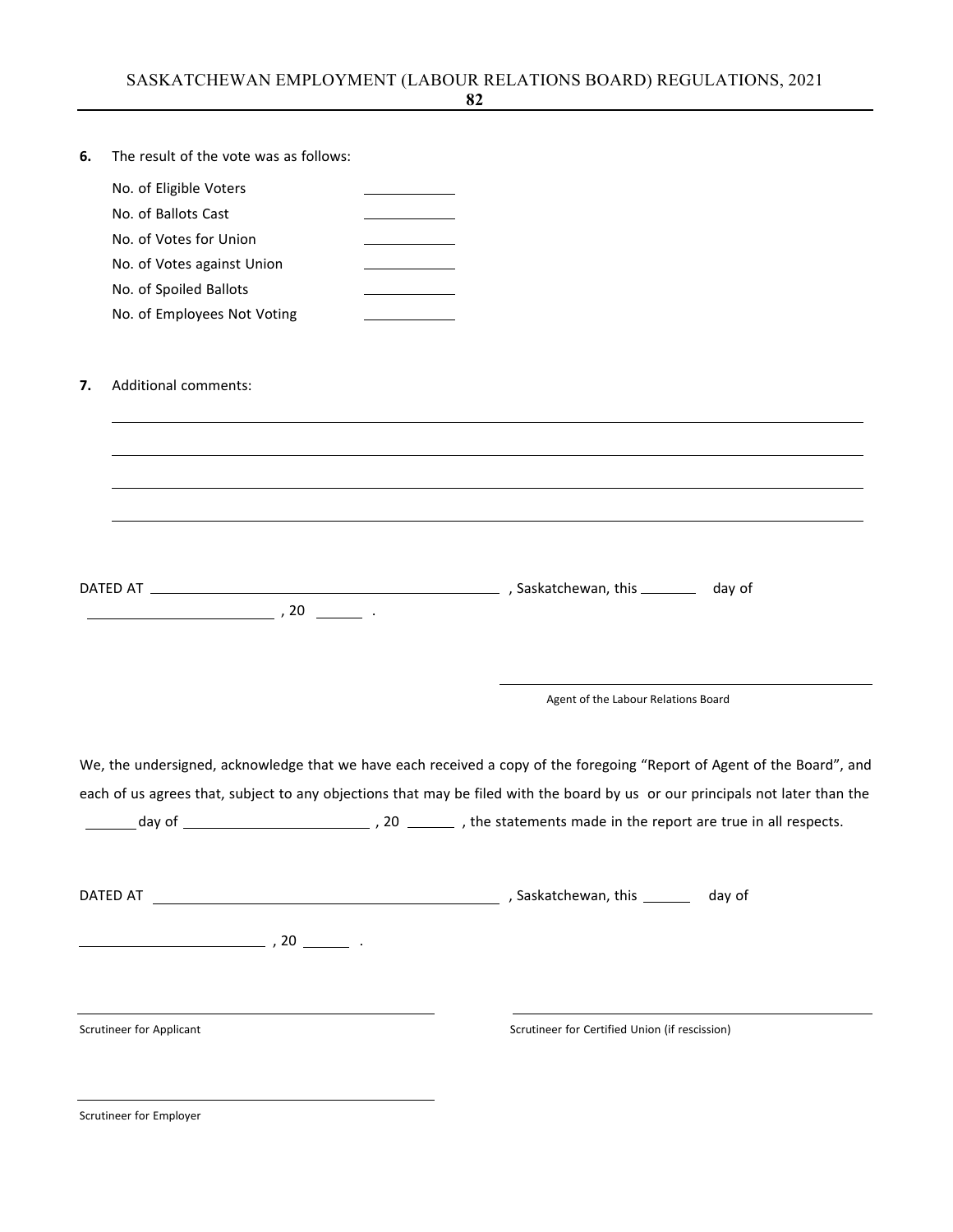|    |  | Saskatchewan                                                                                                      |                                                                                                                 |  |                                  |
|----|--|-------------------------------------------------------------------------------------------------------------------|-----------------------------------------------------------------------------------------------------------------|--|----------------------------------|
|    |  | Labour Relations Board                                                                                            |                                                                                                                 |  | www.sasklabourrelationsboard.com |
|    |  |                                                                                                                   | FORM 24                                                                                                         |  |                                  |
|    |  |                                                                                                                   | [Section 27]                                                                                                    |  |                                  |
|    |  |                                                                                                                   |                                                                                                                 |  | LRB File No. _________           |
|    |  |                                                                                                                   | <b>REPORT OF AGENT OF THE BOARD - NON-POLLING STATION</b><br>RESPECTING CONDUCT OF VOTE AND COUNTING OF BALLOTS |  |                                  |
|    |  | THE LABOUR RELATIONS BOARD, on the _________ day of _____________________________, 20 _________, pursuant to The  |                                                                                                                 |  |                                  |
|    |  | Saskatchewan Employment Act, directed that a vote among all eligible employees be conducted by secret ballot to   |                                                                                                                 |  |                                  |
|    |  | determine whether or not the employees choose to be represented by or continue to be represented by               |                                                                                                                 |  |                                  |
|    |  |                                                                                                                   | for the purpose of bargaining collectively.                                                                     |  |                                  |
|    |  | name of union                                                                                                     |                                                                                                                 |  |                                  |
|    |  | I, the undersigned agent of the board appointed to conduct the vote and to act as returning officer, report that: |                                                                                                                 |  |                                  |
| 1. |  | The vote was conducted by me in accordance with the direction of the board by ______________________              |                                                                                                                 |  |                                  |
|    |  |                                                                                                                   |                                                                                                                 |  |                                  |
|    |  |                                                                                                                   |                                                                                                                 |  |                                  |
| 2. |  | The employer was instructed by the agent of the board to post the Notice of Vote in a conspicuous place.          |                                                                                                                 |  |                                  |
| 3. |  | The employees who voted were, in all cases, properly identified as being eligible voters.                         |                                                                                                                 |  |                                  |
| 4. |  | The ballots used were in the same form as the sample ballot shown in the Direction for Vote.                      |                                                                                                                 |  |                                  |

**5.** In my opinion, the vote was conducted in a fair and proper manner.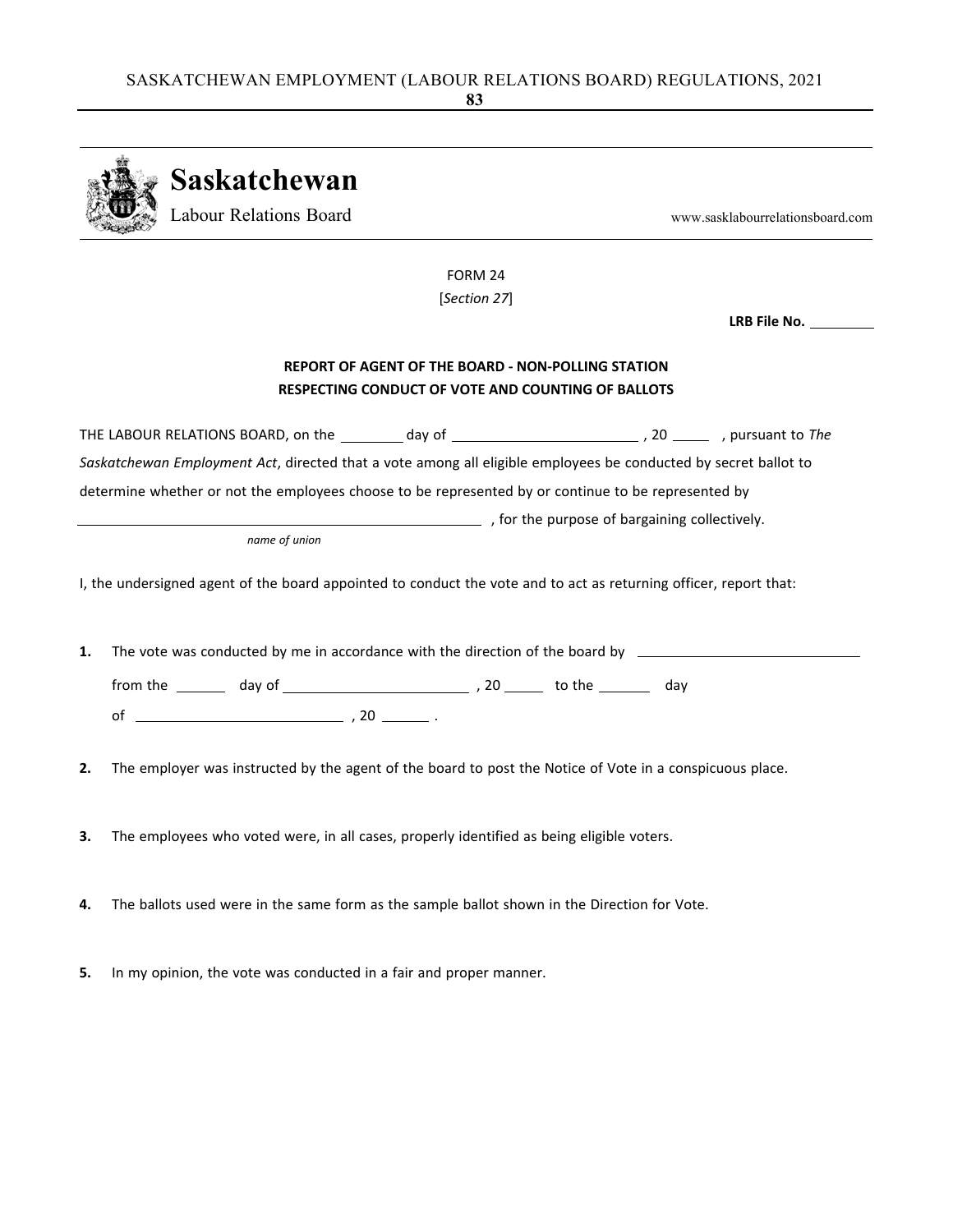| 6. | The result of the vote was as follows:                                                                                        |  |                                                |                                     |     |
|----|-------------------------------------------------------------------------------------------------------------------------------|--|------------------------------------------------|-------------------------------------|-----|
|    | No. of Eligible Voters                                                                                                        |  |                                                |                                     |     |
|    | No. of Ballots Cast                                                                                                           |  |                                                |                                     |     |
|    | No. of Votes for Union                                                                                                        |  |                                                |                                     |     |
|    | No. of Votes against Union                                                                                                    |  |                                                |                                     |     |
|    | No. of Spoiled Ballots                                                                                                        |  |                                                |                                     |     |
|    | No. of Employees Not Voting                                                                                                   |  |                                                |                                     |     |
| 7. | Additional comments:                                                                                                          |  |                                                |                                     |     |
|    |                                                                                                                               |  |                                                |                                     | day |
|    |                                                                                                                               |  |                                                | Agent of the Labour Relations Board |     |
|    | We, the undersigned, acknowledge that we have each received a copy of the foregoing "Report of Agent of the Board", and       |  |                                                |                                     |     |
|    | each of us agrees that, subject to any objections that may be filed with the board by us or our principals not later than the |  |                                                |                                     |     |
|    |                                                                                                                               |  |                                                |                                     |     |
|    |                                                                                                                               |  | , Saskatchewan, this _______ day               |                                     |     |
|    |                                                                                                                               |  |                                                |                                     |     |
|    | Scrutineer for Applicant                                                                                                      |  | Scrutineer for Certified Union (if rescission) |                                     |     |
|    |                                                                                                                               |  |                                                |                                     |     |

Scrutineer for Employer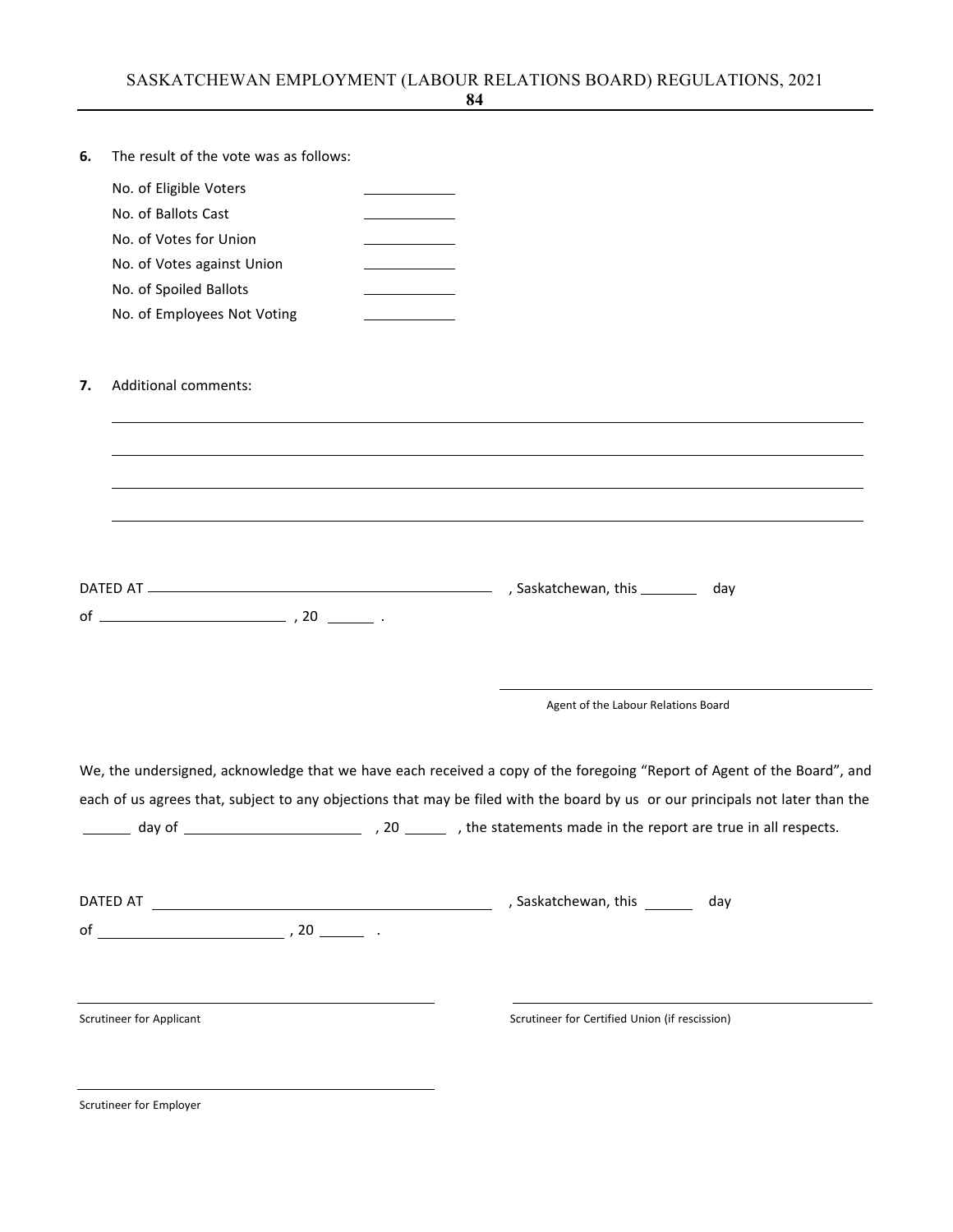

FORM 25 [*Section 27*]

### **OBJECTION TO CONDUCT OF VOTE OR COUNTING OF BALLOTS**

| DAY OF |                                                                                                                        | $, 20$ $\_$                                                  | IN THE MATTER OF THE VOTE CONDUCTED PURSUANT TO THE ORDER OF THE LABOUR RELATIONS BOARD ON THE                     |                             |               |
|--------|------------------------------------------------------------------------------------------------------------------------|--------------------------------------------------------------|--------------------------------------------------------------------------------------------------------------------|-----------------------------|---------------|
| 1.     |                                                                                                                        |                                                              |                                                                                                                    |                             |               |
|        |                                                                                                                        |                                                              | name of applicant                                                                                                  |                             |               |
|        | of the contract of the contract of the contract of the contract of the contract of the contract of the contract<br>no. | street                                                       | city/town                                                                                                          | province                    | postal code   |
|        | telephone                                                                                                              |                                                              | alternate phone number                                                                                             | email address               |               |
|        |                                                                                                                        |                                                              | states its objections to the vote in LRB File No. _______ for the reasons set out in paragraph 3.                  |                             |               |
| 2.     |                                                                                                                        | business, are as follows:                                    | The name and address of the respondent concerned, and, if the respondent is an employer, the general nature of its |                             |               |
| Name:  |                                                                                                                        |                                                              |                                                                                                                    |                             |               |
|        | Address:                                                                                                               |                                                              |                                                                                                                    |                             |               |
|        | no.                                                                                                                    | street                                                       | city/town                                                                                                          | province                    | postal code   |
|        |                                                                                                                        | telephone                                                    | alternate phone number                                                                                             |                             | email address |
| 3.     |                                                                                                                        |                                                              |                                                                                                                    | (union, employer or person) |               |
|        |                                                                                                                        |                                                              | objects to the conduct of the vote or the results from the counting of ballots are:                                |                             |               |
|        |                                                                                                                        | (If necessary, provide additional reasons as an attachment.) |                                                                                                                    |                             |               |
|        |                                                                                                                        |                                                              |                                                                                                                    |                             |               |
|        |                                                                                                                        |                                                              |                                                                                                                    |                             |               |
|        |                                                                                                                        |                                                              |                                                                                                                    |                             |               |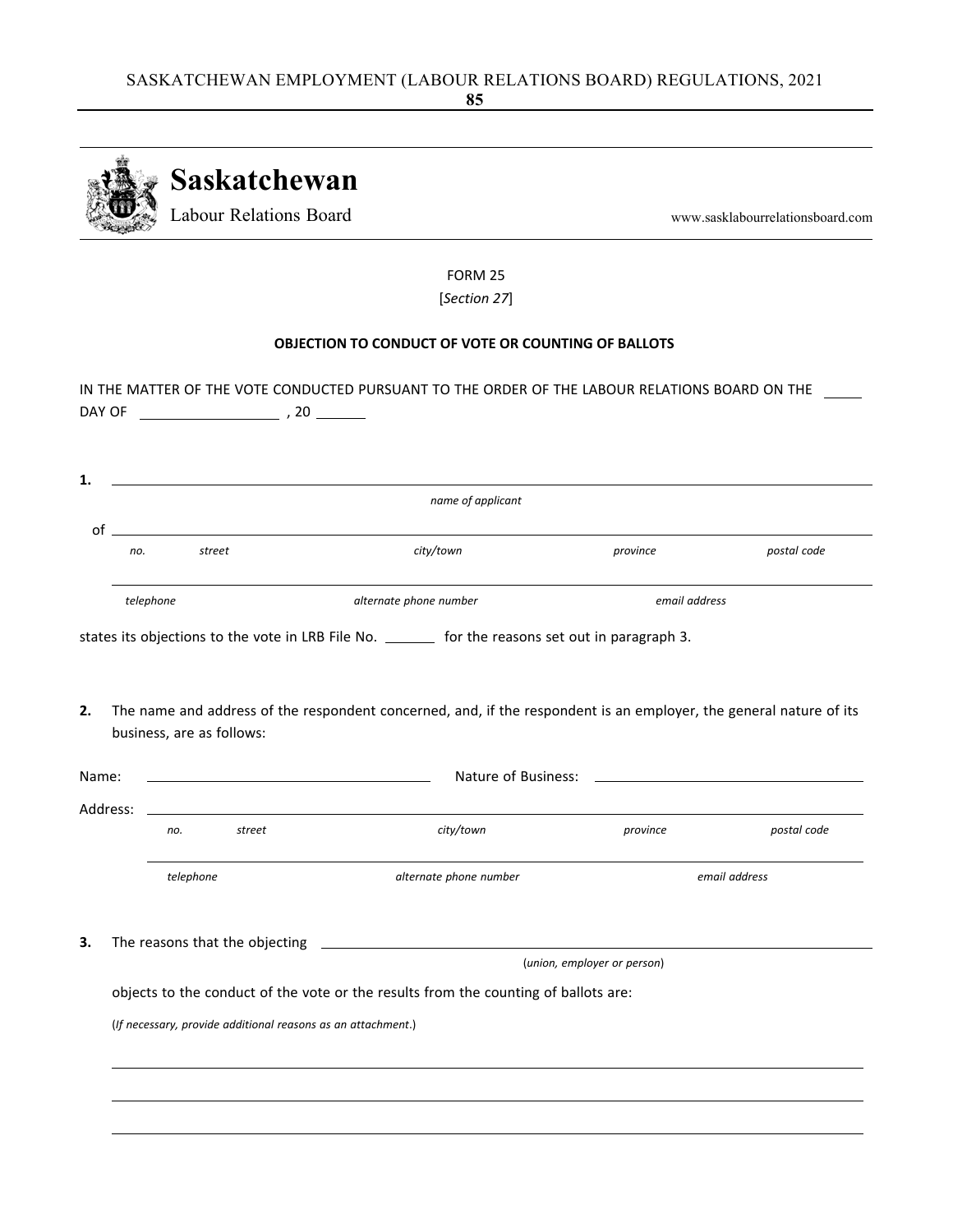# SASKATCHEWAN EMPLOYMENT (LABOUR RELATIONS BOARD) REGULATIONS, 2021

I, the undersigned, swear (or affirm) that the submissions set forth above are, in so far as they are matters of fact, true and complete to the best of my knowledge and, in so far as they are matters of opinion, are reasonably and honestly believed by me.

| SWORN (OR AFFIRMED) BEFORE ME                            |                                                             |           |
|----------------------------------------------------------|-------------------------------------------------------------|-----------|
| $at$ $\overline{\phantom{a}}$                            | Saskatchewan,                                               |           |
|                                                          | this $\frac{1}{\sqrt{2\pi}}$ day of $\frac{1}{\sqrt{2\pi}}$ |           |
| $20 \ \_$ .                                              |                                                             | signature |
| Notary Public or Commissioner for Oaths for Saskatchewan |                                                             |           |
|                                                          |                                                             |           |

### CONTACT INFORMATION AND ADDRESS FOR SERVICE

The name and address of the individual swearing or affirming the document, and acting on behalf of the objecting employer, union or person are as follows:

| Name:          |     |        |           |          |             |
|----------------|-----|--------|-----------|----------|-------------|
| Position Held: |     |        |           |          |             |
| Address:       |     |        |           |          |             |
|                | no. | street | city/town | province | postal code |
| Telephone:     |     |        |           |          |             |
| Email address: |     |        |           |          |             |

If the applicant is represented by legal counsel, also indicate the name and address for service of the applicant's lawyer.

| Lawyer:        |     |        |           |          |             |
|----------------|-----|--------|-----------|----------|-------------|
| Address:       |     |        |           |          |             |
|                | no. | street | city/town | province | postal code |
| Telephone:     |     |        |           |          |             |
| Email address: |     |        |           |          |             |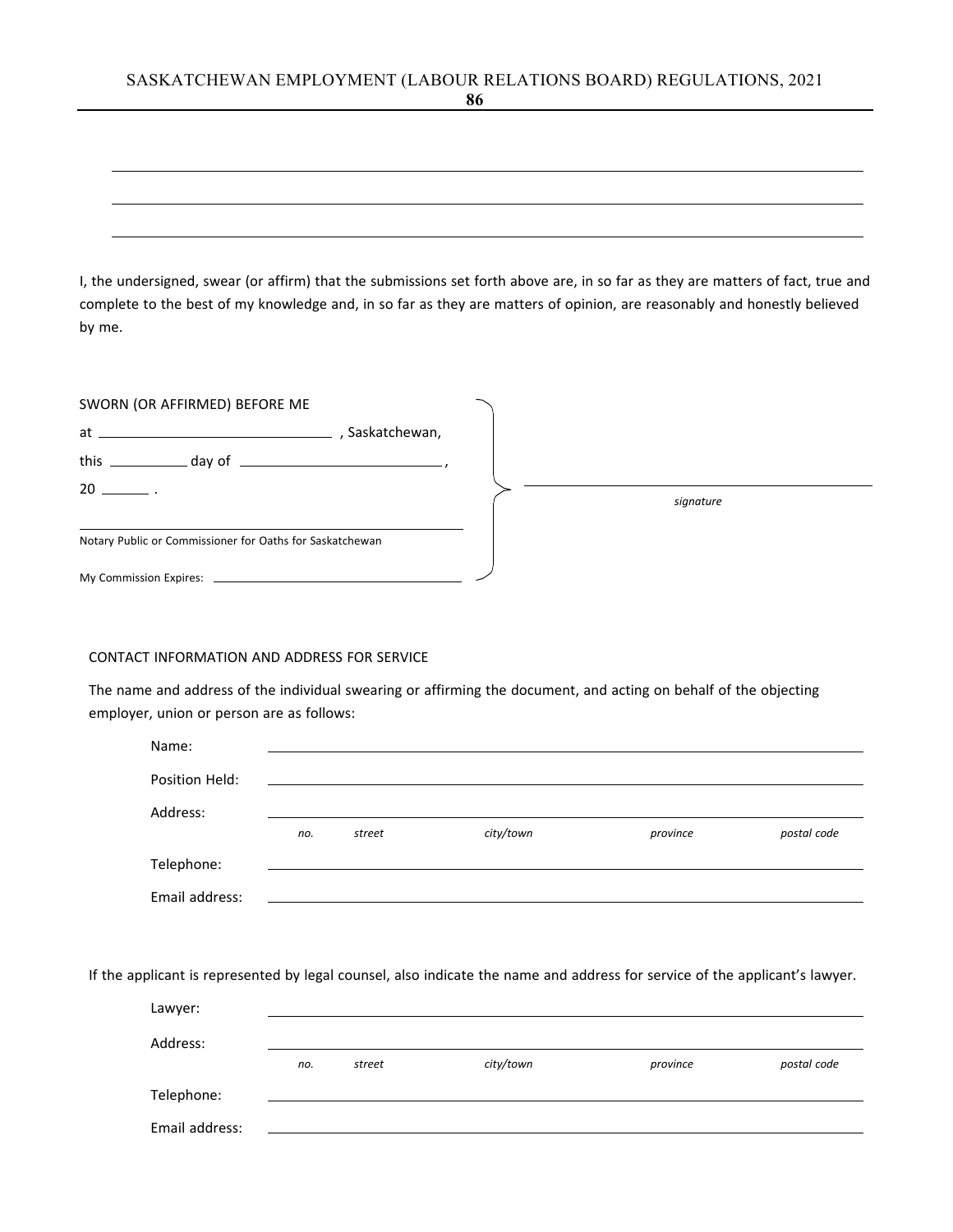|           | Saskatchewan                                                                                                                                                                                                                                                                                                                                                                                                                                                                                                                     |                                  |
|-----------|----------------------------------------------------------------------------------------------------------------------------------------------------------------------------------------------------------------------------------------------------------------------------------------------------------------------------------------------------------------------------------------------------------------------------------------------------------------------------------------------------------------------------------|----------------------------------|
|           | Labour Relations Board                                                                                                                                                                                                                                                                                                                                                                                                                                                                                                           | www.sasklabourrelationsboard.com |
|           | FORM 26                                                                                                                                                                                                                                                                                                                                                                                                                                                                                                                          |                                  |
|           | [Section 32]                                                                                                                                                                                                                                                                                                                                                                                                                                                                                                                     |                                  |
|           | <b>SUBPOENA</b>                                                                                                                                                                                                                                                                                                                                                                                                                                                                                                                  |                                  |
|           | $\begin{tabular}{c} \hline \textbf{To} & \textbf{---} & \textbf{---} & \textbf{---} & \textbf{---} & \textbf{---} & \textbf{---} & \textbf{---} & \textbf{---} & \textbf{---} & \textbf{---} & \textbf{---} & \textbf{---} & \textbf{---} & \textbf{---} & \textbf{---} & \textbf{---} & \textbf{---} & \textbf{---} & \textbf{---} & \textbf{---} & \textbf{---} & \textbf{---} & \textbf{---} & \textbf{---} & \textbf{---} & \textbf{---} & \textbf{---} & \textbf{---} & \textbf{---}$<br>name of witness and street address |                                  |
|           |                                                                                                                                                                                                                                                                                                                                                                                                                                                                                                                                  |                                  |
| Greeting: |                                                                                                                                                                                                                                                                                                                                                                                                                                                                                                                                  |                                  |
|           | We command you to attend before the Labour Relations Board to testify as a witness as follows:                                                                                                                                                                                                                                                                                                                                                                                                                                   |                                  |
|           | At the Labour Relations Board Hearing Room at:                                                                                                                                                                                                                                                                                                                                                                                                                                                                                   |                                  |
|           | Room 1600 - 1920 Broad St., Regina, Saskatchewan;                                                                                                                                                                                                                                                                                                                                                                                                                                                                                |                                  |
|           | Room 1072 - 122, 3rd Ave. N, Saskatoon, Saskatchewan; or                                                                                                                                                                                                                                                                                                                                                                                                                                                                         |                                  |
|           |                                                                                                                                                                                                                                                                                                                                                                                                                                                                                                                                  |                                  |
|           |                                                                                                                                                                                                                                                                                                                                                                                                                                                                                                                                  |                                  |
|           | And so from day to day until the above proceeding is tried and if the proceeding is adjourned to attend on the date to                                                                                                                                                                                                                                                                                                                                                                                                           |                                  |
|           | which it is adjourned and so from day to day until the proceeding is tried, to give evidence on behalf of the                                                                                                                                                                                                                                                                                                                                                                                                                    |                                  |
|           | applicant or respondent                                                                                                                                                                                                                                                                                                                                                                                                                                                                                                          |                                  |
|           |                                                                                                                                                                                                                                                                                                                                                                                                                                                                                                                                  | $,20$ $\qquad \qquad$            |
|           |                                                                                                                                                                                                                                                                                                                                                                                                                                                                                                                                  |                                  |
|           |                                                                                                                                                                                                                                                                                                                                                                                                                                                                                                                                  |                                  |

Chairperson, Vice‐chairperson or Board Member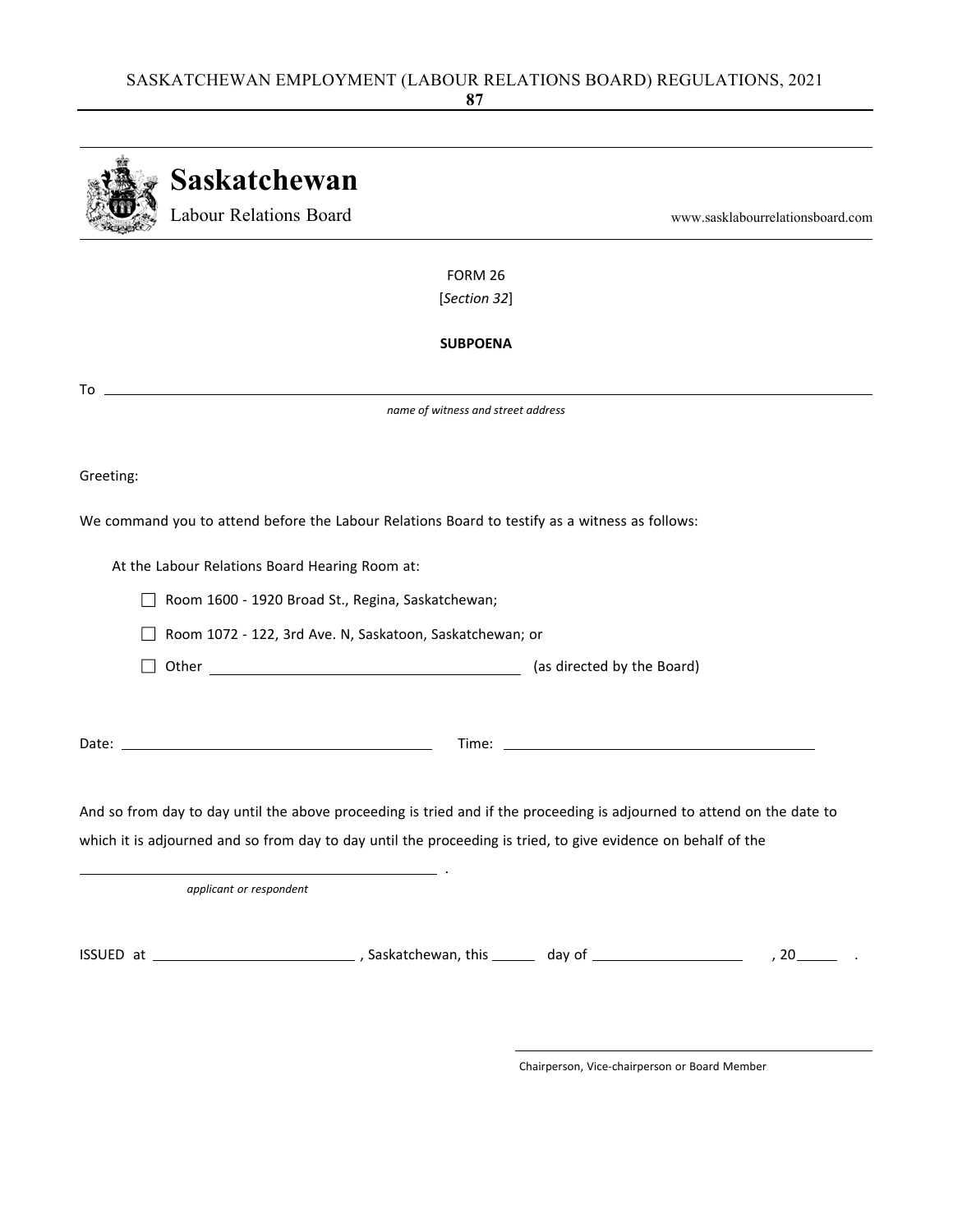#### **NOTICE ON CHOICE OF OATH**

When you give evidence before the board, you will be offered the choice of swearing an oath or making an affirmation. An affirmation is a non-religious promise to tell the truth. An oath can be taken in any way that is consistent with your religious beliefs, so long as you take an oath which binds your conscience to tell the truth. For in-person hearings, if you wish to give evidence by swearing an oath on a holy text other than the Christian Bible, contact the registrar to confirm that the holy text of your choice is available at the board. Alternatively, you may bring with you any religious symbol or holy text and advise the board clerk, prior to the hearing commencing, how you wish to take your oath. For video conference hearings, you will not be required to use a holy text when swearing an oath.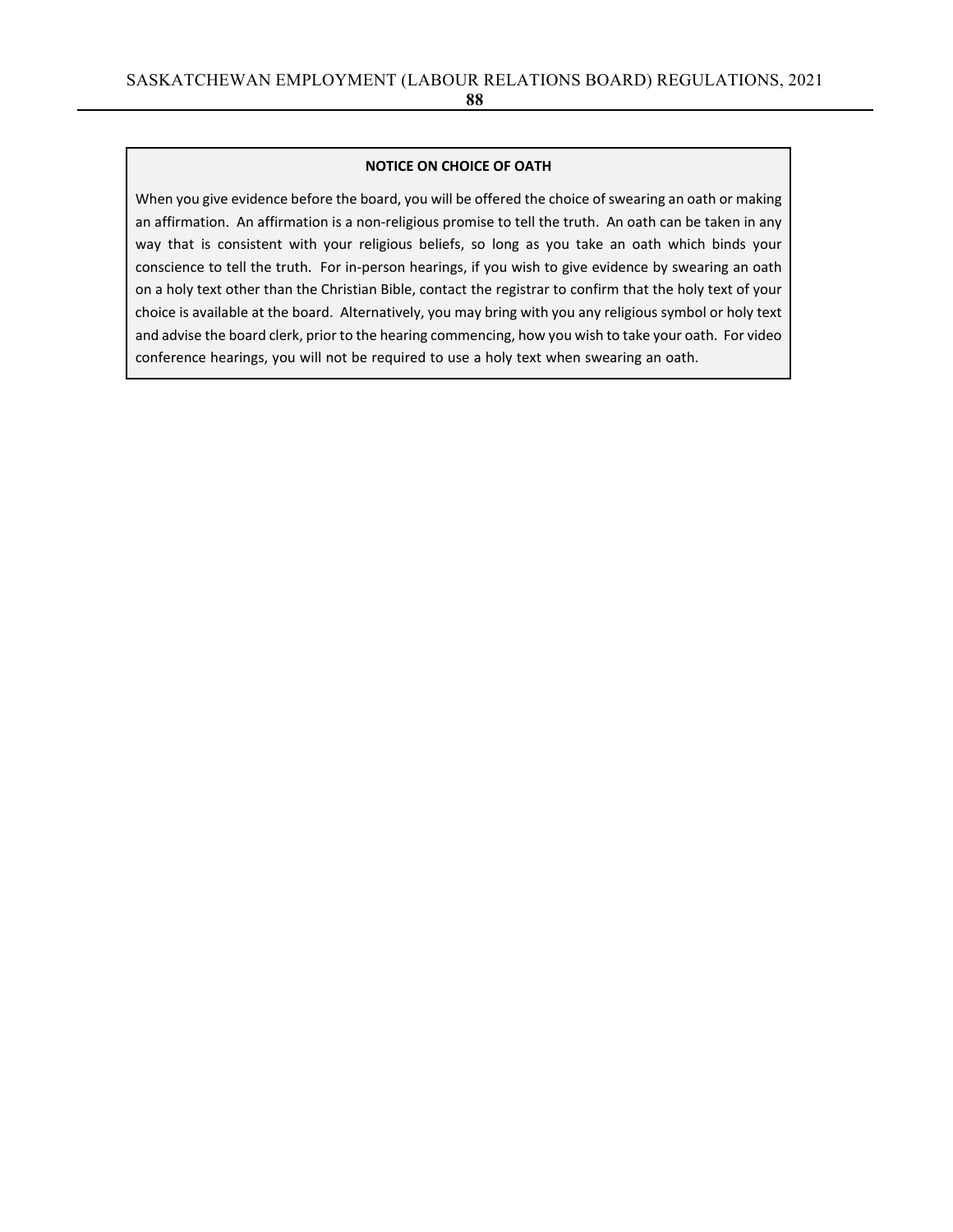|           | Saskatchewan                                                                                                           |                                  |
|-----------|------------------------------------------------------------------------------------------------------------------------|----------------------------------|
|           | <b>Labour Relations Board</b>                                                                                          | www.sasklabourrelationsboard.com |
|           | FORM 27                                                                                                                |                                  |
|           | [Section 32]                                                                                                           |                                  |
|           | <b>SUBPOENA WITH DOCUMENTS</b>                                                                                         |                                  |
|           | $To \begin{tabular}{l} \hline \rule[1mm]{4mm}{6mm} \multicolumn{3}{c}{\textbf{To}} \end{tabular}$                      |                                  |
|           | name of witness and street address                                                                                     |                                  |
| Greeting: |                                                                                                                        |                                  |
|           | We command you to attend before the Labour Relations Board to testify as a witness as follows:                         |                                  |
|           | At the Labour Relations Board Hearing Room at:                                                                         |                                  |
|           | Room 1600 - 1920 Broad St., Regina, Saskatchewan; or                                                                   |                                  |
|           | Room 1072 - 122, 3rd Ave. N, Saskatoon, Saskatchewan                                                                   |                                  |
|           |                                                                                                                        |                                  |
|           |                                                                                                                        |                                  |
|           | And so from day to day until the above proceeding is tried and if the proceeding is adjourned to attend on the date to |                                  |
|           | which it is adjourned and so from day to day until the proceeding is tried, to give evidence on behalf of the          |                                  |

*applicant or respondent*

You are also required to bring with you and produce at that time and place the following documents and things (list documents and things):